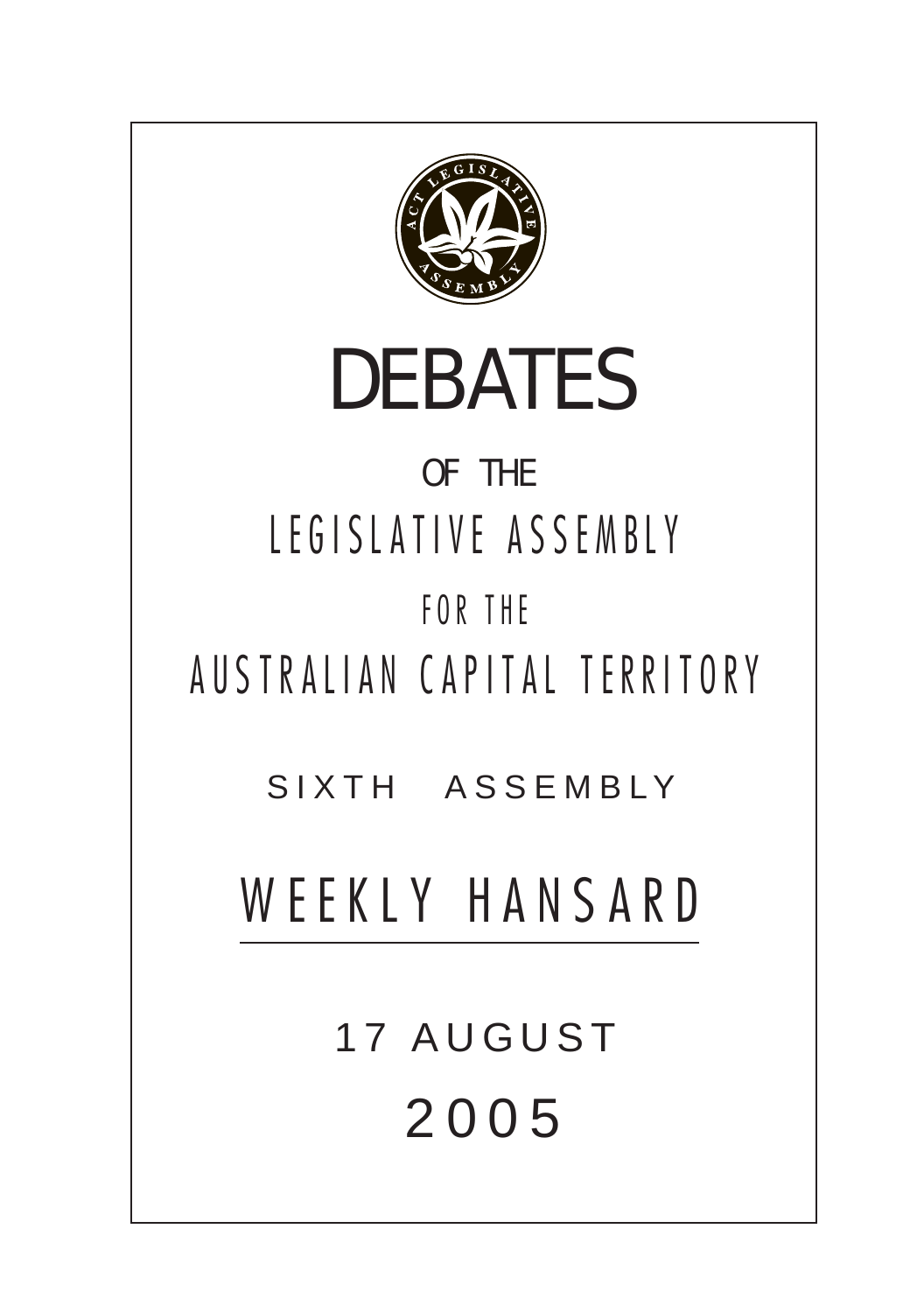# Wednesday, 17 August 2005

| Questions without notice:                          |
|----------------------------------------------------|
|                                                    |
|                                                    |
|                                                    |
|                                                    |
|                                                    |
|                                                    |
|                                                    |
|                                                    |
|                                                    |
|                                                    |
|                                                    |
|                                                    |
|                                                    |
|                                                    |
|                                                    |
| Supplementary answers to questions without notice: |
|                                                    |
|                                                    |
|                                                    |
|                                                    |
|                                                    |
|                                                    |
|                                                    |
|                                                    |
|                                                    |
|                                                    |
|                                                    |
|                                                    |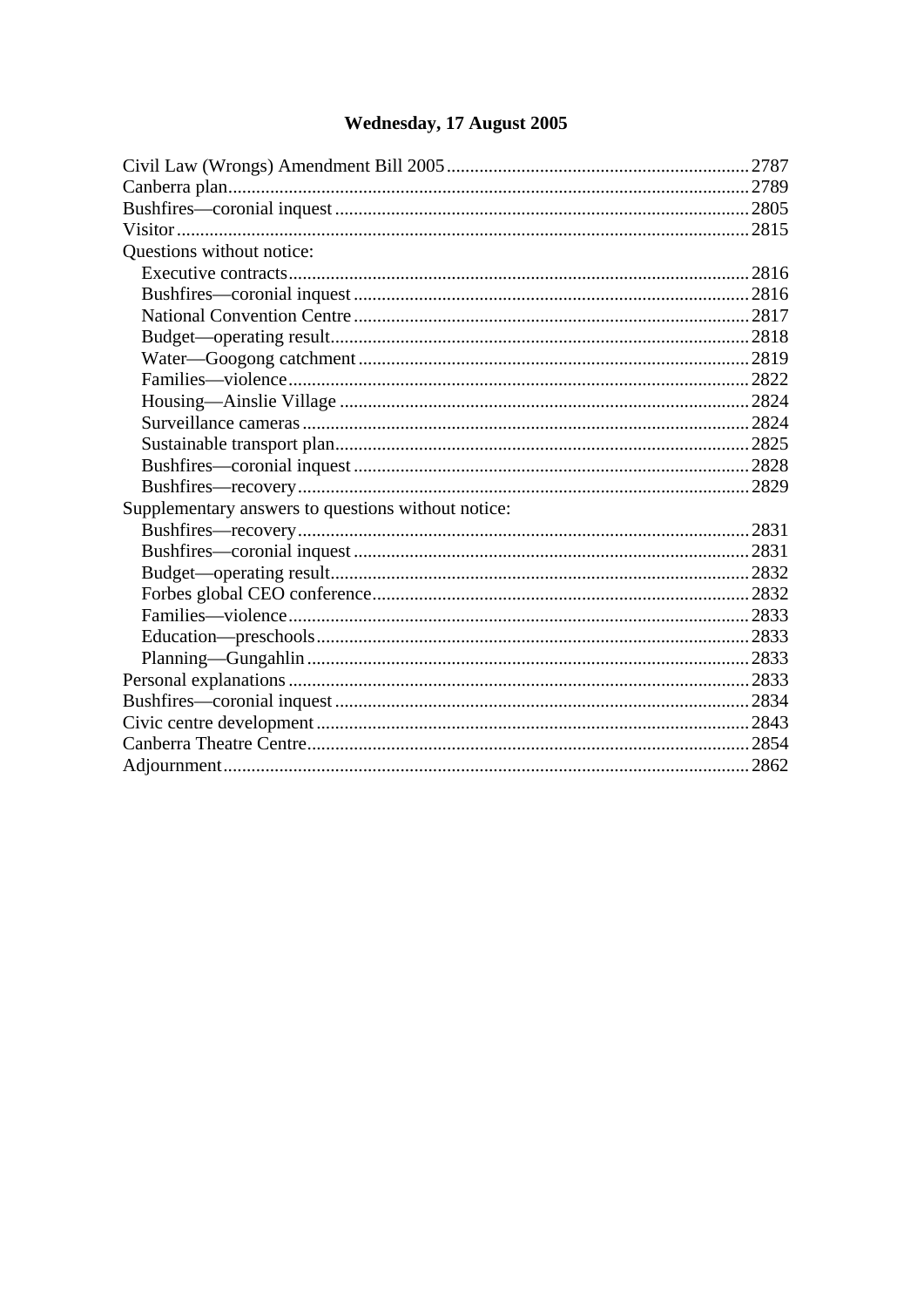# <span id="page-2-0"></span>**Wednesday, 17 August 2005**

**MR SPEAKER** (Mr Berry) took the chair at 10.30 am and asked members to stand in silence and pray or reflect on their responsibilities to the people of the Australian Capital Territory.

# **Civil Law (Wrongs) Amendment Bill 2005**

**Mrs Dunne**, pursuant to notice, presented the bill and its explanatory statement.

Title read by Clerk.

**MRS DUNNE** (Ginninderra) (10.32): I move:

That this bill be agreed to principle.

The aim of the Civil Law (Wrongs) Amendment Bill 2005 is to clarify the position of the law of negligence as it relates to so-called cases of wrongful birth. It would remove the potential under the current law of negligence to cause immense, long-term psychological damage to children. It would also assert and have entrenched in ACT law the inherent dignity of all children, no matter what the circumstances or personal preferences of their parents. Put another way, it would reassert parents' moral responsibility to look after their own children. Not coincidentally, it would bring ACT legislation into line with the Labor governments of Queensland, New South Wales and South Australia.

In order to understand the details and rationale of the bill, it is necessary to first explain what exactly putative wrongful birth cases involve, and to provide some background to the issue in Australian courts. In plain language, the legal principles underpinning the concept of wrongful birth hold that the law will recognise and classify unwanted healthy children born as a result of medical negligence as a "loss" or "damage". This could cover a negligently performed sterilisation procedure, a negligently performed abortion, a negligently performed medical procedure that would have resulted in a foetus being terminated but for the negligence or an act of innocent misrepresentation resulting in the unintended conception of a child or the birth of a child that would have been aborted but for the innocent misrepresentation.

In all cases, the concept of wrongful birth entails that the unwanted but healthy child, by his or her very existence, constitutes a damage or loss. This is a notion we reject completely. It must be remembered that in tort actions the mere fact that a respondent has acted negligently is not in and of itself sufficient to justify an award of damages. Damages can only flow if the respondent's negligence has caused the plaintiff damage or loss. What this boils down to in the case of alleged wrongful birth is the simple question of whether a child who is born healthy but happens to be unwanted be considered as a loss or damage. That is the question—moral as well as legal—that members of the Legislative Assembly must answer one way or another.

The issue has come to a head in Australia as the result of the divided High Court decision in 2003 in Cattanach v Melchior*.* This was on appeal from a judgment in the Queensland courts. The facts of the case are, briefly, as follows: the plaintiff was a woman who had earlier been involved in a motor vehicle accident in which she received abdominal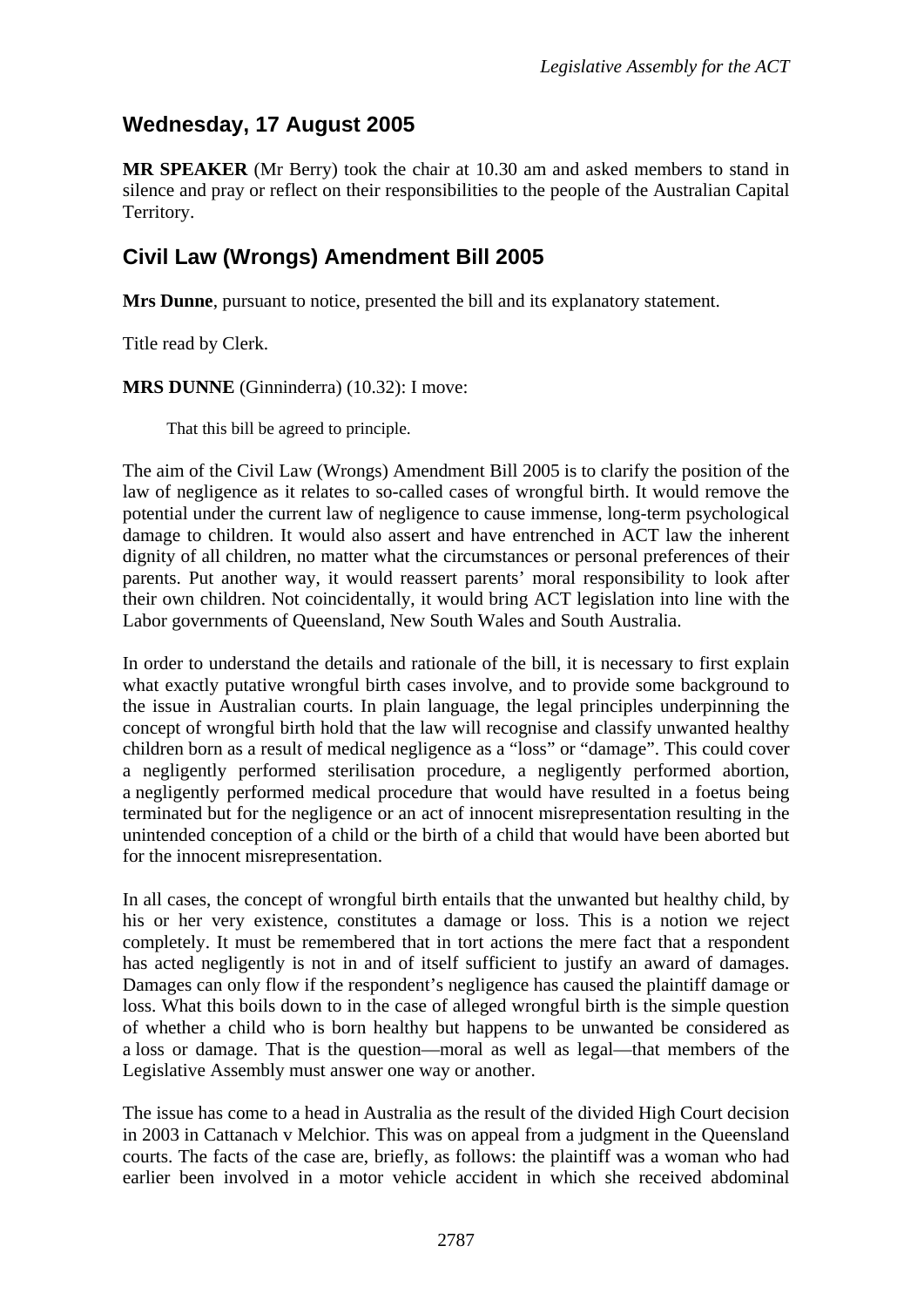injuries. Some time later she had a procedure to tie her fallopian tubes. Because of the earlier accident, the doctor who performed the procedure wrongly assumed that one of the tubes was dysfunctional and did not need to be tied. In fact, the tube was totally functional and the woman later became pregnant, subsequently giving birth to a child she did not want. The doctor was held to be clearly negligent. The argument revolved around the rationale and the extent of the damages to be awarded. The doctor's insurance company contended that the damages should only be awarded for the mother's medical expense, and pain and suffering.

The mother's lawyers argued, as the child was unwanted, she would be out of pocket until he was 18. His very existence was damaging her financially. In this sense, the child itself was to be seen as damage or loss. Accordingly, they requested damages for the full cost of raising the child. The insurance company contended that to do so would cause immense psychological damage to the child. He would know he was unwanted and that his parents considered him as their loss. The Queensland court found for the insurance company. On appeal, the High Court divided 4-3 to agree with the mother, overturning the ruling and awarding her \$150,000 for the cost of raising the child between birth and the age of 18.

We do not accept and do not think the law should endorse the opinion that a healthy child is somehow a loss or damage. Just think what that means: we are saying to that child—that innocent human being—"Your mother and father never wanted you." "You were an accident: they are worse off for having you and the law agrees that they are worse off for having for you." The real damage in this instance is that done to the child, to know they were unwanted, that their parents considered their very existence to be damaging. This is hardly the mark of a civilised society.

Certainly, the Labor governments of Queensland, New South Wales and South Australia took this view when they subsequently introduced statutes to change the common law and bring their legislation into line with community standards. This is precisely what is proposed by this amendment bill. As clause 99A states:

This part applies to all claims for damages for the birth of a child whether brought in tort, in contract, or under statute or otherwise.

#### Section 99B(1) provides:

In a proceeding involving a claim for damages for the birth of a child, damages must not be awarded for economic loss for the costs associated with rearing and maintaining the child.

It is relevant to note this very same issue was considered by Britain's highest court, the House of Lords, in McFarlane v Tayside Health Board 2000. The House of Lords judgment was the exact opposite of the High Court judgment. It said that, "for the purpose of public policy, a healthy child cannot be considered a loss." The Lords then refined this principle in Parkinson v St James University Hospital 2002 when it held that, where an unwanted disabled child was born as a result of medical negligence, the parents were entitled to damages for the difference between the costs of raising a disabled child and the costs of raising a healthy child. We agree with this exception, which is reflected in section 99B(2) of our amendment bill, which provides: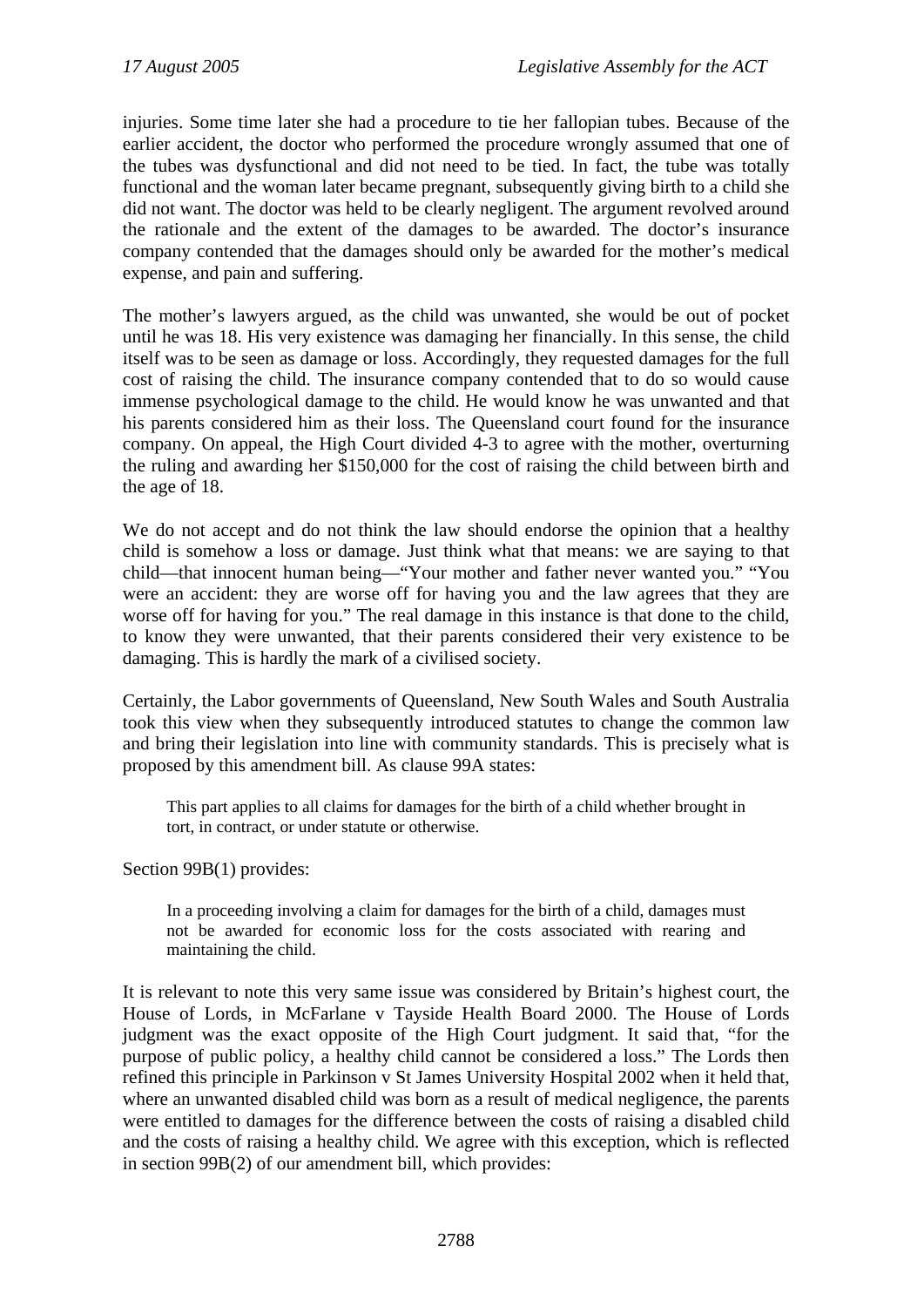<span id="page-4-0"></span>… if the child has a mental or physical disability this section does not prevent the recovery of any additional costs associated with rearing or maintaining the child that arise because of the disability.

We move amendments to the common law with great care. Common law, especially the law of torts, has served society well over hundreds of years. We are nonetheless satisfied that this is a public policy imperative, and that we should amend the common law on this occasion. A healthy child is not a commodity; it is a human being. It is, I suggest, a serious indictment of our society that people can even think of healthy children as being in some sense damage or loss. No matter what medical negligence may have been involved in an unwanted birth, no matter how inconvenient parents may consider their own children, there is a profound moral and legal principle at stake here. Once we start allowing the law to entrench the notion that some human beings, just by existence, are an unnecessary burden, we are on a slippery slope.

Mr Speaker, I ask members of the Assembly to follow the lead of the governments of Queensland, New South Wales and South Australia to rectify what I trust all present will agree is a serious anomaly and accept our proposed amendments.

Debate (on motion by **Mr Stanhope**) adjourned to the next sitting.

# **Canberra plan**

**MR GENTLEMAN** (Brindabella) (10.41): I move:

That this Assembly:

- (1) notes the Government's:
	- (a) commitment to the future of Canberra through the introduction of the Canberra Plan; and
	- (b) progress with implementation of the Plan; and
- (2) commends the Government for its demonstrated commitment to the future of Canberra.

On 17 February this year I asked the Assembly to note the government's commitment to the future of Canberra through the introduction of the Canberra plan, as well as the progress made to date in implementing key initiatives. I also asked the Assembly to commend the government for its demonstrated commitment to Canberra's future.

In the Assembly today, I am pleased to be able to draw members' attention to the significant progress made towards the major Canberra plan initiatives since its release in March 2003. The purpose of developing the Canberra plan was to guide the growth of the ACT in this generation and beyond, incrementally implementing services and programs to realise the plan's overall vision that:

Canberra will be recognised throughout the world—not only as a beautiful city, uniquely designed in harmony with its environment, the seat of Australia's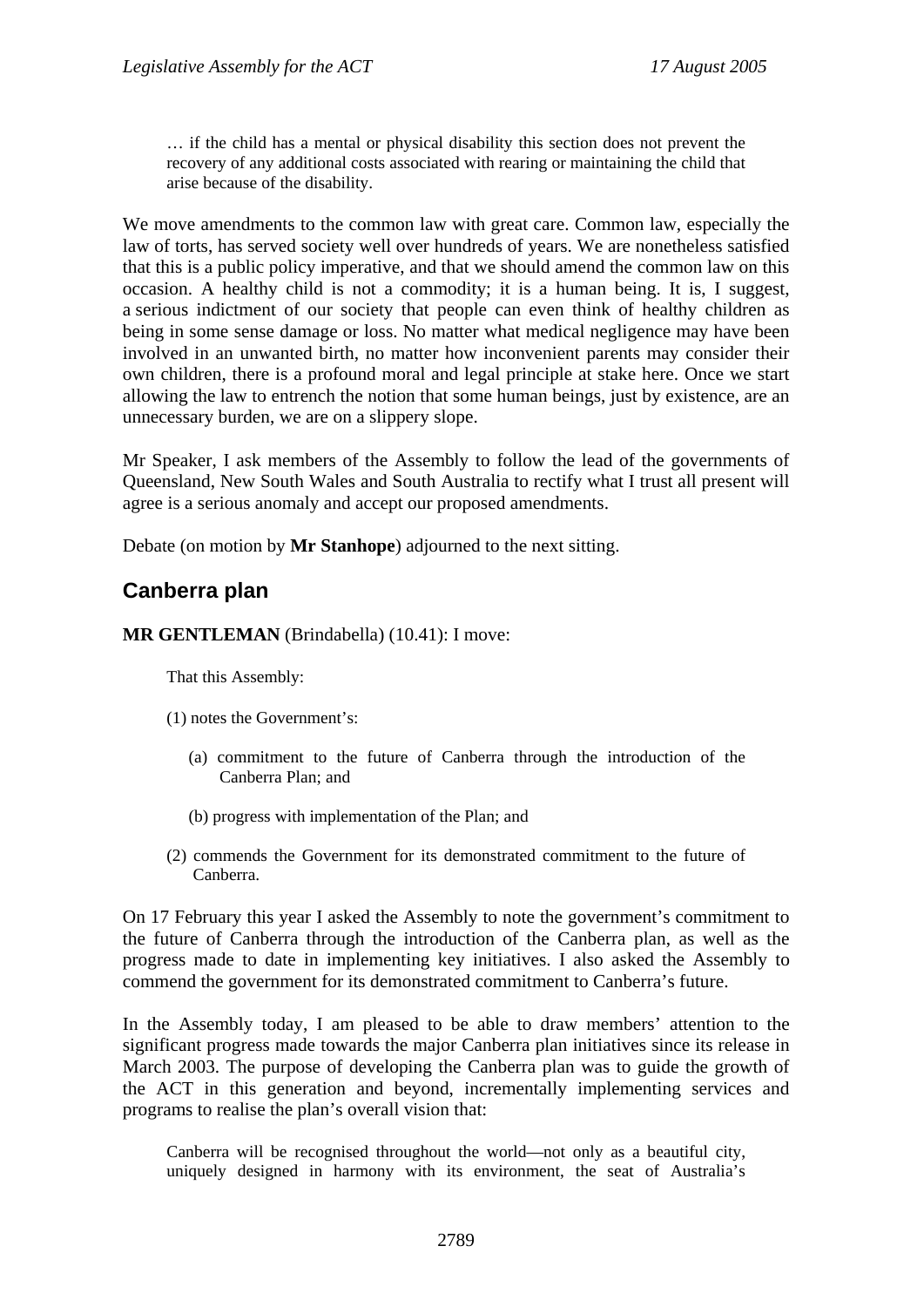government and the home of its pre-eminent national institutions—but also as a place that represents the best in Australian creativity, community living and sustainable development.

As the government's framework for the ongoing development of this city, the Canberra plan sets the strategic direction for the government and the community, and has been shaped and given direction by Canberrans themselves. Underpinned by the concept of sustainability, it is an integrated strategy to strengthen Canberra's economy and its capacity to deliver services for Canberrans, while managing urban growth and change. While many important milestones have already been achieved, the positive effects of the Canberra plan will carry on well beyond this term of government and, indeed, this budget cycle.

Significant progress has already been made in implementing the plan since its release in March 2003. Some of the key themes within the Canberra plan refer to the need to harness the region's many assets and become more strategic in the way we work together. The three key themes relating to the territory's economic development are investing in Canberra's knowledge future, forging partnerships for growth and developing a dynamic heart. These areas have been significantly progressed over the past year. During 2004-05 solid partnerships were forged and new markets opened up in support of a more dynamic and innovative economy.

Many of the objects in the Canberra plan regarding the improvement of Canberra's economy have been advanced, and I highlight the following initiatives to the Assembly:

- a department of economic development was established to improve delivery of key services and programs to the business community and develop strategies relating to major businesses and economic issues facing the territory over the coming years;
- the Canberra partnership board has brought together business, researchers and government to identify opportunities for growth and export;
- a \$30 million super venture capital partnership was initiated to take great local ideas and turn them into commercial realities and jobs;
- the Canberra-California bridge program has opened the door to global markets and global finance;
- screenACTion, the ACT's office of film, media and digital contact, opened for business; and
- a one-stop business shopfront was established on Northbourne Avenue and is now home to BusinessACT, the Canberra Business Advisory Service, Austrade, screenACTion, and the brand new Small Business Commissioner.

The government also invested \$10 million in a new school of health science at the University of Canberra, and supported a new construction industry training centre, turning ideas and knowledge into assets for the territory, and building upon its strength as a well-educated community.

The 2005-06 budget continues to meet the needs of our community and deliver on the commitments to innovative and sustainable economic development contained within the Canberra plan. This year's budget clearly took a balanced view of economic growth in the territory, providing \$232,000, increasing to \$392,000 by 2008-09, to support a range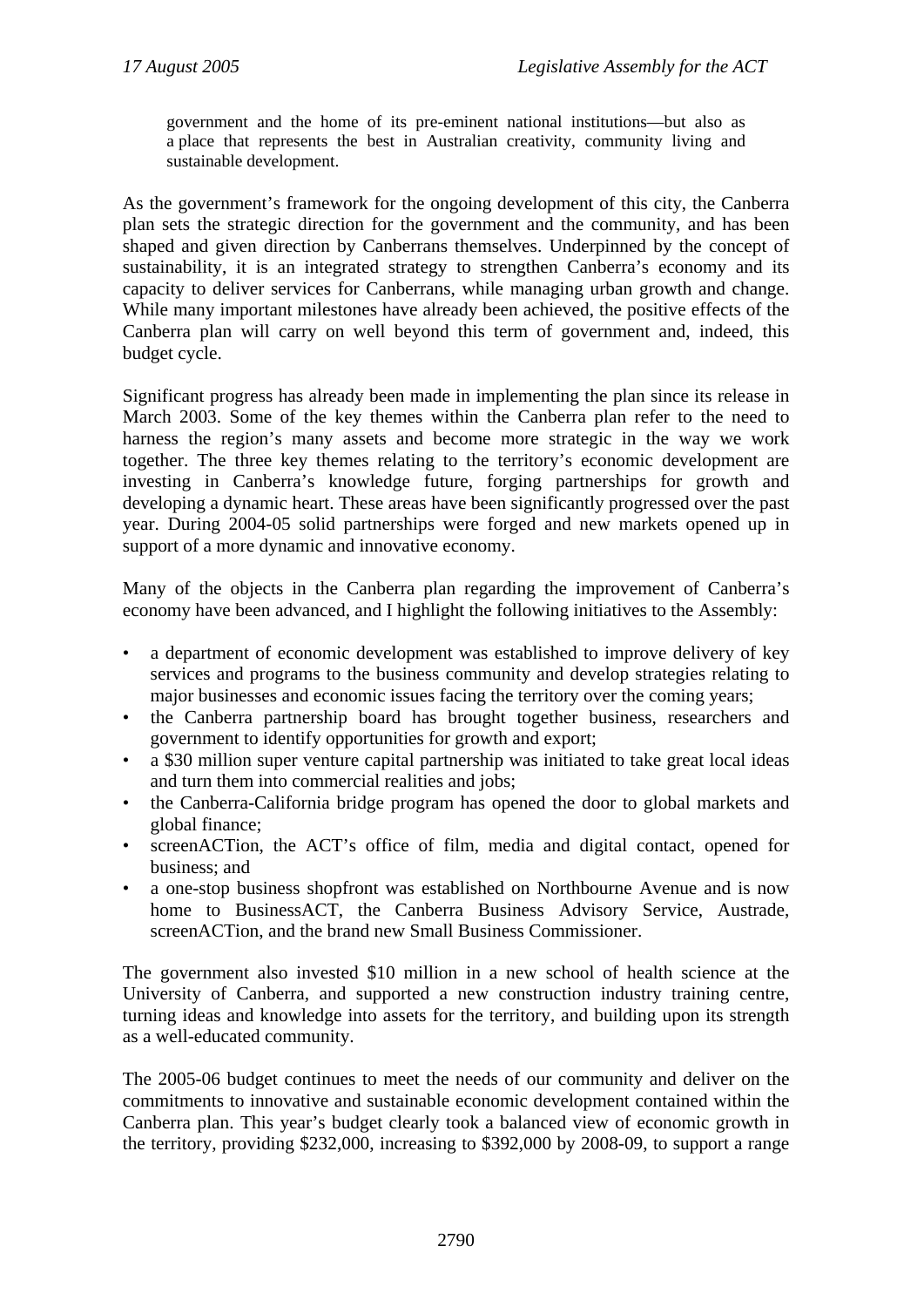of development activities across key industry sectors identified in the government's economic white paper.

In capitalising on the territory's research and innovation strengths, the government has extended outyear funding for the knowledge fund by a further \$3 million in 2008-09. This will make total funding of \$21.5 million since the government came into office. The fund assists institutions and innovation based firms to commercialise their ideas and develop new partnering approaches, and has already supported over 200 new knowledge economy jobs in the ACT. In 2005-06 further alliances will be formed through a range of cluster development activities, including enterprise capability, development and critical mass building of firms across the nine priority industry sectors identified in the economic white paper.

An amount of \$232,000 has been allocated to the priority industry sector support program, which encourages government, community, business leaders and academia to work together to build competitive strength and achieve sustainable growth and development in the ACT. The National Information and Communication Technology Australia Centre of Excellence, NICTA, is renowned as the premier information and communications technology research institute in Australia. The centre was recently welcomed to its new home in the Canberra City West precinct, as part of the revitalisation of the area as a smart zone. The centre will provide 100 new NICTA positions and 100 PhD student places, as well as an estimated 280 new jobs during the construction phase, increasing employment in this new economy industry.

The government recognises that there is an increasing skills shortage in the ACT. To remedy this, we are cultivating stronger links between schools and industry, allocating \$1.5 million to vocational education and training in 2005-06. This will lead to an increase in the number of traineeship and apprenticeship places in the territory. Canberra's tourism also stands to benefit from stronger partnerships and innovative ideas. The government remains committed to Australian Capital Tourism and will continue to support programs to strengthen tourism in the capital, as well as developing new attractions and enhancing existing ones.

The Canberra plan has already resulted in significant economic investments, with both short and long term benefits for the Canberra community. By fostering greater economic opportunity and increasing support for commercial, educational and research activities, Canberra is fast becoming the heart of the region—a city renowned for its dynamic, innovative and growth oriented economy.

**MR STANHOPE** (Ginninderra—Chief Minister, Attorney-General, Minister for the Environment and Minister for Arts, Heritage and Indigenous Affairs) (10.48): I thank Mr Gentleman for moving this particular motion, a motion that notes the government's commitment to the future of Canberra through the introduction of the Canberra plan and the progress with that plan. It is an important plan and a very important motion.

Much of what the government does and much of our policy direction is determined by the Canberra plan. The government did this major piece of strategic work through the term of the last Assembly, not at times without significant criticism—that we were taking the time to be strategic planning our future. We were prepared to bring together, for the first time, a major strategic plan, through the economic white paper, covering the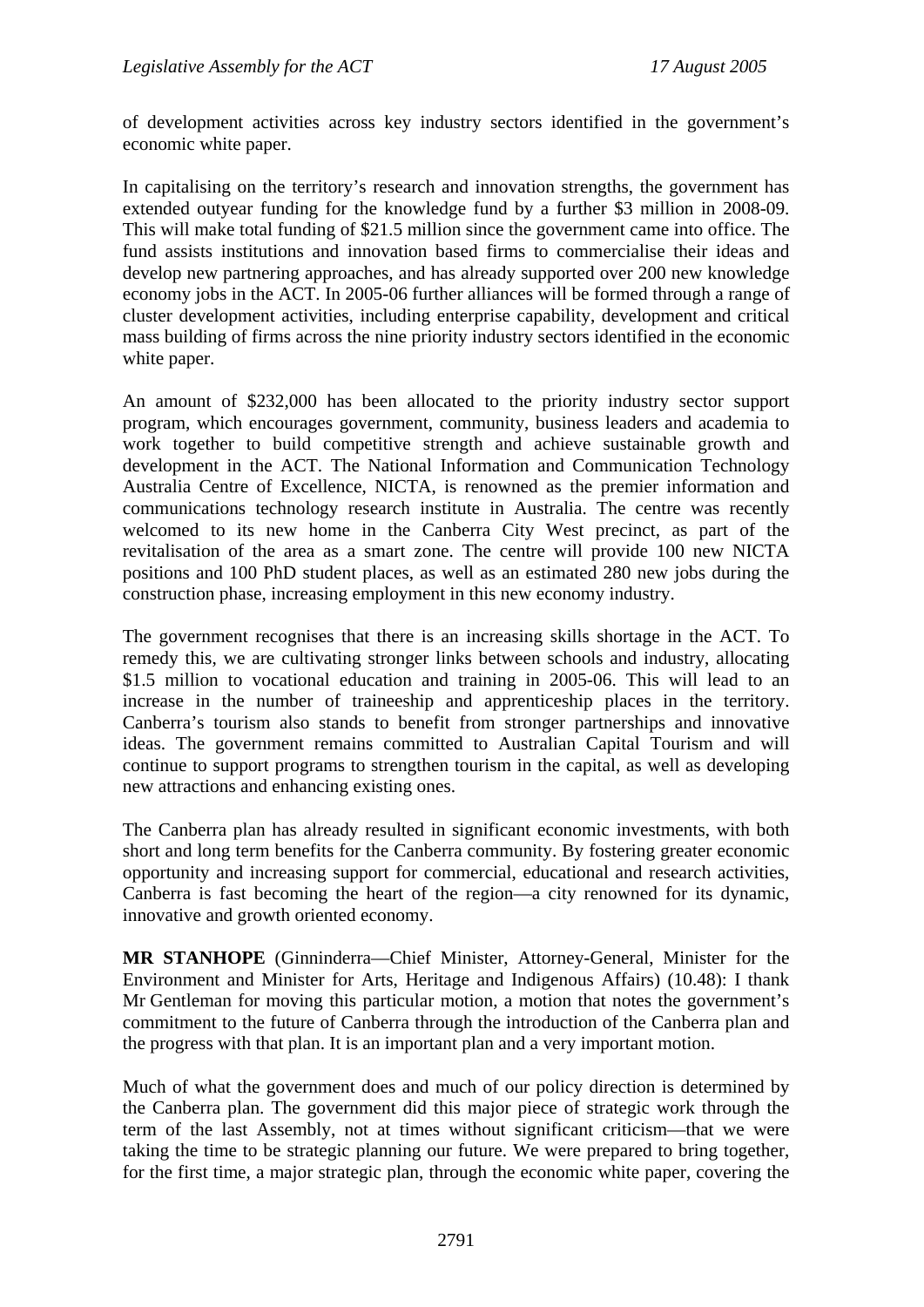fundamental areas of development, planning and policy within our city areas, across the full spectrum of community activity, covering our economic wellbeing and potential for growth through the social life of the city, as reflected through the Canberra social plan. Of course the look and feel for the planning of the city, and our determination to make the city one of the modern age and a city that is truly sustainable, were reflected through the major work undertaken in the spatial plan and the spatial planning process. That very much represented the first major piece of planning that had been undertaken in a spatial sense in the city for nigh on 20 years. The spatial plan is a plan that will not only stand the test of time but also will ensure that the ACT, in its decisions, maintains its reputation as the pre-eminent planned sustainable living city of the world. Of course, that is what all the disparate parts of the Canberra plan are designed to achieve.

I will devote the majority of my comment today to that part of the plan that I had specific oversight of, namely, the Canberra social plan. Almost 15 months ago, we released *Building our community: the Canberra social plan*. That document is a significant part of the Canberra plan and it incorporates our thinking. While acknowledging our successes in many areas, *Building our community: the Canberra social plan* is about ensuring that we keep doing the things we do so well, that we continue to enjoy Canberra's diversity, its cultural facilities, and its open spaces, and that we raise and educate our children in the best environment possible—a safe, healthy cohesive community.

The building our community document articulates the longer-term key strategic social objectives of the ACT government. It is intended as a long-term blueprint and establishes seven priority areas to guide policy makers over the next 10 to 15 years. The priorities and goals of the Canberra social plan emphasise the importance of helping Canberrans in need—and we are genuine about this—so that we all reach our potential, make a contribution, and share the benefits of the community. I am very pleased that a record of the significant progress in addressing the seven social priorities of the building our community plan has been prepared, and will be released publicly very shortly. It is important that we measure our progress regularly, as these priorities are helping to guide our decision making over a minimum of the next decade, and perhaps as long as, I would expect, up to the next 15 years.

The report that we will be delivering in relation to the implementation of the Canberra social plan will outline progress in some detail and will provide a signpost to the future of how the ACT government intends to continue to meet its commitments and confront the challenges presented in understanding and addressing the social disparities present in our community. There are some actions described that I am particularly proud the government has achieved as part of the first year and a half of the building our community plan. These include the opening of the Gungahlin Child and Family Centre, and the commencement of services on exactly the same model in Tuggeranong, the activities of the community inclusion board, under the leadership of Hugh Mackay, to develop and promote community inclusion, and a wide variety of celebratory events for all Canberrans to enjoy at Christmas and New Year, and on Australia Day and Canberra Day.

I was pleased that the ACT government was a significant supporter of the Victory in the Pacific celebrations, which were held just this last weekend. We were a partner with the commonwealth government in the funding of those celebrations. I am particularly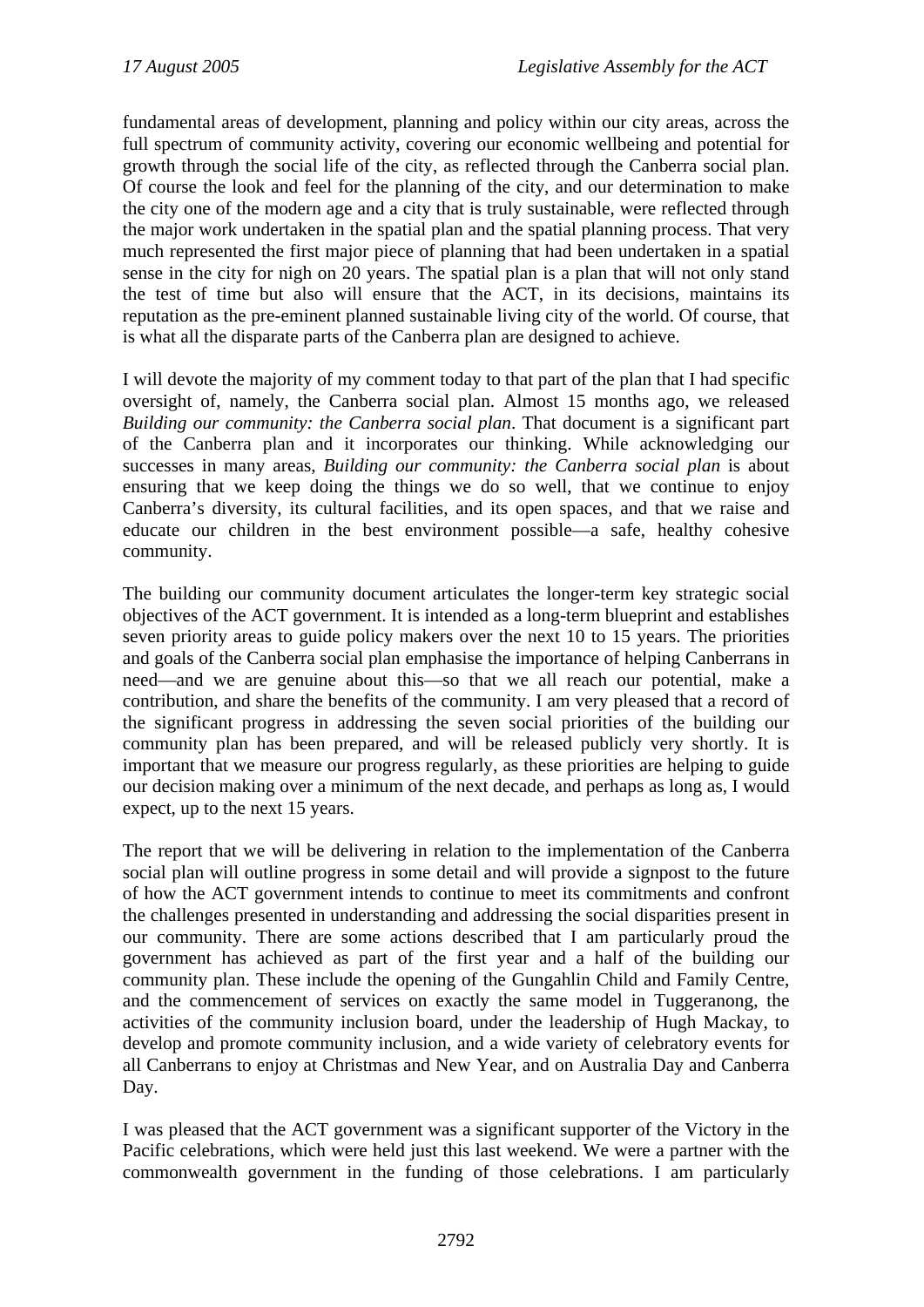pleased that the celebration was an outstanding success, not just in acknowledging the enormous debt that we as a community and Australia as a whole owe to those Australian men and women who were part of the defence of Australia—indeed, of freedom and liberty throughout the world—during the Second World War, but also the opportunity for Canberra to come together as a community, which it certainly did, to an extent that we perhaps have never before seen in the ACT.

On Sunday, up to 100,000 people, the vast majority being Canberrans, joined together as a community on the shores of Lake Burley Griffin to celebrate Victory in the Pacific. There were aspects of that celebration, namely, the coming together of the Canberra community, where I perceived the joyousness within the community. An enormous number of Canberrans—one-third of our entire population—gathered together on the shores of Lake Burley Griffin for a fantastic celebration of our community. It was a wonderful feeling, and a wonderful time. That expresses at one level, and goes to the heart of the sort of community that we are seeking to achieve through our dedication to planning, as evidenced by the Canberra plan and the Canberra social plan, a community that is inclusive and a community where everybody has an opportunity to participate, and where we share the great benefits of that sense of spirit of community. I think Sunday at Lake Burley Griffin was a great reflection of the strength of our community—a strength that we seek to support through the Canberra plan and the Canberra social plan.

Other actions that the government has taken that I am particularly proud of, and that are very significant in terms of the sort of community we want, as was expressed this last weekend, is the implementation of the Human Rights Act—the enshrining in legislation a statement of the rights that are fundamental to every Canberran and, indeed, to every human being—and the release of important visionary plans to improve services to people with a disability. It is very important that the momentum we have generated since the building our community document was launched be maintained and strengthened; that everyone regard it as a living and breathing operational document that helps underpin the collective consciousness of government and the community in reaching the goals we have sought to achieve.

The Canberra plan's vision underpins the collective consciousness of the government and the community to create a place in which all people reach their potential, make a contribution and have the opportunity to share in a fair and just society. The government is committed to creating a community that lives, works and socialises together; a community that is safe, prosperous and fair-minded; and a community that supports Canberra's greatest asset—that is, the people who live here. The Canberra plan theme is about investing in our people, and it is indicative of the government's commitment to develop a place where we do not stop learning, where quality education and training is a priority, and where the health and wellbeing of our community is of the utmost importance.

One of the major achievements, as I indicated earlier, in the first year of the Canberra plan was the successful establishment of the Gungahlin Child and Family Centre. This is a prime example of the government's commitment to supporting Canberra's children and focussing on early childhood development. Over 1,000 families have to date access to services through the Gungahlin Centre, including a range of developmental programs, health and education services and parenting and family support programs. Due to the success of the centre, the government has now committed additional funds in this year's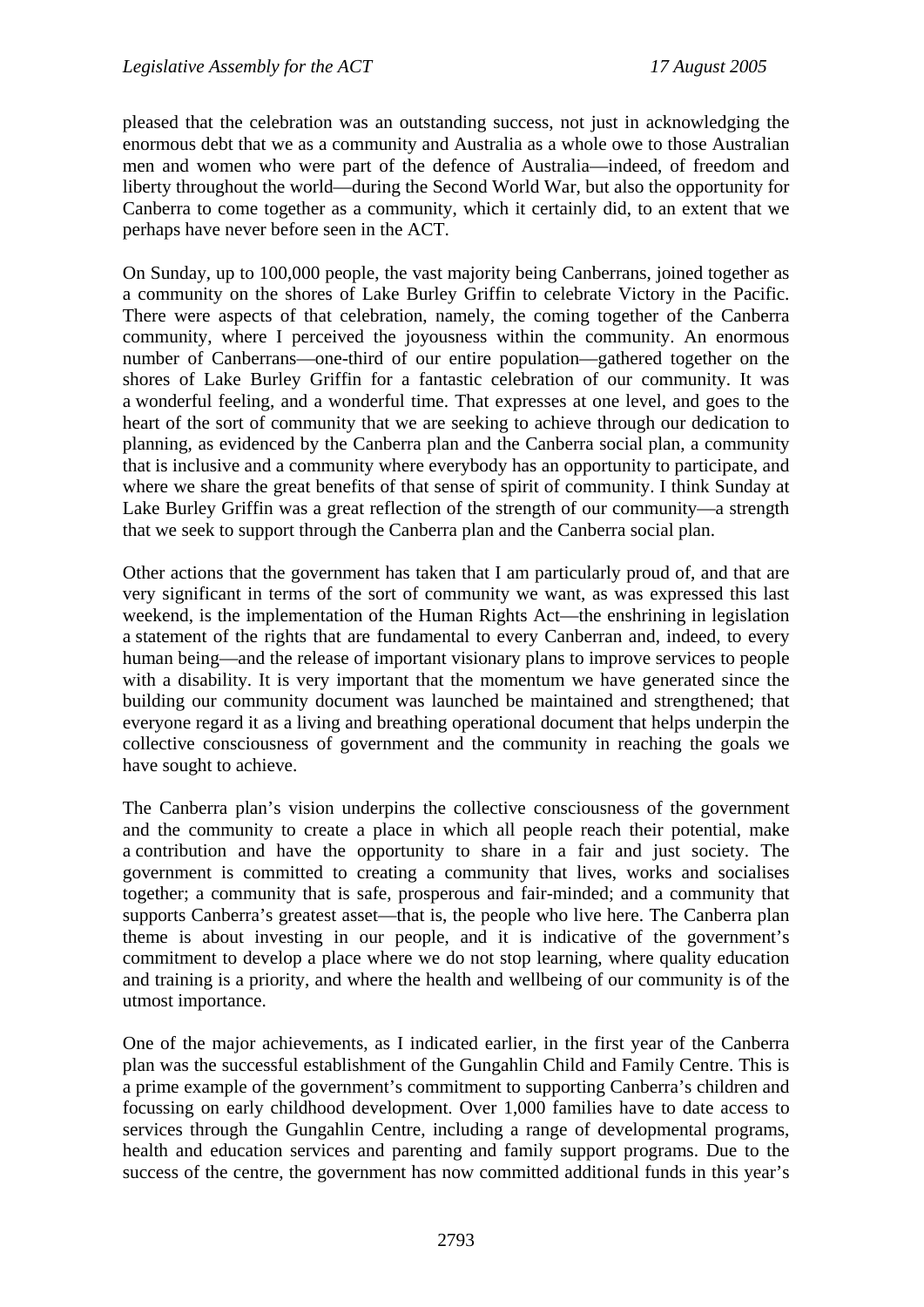budget to extend the program to Tuggeranong in this current year. I am more than hopeful that, as we continue to develop the programs and the philosophy and the model of care that is delivered through our child and family centres, we will be able to take the next step and look at the extension of the child and family centre methodology and program to Belconnen.

It is a fantastic new, innovative and, I believe, leading method of delivery of support to families and children. It is a classic case of a government that is committed to early intervention, of finding a model that allows us to intervene very early in the lives of children and to assist and support families at a stage when perhaps there are issues that are developing within a family that lead to breakdown, stress or some level of dysfunction which then impacts on children and which is then part of the cycle that we know leads to so many undesirable outcomes for children, in particular, and families. That is at the heart of the philosophy supporting the child and family centre model. It has been developed in the ACT. It is innovative: nowhere else in Australia is the model of care and service delivery that we have initiated through the child and family centres pursued.

The government is also providing funding for a range of other programs aimed at supporting the needs of our young people. The kids at play program, which provides opportunities for children to be involved in active play, has been expanded and pre-school hours for eligible 4-year-olds has been increased from 10.5 hours to 12 hours. Through progressing the Canberra plan goals, the government is working with the community to build upon what the community has emphasised to us, in all our consultations, as important, and what we as Canberrans know is important. One thing I can say about this government is that we are very much part of the community that we seek to serve. We promote social justice principles and principles of access, equity and participation, with particular emphasis, as I have maintained through this particular presentation, on inclusion and social cohesion.

The Canberra plan recognises the importance of social cohesion and the need to build stronger communities. Over the past year and a half, Canberra and its community have celebrated significant events, in addition to the major celebration that we have just enjoyed, including Christmas and New Year in the city in 2004. Also this year tens of thousands of Canberrans joined together to celebrate both Australia Day and Canberra's birthday party, the celebrate in the park event, which included a wide range of events for all ages. I acknowledge the fantastic sponsorship we had from ACTTAB. I believe the celebrate in the park event in March revitalised a day of significant community celebration that many of us remember from times past but which fell on some hard times. We have now reinvigorated and reinvented our Canberra birthday celebration and it is something I look forward to again next year.

Similarly, the Canberra gold awards, which I introduced this year as part of our Canberra celebrations, recognise Canberra citizens who have been making valuable contributions to our community for 50 years. We do sometimes underestimate that contribution that is made simply by the day-to-day activity of citizens dedicated to their community whether it be through sporting organisations or the P&C or simply building and establishing suburbs. There is fantastic community building that goes on and 50 years of that sort of community building warrants specific and special recognition particularly in a young city such as ours. It was fantastic and wonderful to see so many Canberrans who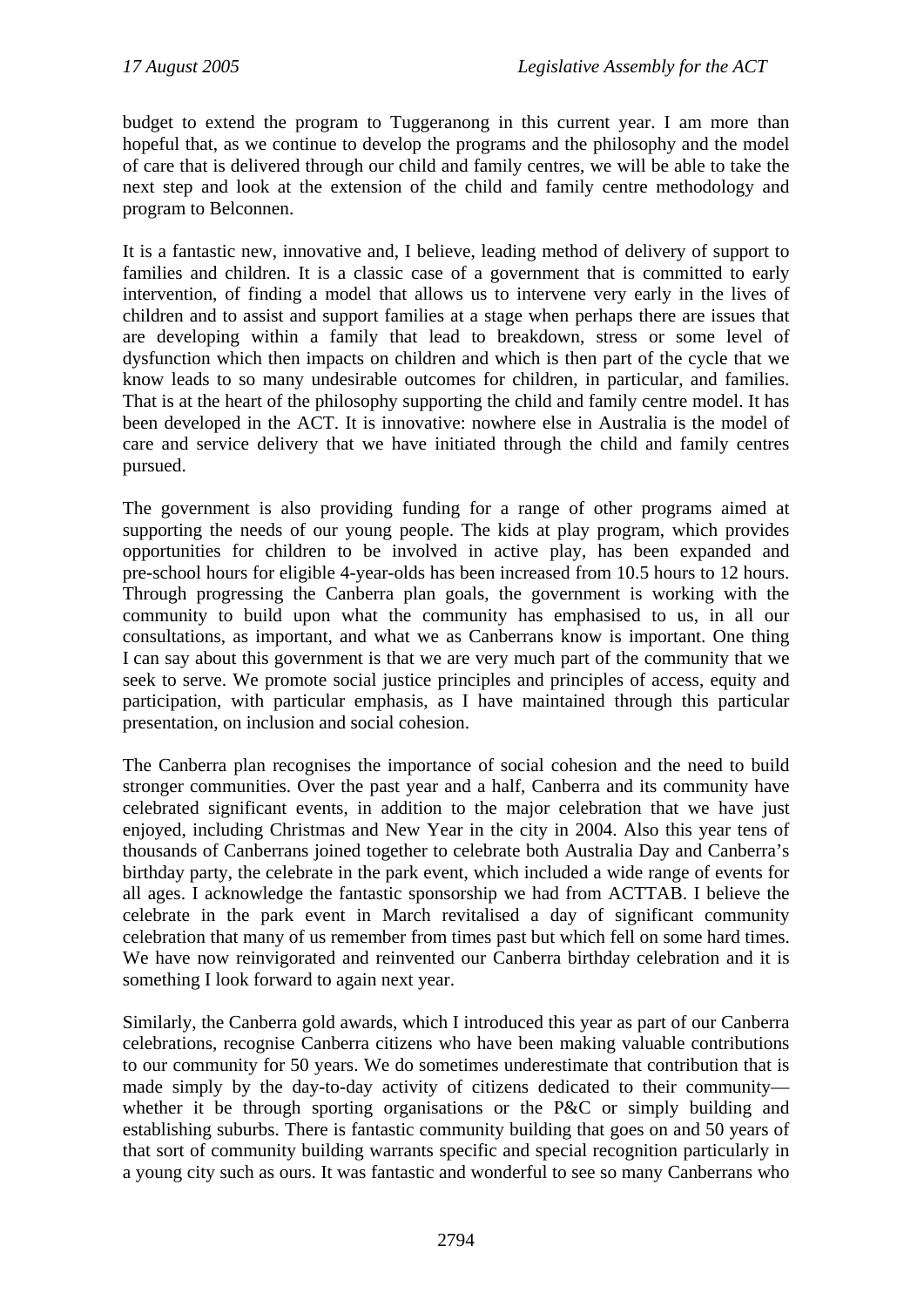have lived in and devoted more than 50 years of their life to our community—indeed, over 1,000 were nominated for a Canberra gold award as an acknowledgment of their great contribution to our city. That of course reflects our commitment and determination that Canberra be a city for all ages and that we acknowledge our older people.

I would also like to highlight the important work of the community inclusion board, under the leadership Hugh McKay, which has overseen the allocation of the government's community inclusion fund. The fund is supporting 15 community organisations already, working in partnership with government agencies to improve the social and economic circumstances of the most vulnerable members of the ACT. The board has established a pilot household debt project, very innovative once again, looking to break the debilitating cycle of consumer debt. Funding for energy, water and sewerage concessions have been extended to individuals and families on low incomes who are adversely affected by utility prices. That is just a glimpse of some of the issues that we have dealt with through the Canberra plan and that reflect our vision. I thank the member for bringing this to the attention of the Assembly today.

**DR FOSKEY** (Molonglo) (11.03): I would like to thank Mr Gentleman for providing an opportunity for the Assembly to assess the Canberra plan. Of course the assessment of the Canberra plan against its goals should be a constant process, and there is absolutely no doubt that the Canberra plan is a good initiative, one that the Greens have been calling for since we first entered the Assembly. It is inevitable, of course, that the document prepared by the government has its deficiencies, but we acknowledge that it is a start.

In responding to Mr Gentleman's motion today, I would like to draw on two key areas in which the ACT government needs to do a lot of work if it is going to meet the objectives of the Canberra plan. The first area for improvement is the government's willingness to involve the community in debates about planning and community projects, and the second is sustainability measures.

First of all, in the area of community involvement, the OECD study related to the Canberra plan states that the real source of the problems faced by cities at the beginning of the 21st century is that strategies for solving problems have broken down. It states, "There is not so much a shortage of investment as there is a shortage of imagination and an excess of caution." One wonders where the shortage of imagination lies and where the excess of caution lies. Perhaps that will become clearer as I speak. I have got another take on this 21st century problem. I actually do not think there is a shortage of imagination, not in the community at least. But there is an increase in the division between community and government. So perhaps there is no shortage of imagination in the community, but too much caution in relation to taking it on from the government.

Governments at all levels in Australia are building the dividers between themselves and the community higher and, as such, government has less access to what the community is thinking and saying. The government has made a commitment through the Canberra plan to ensure stronger relationships with the community via the community engagement strategy. But, unfortunately for the community, in the last three months the government has failed to implement the principles of community engagement on a number of issues. Sometimes I wonder if the government is in fact afraid of the community and, to be safe, it prefers to do its consultation after it has made its decisions.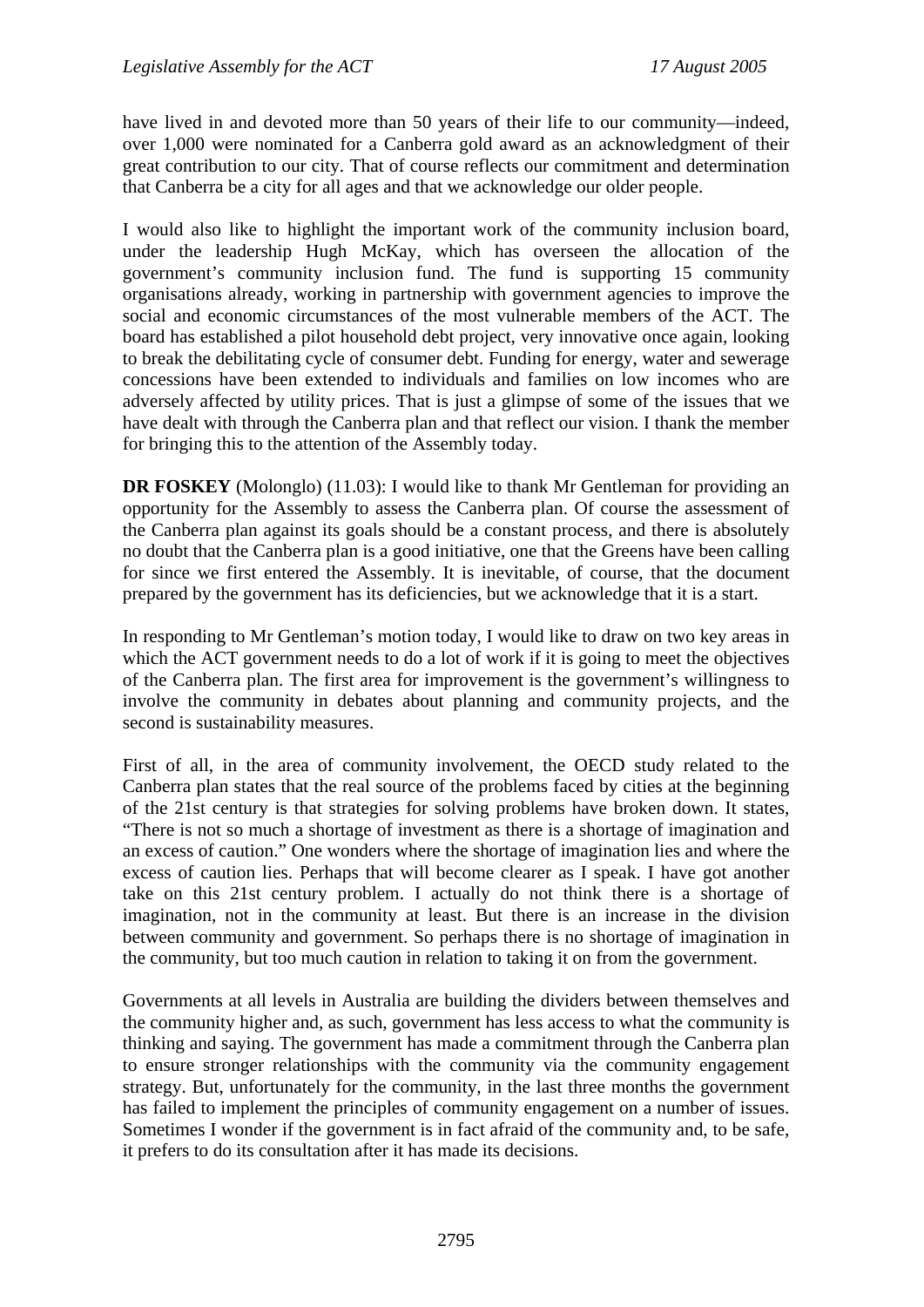We have had a number of instances of this in the very near past. The first example of the breakdown is the government's decision to close down a number of schools in the Ginninderra region in order to justify the formation of a new super school, after which the government decided to conduct community consultation. Next is a lack of clear and concise communication with community organisations currently located at the Griffin Centre over their future housing and fitout, as well as the government's reneging on promises the community sector believed had been negotiated in good faith. We know there are some attempts at the moment, some running around to repair that damage, but the fact is that that damage has been done.

There is also the disbandment of the Ministerial Advisory Council on Multicultural Affairs. The minister said that he could be more efficient in talking to people one-on one. I fear that his efficiency measures could involve not talking at all or only talking to some people and not talking to other people. There are many, many dangers in this kind of process.

There have been ongoing negotiations between the ACT government and the ANU over the Civic West area, with minimal consultation with the community and arts organisations involved over the future housing. The community and arts organisations have not been allowed to join the precinct committee. We see the outcome of that attached to one of Mr Corbell's call-in justifications yesterday. What we will have is a less than desirable building, a major building, the first major building in that precinct that will far from meet the government's own objectives of a lively, innovative city. So, disappointment!

My final example is the central Canberra task force. It is looking at the future of City Hill and Civic. I wonder if the government realises that the only way that the community can submit ideas on the future of these sites is via a Terry Snow and *Canberra Times* competition.

The worthiness of a community engagement strategy is nil if the government is unwilling to implement it. Where the government does actually engage with the community before making the decisions, it often fails to follow through or recognise what the community has asked for. It is time to remind the government that it was elected by the community to hear and facilitate community opinions and ideas. To say, as one government adviser did, "We will listen to the community, but we will not be dictated by them," is not good enough. Listening and acting usually come together. For it is a community that has the expertise in what is affecting their lives. Government cannot make a show of listening to the community and then decide to ignore what it has said just because it thinks it knows better than the community. I must say there is quite a degree of cynicism in the community about the government's consultation processes. I think there is a lot of work to be done here to regain any faith.

Evidence of the government's conduct in these areas can well be seen in the advice and recommendations presented to them by constituents, community organisations, commissioners, fellow members and their own backbench. For some reason the government's reluctance to take on good ideas from other people is very evident. It operates on the assumption that, if the policy idea comes from within their ranks, it might be considered, but if it comes from someone else they will refuse it outright. There is no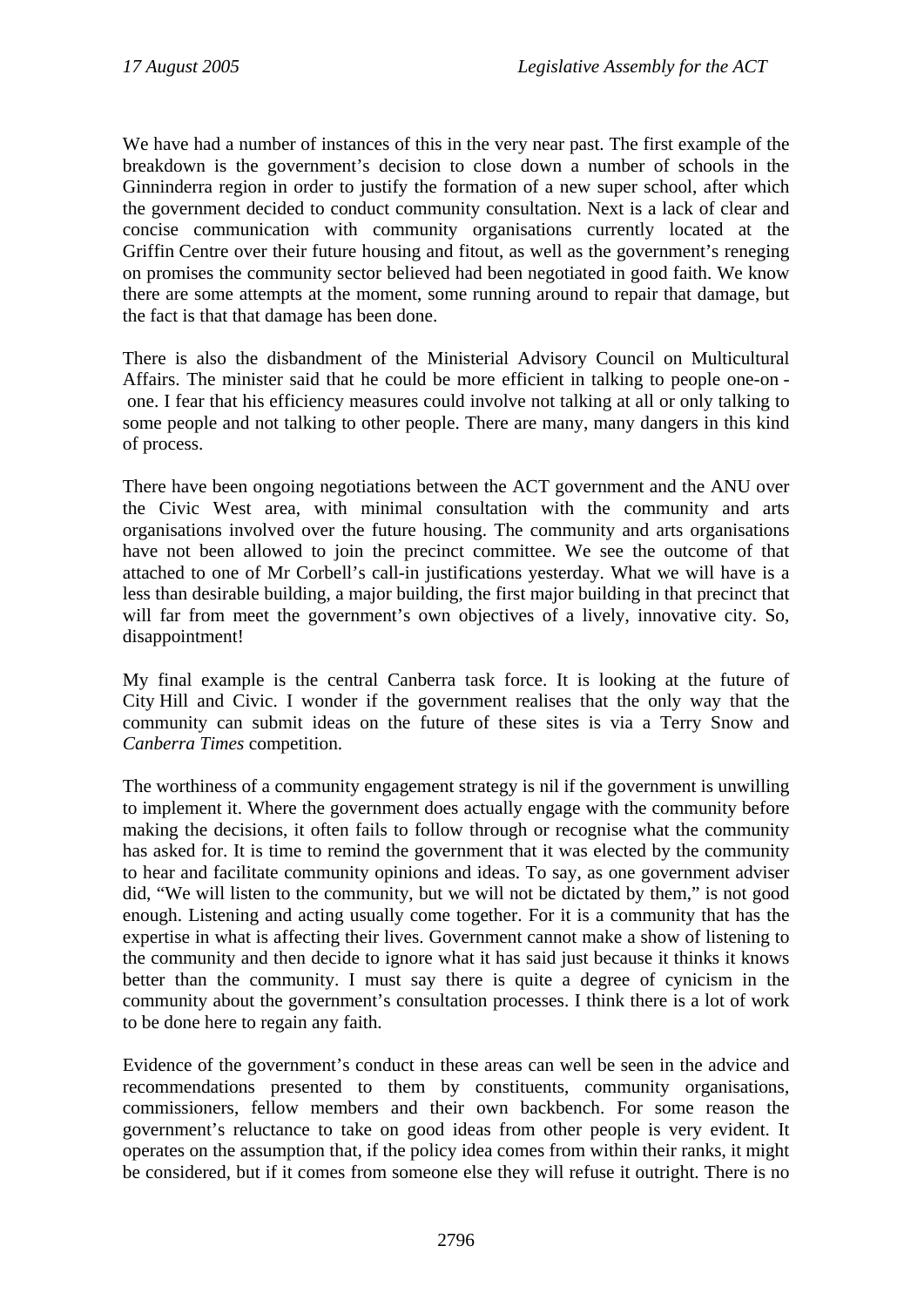shortage of imagination within our community. There is simply a shortage of government willingness to listen to and implement our community's ideas. Therein lies the caution.

I want to deal now with sustainability. The Canberra plan states that the government will strive to see Canberra recognised as a city that successfully faces the challenges of sustainability, that uses minimum natural resources and makes the best of them. Its own work on sustainability shows that Canberra people have the highest per capita ecological footprint in Australia; hence we are among the highest consumers in the world. There is much to say on this. I have already said a lot of it and I will say a lot more in the Assembly in the future.

But today let me perhaps begin with the government's incorporation of sustainability principles into the 2005-06 budget. I have congratulated the government on attempting to include sustainability measures in the budget because it is a difficult initiative. There is much work to be done before we can safely say, however, that this initiative is a success. Not surprisingly, the point was made in the estimates report that the onus is now on government to embark on a broad and deliberate consultation on the incorporation of sustainability principles in the budget.

This is a complex issue, but there is expertise in the Canberra community that could be harnessed with the right approach. There is also some good work being done in other states and municipalities. It is also interesting to note that the current government was elected on a strong environmental platform. Since then there have been a number of staff losses, broken promises and few new initiatives through the 2005-06 budget. For instance, we can see the proliferation of building without targets and benchmarks for energy efficiency. There is very, very slow process towards perhaps introducing BASIX, a building sustainability index.

The Stromlo village redevelopment seems to be turning out to be a greenwash. It looks like a green initiative, but when you look at the details, they are not very green at all. It was first thought it was going to be a world-class example of sustainability, energy and water efficiency. Now we are having "sustainability principles of a high standard". The government has failed even to orientate the houses and blocks in a way that would make them solar efficient. Apparently the government is not talking to architects and builders with expertise in sustainable housing. It had the potential to be world class, good enough for our Canberra plan, but for some reason or other, it is not going to happen.

Finally, I want to deal with demography. The Canberra plan is based on the assumption that there will be hundreds of thousands of people living in Canberra. That is not the way we are going at the moment. In fact, our demographic trends are that we are going to have lots and lots of smaller households and that, if we are going to build any social sustainability, we are going to have to really rethink the way we do our planning. We need to plan for communities. The Canberra plan is only a piece of paper if it does not look at who is in our community, what they need, listen to their ideas and then implement them.

**MR SPEAKER**: Order! The member's time has expired.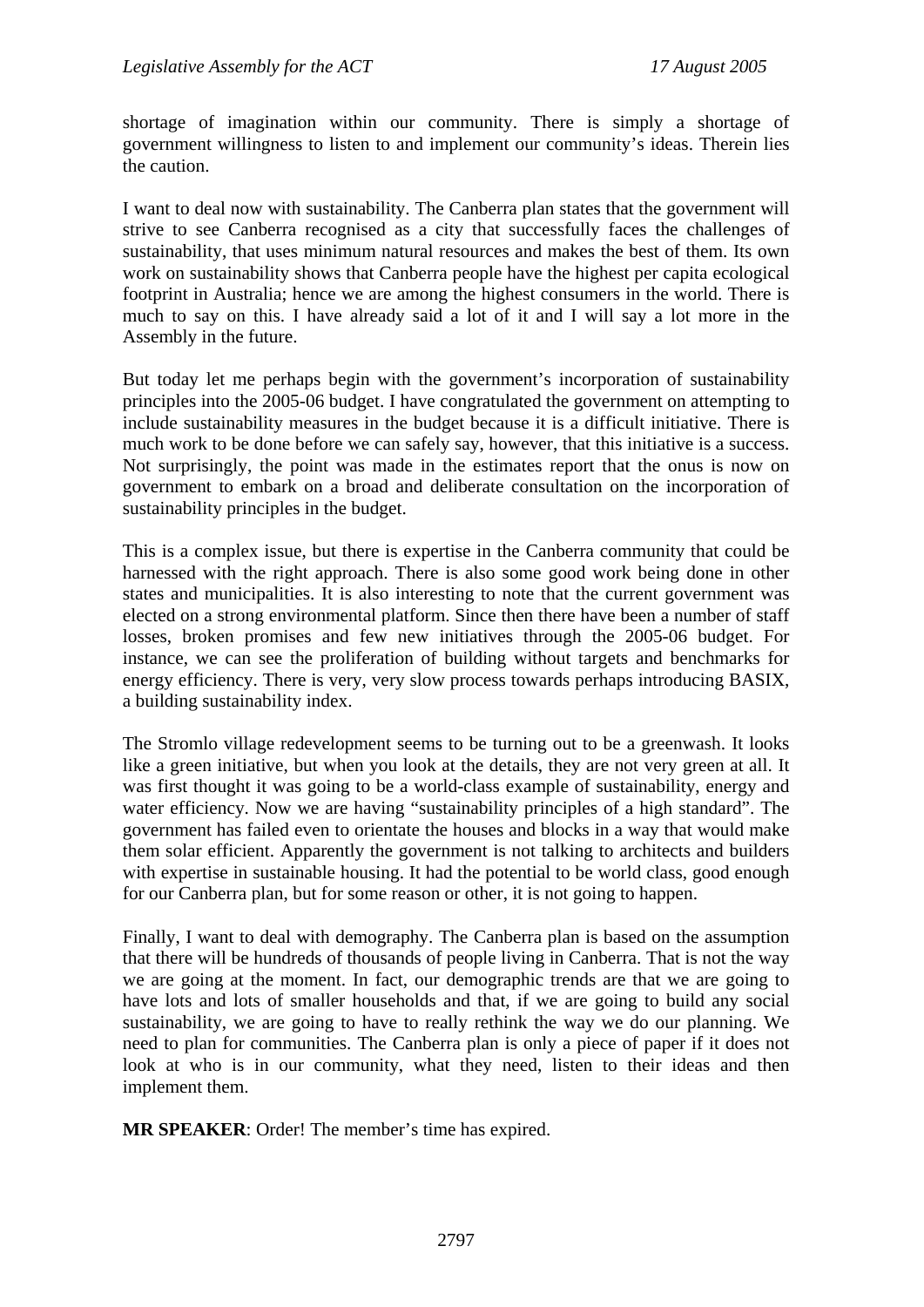**MR CORBELL** (Molonglo—Minister for Health and Minister for Planning) (11.14): I thank Mr Gentleman for raising this issue today. Perhaps just very quickly in rebuttal of some of the comments that Dr Foskey made, she criticised the government for not listening to consultation, but then has the gall to say that the government needs to work harder on its sustainability measures in the budget. Well, where was Dr Foskey's submission on those proposals? When the Treasurer wrote to every single member in this place and said, "Tell us what you think is the best possible way of reporting on sustainability in triple bottom line accounting in the budget papers?" where was Dr Foskey's submission? She did not make one. She is very happy to criticise failure, but is not prepared to engage in a constructive dialogue. She cannot have it both ways.

The other issue that of course needs to be raised is Dr Foskey's misrepresentation of the population issues in the Canberra plan. The Canberra plan does not set a population target. It does not say, "By X date we will achieve X level of population." What the Canberra plan says is that there are a range of growth scenarios in terms of our population, from a very low growth scenario to a very high growth scenario, and it is prudent and appropriate planning to take all those into account in choosing and making decisions about the future urban form, the future economic base, the future social base of our community. I am sure Dr Foskey would criticise the government if we failed to take those issues into account. So that is a misrepresentation on her part.

The issues I want to raise today relate primarily to the spatial plan, which is a very important component of the Canberra plan. The Canberra plan is the first time any state or territory government has put together a comprehensive document that looks at social, economic and fiscal planning in terms of the future growth and development of an area. We have done that here in the city, and it is a very strong, powerful and compelling document. It is compelling because it is informing every element of government decision making around budget initiatives, around infrastructure development, around social service provision and around economic development activity. It is informing and driving that agenda. No more ad hoc decisions, no more, "That sounds good. We'll give it a go." It is driven by the philosophies, the policies and the objectives outlined in the plan. One of the key commitments Labor made before we came to office was to say, "No more ad hoc decision making. No more policy on the run. Have a framework. Have a policy. Have objectives. Work towards them. Stick to them. That is how you get the best possible outcomes."

In the spatial plan a range of issues are, even now, being actioned. The first is issues around the urban footprint of Canberra. This government has said that development in Canberra and the region should not be beyond 15 kilometres of the city centre. We are putting in place policies to make that happen. We are working with New South Wales on developing a regional settlement strategy that reflects these principles so that journeys, energy use associated with journeys and sustainable patterns of development are built into the statutory planning frameworks both here in the ACT and in New South Wales.

An example of this is the work we are doing in the Molonglo Valley. Molonglo has been identified as urban suitable, a potential future urban development front for the city. The government has not just said that could be used and left it at that. We have moved ahead with the detailed planning work to show exactly how that can happen so that future governments, probably not this government, but future governments have the capacity to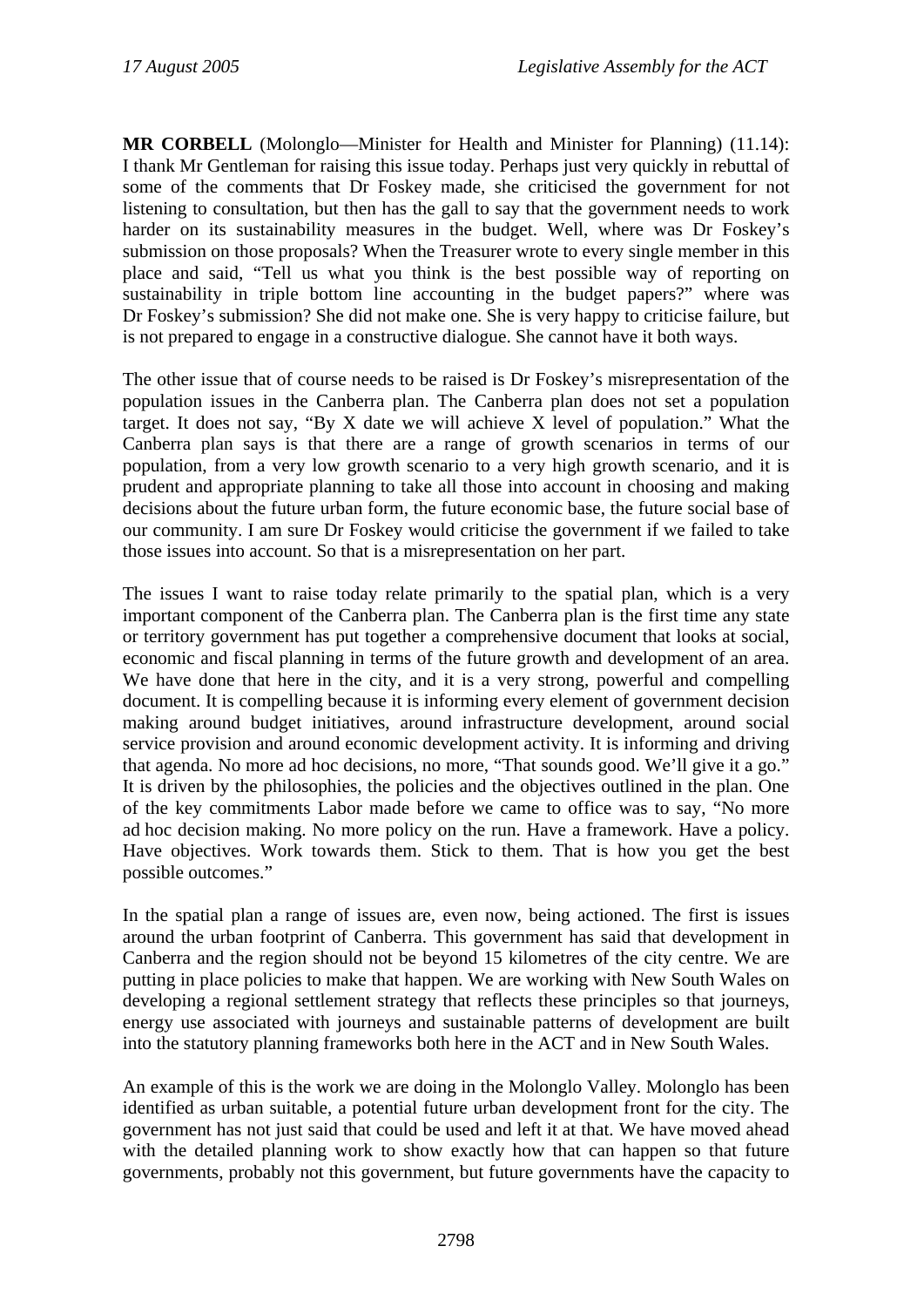move on Molonglo, to deliver that land, to create that community as and when it is needed. The work that the ACT Planning and Land Authority has done, along with the National Capital Authority, has identified that, in one instance, the eastern area of Molonglo within 7.5 kilometres of the city centre, a very sustainable outcome, close to all facilities and amenities within the existing urban area, will not need to expand out in the way that we are going in other parts of the city.

The National Capital Authority has endorsed the planning work that shows that this area is potentially urban capable. It has agreed to further planning work happening, and that is under way right now. So we are looking at a range of issues to do with infrastructure, to do with potential settlement areas, to do with environmental issues in the Molonglo Valley. It is not just words; it is actions, actions to follow up on the outcome. It is probably worth reminding members that right now public consultation is under way on issues to do with the potential development of the Molonglo Valley. It is under way right now.

Equally, the spatial plan, and indeed the economic white paper, recognised that our city centre had to remain strong, vibrant and dynamic to be a driver not only of economic activity, but also a variety of cultural and other aspects that are beneficial for the health of our community. We have made the investment to focus on the revitalisation of the city centre. Right now there is over half a billion dollars worth of development activity happening in the city centre. That is an unprecedented level of development activity in the past six to seven years, and certainly since the very early days of self-government. It has been able to be achieved because the government has a clear policy of supporting development in the city centre so that more people can live in the city centre, reducing the need for journeys and increasing the sustainability of our city.

We have also focused on keeping jobs in the city centre and supporting developments that make that happen. We are focused on reforming the planning system in the city centre so that we can allow development that meets the community's objectives in terms of sustainability, economic development and social vibrancy to proceed. Removing the requirement for preliminary assessments in the city centre is just one example of that. We have a comprehensive program in place in relation to the city centre.

The other important issue that I would like to quickly touch on is the issue of transport. Transport is a major user of energy in our city. It is the second largest energy consuming area after heating and cooling the buildings that we live and work in. Reducing the need for transport by private motor vehicle, or at least capping that growth, is important. This government is the first government to put in place targets, motor-split targets, to reduce or contain the growth in journeys by private motor vehicle and increase the number of journeys that happen by public transport, by walking and by cycling. We are spending the money to make that happen. Again, this is consistent with the Canberra plan framework. For example, we are investing in a new bus fleet, making our bus fleet more attractive, reducing the fares so that it is more economical as well and certainly competitive with the motor vehicle, but also improving the reliability, frequency and availability of services by public transport.

The real-time information system, which the government announced in the budget with funding of \$7.5 million, is not just about improving frequency and reliability, but also about improving patronage. The very clear data is that using real-time information can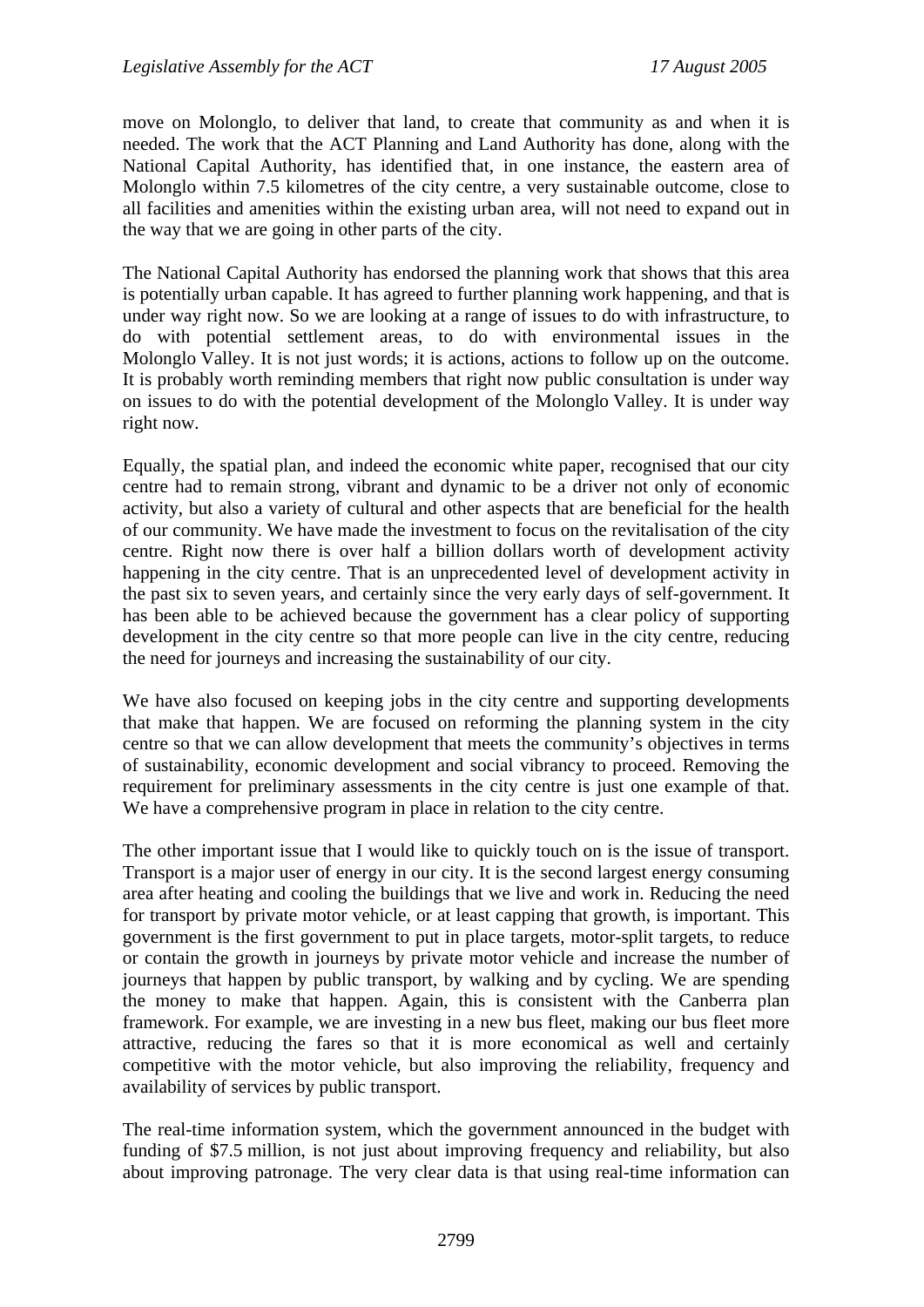boost patronage on the routes where it is used. That is an important value for money investment. That applies equally to the work we are doing on the Belconnen to city busway project and the Gungahlin to city busway project. Dedicated, high speed, rapid transit links between our town centres into the city centre are vital.

These investments can potentially save commuters significant amounts of time. For example, from Higgins into the city centre, with the Belconnen to city busway, there will be a 15-minute saving in journey time. That makes using the bus from Belconnen to the city competitive with a car in terms of the travel time, but, of course, it is without the hassle of parking. So that is a good example of the government following through on the key objectives, outcomes and priorities identified in the Canberra plan and its subset of plans, the spatial plan and the sustainable transport plan. So the government has a comprehensive program in place.

Now, I imagine that Mr Smyth is going to get up shortly and say that it was the Carnell government that delivered the first strategic plan for the city. If he is referring to the capital future document, he is really going to have to have another look because, quite frankly, it was nothing more than 50 or 60-page document that talked about what a great place Canberra was and how it could be a great place. It contained no objectives; no strategies; certainly no funding; certainly no implementation framework; certainly no looking up where the future urban growth and development of the city should occur; certainly no identifying in a comprehensive way how economic development should occur in the city and certainly no looking at human services, social service provision, equity and justice in our community. This government has delivered the first comprehensive strategic plan for our city. It is one that informs every action the government undertakes.

**MR SMYTH** (Brindabella—Leader of the Opposition) (11.24): For once Mr Corbell is right. I am going to refer to the Canberra: a capital future document*.* It is a strategic plan, but it is one of the plans that have been written about Canberra in the last 30 or so years. I am sure there are former workers of the NCDC who would be riled by the notion that they had never done the sort of work that Mr Corbell talks about. Of course all governments build on the works of the governments that come before them, but this government are the masters of rewriting history. Apparently nothing happened before this government appeared. All the grandeur that is Canberra suddenly appears out of the ground.

It was obvious from the motion on the notice paper that we were going to have all this commending and noting of what the government has done, but it is interesting that the mover of the motion could only take eight of the 15 minutes allotted to him to actually espouse his view of what has occurred. So most of the time we are begging. Then we had the dull delivery from the Chief Minister reciting the litany of his achievements. But what happens if you question them? Let us just question the necessity for the human rights legislation. It is lauded as the great achievement. Mr Stanhope wants to be the man who did everything first. One hundred and twenty people turned up to five or six consultations across the territory, and most of them were agin it. The point that Dr Foskey makes about this government's sham of consultation is borne out by the fact that, when people speak against something, they are just ignored because "we know better".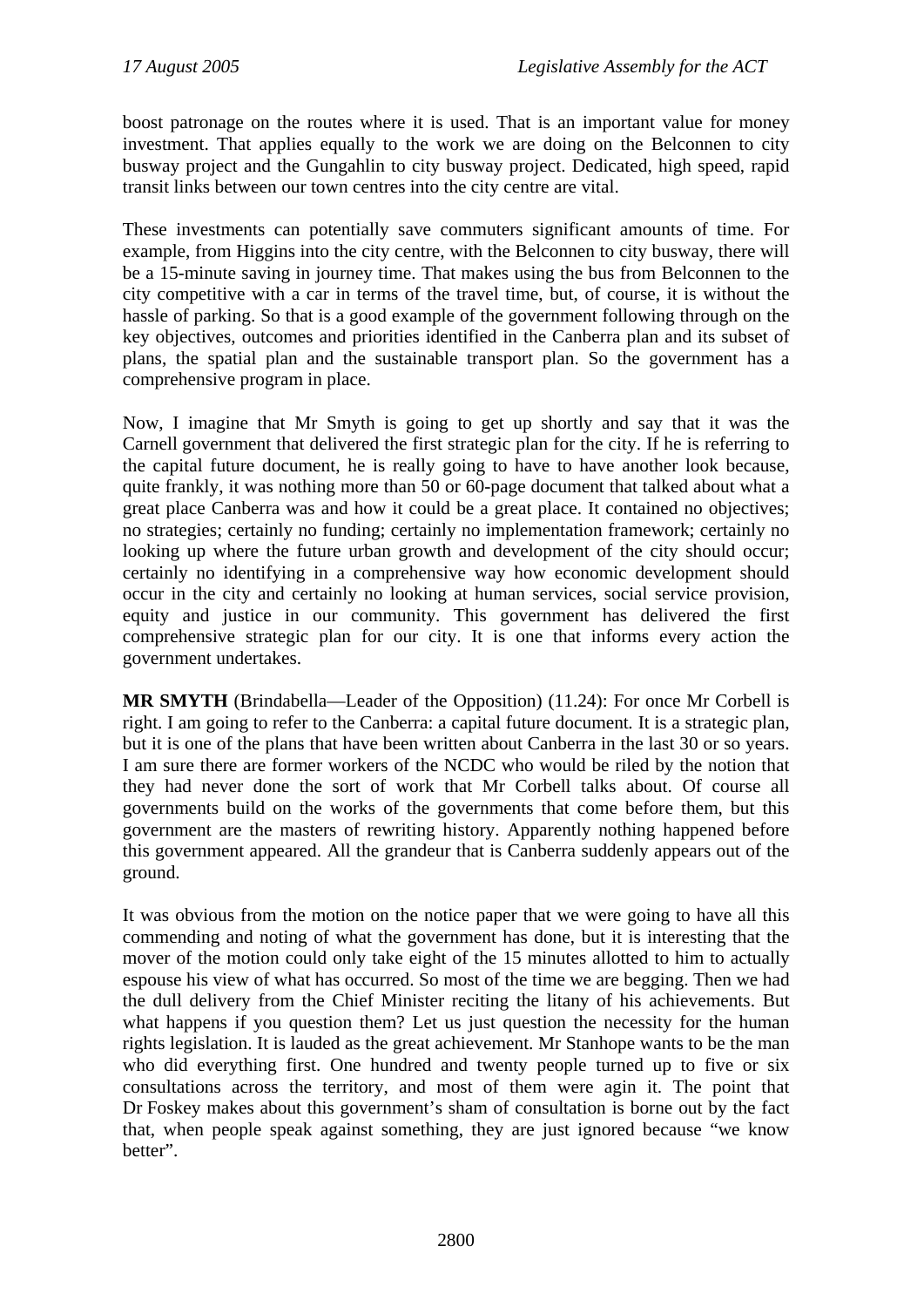We really do have to go back to the 1996 Canberra: a capital future plan. Contrary to what Mr Corbell says, there are objectives in it and there are things that are to be achieved. But let us look at one page, page 57, Revitalising the Heart of the City. We hear all this talk from the government that "We are the first ones to put a comprehensive plan together for the city." Mr Corbell, shamed into doing something, put out a flimsy little document a couple of weeks before Mr Snow put his document out so that he could say, "I got there first." But the genesis of all that Mr Corbell is doing and what has taken four years is, of course, the OECD report that the former government, indeed that I as the former planning minister, commissioned. That report said, "We've got to this point in time. Where do we go to from here?"

So the revisionists and the rewriters of history, and those opposite are very good at it, need to actually sit down and take into account all the work that has gone before them. The Chief Minister again said that it is the first time we have had this comprehensive plan. Whether you like it or not, there it is: *Canberra: a capital future—ACT strategic plan*. What does it cover: the shape we are in; the economy; strategies for a viable sustainable future; sustainability objectives; principles and actions. It then talks about managing the city's growth and change; the town centres; retail policy and Canberra's landscape. Gee, Mr Corbell, there is even a section on roads; public transport; the airport; high-speed rail, and so it goes on. So this notion, this rewriting, this ignoring of the truth has to be challenged on every occasion, and of course we will challenge it.

The Chief Minister talks about how he brought all these elements together and how it is working. I just remind the Chief Minister of something he said in the radio the other day. He said, "Canberra is not on the radar internationally." So if we have done all this good work and built up this image of Canberra as the city of the future, the city with the plan, then why are we not on the radar? We are not on the radar because the government has really ignored some of the key things that they need to do to promote the sustainable future of this city.

The Chief Minister stood up and talked about how we have got all these events coming. That is good. The events are good and congratulations to the government for having events. You are not the first government to run events and you will not be the last. But we did have this dearth of events for three years where the government cancelled everything. There were no fireworks celebrations. There was nothing for New Year's Eve. There was a lackadaisical approach to the multicultural festival, a lackadaisical approach to the Canberra festival. Basically, it all went away. The celebration of the city all went away. So in its own social plan, the government said, "We are going to have events." Why did we have to put that in that plan? It is because we had forgotten to have them for almost three years.

The interesting thing with all of this is that so much of it was built on the achievements of the former government. Mr Gentleman said, "We have built NICTA." We started to bid for NICTA. We did the groundwork that helped get NICTA to the ACT. We started the groundwork for the medical school. We did the work that got the medical school here. Mr Gentleman said, "We are fast becoming the heart of the region." When we were in office, we were the heart of the region because we had regional leaders forums that were ignored by this government when they came to office. We were actually working with the region years and years and years ago. So do not say "We discovered the region."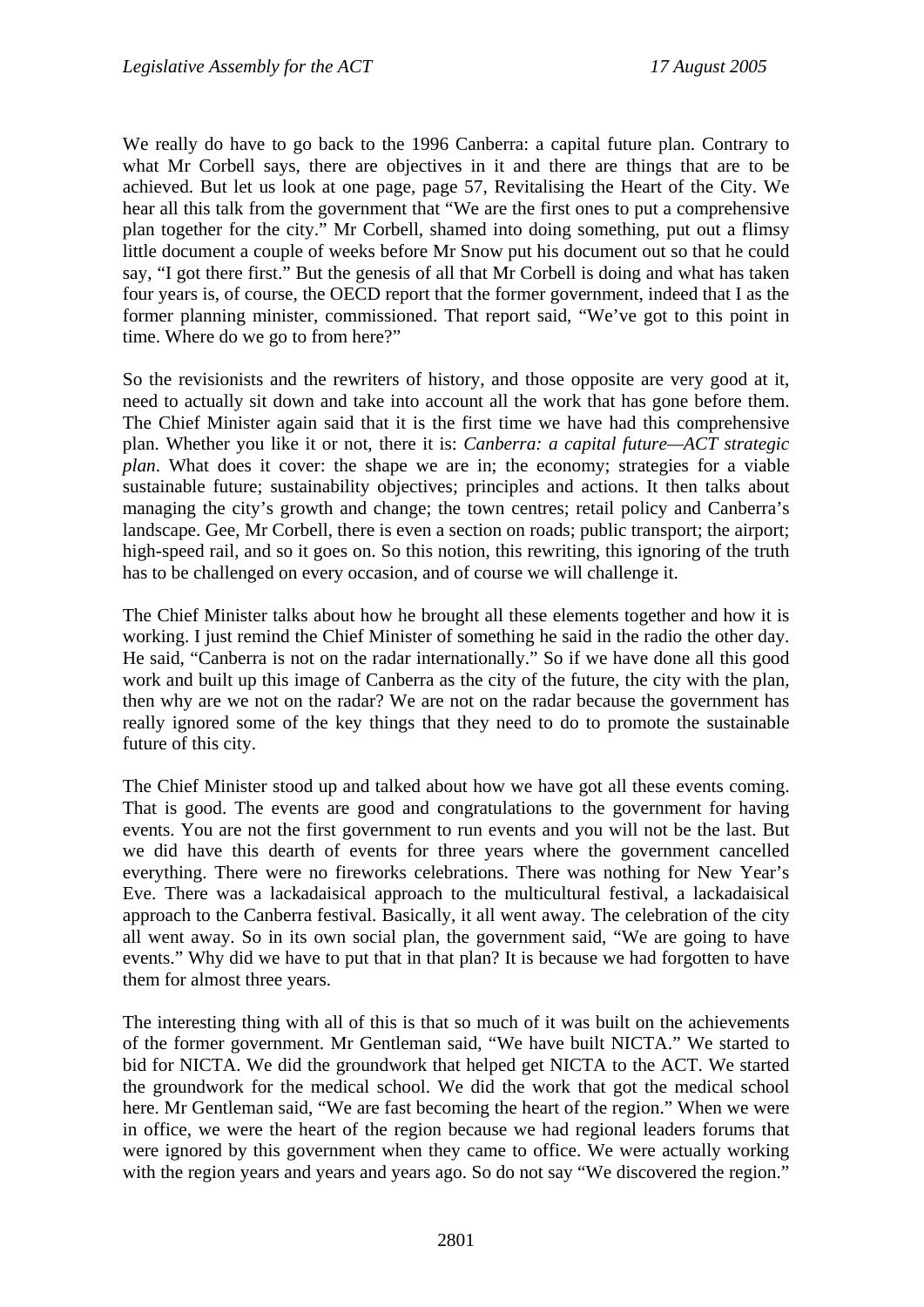My goodness me! I did not realise it was lost. It was not lost under the previous government because we talked and worked with the region. We put words into action. We made the connection. We were working to improve the entire region.

It is interesting that today's motion has no objective analysis of what has been done. We have heard lots of words. We have said lots of things. We have patted ourselves on the back constantly throughout debate on the motion so far. But where is the objective, the quantitative analysis? Apparently it is coming. If there is a progress report, why are we doing this today? Why do we not have that progress report today so that we can objectively judge this government against what it has said? It is because the government did not say very much.

The reason the government did not say very much is that it has piled up a massive amount of reports and paperwork and bits and pieces that went into the plan. Now we have their version, published in the *Canberra Times,* where the ACT water strategy feeds into the ACT lowland-woodland conservation strategy, into the five-year recreation strategy, into the ACT Forests business case, into the non-urban study, into the urban edge, into the Stromlo option, which, of course, feeds into the Canberra spatial plan, which connects with the economic white paper and the social plan into the Canberra plan.

**Mr Stefaniak**: The knee bone is connected to the thighbone.

**MR SMYTH**: It is. The knee bone is connected to the thighbone. There it is. Why do we not have an objective analysis of all this supposed good work that has been done? It is because there is nothing to analyse. Mr Quinlan is holding up the economic white paper, the white paper that really has no targets, no timelines and no implementation plan in it, the same as most of these plans. The only targets that appear in these documents in the main are about 2013. They are not going to be judged in 2013. It will be impossible to measure them over those 13 years, not that anybody would remember them. They will simply disappear, just as the memory of this government will disappear.

The interesting thing about this motion is it is yet again a time-filler on private members day, a bit of self-congratulatory work by the backbench of the government in an attempt to fill up time. That is all it is. It is just a time-filler. If Mr Gentleman were serious about the progress of the implementation of the Canberra plan, he would have given us analysis, quantitative analysis, qualitative analysis of what had been achieved. The fact that he cannot produce any of that analysis indicates that there is nothing in this plan. This plan is a series of words that state the bleeding obvious, to quote the Treasurer, about where this city is going.

**MR QUINLAN** (Molonglo—Treasurer, Minister for Economic Development and Business, Minister for Tourism, Minister for Sport and Recreation, and Minister for Racing and Gaming) (11.32): Talk about rewriting history! Mr Smyth, I think, amongst other things, accused us of potentially standing up and saying nothing happened before. Well, I will not say that. What I will say happened before was a Fujitsu deal that we are still paying for; an FAI deal; an Ansett call centre deal; the Waldorf Apartments deal; Capital Plastics, who actually just took the money and walked out of town and did not do a thing; TotalCare, which was an economic disaster; Williamsdale quarry, which cost us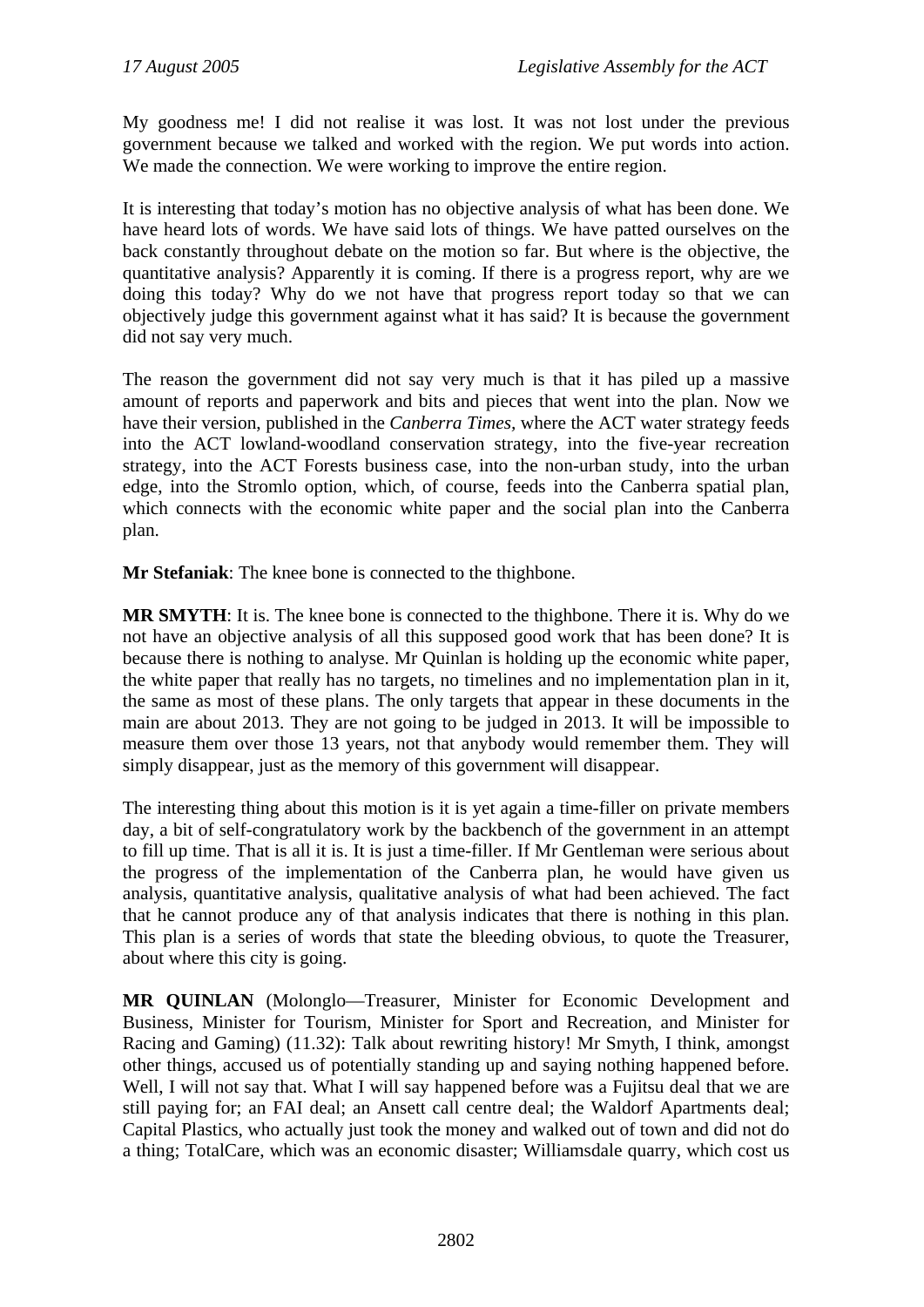money; Can Deliver, which cost us money; Impulse Airlines, which cost us money, and the Bruce Stadium, which cost us money.

That collection of disasters that was the hallmark of the previous government was not part of any structured plan. There was no structure. There was, to borrow the title, impulse. Things were done on impulse, and that was the sum total. I do not blame Mr Smyth. I do not blame any members of the current Liberal Party because they were not part of the government. The government was Kate Carnell, John whatever his name is, and Mick Lilley. That is who ran the city. They did not run it according to a plan at all.

In my time in opposition, knowing that the probability was that we would be elected in 2001 and that we would have to assume responsibility and give direction, we actually said as part of our pre-election policy that we would put together an economic white paper; we would in fact take up that challenge. You do not do that without taking a certain amount of risk. We did a lot of study and it has now been condensed into a cohesive plan, which is called the Canberra plan. Cohesion, I think, is now the operative word and certainly is the word of contrast when we refer to what went before. That is the history.

The history is a litany of disasters that bought very little to this territory. Even with Bruce Stadium, you say it is a grand stadium, and people have said it is a grand stadium, but go back and read the audit report on it. Go back and read the assessment of what the punter who goes to the football gets out of it. It was a stadium that was built for the corporates at something like an assessed cost of \$80 million-plus to the ACT taxpayer. The average ACT taxpayer does not get access to the facilities that cost that \$40 million or \$60 million or \$80 million, depending on the assessments of the overall future cost. The average punter did not gain much from it at all.

This government could see the potential of the territory, and I will refer particularly to the economic white paper and its role within the Canberra plan. We could see that we needed to mark out our territory and, in order to develop this economy, we needed to understand it and we needed to know our strengths and our weaknesses and our opportunities. So we took that step. We consulted, and a lot has been said in this debate already about consultation. We did consult. We put out the draft. We challenged all of the stakeholders to criticise, to examine, to input into the final paper. In fact, the level of criticism was absolutely minimal.

If you take out the normal carping you get from Mr Smyth, it was virtually zero because people had had a role in it. I think that Mr Smyth has from time to time paid it the compliment of pinching little bits of it to try and embroider the impression at least that they had a policy before the last election. Of course, as is now a matter of history, their policy was a failure. Mr Smyth has led the Liberals to the bottom in terms of first preference voting across Australia. Mr Smyth made some claims about what he had done in terms of the medical school. The great deficiency that we found in 2001 when we came to government was that even those things that the Liberals talked about doing and had committed to were not funded. There was no funding. The incoming government had to pick up and do those things.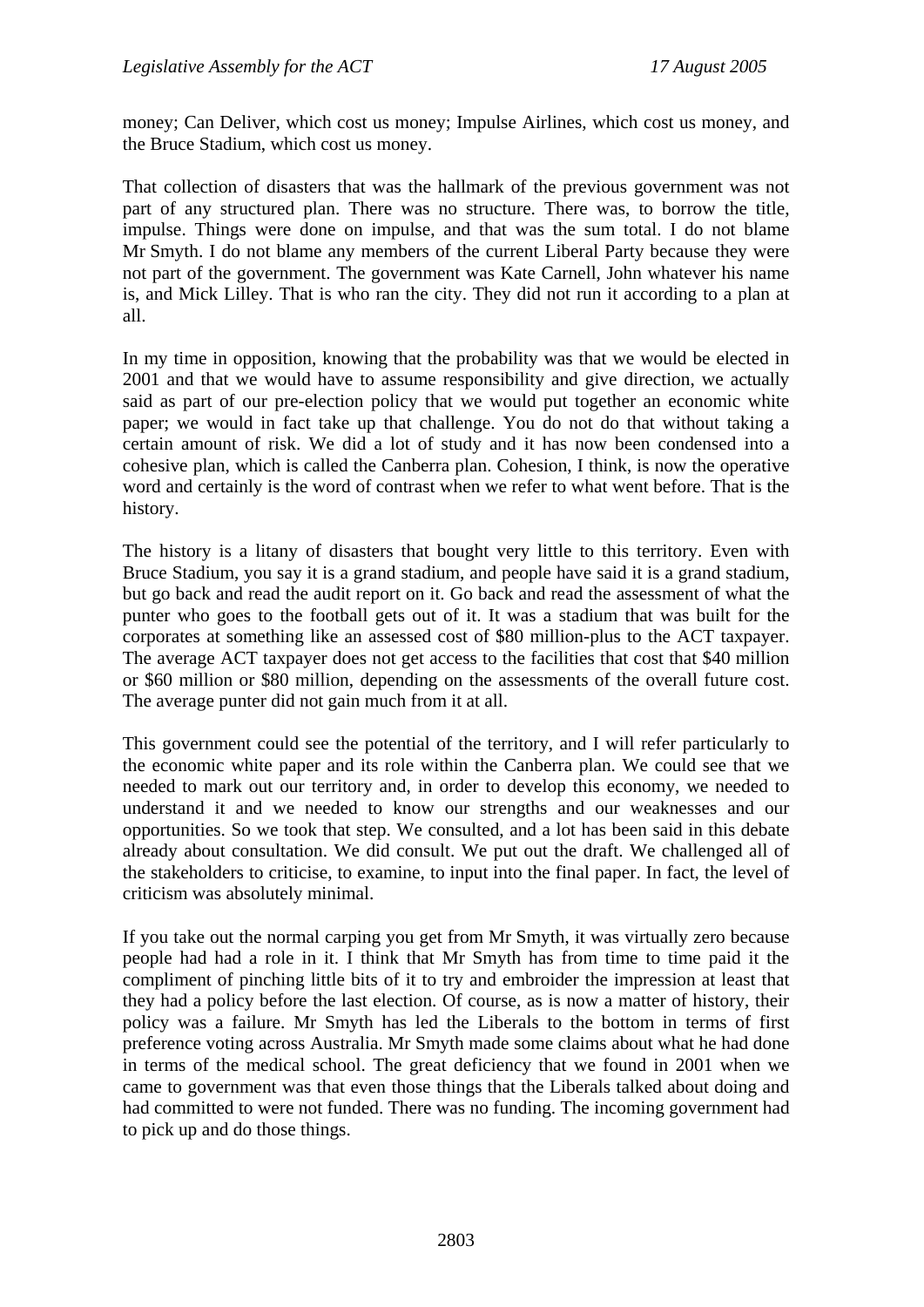This government has picked up and has funded the development of NICTA, tortuous though it has been trying to get the NICTA campus in Canberra off the ground. It is now starting to come out of the ground. We have invested in a commercialisation fund that can now offer \$30 million with the addition of external funding that has been attracted by the government's investment. We have a genuine and substantial venture capital fund to operate in the ACT, a fundamental in trying to develop our economy.

We have invested in the University of Canberra in the area of allied health professional development. We have actually made decisions and invested so that there will be a continuing ongoing benefit, not some photo opportunity of the signing of a deal that was costing the ACT taxpayer some money to the benefit of a multinational with whom we have been hobnobbing in recent times.

Mr Smyth made something of there being no targets or timelines in the economic white paper. I have, and will continue to, come to this place from time to time to report on the achievement of the actions that have been laid out in the economic white paper so that this Assembly is informed that those actions have been taken. The majority of them have been implemented now. So it is not a case of 2013 or promise. Much of it is in place, has been done and exists now. We will continue to do that. We will continue to report to this Assembly on the overall plan. For the first time what the overall plan has been able to do is say to the world, "Hardcopy. Challenge it; examine it if you like"—and certainly I expect our opposition to pore over it and examine it; I am sure they have tried to do that—"This territory, through its government, does have a vision. That vision has been articulated and the structure behind that vision has been articulated."

Let me say that we have in place a social plan, a spatial plan and an economic plan through the economic white paper, none of which have been the subject of any substantial criticism. There has only been the usual carping at the fringe. Speak of the devil, Mrs Burke! That carping really amounts to negativity. That is what we got. We do expect a degree of negativity from the opposition but we do also expect to see an alternate vision, and we have seen absolutely nothing.

**MR SPEAKER**: Order! The member's time has expired.

**MR GENTLEMAN** (Brindabella) (11.42), in reply: I feel very lucky to be a Canberran. I was born here in the original Canberra community hospital and grew up in the leafy suburb of Reid. I have seen and been part of Canberra's history and I have watched this city grow into the vibrant, exciting capital we enjoy now. I have watched the creation of Lake Burley Griffin and indeed spent many weekends as a youngster fishing for yabbies on its shores. I have watched the creation of the Monaro Mall and I have played on almost all of our sporting ovals as a youngster. I remember fondly our union picnic days being held at the Cotter Reserve and the wonderful camaraderie that Canberrans enjoyed in their own community space. I have been part of the new suburbs creation and enjoyed taking part in the construction of my own home in Calwell just as the suburb started off. I have seen how my own electorate has grown, both with construction and with a sense of community.

But with all of this growth and community activity, there has been no instrument to coalesce our community and bring it into the future, until the Canberra plan. As we have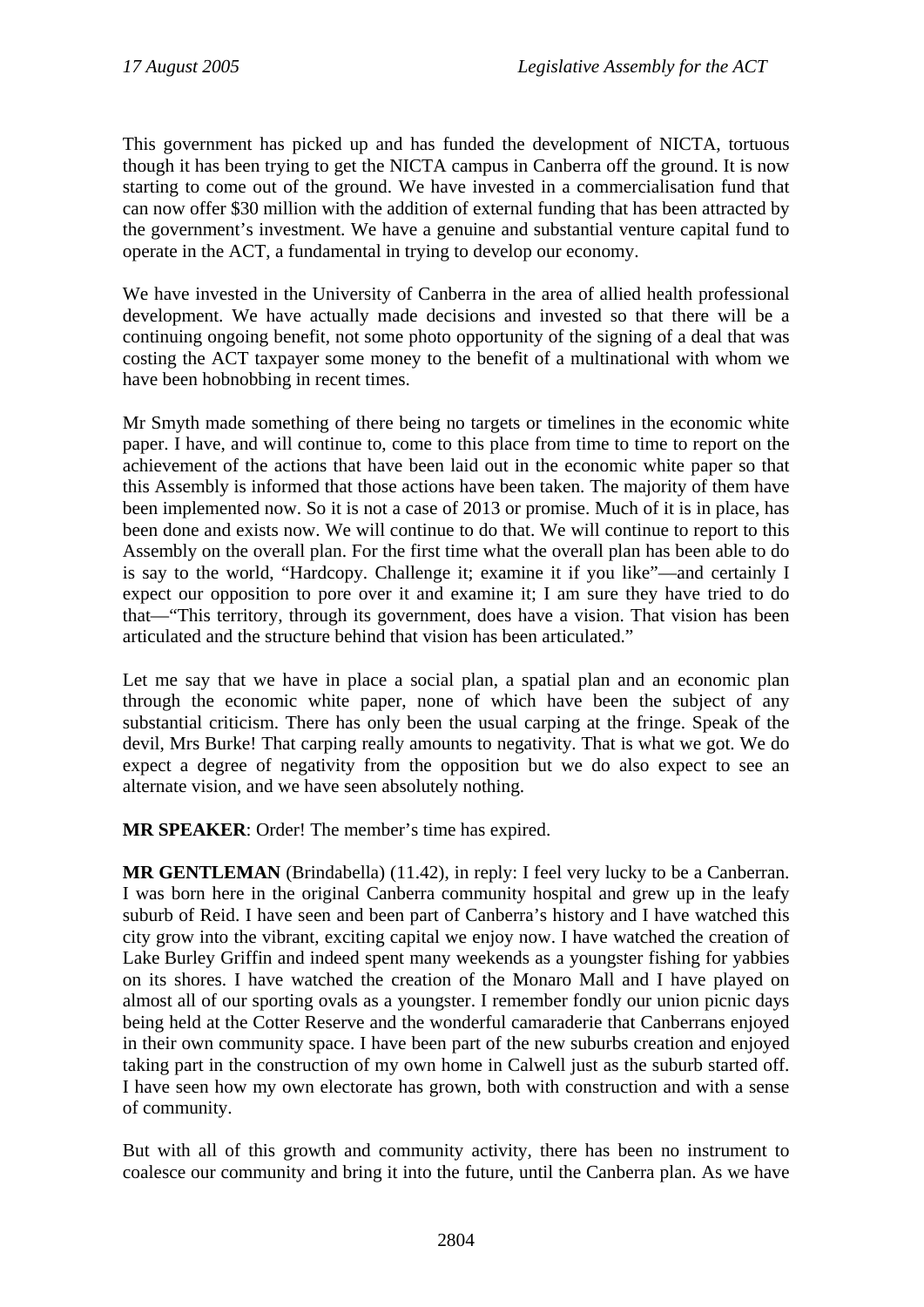<span id="page-20-0"></span>heard, the Canberra plan sets a strategic direction for government and the community. It has been shaped by Canberrans. It is underpinned by a concept of sustainability. It is strengthening Canberra's economy whilst delivering services to Canberrans and managing urban growth and change.

Mr Smyth said that I provided no indicators on how the plan has progressed. But we have heard already about the initiatives created, and I will repeat those in case Mr Smyth did not hear them. The Department of Economic Development was established to improve delivery of key services and programs to the business community and develop strategies relating to major business and economic issues facing the territory over the coming years. The Canberra Partnership Board has brought together businesses, researchers and government to identify opportunities for growth and export.

A \$30 million super venture capital partnership was initiated to take great local ideas and turn them into commercial realities and jobs. The Canberra-California bridge program has opened the door to global markets and global finance. ScreenACTion, and we have talked about it before, the ACT office of film, media and digital content, is open for business. The one stop business shopfront was established on Northbourne Avenue and is now home for BusinessACT, the Canberra Business Advisory Service, Austrade, ScreenACTion and the brand new Small Business Commissioner. The government also, as we said, invested \$10 million in the new School of Health Science at the University of Canberra. So there have been some indicators for Mr Smyth to look at.

I would like to thank members for their contributions to this debate today. I feel a great passion in moving this motion this month as I celebrate living in this wonderful city for 50 years. The Canberra plan has been a wonderful initiative and I have been pleased to see the introduction of some of these significant partnerships with our community. This is the continuation of Canberra's future development and sustainability.

The commitment of the government to build on the success of the Gungahlin centre and extend this program to the Tuggeranong community is just another reason to support this motion. I ask you all to consider supporting this motion as the Canberra plan recognises the importance of social cohesion and the need to build a stronger community. The Canberra plan builds a relationship between the community and the government to help shape the future of the ACT. I urge members to support the motion.

Motion agreed to.

# **Bushfires—coronial inquest**

#### **MR STEFANIAK**: (Ginninderra) (11.46) I move:

That this Assembly calls on the Attorney-General to rule out:

- (1) initiating or joining any further appeals against the Coronial Inquest into the 2003 bushfires; and
- (2) the Territory funding the legal costs of any further appeals against the Coronial Inquest into the 2003 bushfires that may be taken by individuals.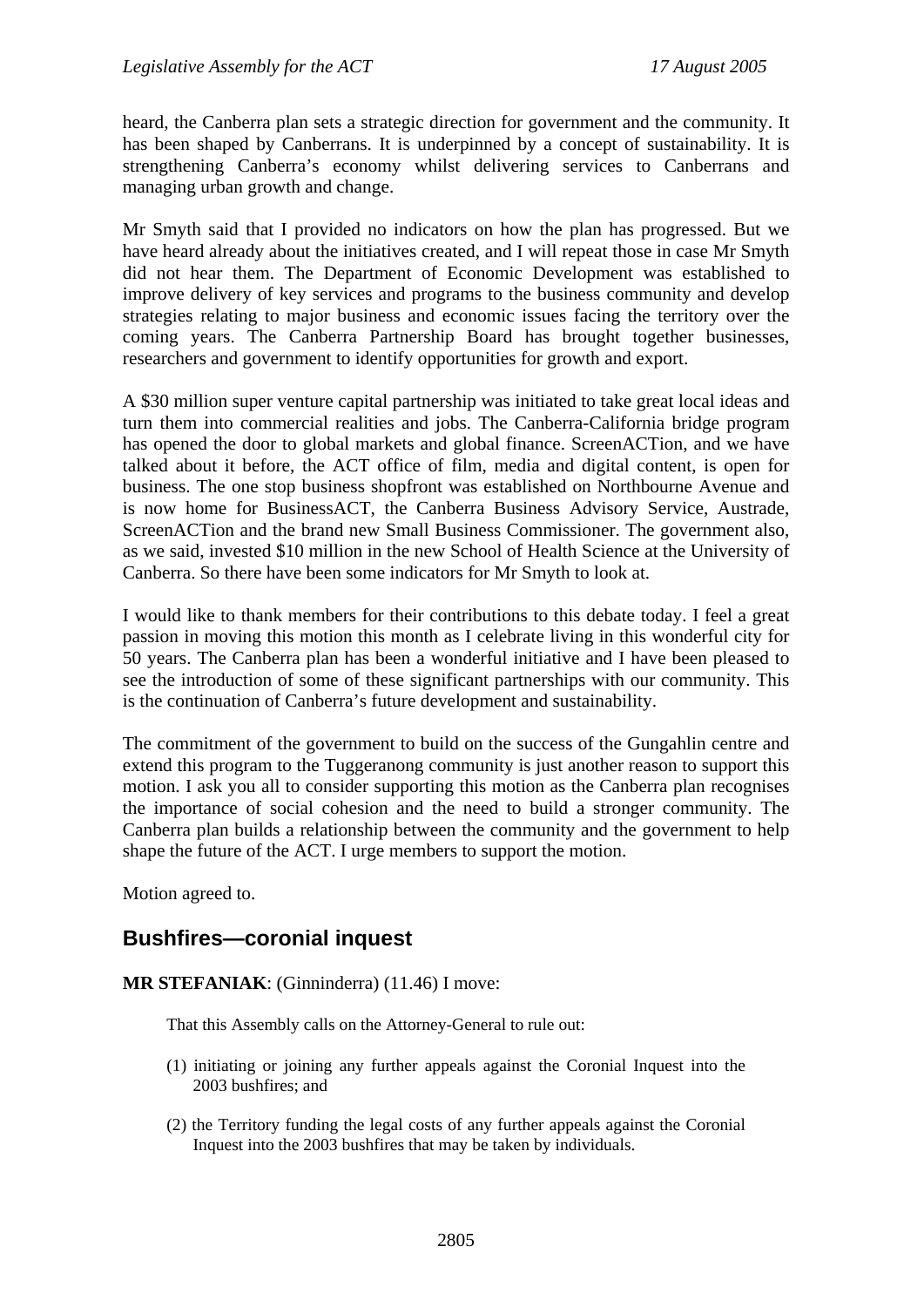**MR SPEAKER**: I remind you of my comments yesterday in relation to this matter.

**MR STEFANIAK**: Thank you, Mr Speaker. This motion calls on the Attorney-General to rule out two things: firstly, initiating or joining any further appeals against the coronial inquest into the 2003 fires; and, secondly, the territory funding the legal costs of any further appeals against the coronial inquest into the 2003 bushfires that may be taken by individuals.

This coronial inquest offered the people most affected by the fires a means of understanding why they were injured or why they lost everything they possessed. People affected want to know why the fire was not stopped when it first started and then, fundamentally, why they got no warning until it was too late. The talk amongst people who are not particularly politically affiliated is that there is a smell emanating from this government. It is not yet a stench, but people have their suspicions. They talk of cover-ups. And who can blame them! The Chief Minister does have an opportunity now to ensure that this coronial inquest continues and continues through to its fruition so that answers to the questions people want answered are actually given.

I would think the Chief Minister would not have too much of a problem with the first part of this motion, given what he has said. He said yesterday that the ACT government would not appeal against the Supreme Court's ruling on its application to have the coroner disqualified. I quote from his media release:

I look forward to the speedy resumption of the inquest and the finalisation of the Coroner's hearing ... I indicated on the day the decision was handed down that it was extremely unlikely that the Territory would exercise its right to appeal. I can now announce that no appeal will be lodged.

I hope that he will continue with that in terms of the remainder of this inquest. I would hope that there would be no difficulty in Mr Stanhope's at least accepting the first part of this motion. I am happy to have this motion divided if there are any problems in relation to that. I would certainly expect that he would also support the second part of this motion. I will come to that later.

Mr Stanhope still seems to be unable to accept the Supreme Court's decision. He still talks about some legal advice he has got saying, "No, it's wrong; you can appeal further." Yet he has stated that he has decided that it would not be in the interests of Canberra's citizens to have the process drawn out any further. Hopefully, he will support at least part of this motion.

It may be of concern—he might support the second part—that he stressed the decision not to appeal applied only to the territory and that the other plaintiffs could reach their own decisions based on their own independent legal advice. That is fine as far as it goes. Of course that is the situation. The question is, though: should the government rule out the need to fund anyone else's appeals? Remember, any further appeals go to the High Court. We are calling on him to rule that out. There is very good reason why he should do so.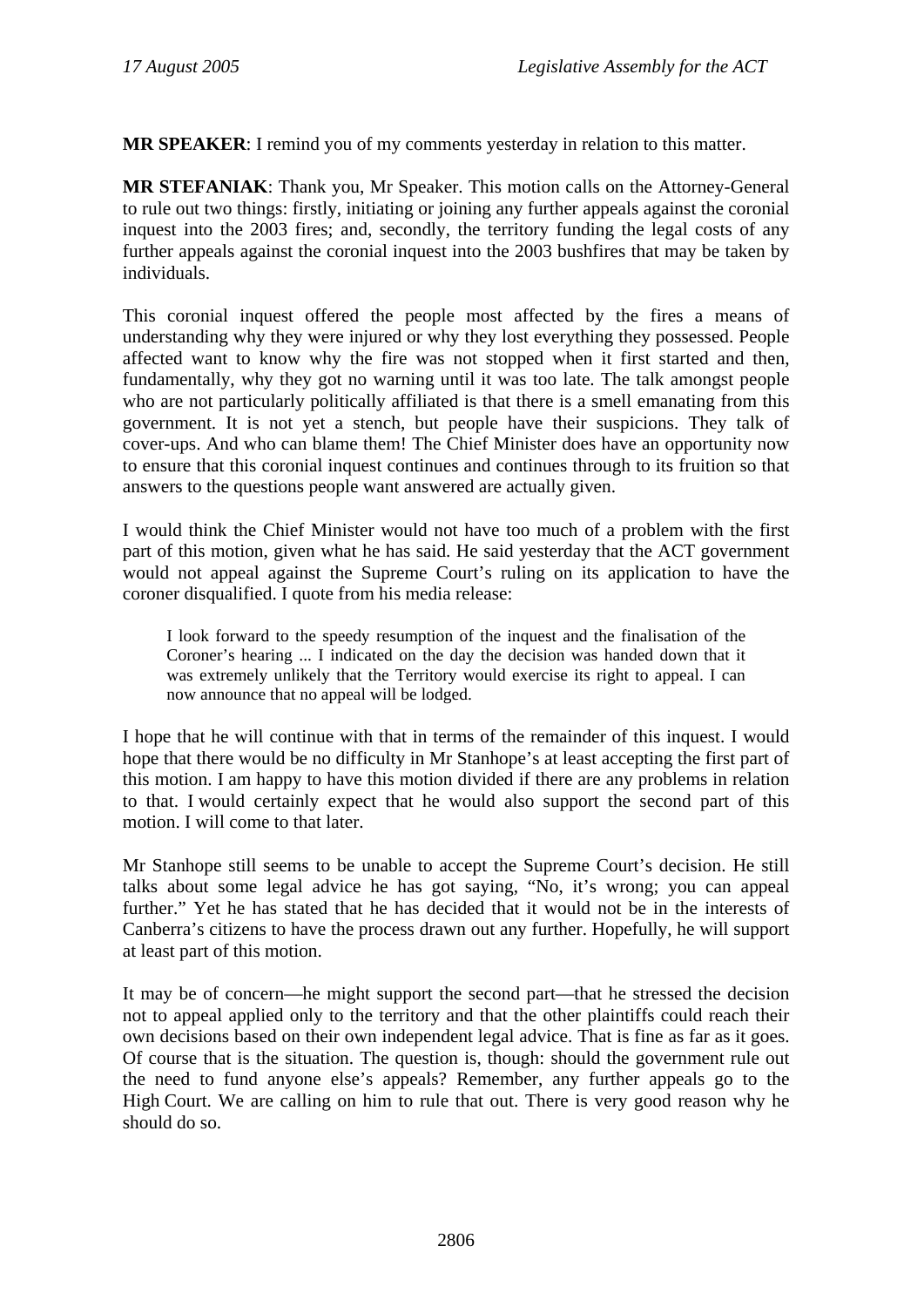The *Canberra Times* editorial of today—and I thought it was a pretty fair editorial seems to gauge pretty well the mood out in the community. It starts by saying:

The ACT Chief Minister, Jon Stanhope, is amazingly confident that his management of the bushfire inquiry has not hurt him politically, and that it cannot do so. It has even if it did not affect the Labor vote at the 2004 election, because people were withholding judgment not so much about the management of the aftermath but about the fires themselves. Nearly a year later, and with no further progress to report, the ACT Government's attempts to undermine the inquiry process, limit the scope of the inquiry and insulate Jon Stanhope and nine of his senior bureaucrats from a critical examination of their roles, is causing considerable concern, and raising doubts about his political management.

One would think the Chief Minister would start seeing the writing on the wall and start seeing that people want answers. He should indeed see and appreciate that his role of Attorney-General is, as I have said on a number of occasions but it bears repeating, to back the coroner. Fingleton and other experts have said that. It is to back the coroner, even if the government might end up being criticised for doing something, even if some government servants might be criticised, which happens with coronial inquests. Governments are meant to take it on the chin, get on with the job and improve the position so that those situations, hopefully, never arise again and we learn from mistakes made.

Mr Stanhope, we are all human: you are human; I am human; the opposition is human; the government is human; the nine public servants are human; the people affected by the fires are all human. We all make mistakes. Past coronial inquests, very rigorous in Australia and certainly rigorous in the ACT, have benefited the community through that rigour and through the decisions taken by coroners and recommendations made, sometimes not popular recommendations with governments but things governments wear.

I remind Mr Stanhope again of precedents in the ACT such as R v Michael Somes ex parte Francis Woods in 1998 where Mr Erskine, who appeared for the ACT government, backed the coroner's right to continue in an appeal which was taken by some public servants—one public servant, at least—in terms of apprehended bias. What Mr Stanhope did as Attorney-General was unprecedented. I think that is all the more telling reason for him now to back this motion by the opposition.

Paragraph (2) of the motion deals with not funding any further legal appeals. The Attorney-General said some amazing things yesterday. He reverted to his usual attack on the opposition in terms of saying that it is attacking public servants. He made some absolutely spurious, idiotic claims to try to turn it back on the opposition, in terms of claims the opposition has made on the public purse. The same probably applied in 1995, if you care to look, Chief Minister. Those things occurred. But you showed, by going off on a complete tangent and attacking the opposition about attacking public servants, it is an absolute nonsense. Might I tell you, attorney, I know some of those nine; I probably know some of them better than you do.

I go back to what I said earlier: people can make mistakes. People do make mistakes. You do; I do; we all do. We need a rigorous coronial process, if need be. I have never,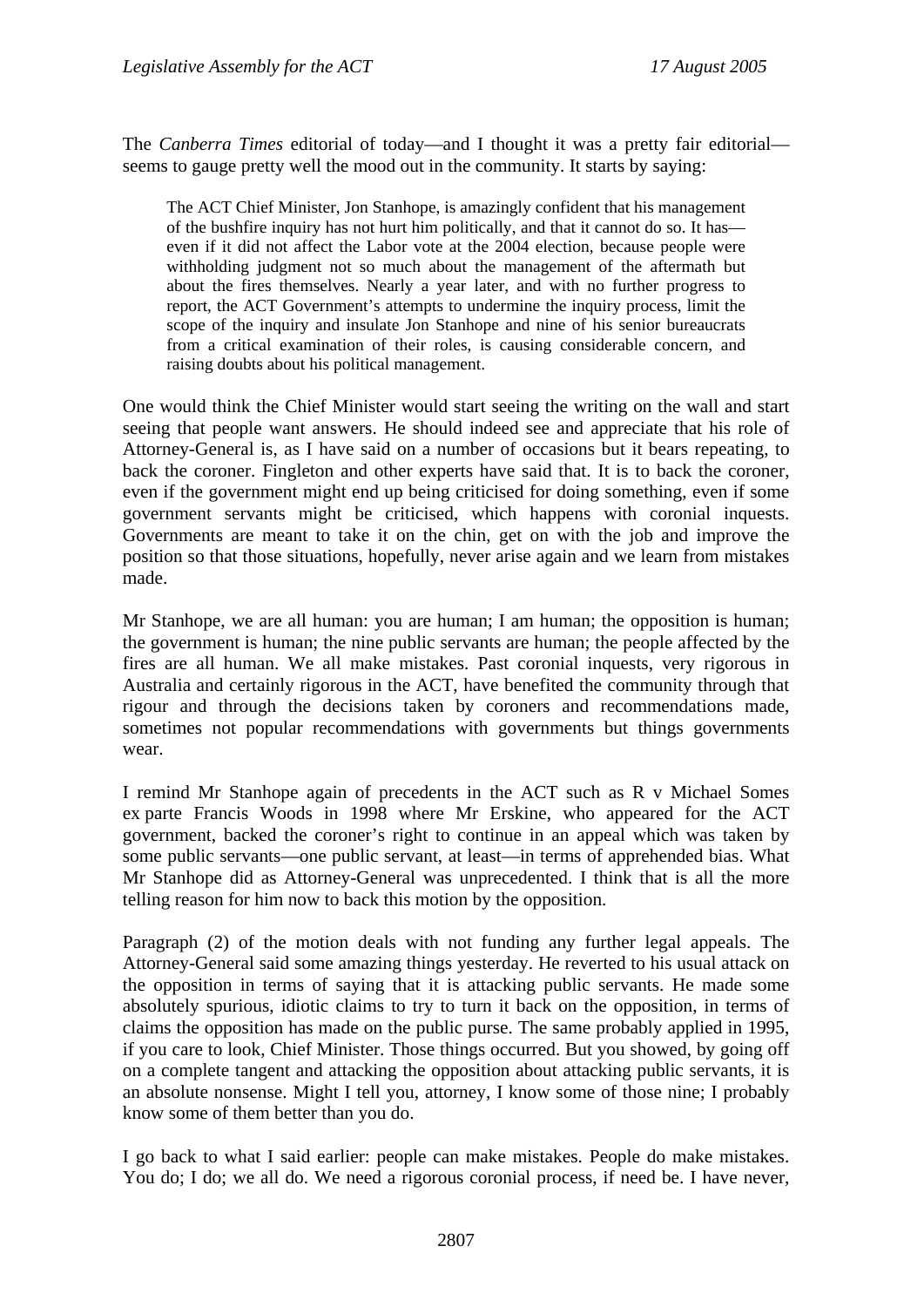and the opposition has never, challenged their right to appeal. We have not done so. We perhaps query, after what Mr Beattie did, the right of Mr Stanhope to fund them in the appeal. Let us say that the jury is out on that one.

You can answer one question for me, Mr Stanhope. I would be interested to see whether, in R v Michael Somes ex parte Francis Woods, the public servants there had their costs of the appeal paid. But what is quite clear now, what is absolutely clear, is that the government has appealed. It has lost its appeal. It has paid out money for its legal representation. It has funded the nine individuals. It has obviously funded the DPP involvement in the appeal. That has cost \$1.8 million. You say we will get that back from insurance. I hope so. You can tell me—I would like to find out—how much we will get back. Also I would like to see, in terms of I think the \$8.4 million as at 30 April that has been spent on this inquest, how much we are actually going to get back from insurance and what effect that will have on the premiums. We are not talking chickenfeed here; we are talking about quite a significant amount of money.

In terms of any further appeals, which you seem to be ruling out for the government and that is good—we would obviously be talking about more money if the government were involved in any way. What we are calling on you to do today is to rule out funding any further appeals by any other individuals. We are talking about a second round of appeals, Mr Stanhope; we are not talking about the appeals they took when you both took action—the nine individuals and you—back in October last year against the coroner; we are talking about further appeals. That is something we want you to rule out.

Premier Beattie took a very different approach. I know you probably do not particularly like that, but that is a fact. He did. He stated, in terms of the Patel inquiry:

We set up this inquiry and are not going to let it be sabotaged.

The report in the *Canberra Times* said that the Queensland Premier said the hospital managers had no right to government support. He continued:

When it comes to rights, the most important rights here are those of the people who suffered.

Those are the most important rights, no matter what you might think. You have a duty, as a government; you have a duty, as Attorney-General and Chief Minister; you all have duties, in your various roles in government, to ensure that the most important rights are those that you uphold, that there is a thorough inquiry and that the truth will be found, even if it might be in some instances unpalatable. I suspect in many instances it may not be. That is the way coronial inquests go. But you have a duty, when it comes to rights, to realise, as your counterpart in Queensland does, that the most important rights are those of the people who actually suffered as a result of the events leading up to the inquiry.

Another little furphy—and I did not have a chance, because you shut the debate down again yesterday, to reply and close the debate—and one of the points you raised yesterday, which I will comment on now, is this: you talked about how I and the opposition have never queried Mr Eastman's case and the government funding of that. Let me tell you that the opposition does not want you to fund Mr Eastman any more. It has gone on for long enough.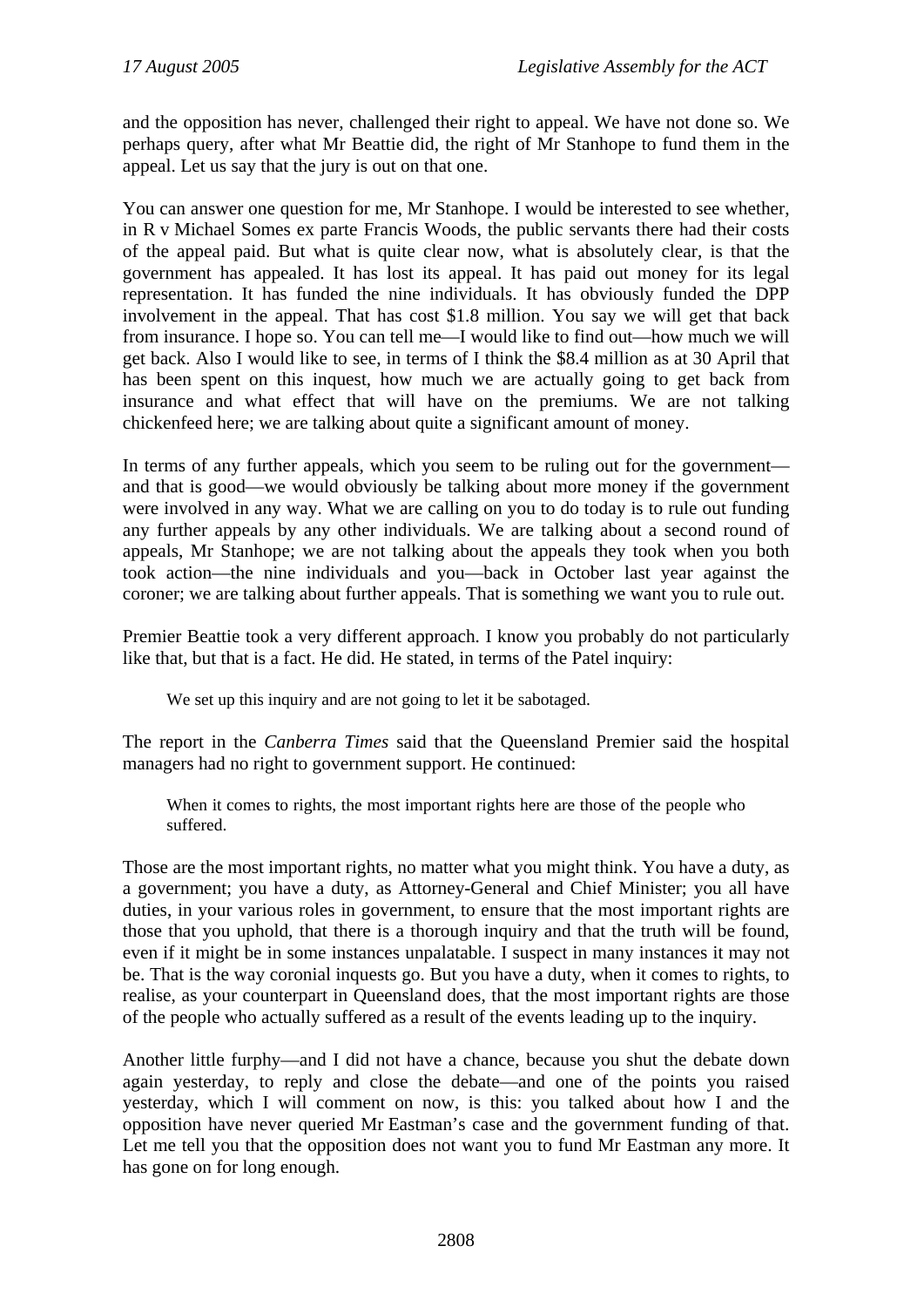I might also point out to you that, when we were last in government, we, along with the DPP, opposed the inquiry that is occurring now. We ceased to be the government. You then, I understand, supported this inquiry, which has still to be concluded, in relation to that matter. So do not try to use that one either, Mr Stanhope.

**Mr Quinlan**: So only some people have rights under your rules.

**MR STEFANIAK**: I think fair is fair, Ted; and I think you have to look at the main right here, which is the right of the people in this particular coronial inquest who have suffered. These are the 500 or so people whose houses were burnt. That is what we are concerned about. People want answers in relation to that. You have a duty to ensure that that occurs.

I do not think this motion is at all unreasonable. You have said, effectively, that you are not going to do anything further yourself. I think you have said you have a grave reluctance to look at funding any further appeals these nine individuals might make. There is clear angst out there in the community amongst fire victims that you still might take action that causes further delay. Any individual, of course, has a right, if they are involved in a court action, to appeal. But the question is: should they be funded by government? I would like you to show me any other precedents where anything like this has occurred and the government continued to fund actions taken.

**Mr Quinlan**: I think he did yesterday.

**MR STEFANIAK**: I do not think he has. You, Chief Minister, have indicated you are unlikely to fund any further actions by any other individuals. Here is a chance to categorically say today that you will not do so. That is something that the opposition wants you to say.

The *Canberra Times* also, in its balanced editorial today, made some other very good points. I will read them out:

After the fire, there was a natural call for a searching inquiry into what occurred. The demand was not, generally at least, actuated by any desire for a witch-hunt but for answers to legitimate questions people had—particularly in relation to warnings to the public—and a desire that this city never face such a nightmare again.

It went on to say:

Mr Stanhope did not resist such an inquiry; perhaps, indeed, he was somewhat restrained by the insistence of some of our coroners that additional inquiries could in some manner be in contempt of the inquest. In any event, it became settled that the public's search for answers would be focused on the inquiry. Despite the bruised feelings of some of the bureaucrats and the paranoia of the Chief Minister, there has been no evidence that the inquisition has gone off track, jumped to judgment, or formed any unreasonable prejudices about witnesses. There are searching questions waiting to be asked.

What the public wants is that the inquest recommence, that it continues steadily, and that it comes down with a report. It has been slow enough in any event, even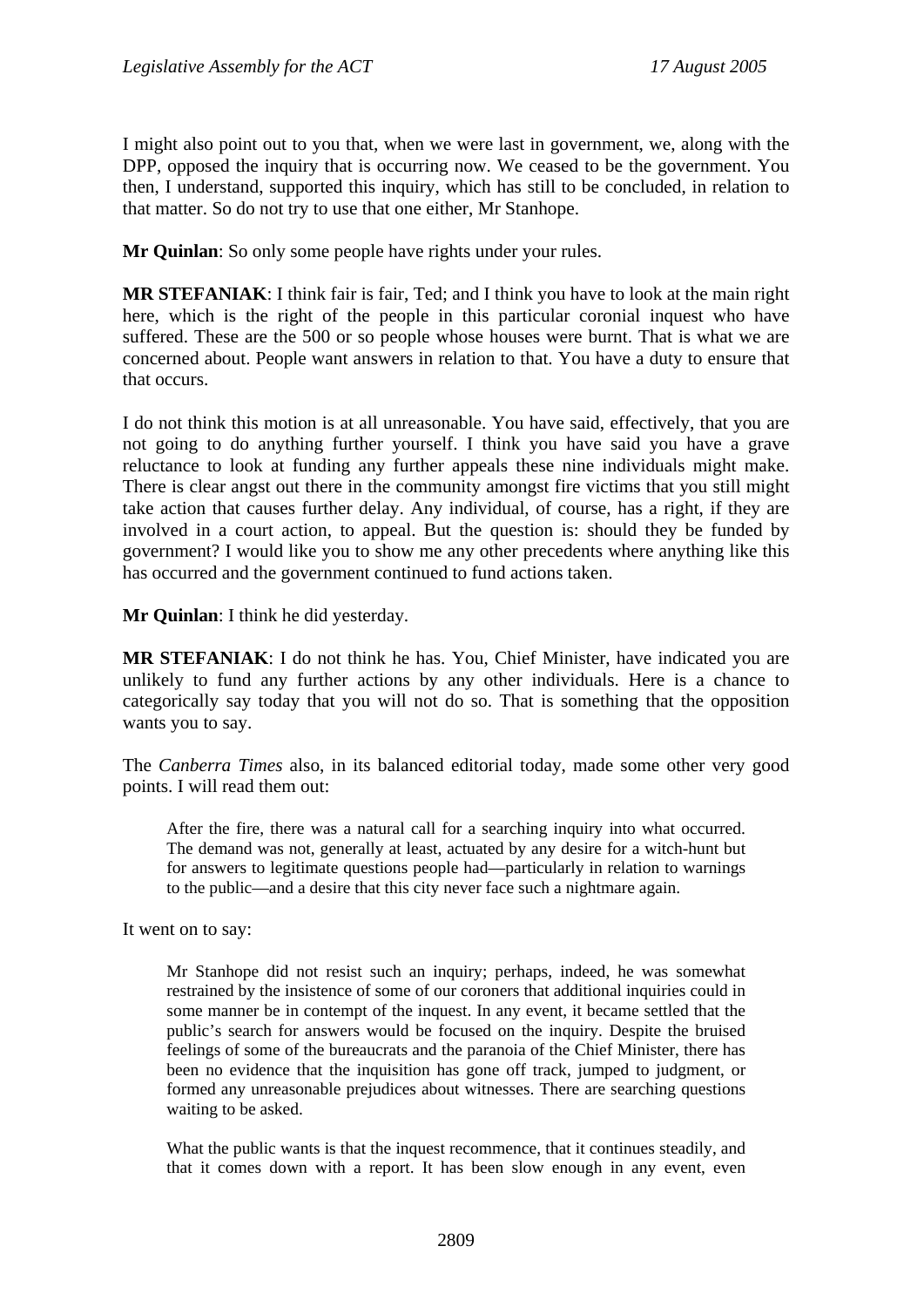without the interruptions and delays caused by Mr Stanhope. Perhaps he believes that he has thrown enough mud at the inquest and that any findings it makes will be discredited, at least amongst his loyal supporters, in advance.

He should contemplate another risk altogether; that the obstructions put in the way of the inquest may create a feeling in the minds of voters that he, and the ACT administration, have something to hide.

Surely, Chief Minister, if that does not tell you something, nothing probably will. You have made, as I said, a couple of noises that are along the right track as to the government not taking any further action. You have seemed to indicate that you are highly unlikely to further fund. You have already funded, quite properly, representation for the nine before the coronial inquest; you have funded their appeal. You have indicated that you would be very reluctant to further fund any appeal. I cannot think of any precedent where a government would take that step, and we are calling on you now not to do so. We are also calling on you now to live up to the words you have been saying in the last couple of days about ensuring that this coronial inquest does go ahead, that people do get answers to the questions they want to know about and that they can get on with their lives and have closure on this.

**MR STANHOPE** (Ginninderra—Chief Minister, Attorney-General, Minister for the Environment and Minister for Arts, Heritage and Indigenous Affairs) (12.01): As I indicated yesterday, the government has announced that it will not be appealing against the Supreme Court ruling on the application on which it ruled just recently in relation to the potential disqualification of the coroner for perceived bias. That is a decision that I took after taking into account a number of considerations, including, of course, the significant issue around the time the inquest has taken to date, the delays that have occurred, and the fact that it is now almost three years since the fire.

Indeed, I am very mindful of the very significant cost of the inquest to date—in excess of \$8 million, moving towards \$10 million—and the delays that have occurred. I am sensitive to those and I am enormously regretful of the extent to which the delay in the finalisation of the inquest does continue as a burden for some, in particular, within the community. I am aware of that; I am sensitive to it; I am empathetic to those that suffered so grievously as a result of the fire. I took those issues into consideration when I made the decision I did.

I made the decision, too, as I have indicated, in light of legal advice provided to the territory by the territory's counsel in the matter. I indicated yesterday that that advice was that the Supreme Court had in some respects misunderstood, misapplied, the law; that there were reasonable ground for pursuing the appeal. The advice of the adviser to the territory was that an appeal, if launched, would have had very good prospects of success. Those are the facts. That is the advice. That is written advice. That is precisely what it says.

I indicated yesterday the reasons that I will not be releasing that advice; it may go to a position that all governments in this place—indeed, around Australia—adopt in relation to the privilege that attaches to legal advice. Of course it would be to my political benefit and in my political interests to release that advice because it proves absolutely the truth of what I say. But I will not be releasing it, for the very good policy reasons that all governments, including governments in this place, have taken in relation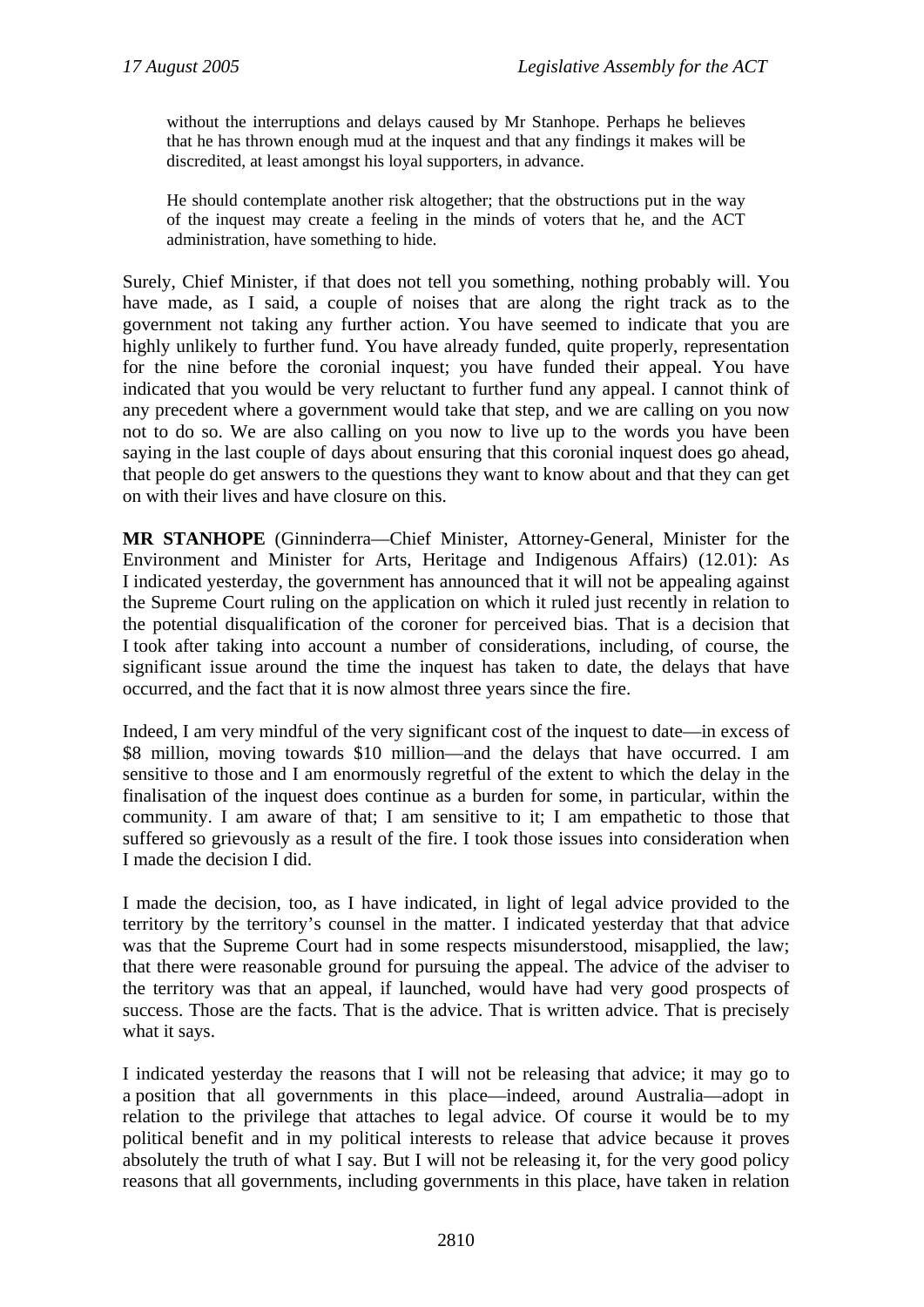to the privilege that attaches to legal advice. Those are the facts. It would be easier for me, of course, and perhaps to my great advantage, to release it, but I will not be doing so.

I have announced, as everybody here is aware, that the territory will not be appealing. I think we can look at this motion by the opposition essentially in light of that statement, which was made clearly and unequivocally by me yesterday, that there will be no appeal. The Liberals do not want to lose the opportunity for another debate or attempt to further politicise the inquest and an opportunity perhaps to gain some further political traction. Irrespective of the fact that I made that undertaking and made that statement yesterday, the Liberals are in here today moving a motion asking me not to do what I said yesterday we would not be doing.

To that extent, of course, it is a simple nonsense, and the motion can be exposed for what it is: tawdry politics. I have made a decision, and I have announced that the territory will not be appealing. I have also announced that the territory will cooperate fully with the inquest and with the coroner, as we have from the outset, and that we will work with the coroner and with the court to ensure that the matter is now concluded in as timely a fashion as possible.

In relation to the second point, that territory funding for further appeals by individuals be resisted, I think it is important in the context of the motion and the situation in which we find ourselves to acknowledge again and state again that I have received no representations from any of the individuals that are currently represented before the inquiry, or indeed anybody else that may be represented before the inquiry at any time, seeking funding. I have received no representations from any of those people in relation to their feelings or their advice, or whether they have received legal advice or whether they are seeking legal advice. I have received no representations consequently, obviously, from any of them for funding. I have also indicated, consistent with the position that the government has adopted, that I would require some very significant convincing, or some heavy convincing, to support a further appeal by anybody.

But, in the context of the motion, I think it represents a dangerous precedent for the legislature, for the Assembly, to be seeking to direct a minister, the executive, in the execution or the undertaking of a discretion. I have already indicated that the territory will not be appealing. I have already indicated that it would not be my intention to automatically accept an application for funding. In fact, I have indicated the reverse, that it would be my inclination not to support it. But for the Assembly, for the legislature, to come in and put on the table a motion which says, "Minister, you are not to exercise your discretion; you are not to take account of any representations; this is how you are to do your duty," raises issues in relation to the separation in the first place of the legislature and the executive. It raises, as well, significant issues around the role and responsibility of a minister in relation to the execution of that minister's duty.

So, as a principle, the motion should not be accepted and will not be accepted in its form. To that extent, Mr Speaker, I have circulated an amendment to the motion. I move:

Omit all words after "That this Assembly", substitute "notes:

(1) that yesterday (16 August 2005) the Attorney-General publicly announced that the Government would not appeal against the Supreme Court ruling on its application to have the coroner disqualified from the bushfire inquest;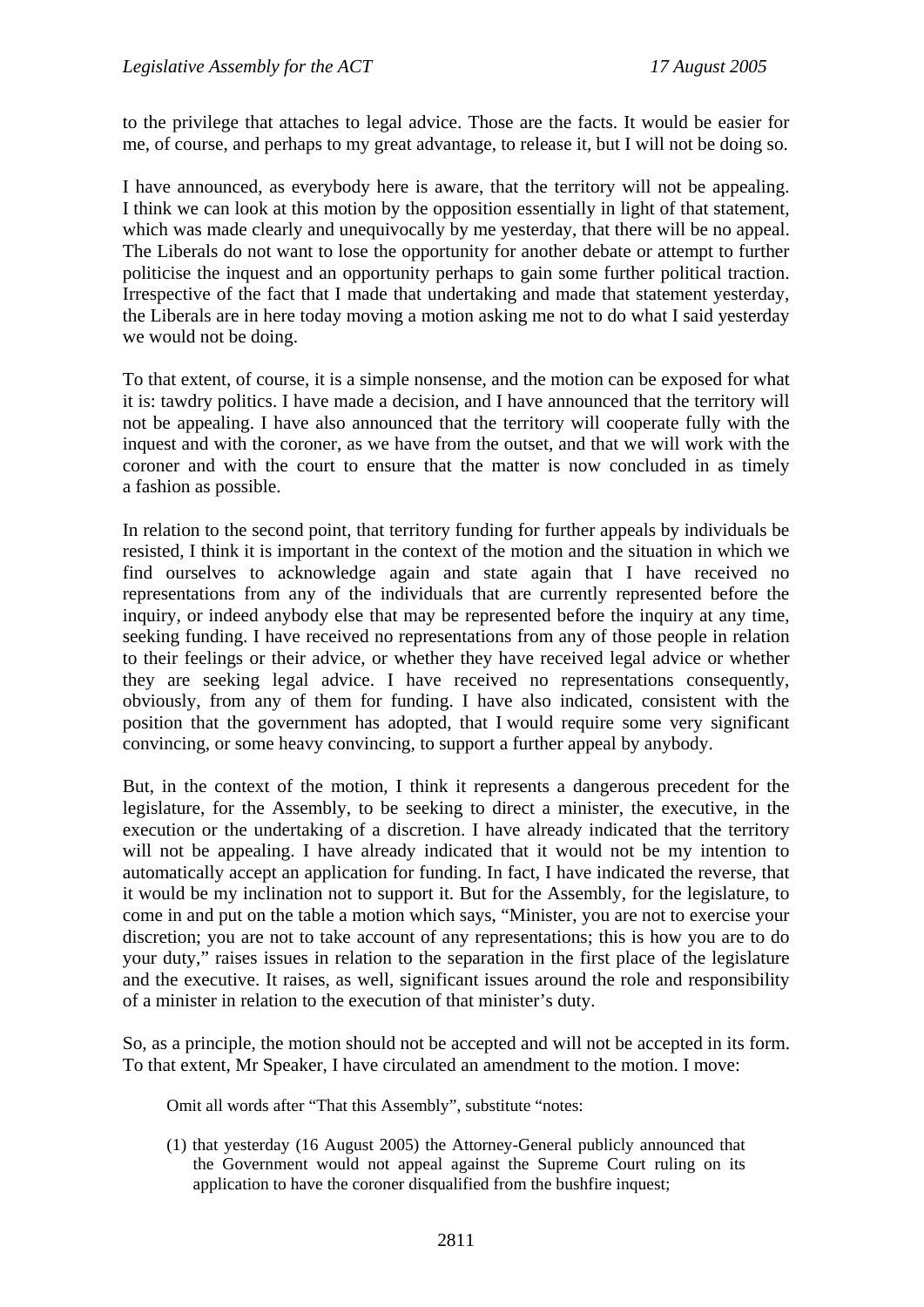- (2) that the Government has not received any request from individuals who were parties to that application for funding an appeal; and
- (3) the long held principle under which the ACT government has provided financial support for those of its officers who have become involved in legal action by virtue of their employment.".

I have spoken to the first two points in my amendment and indeed to the opposition's motion. I think the issue that I will concentrate on before closing does go to the third of the points which I make in the amendment, that is, the long-held principle under which the ACT government, indeed all governments around Australia, have provided financial support for officers who have become involved in legal proceedings or legal action by virtue of their employment.

I think we are all aware of the essential principle and the importance of it. It is important not just for those employees who find themselves in that difficult position but also for governments, as employers, in the context, too, of the role of an employer in relation to employees and issues around vicarious responsibility and the responsibility of government for the actions of employees. That is why, traditionally, governments and employers have taken an interest in legal action involving their employees in relation to issues that arose through, or as an incident of, their employment.

These are time-honoured obligations. I think it is fair to say that they are consistent across all jurisdictions in Australia, including the commonwealth. Of course, they go to the relationship between employers and employees. It is expected that an employer would ordinarily provide legal support to an employee involved in legal action in the course of employment.

As I say, there are a number of reasons for that. Firstly, a failure by an employer to provide legal support to an employee may be a breach of the contractual relationship between them. An employee acting in the ordinary course of his or her employment in good faith will generally be indemnified in respect of liability arising from that employment. That is not always the case, but if the employee has acted reasonably in pursuance of their duty the employee may have a legitimate expectation that the employer will provide its support. That applies generally across the board in both the public and the private sectors.

I think it also needs to be noted that a failure by an employer to provide legal support to an employee may result, ultimately, in the employer meeting the cost of any resulting adverse outcome of any litigation through, as I said earlier, the principles of vicarious liability. Under the ordinary principles of vicarious liability, the territory, as an employer, will generally be liable in respect of the actions or omissions of its employees, unless there is a fraudulent, criminal or malicious nature to the conduct that is complained of. Pragmatically, it is sensible for an employer to ensure that there is legal support for employees to ensure that the legal position of both the employee and, of course, through the rules of vicarious liability or responsibility, the employer are at least protected or understood.

The ACT is in no different position from any other employer in relation to that. The territory represents and defends its employees just about every day. It is an incident of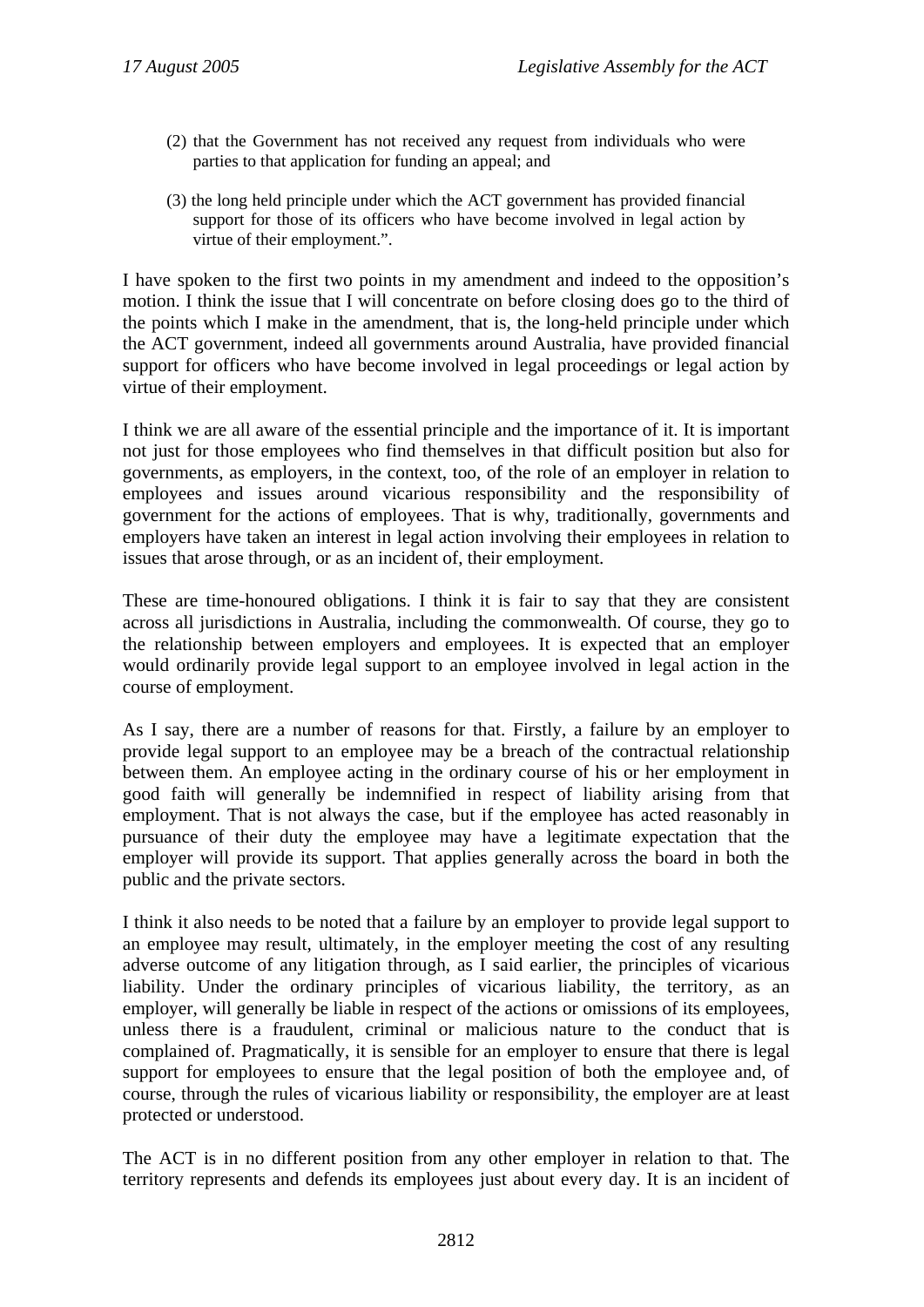government; we do it constantly, whether they are cases that involve the Commissioner for Fair Trading in tribunals or whether it is defending nurses, doctors and other employees in the hospital in civil actions that are taken regularly against the territory. As anybody that has been in this place or follows public life knows, our doctors, our nurses, employees in hospitals, employees involved in motor vehicle accidents whilst on duty, employees involved in providing care within the disability sector, and our corrections officials are regularly involved in legal action and the government defends them. We defend them, and we support and pay for their defence. We do not pick and choose along the way when we start and stop.

Here, all of a sudden, it is suggested that there is a group of employees here that we should as a rule, through a motion of the Assembly, just determine something that we have never done in relation to a doctor, a nurse, a disability employee, a policeman or a corrections officer. We never say, "We will support you to this point and then we will stop." No government does.

There is one precedent—and it is extraordinary—and that is the precedent that the Liberal Party has seized on in relation to Bundaberg hospital. But that is the exception; that is not the rule. The rule is that a government, as a good and modern employer, will support its employees. At the end of the day, through the system, it is fundamentally important that the rule of law, of natural justice, due process, apply to our employees, just as we expect it to apply to everybody else in any other situation or circumstance involved with the judicial system or the court system in our community.

That is the basis on which I acted and it is the basis on which the government has continued to act. In the decision I have taken in relation to the appeal, I have said, "Right, issues of concern were raised. They were serious, genuine issues of concern. They were agitated. The application was unsuccessful." I have said, "Despite my continuing advice that the judgment essentially was wrong, it is time to draw a line in the sand, in recognition of another public interest, namely, the public interest that this matter be concluded."

There is no great conspiracy here; there is no cover-up; there is no nobbling; there is no desire to avoid scrutiny. There never was or never could be. If the application had been successful, another coroner would have been appointed. The evidence was on the table. Another coroner would have continued to call those witnesses they desired; they could have recalled any witness they wished; and they would have produced to the court in any event. This suggestion that this was about undermining, cutting off or nobbling is just nonsense. It is an attack essentially on the independence of the judiciary.

This matter would have concluded, will conclude, always was going to and will, and the government supports that process. This is a recognition of due process, the operation of the court and the independence of the judiciary and the separation of powers. I commend my amendment.

**MR SPEAKER**: The Chief Minister's time has expired.

**DR FOSKEY** (Molonglo) (12.16): I have come along at the end of this discussion. Therefore, I feel slightly at a distance from it, not having been involved in probably the early passionate and difficult days when people were deciding what to do after the fires.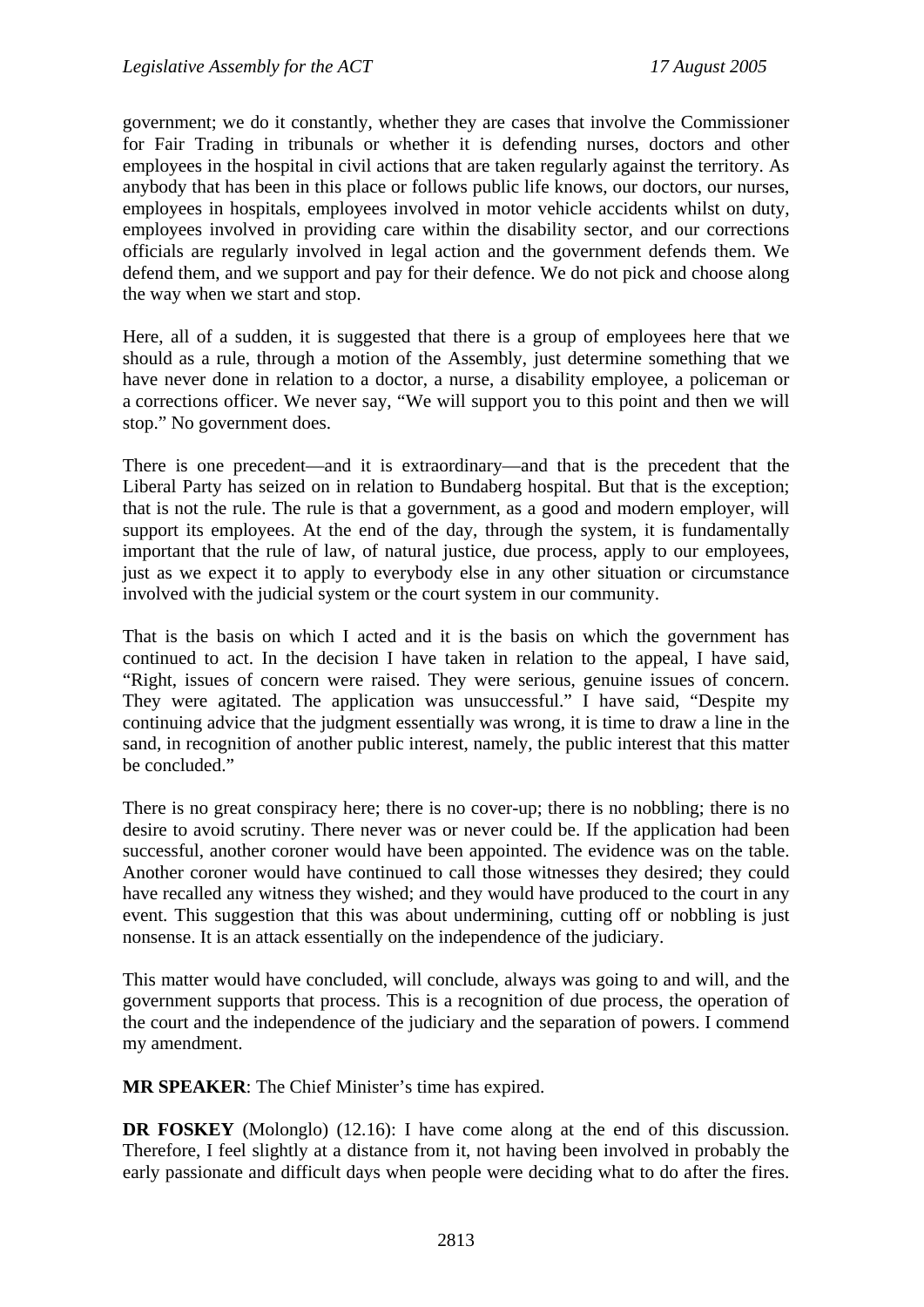My sympathies are with everybody affected by the fires. I come from the bush. I know the impact of fire. I was here at that time. I, like everyone else, cried with the people of Canberra. That is where I come from. I have to say that there have been times when the debate in this house has troubled me deeply, because I have seen it more as a point-scoring exercise, us against them, than an attempt to represent the concerns of the people hurt by the fire.

I have to say that parts of today's debate have, I believe, transcended that. I want to acknowledge that in the house. I do not know whether it is because of the debate or for other reasons that somehow or other we do seem to be edging—and I use that word in its slowest sense—towards some sort of closure. The word "closure" is so often misused, but at least we seem to be edging to a political closure on this matter. I just want to acknowledge that. I also would like to hope that any future discussion we have in this house on this matter will be a much more constructive, tripartisan affair.

It is fairly clear from Mr Stanhope's speech today, and was already clear yesterday from his media release, that the Chief Minister and Attorney-General has given an undertaking not to take further legal action against the coronial inquest. That, I assume, is the kind of commitment that Mr Stefaniak is looking for with his motion. I believe that the ACT government could and should take the line that it would not fund any appeal of the Supreme Court's recent decision against the claimed perceived bias. However, I am not so certain about calling on the Attorney-General to refuse to fund any further appeal by individuals because it is undoubtedly possible that something new and unexpected could pop up which could result in legal action.

I do believe it is in the nature of government that there is a responsibility for one's officers generally when they are carrying out the policy and their role description as they believe it to be. I think it would be very difficult for any government to stand up and say that they were not going to support their employees. It may be difficult, as it is in the Bundaberg hospital case, and it has been over these fires. But it is one of the perhaps more onerous responsibilities of being in government.

I found the past several months of fairly abstract legal argument, both about the question of perceived bias and in regard to the coroner's jurisdiction, unfortunate. I would much prefer us to use our time and recourses constructively; but, regrettably, this is not always possible. The really basic questions such as why people were not advised of the danger of the fires much earlier than they were and what was the analysis of the possible impact of the fires prior to their descent on Canberra—apart from the fact people tell us that anyone would have known it was going to happen—are of much more significance to most of us than whether the coroner had expressed a perceived bias. Whether the action was a metaphor for something else, what the community had was deeper and more burning questions. "Burning" was not meant to be a pun.

I will take this opportunity to put on the record my particular disappointment that we had to go down the path of questioning the jurisdiction of the coroner. Once the question was opened up, however, and in the context of an existing appeal to the Supreme Court, it was probably a mark of efficiency that the issue was dealt with when it was. I cannot imagine the frustration and hostility if that matter was only being dealt with now, after the court had looked at the question of perceived bias.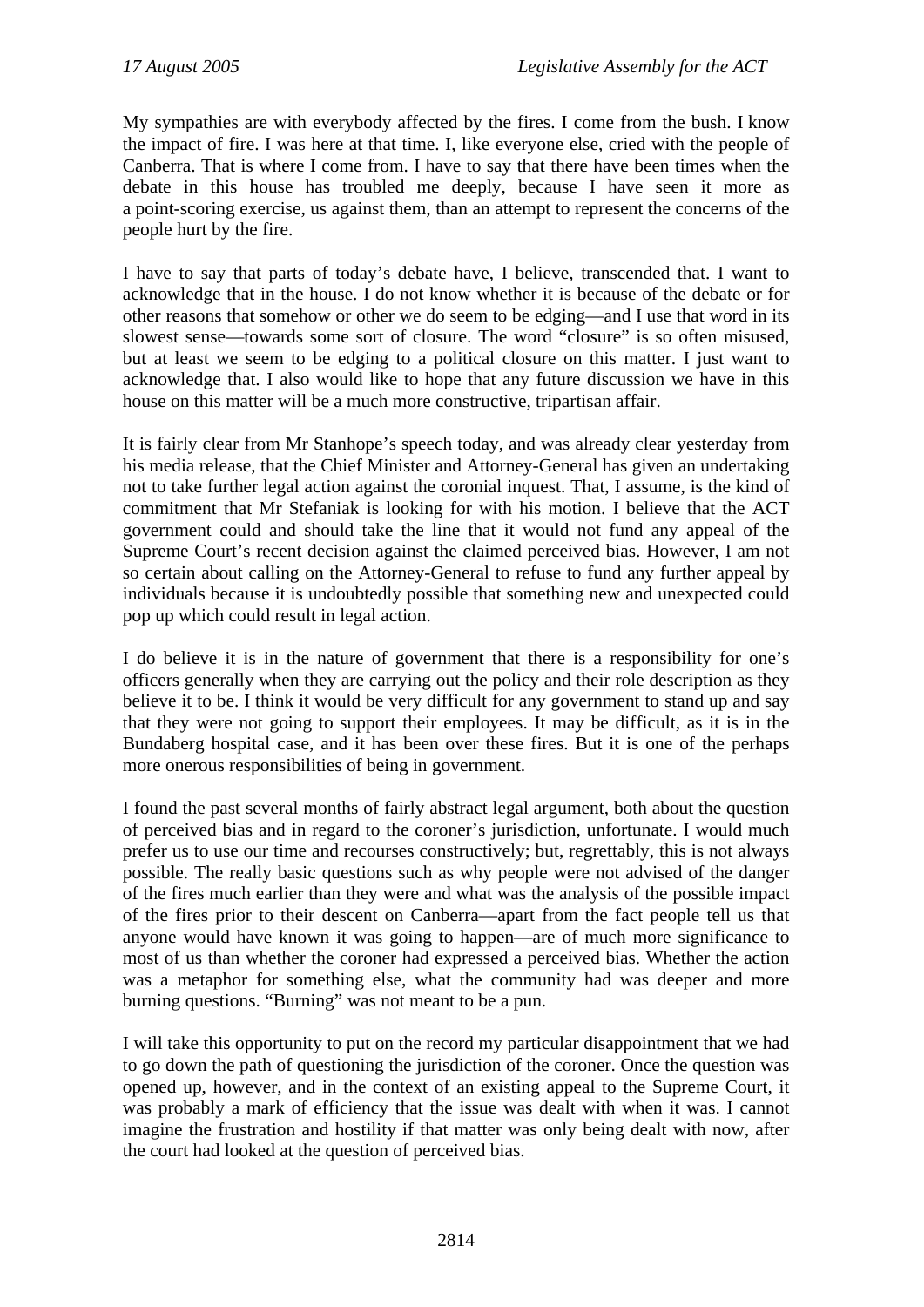<span id="page-30-0"></span>Nonetheless, it was clear in the eyes of the Assembly and across Canberra's wider community that we understood and in general accepted that it was the role of the coroner to investigate the broader causes and impacts of the fire. It would have been very difficult and not at all constructive if the court had found that the coroner was exceeding her responsibility in conducting such an inquiry. We are very lucky that we have the decision that we have, I believe.

I would like to suggest that the government or perhaps the legal affairs committee of the Assembly look at this matter once the inquiry has been completed and recommend either a confirmation or a rejection of the convention of considering the coroner as the rightful authority of such wide-ranging inquiries into fires or disasters in the future. That is just laying that on the table. I hope that we will have more discussion about that so that, when the legal affairs committee does have an inquiry, it is the right inquiry.

In regard to the question of perceived bias, I have to say that there is an onus on the coroner and staff in a situation such as this to be particularly vigilant that they appear to be open-minded and impartial and that they are open-minded and impartial. Even injustice ends up by being in part about appearances, and people who are under intense public scrutiny would want to know that their actions are being investigated and judged by people beyond reproach. In that sense then, the ACT Supreme Court has been unequivocal in its finding that there is no basis for dismissing the coroner for bias or perceived bias, whatever the actions and comments that might have given rise to the accusations.

Finally, just to reiterate a little of what I said in the debate yesterday: we have all learnt considerably about the limitations of the systems we had in place prior to the 2003 fires. Never having been tested, we failed to take the potential for disaster seriously enough. This is an area where the bush has something to teach the city. I believe that the government, through its rejigged emergency services structure, has shown that it has learnt some of the lessons.

Similarly, the legal system in the ACT appears not to have been up to the task of initiating and pursuing an inquiry into such a large-scale disaster as efficiently or as promptly as needed. That does reflect on the Attorney-General, among others. Those people who have borne the brunt of the fires are also bearing the brunt of that inadequacy. The onus is upon the ACT government and its legal system to do its utmost to bring these matters to an appropriate and speedy conclusion. In that respect, I will be opposing Mr Stefaniak's motion, and I am inclined to support Mr Stanhope's amendment.

*Debate interrupted in accordance with standing order 74 and the resumption of the debate made an order of the day for a later hour.* 

#### **Sitting suspended from 12.25 to 2.30 pm.**

# **Visitor**

**MR SPEAKER**: I would like to acknowledge the presence in the gallery today of a former Clerk of the Senate, Mr Alan Cumming Thom. Welcome.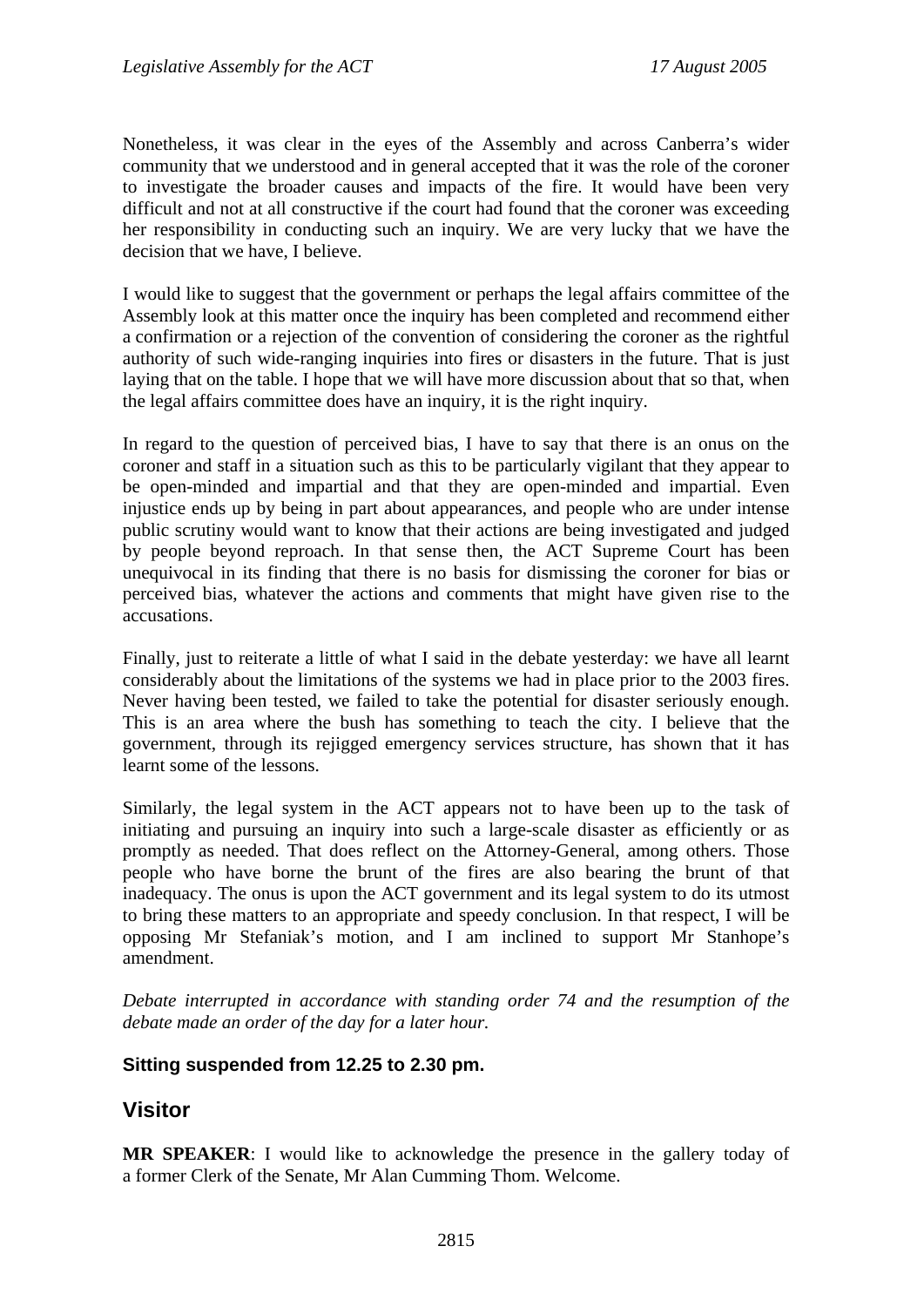<span id="page-31-0"></span>**Members**: Hear, hear!

## **Questions without notice Executive contracts**

**MR SMYTH**: Mr Speaker, my question to the Chief Minister is in relation to the administration of executive contracts. Under the Public Sector Management Act, a contract employing an executive cannot be varied to increase the rate of the executive's remuneration. However, section 76 of the act provides for the temporary reassignment of executives, including to higher level positions. These reassignments are known as schedule D variations but may only be for a maximum of nine months. An analysis of the contracts tabled in the Assembly over the last year showed that at least three executives in temporary positions had exceeded the nine-month statutory limitation and that there was no evidence of any merit selection process having taken place.

Minister, why is the government breaching the Public Sector Management Act and merit protection principles in this way?

**MR STANHOPE**: Thank you, Mr Smyth, for the question. I will have to take advice. I was not aware of the circumstances that are alleged. I will have the allegations that have been made investigated and will be happy to report back to the Assembly on them.

**MR SMYTH**: Is the bill you tabled yesterday an attempt to cover this up?

**MR STANHOPE**: Certainly not. As I have just indicated, I am not aware of the allegations or the basis of the allegations. I have absolutely no idea of who or what circumstance it is that the Leader of the Opposition is alluding to, or the individuals he has referred to in his question. I have absolutely no understanding of the basis of his question. In that circumstance, it certainly is not fair to suggest that, through a bill that was introduced yesterday, I am seeking to cover up something that I know absolutely nothing about. So the answer is quite categorically no.

## **Bushfires—coronial inquest**

**MR STEFANIAK**: My question is directed to the Attorney General. Had Mr Lasry, the counsel assisting the coroner, sent copies of any suggested recommendations for adverse findings to counsel representing the ACT government before you undertook your failed appeal to have the coroner stand down?

**MR STANHOPE**: I have no memory of any such happening. I will have to take advice on whether the counsel assisting had provided draft copy of adverse findings—

**Mr Stefaniak**: Any suggested recommendations of adverse findings.

**MR STANHOPE**: Any suggested recommendations of adverse findings. I have absolutely no recollection of any such happening. I am not involved in the day-to-day management, of course, of matters before the courts. Those are entirely matters for the court. I am very conscious and respectful of the separation of powers: I do not involve myself in matters being litigated.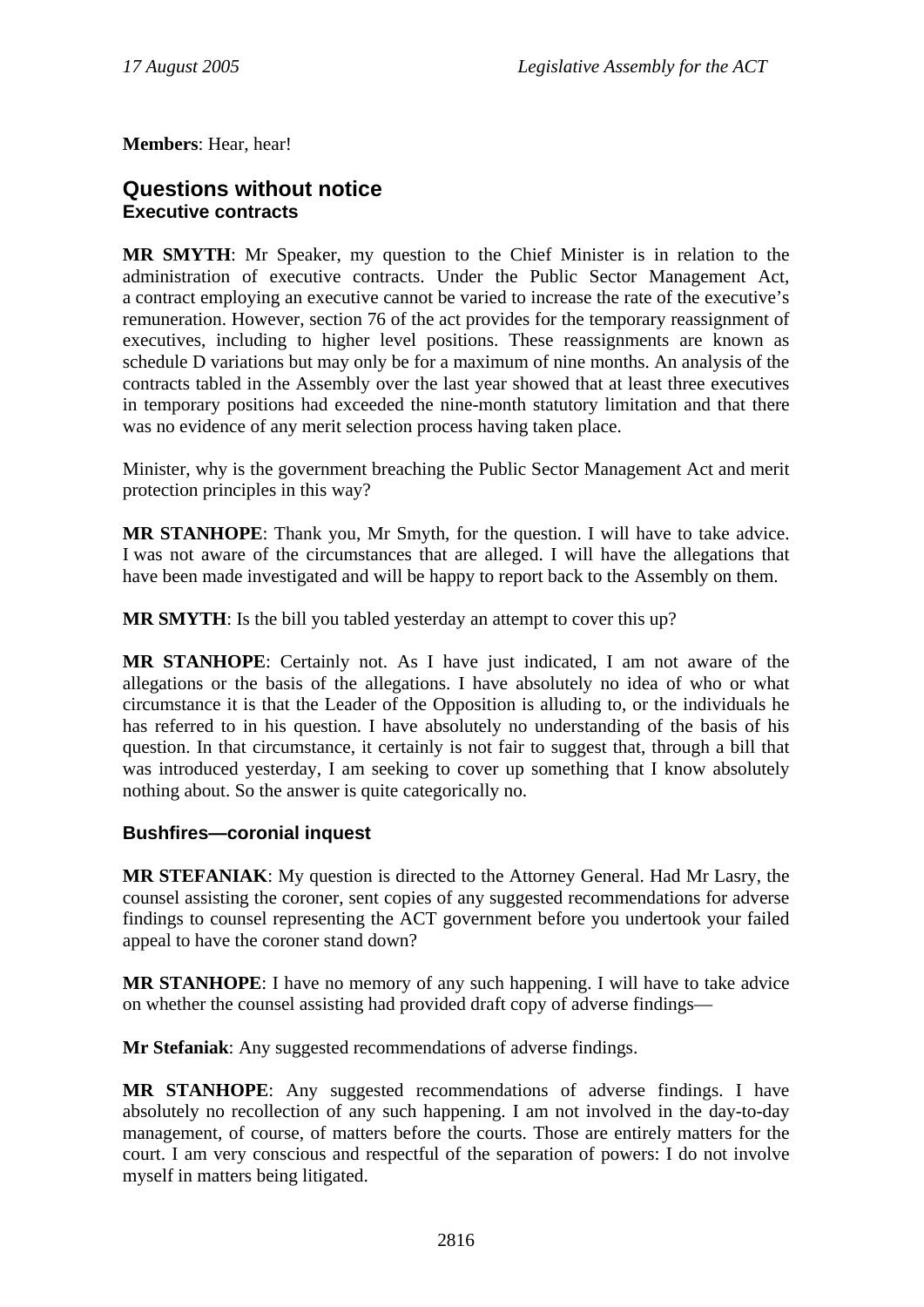<span id="page-32-0"></span>I have no recollection of any such matter. I will take advice and report back to the Assembly.

**MR STEFANIAK**: Mr Speaker, I have a supplementary question. I thank the attorney for that; he might take this on notice too. Was your decision to seek legal advice on having the coroner stood down taken after counsel for the ACT government may have received any such recommendations?

**MR STANHOPE**: I will have to take that on notice, consistent with the previous answer. I will take the question on notice.

### **National Convention Centre**

**MR GENTLEMAN**: My question is to the Minister for Economic Development. Today the minister announced that the ACT government has successfully concluded negotiations with the Intercontinental Hotels Group over the future of the National Convention Centre. Will the Minister inform the Assembly of the deal that the territory has struck with the IHG?

**MR QUINLAN**: It is with great relief that I advise the Assembly that we are getting somewhere. It has been a long and hard road. It has not been assisted at all by those who did not really want to understand the elements of the problem but just wanted to make politics out of it. Had we moved at the time our opposition was recommending that we move, the government and the ACT taxpayer would probably have paid quite dearly. I spent some time this morning talking about the general catalogue of fiascos that were the hallmark of the previous government. Its approach to this issue, if its public utterings had been the case, would have been of the same genre.

For most of this debate people forgot that the National Convention Centre was not the property of the ACT. It was privately owned property operated only by a hotel group, yet there was the insistence that we would just slavishly throw money at it without protecting the taxpayers' interests. We have made damned sure that we have protected the taxpayer from a deal that would have had some similarities to deals that a previous government involved itself in. We have now arrived at an arrangement whereby the lease for that property will transfer to the ACT for the nominal fee of \$1 plus GST—\$1.10.

**Mr Smyth**: Are you going to take the counter-offer of \$1.50?

**MR QUINLAN**: I am still considering Hamish's offer. Under the interim agreement that we have so far struck, the property will become the property of the territory. It is agreed that up to \$30 million will be spent on refurbishment. Priorities have been set in relation to that expenditure. Fees for architects and surveyors, et cetera, will take precedence. Then there will be engineering inspections and assurance that the building is structurally sound. If any remedial works are required on a structural basis, they will then take precedence. There will be the establishment of a risk fund, a contingency amount to cover any unexpected and necessary changes to the works as they progress, and then money will be expended on the peripheries and the appointments of the convention centre.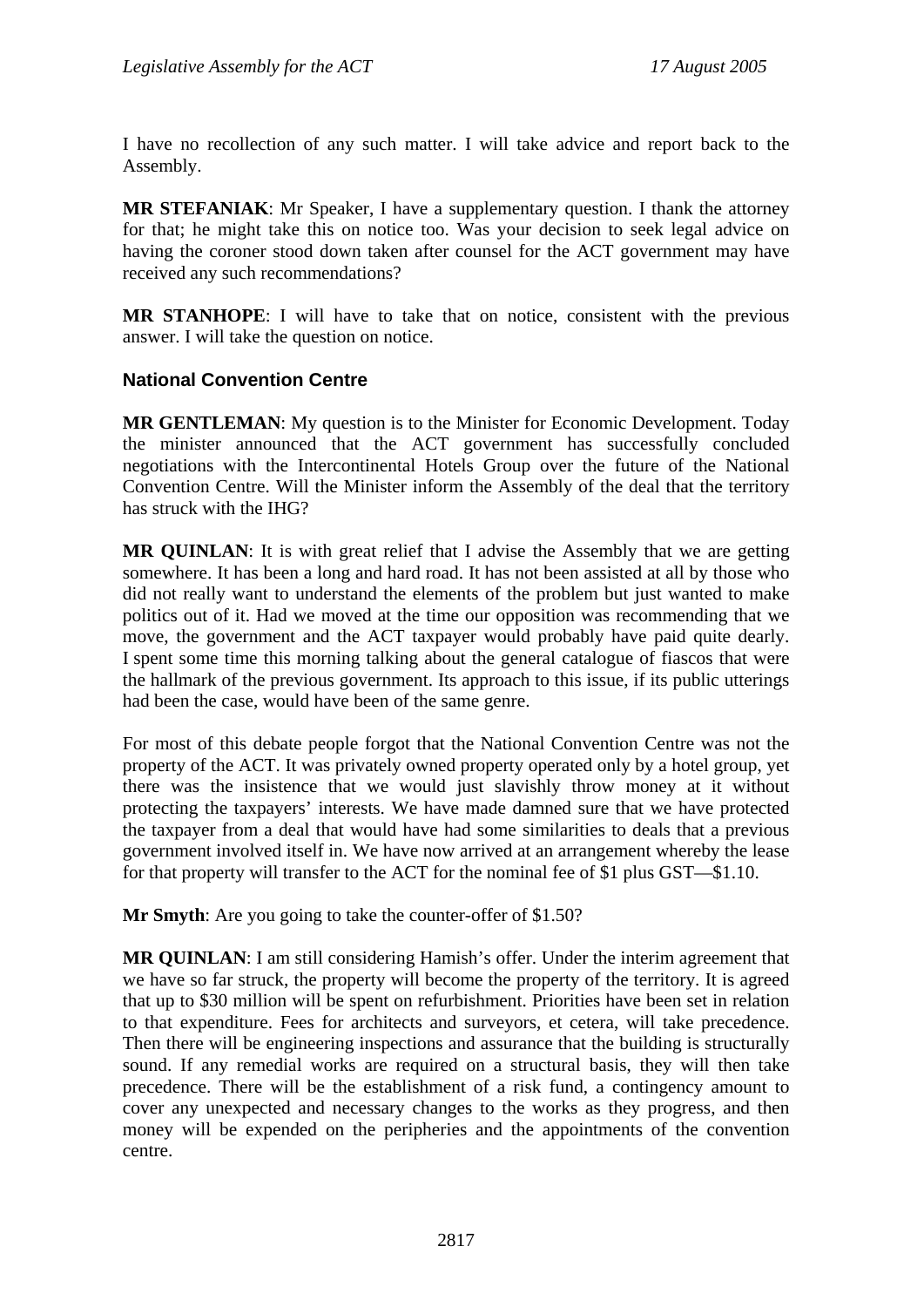<span id="page-33-0"></span>They will fit into two classifications. On the one hand, there will be the modernising of the services that the place provides and the various technical facilities that would be expected in a modern convention centre. Then there will be the decor and the presentation of the convention centre. We have reached an agreement with stakeholders, in particular the Tourism Industry Council, that they will be involved in the process of refurbishment because we are interested in ensuring that the day we re-open the refurbished convention centre, all those who are involved and will be using the place are satisfied to the extent that they can be with an upgraded facility.

Although it has been a long and tortuous road, what we have now is a deal that protects the investment of the ACT taxpayer and does not take us down a road that will mean that we will be handing a great wad of money into the hands of a hotel group, which could have and might have simply sold the place six months after we spent \$30 million, as we were encouraged to do.

**MR SPEAKER**: Order! The minister's time has expired.

**MR GENTLEMAN**: I wish to ask the minister a supplementary question. Will the minister clarify how the ownership of the lease will work over a period of time?

**MR QUINLAN**: The lease will transfer to the territory but we will provide a management agreement with the hotel group for up to 15 years. That takes it beyond the lease it held. On the other hand, legal advice I have is that it could have exercised an option at any time, and been granted, under the prevailing conditions, a 99-year lease. The property would have then remained, effectively in perpetuity, in the ownership of the hotel group, with still an expectation amongst the community, and in particular stakeholders, that the government would spend a large amount of money refurbishing a building that it does not own. So what we have here is a better deal. It will still take a long time before the territory has discretion over what happens with the property, but I expect that there will changes and movements within the period we are talking about.

At this stage we have provided the maximum degree of protection possible to accrue to the taxpayer while still ensuring that we have what I think can best be described as a reasonably modern convention centre. The investment in that convention centre by government is consistent with the evaluation that we had conducted by ACIL Tasman on the real worth of conventions and the convention business in the territory. During the public debate all sorts of wild assertions have been made about the value of the convention business in the territory, and some of the numbers that have been promulgated publicly have clearly been arrant nonsense. We are now making an investment that is in the order of the true value of the business to the territory. I am sure there is value to other stakeholders beyond that, but we had an assessment done of the value to the taxpayers of the ACT and that limit was set at about \$40 million and we determined we would not spend more than that and we do not intend to waste taxpayers' money.

## **Budget—operating result**

**MR MULCAHY**: My question is to the Treasurer. In the June quarterly management report, which you tabled yesterday, the table on page 6 has the budgeted operating result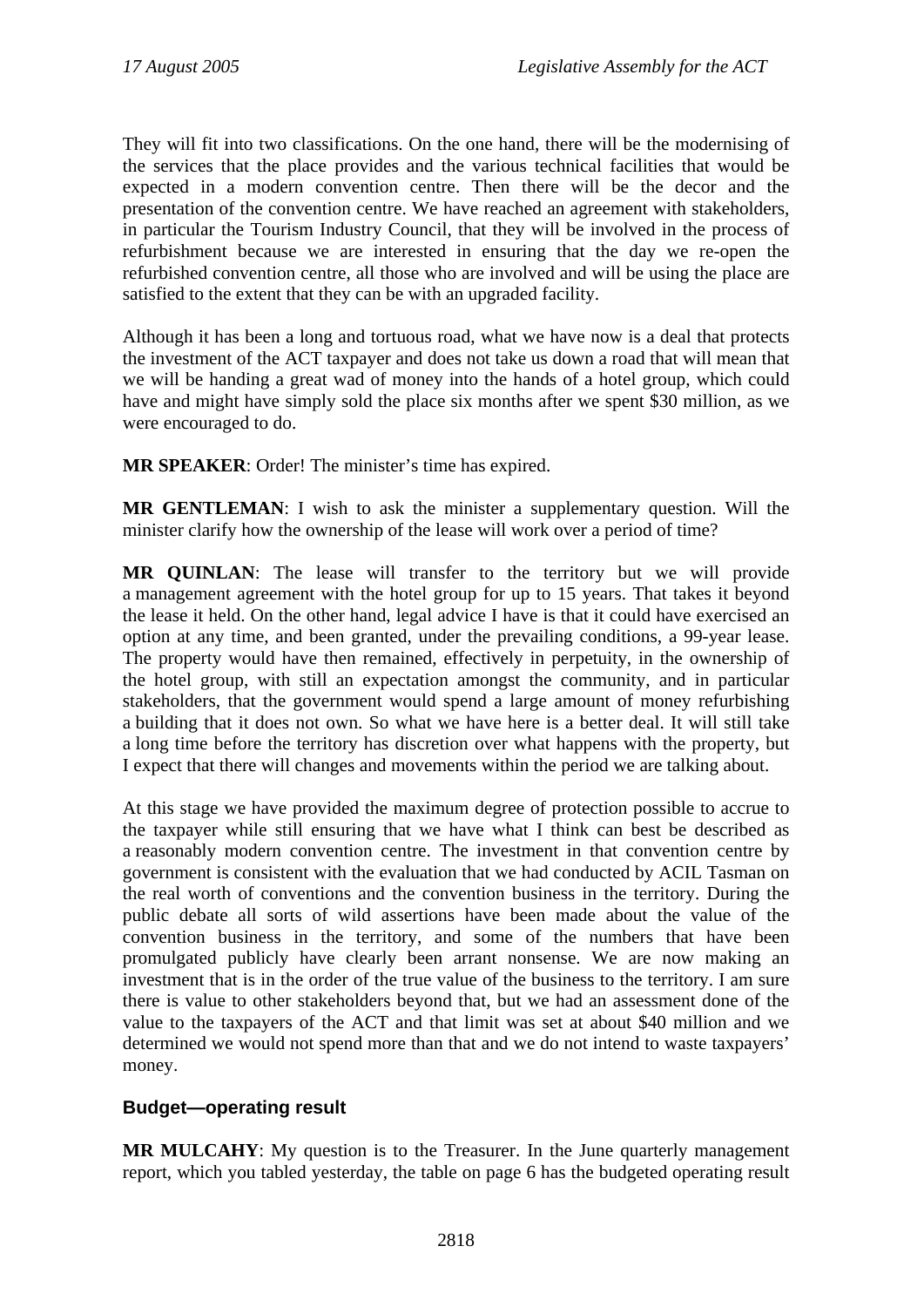<span id="page-34-0"></span>for 2004-05 at \$2.189 million. However, budget paper No 3 for 2004-05, the same year, shows a budgeted operating result of \$8 million. The difference of \$6 million appears to be due to differences in budgeted expenses.

I appreciate, of course, that budgets are revised and updated as time goes by, but the starting point for an annual budget should remain fixed. Can you explain why there is a difference of \$6 million between the 2004-05 budgeted operating result in budget paper No 3 and what purports to be the same budgeted operating result in the table on page 6 of the June quarterly management report?

**MR QUINLAN:** I am sure I can, and I will.

**Mr Mulcahy**: Would you care to?

**MR QUINLAN:** Not at the moment, no. I will just check the numbers. If we are going to fiddle around at the margin with those numbers, I will confess to this Assembly that I have not memorised every number in our budget and I do not intend to start now. If there is some discrepancy in figures, then we will have a cool look at it and reconcile those numbers for you.

**MR MULCAHY**: I am happy to give you the numbers, if you wish. My supplementary question is: can the Assembly be sure that the rest of the June quarterly management report is accurate and does not contain what appear to be errors like this one?

**MR QUINLAN:** I guess you would have to say that nobody on either side of this house could say, when you have a bundle of figures that thick, that there is not the possibility of an error. But let me say that in my time in this Assembly and in my time working directly with our Treasury, I have a very high degree of confidence in them and a great respect for the work that they have done. I am sure that, politics aside, the rest of the house would share that respect for the work that they do.

## **Water—Googong catchment**

**MRS DUNNE**: My question is to the Minister for the Environment. Minister, yesterday in question time you spoke about the poor rainfall in the Googong catchment and how the latest policy of Actew was to use the Googong Dam, effectively, as a holding tank and you spoke about the capacity to pump 150 megalitres of water a day from the Cotter catchment to the Googong catchment. If, as you say—and all the current evidence supports it—the Googong Dam is so unproductive, why does your water resources management plan, called "Think water, act water", state that the resource of the combined Googong catchments is 40 per cent higher than it was in the original, 1998, water resources management plan? How do you account for the 40 per cent increase on paper of the resource when the Googong is so obviously underperforming?

**MR STANHOPE**: As I did indicate yesterday, the Googong catchment is not performing nearly as well as the Cotter catchment. That is a result of a number of factors: firstly, the amount or level of rain that is falling and, secondly, though it has not been categorically or scientifically determined, some significant concerns about a lack of performance within the Googong catchment as a result of urban or rural residential development within the catchment. The catchment is managed by New South Wales and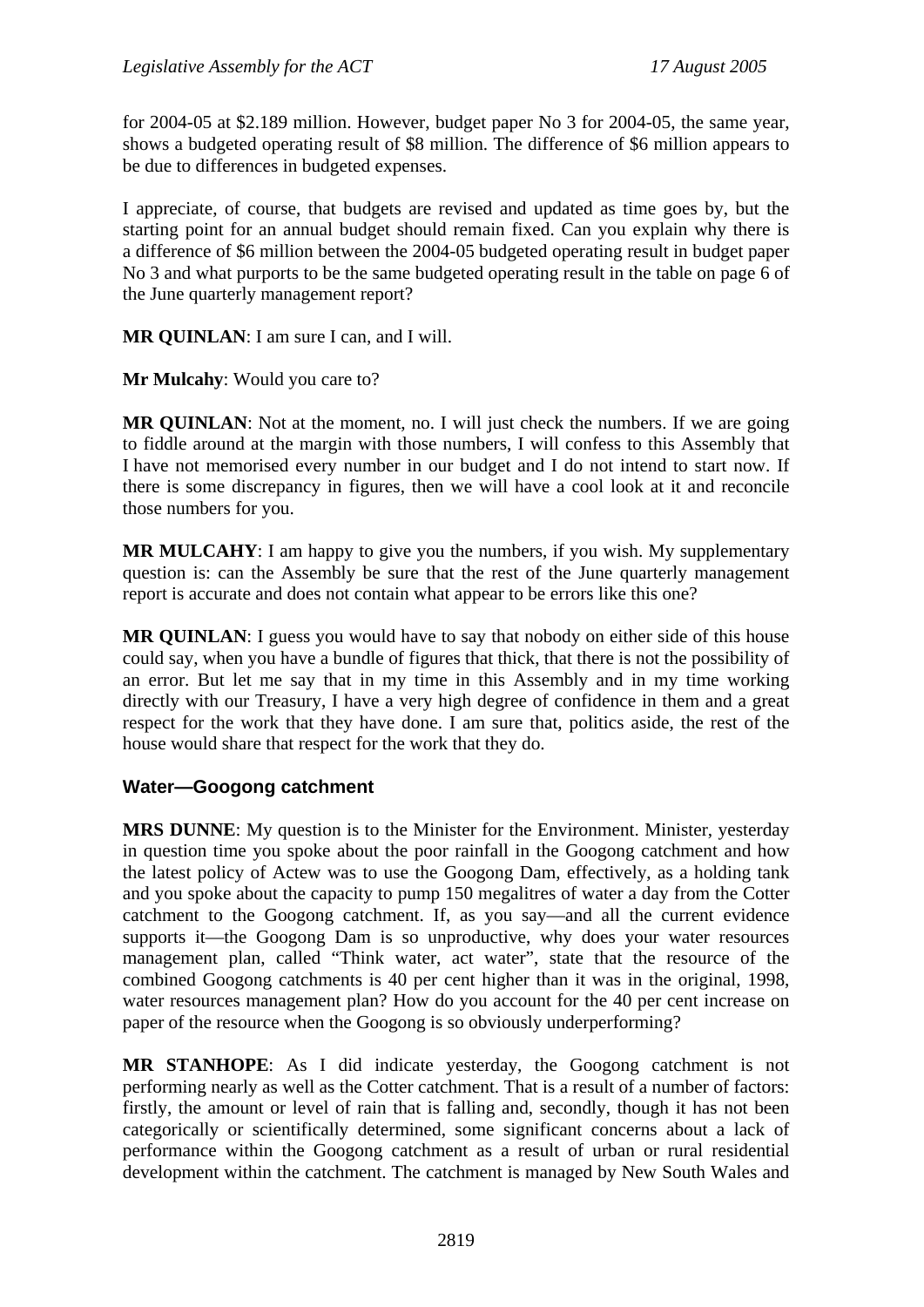there has been very significant development within that catchment in recent years. I think that, at least anecdotally or informally, there is a feeling or a concern that the number of dams and bores that have been constructed to serve the large numbers of residents that have moved into that catchment in the last decade really is impacting on the catchment.

But the fact remains, and it is a stark fact, that the Googong Dam, which, when full, has the capacity to provided two-thirds of our total resource—because of the size of the dam, obviously—is currently on 37 per cent. That is the situation at a time when, as I indicated yesterday, the dams in the Cotter catchment have been increasing significantly as the inflow of the past few weeks continues, and continues at a fairly great rate, to the point where our overall supply has increased from about 42 per cent a couple of months ago to 55 per cent today. The same cannot be said for an increase of flows into the Googong Dam. I understand that the Googong Dam, whilst filling slowly, and it is a large dam, has struggled up from, I think, 34 or 35 per cent to 37 per cent and remains today at 37 per cent of its capacity. The Cotter is full, Bendora is at 87 or 88 per cent and Corin is at 79 or 80 per cent.

Those are the facts in relation to the performance of the different dams and the different catchments and it has been in response to that that Actew, with great lateral thinking, innovation and, of course, its usual engineering finesse, has very cleverly created, through existing infrastructure, essentially, with some finetuning, a capacity to move water from a high-performing catchment to a low-performing catchment. I think that it is wonderful—

**Mrs Dunne**: I take a point of order, Mr Speaker. The question I asked was: how does the minister account for the disparity between the 1998 resource as it was recorded and how it is currently recorded in this government's document? That question is not being answered.

**MR SPEAKER**: There is no point of order. Resume your seat, Mrs Dunne.

**MR STANHOPE**: ActewAGL and their staff, particularly their engineers, are to be congratulated that, through the application of some lateral thinking, through their capacity to think laterally and innovatively, and because of their engineering capacity and skills, they are as of today transferring 20 megalitres a day—

**Mr Smyth**: I take a point of order, Mr Speaker. Under standing order 118 (b), he cannot argue the subject and he is arguing about what Actew is doing. The question, if I can refresh your mind, was: why does your water resources management plan—

**MR SPEAKER**: There is no point of order. I have already ruled on that, Mr Smyth. You are attempting to follow the same line. The fact of the matter is that a question has been asked and the minister has five minutes to answer and he can continue with his answer to the question.

**Mr Smyth**: But the minister is talking about what Actew is doing. He was asked a question about the think water, act water strategy.

**MR SPEAKER**: The minister can answer the question in the way that he wishes. You cannot put—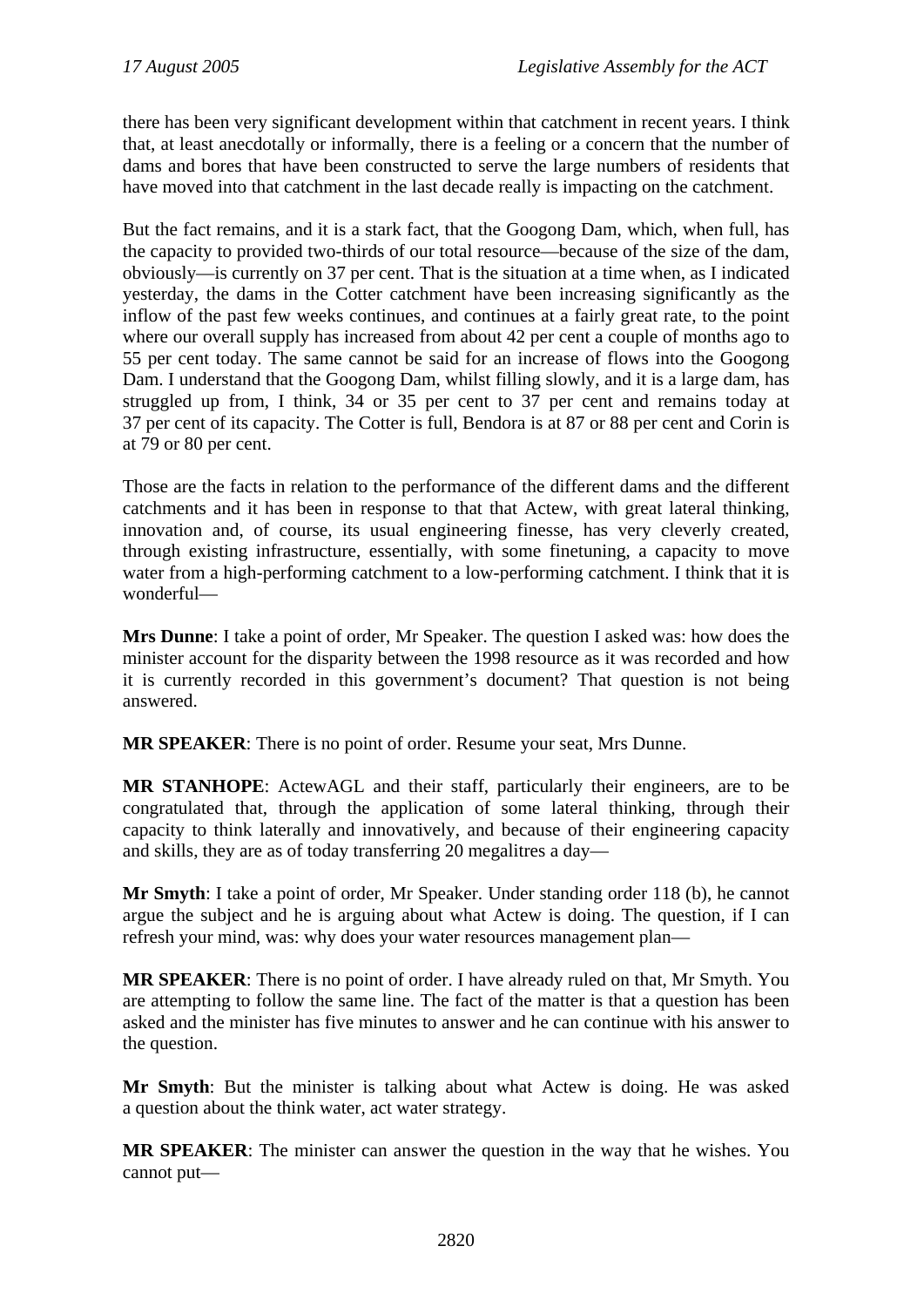**Mr Smyth**: He has to be at least relevant, Mr Speaker.

**MR SPEAKER**: Order! Resume your seat. There is no point of order.

**MR STANHOPE**: What the innovation, the lateral thinking, the engineering skill of Actew confirm, other than the extent to which it is on top of its brief, is the extent to which Mrs Dunne and the Liberals are so hopelessly marooned on the question of a dam. I think we all recall, we all well remember, the Liberals' promise prior to the last election that if they won the election they would start the construction of a dam in a day. I still remember the speech: "The day after the election we will start work on a Tennent dam."

**MR SPEAKER**: Order! The minister's time has expired.

**MRS DUNNE**: I have a supplementary question. What steps are you taking to address the sudden fall in the productivity of the Googong catchment, or do you believe that you are just a victim of nature and can do nothing about it? Will you amend the water resources management plan to reflect the actual state of the Googong catchment?

**MR STANHOPE**: In other words: minister, what are you going to do to make it rain? We are not going to engage in cloud seeding. We have actually considered that. We are not going to engage in cloud seeding. I am not going to order Actew, ActewAGL and my colleagues out for a rain dance. We are not going to do that. I know that around the nation from time to time there are prayer meetings. I know that prayer meetings are instituted from time to time for rain. I must say that I respect that as a possibility, but I believe in the separation of the state and the church. I will not be asking my colleagues or the Assembly to begin to pray for rain. We will not cloud seed, we will not rain dance and I will not, out of respect for the separation of the church and the state, actually ask ActewAGL to begin to pray.

**Mr Quinlan**: Legislate.

**MR STANHOPE**: We might legislate for rain! We will legislate for rain! I would welcome any other suggestion on how we might induce more rain to fall into the catchment. We can go through other options. This is a time for lateral thinking. This is a time for us to think long and hard about what I, the Minister for the Environment, can do to get more water to fall into the catchment.

One thing we can do is fully support ActewAGL in the very sensible, innovative, practical and workable solution of transferring excess water from one catchment to the next. That is what we are doing, at the moment to the tune of 20 megalitres a day and in eight weeks time to the tune of 150 megalitres a day. That is outside Actew's preferred option in its study of our future water potential of the need for a pipeline and a pump from Angle Crossing to Googong.

That is over and above the recommendation that came in the report that the government is yet to respond to, an opportunity or a capacity to double the daily movement of water, in the one instance from the catchment to the dam and in the other from the river system to the dam, with suggestions by Actew that even with just the reticulation option the transfer of water from the Cotter, excess water, water well below or beneath our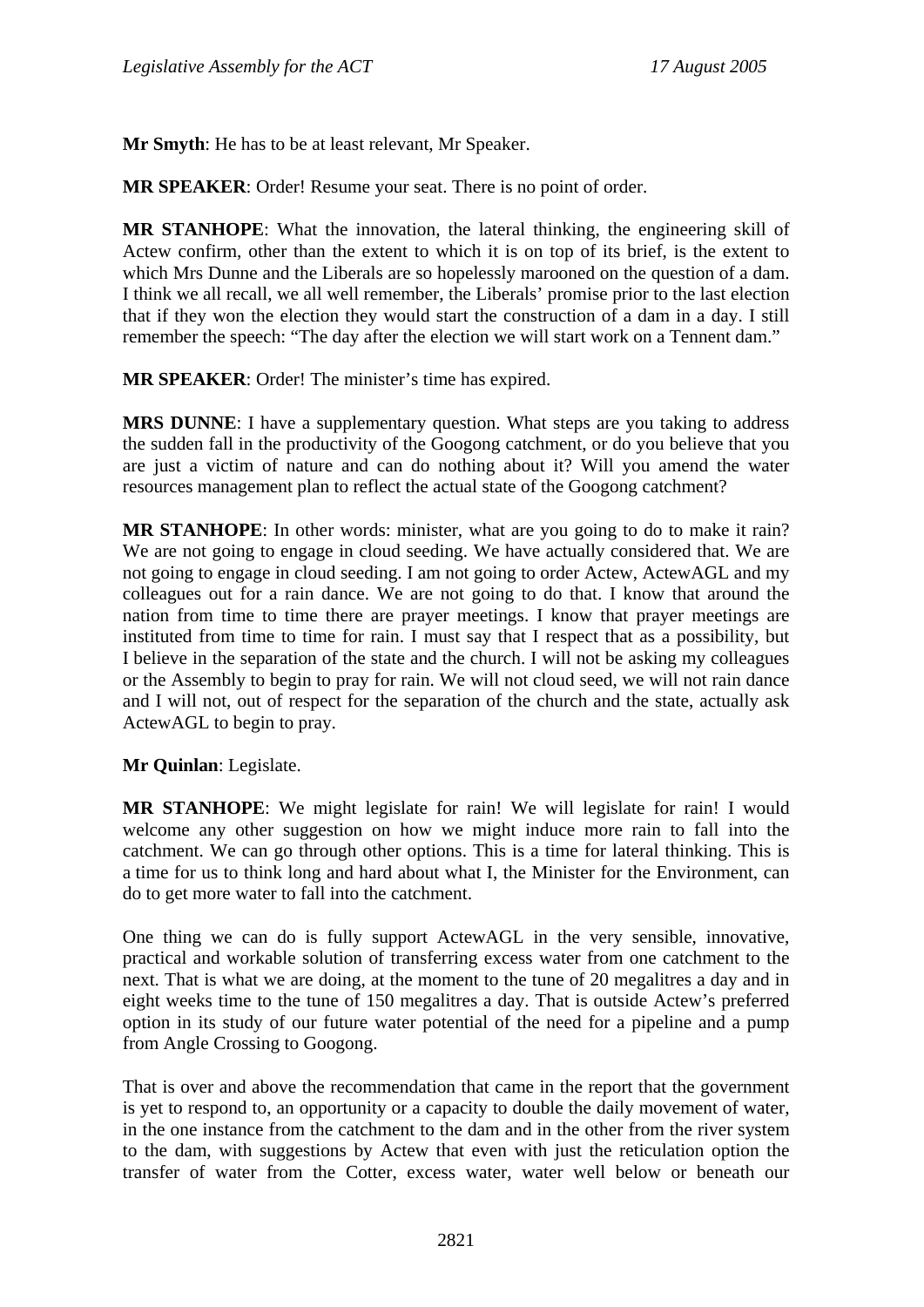environmental needs, we can in the course of three years, at 150 megalitres a day at times when there is the capacity to take that amount of water, top up Googong to at least 85 per cent; in other words, actually provide a dam at Googong with 100 gigaglitres or thereabouts of water within three years on a permanent basis. I think that is a fantastic response to the issues we face.

As to what I am going to do about the lack of water in Googong, I am going to support ActewAGL initially in the reticulation process that is currently under way, the engineering work that it is doing at Googong to increase the capacity from 20 to 150 megalitres a day, and the government will, with due consideration, look at Actew's report on our future water needs and options for meeting them and will make a measured decision on the basis of the scientific work that has been done.

We will not do what the Liberal Party said it would do without any study, without any investigation, without any scientific background or knowledge. The day after the last election they were going to start work on a dam with no identification of the money, just go out there and build a dam. We have seen that, through just a bit of simple scientific, considered work, we can avoid the need for a dam for at least 20 years and perhaps forever. But we know the Liberals' approach to these issues. We saw it out at the old Bruce Stadium: crash or crash through; do not think; do not work out the consequences; just charge ahead; promise to build something for \$12 million and a year or two later turn up and pay the \$100 million that the project cost.

## **Mr Quinlan**: On impulse.

**MR STANHOPE**: On impulse: "We will do it." No investigation, no study, no scientific basis and no background: just do it. This is the new approach, having learnt nothing: "We will just build a dam. Where will we build it? We will just build it at Tennent. With luck, it will fill. We are going to do it. We are going to do it in the hope that it is going to rain and that it is going to fill." Let me tell you that it is not.

## **Families—violence**

**DR FOSKEY**: My question is to the Minister for Children, Youth and Family Support. I understand the Australian government has committed \$37.3 million to the family violence partnership program, and that this funding has been available to state and territory governments to provide programs aimed at preventing family violence in indigenous communities, but that the deadline is about to run out. Could the minister advise whether the ACT government will be receiving a proportion of this funding and where the negotiations with the Australian government are up to?

**MS GALLAGHER**: I thank Dr Foskey for the question. I will check with the Office for Children, Youth and Family Support. I do recall a letter on this subject so I will check the status of that and get back to the Assembly as soon as I can. Of course, the ACT government has responded to issues of family violence and support for children from indigenous backgrounds requiring extra support a number of times. Recently, in the second appropriation in the last budget, we funded Isabella House, a new housing option for young indigenous males to receive extra support, should they require it. We also provided for the establishment of the ATSI unit within the Office for Children, Youth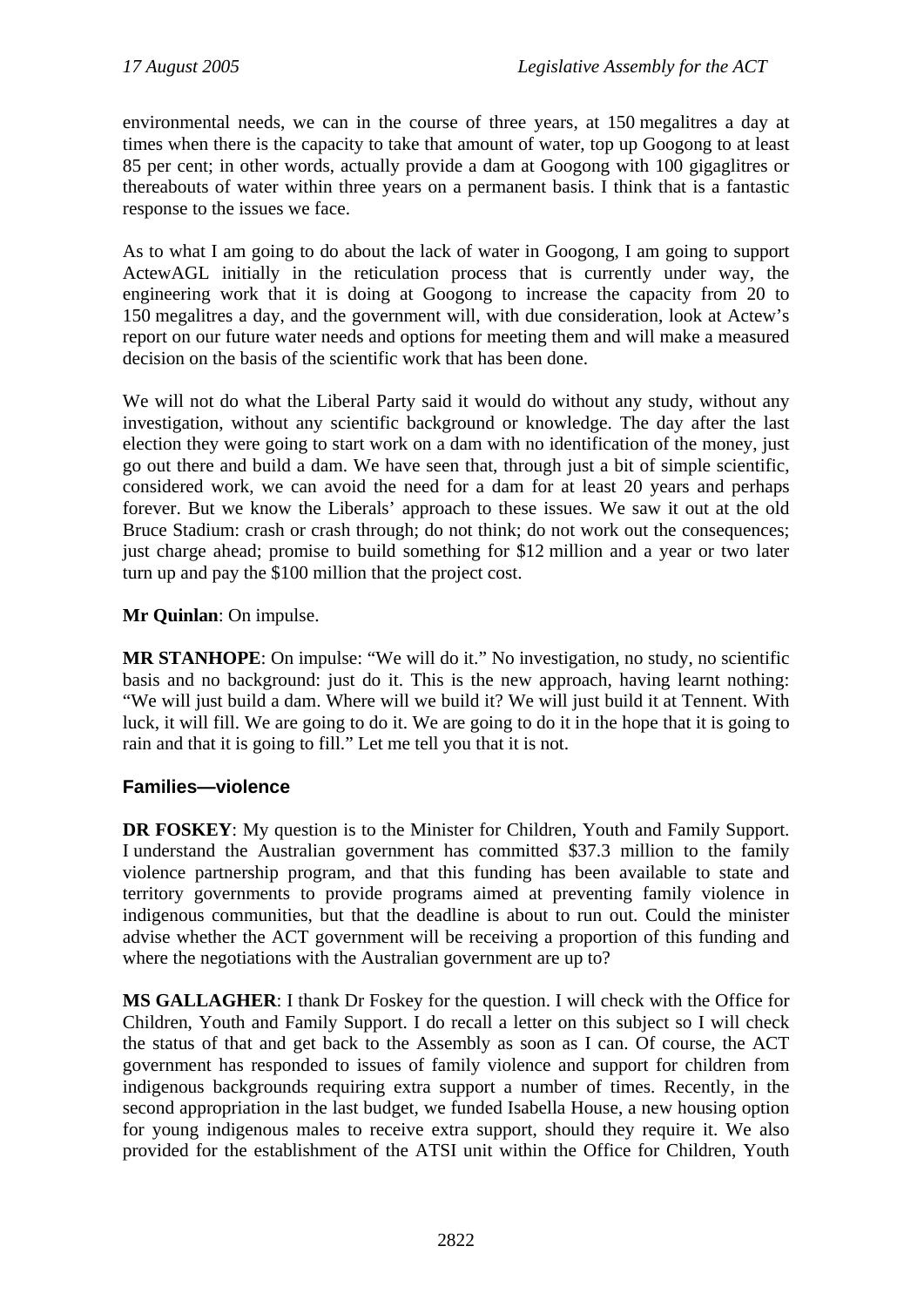and Family Support to provide a focussed response to some of the issues faced by indigenous children in the ACT.

It is true to say that, on a percentage basis, there are more children of indigenous backgrounds in the care of the territory. At times, there are unacceptable levels of indigenous young people in Quamby detention centre and, without a doubt, indigenous young people seem to face a lot more challenges than their non-indigenous peers. Certainly there is a requirement there for extra support and extra social services. Some of that originates from the experiences they have within their family environment, should that be their close family or their extended family.

We are responding at the ACT level to meet the needs of young indigenous people. In fact, it is my understanding that we now have, for the first time within the ACT public service, a senior executive officer of indigenous background to take up the role of managing indigenous services within the Office for Children, Youth and Family Support and provide that targeted response to the issues facing children. In response to the partnerships program, I will get back to you and see whether the ACT is to receive any of that grant money from the commonwealth.

**DR FOSKEY:** I have a supplementary. Does this apparent low level of awareness about this funding indicate broader problems in the ACT government's capacity to respond to opportunities to secure Australian government funding or does the minister not see this funding as important to the ACT?

**MS GALLAGHER**: No, I think your question is about how much we will get, whether it is a grants process that we have applied for, which is conditional on meeting requirements, or whether it is a process of the commonwealth, on a pro rata basis, providing some money to the states and territories. On that, I think it is advisable that I respond to you with accurate information. I would reject any allegation that the government is not interested or not out their seeking as many resources as possible to support indigenous young people in the territory. In recent years, we have taken it upon ourselves to finance that support. If you look back at previous budgets, you will see money going into indigenous education, into establishing an indigenous foster care service, into establishing an ATSI unit within the Office for Children, Youth and Family Support, into recruiting a senior executive of an indigenous background to support us in that work, into the establishment of Isabella House and into the opening of an indigenous garden within the Quamby detention centre.

The support for indigenous programs would indicate that this government has taken an extremely proactive stand in meeting the needs of indigenous young people and in responding to the issues that they face in the territory in relation to education. For the first time in any jurisdiction we have seen some of our young indigenous students in year 3 achieving the same level of educational outcome as their non-indigenous peers. That is not something that has been achieved anywhere else in the country. While we have some hesitation about crowing about that, because of the small numbers within each age cohort, I think it shows this government's commitment to dealing with the issues, to accepting that there are a number of challenges facing indigenous children and young people. We are responding to them not only with resources but also with better policy approaches, and we will continue to do that with or without the help of the commonwealth government.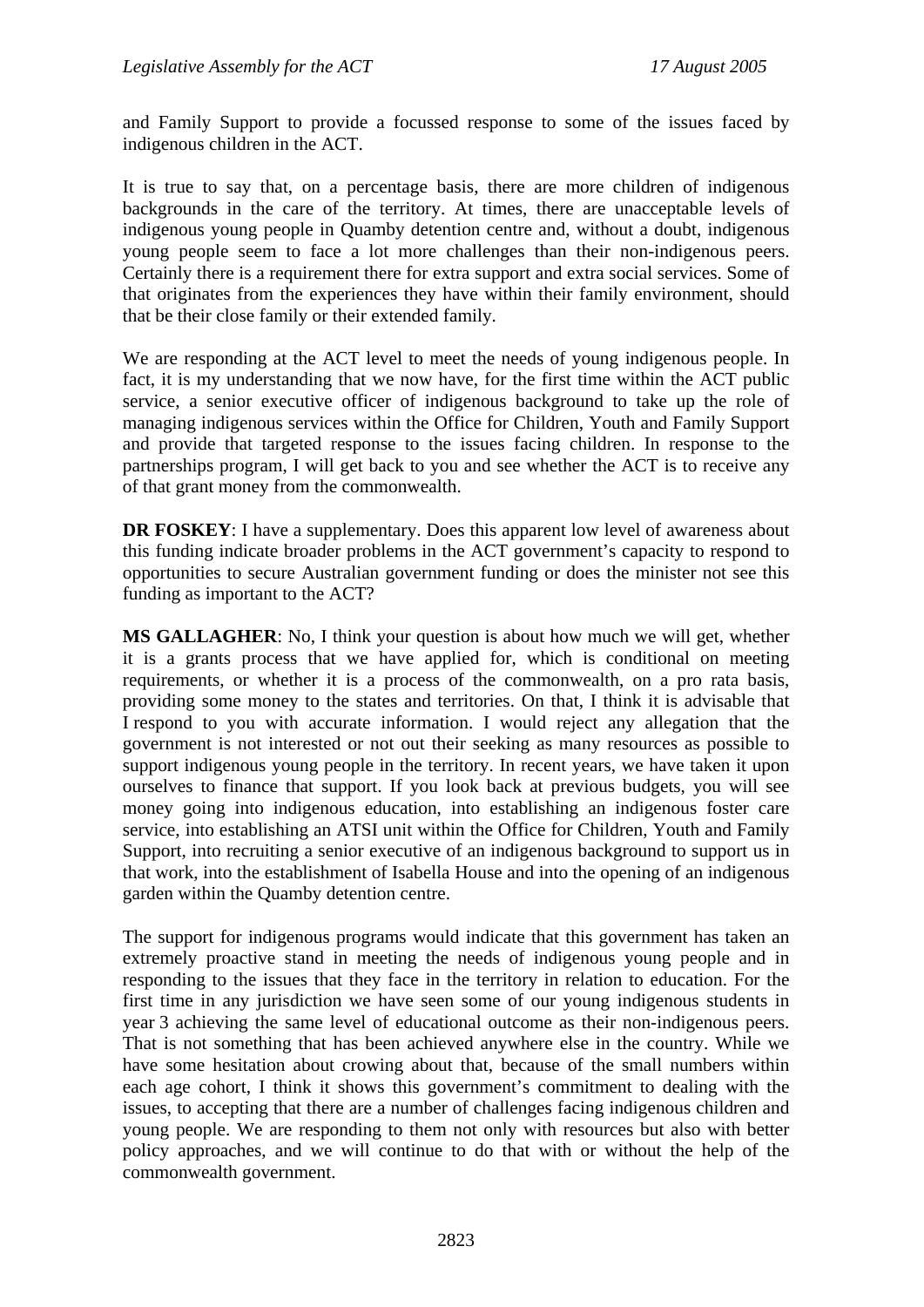## **Housing—Ainslie Village**

**MRS BURKE**: Mr Speaker, my question, through you, is to the Minister for Disability, Housing and Community Services. What consultation has been held between the residents at Ainslie Village, stakeholder organisations, particularly Centacare, and the wider key social housing sector organisations concerning changes to the way Ainslie Village operates its tenancy management?

**MR HARGREAVES**: I thank Mrs Burke for the question and the opportunity to congratulate the Department of Disability, Housing and Community Services on the consultation process that they have undertaken in relation to proposals for a change in direction between the management and the providers of services at Ainslie Village. The consultation process, to my understanding, has involved extensive conversations between Centacare and the department. It has involved extensive conversations with the residents and the tenants. My understanding is that, contrary to the way in which the former Liberal government conducted its affairs, the consultations were held in the contemplative stage. I am content with and encouraged by the nature of the consultation process.

**MRS BURKE**: What model of tenancy management are you considering for Ainslie Village? Who will be eligible to tender for any new tenancy management at Ainslie Village?

**MR HARGREAVES**: The conversations regarding the future of Ainslie Village are with the people who live there and with the people who currently manage it. I have no intention of pre-empting the conclusion of those conversations.

#### **Surveillance cameras**

**MR PRATT**: My question is directed to the Chief Minister. Given your announcement of an audit of the functionality and placement of CCTV cameras in the ACT, is it your intention to increase the number and usage of these cameras to both improve coverage and enhance public safety? If not, why not?

**MR STANHOPE**: This is indeed an important and topical issue. I asked for an audit, a study, an investigation, into CCTV cameras—security cameras—in the ACT for a number of reasons, one of which was the realisation that there are a number of agencies with some responsibility for a number of CCTV cameras currently in place in the community. For instance, my understanding is—I need to confirm this—that JACS, the ACT Police, ACTION, and the Department of Urban Services all have some role and some responsibility in the management and operation of different cameras, depending on their location.

One of the issues that led me to seek the audit, study or investigation into CCTVs was the arrangements in relation to their management. Similarly, many of the cameras operated by the ACT government in Civic were placed essentially as a response to criminal behaviour, most essentially concerns about the sale of drugs in certain parts of the central part of the city.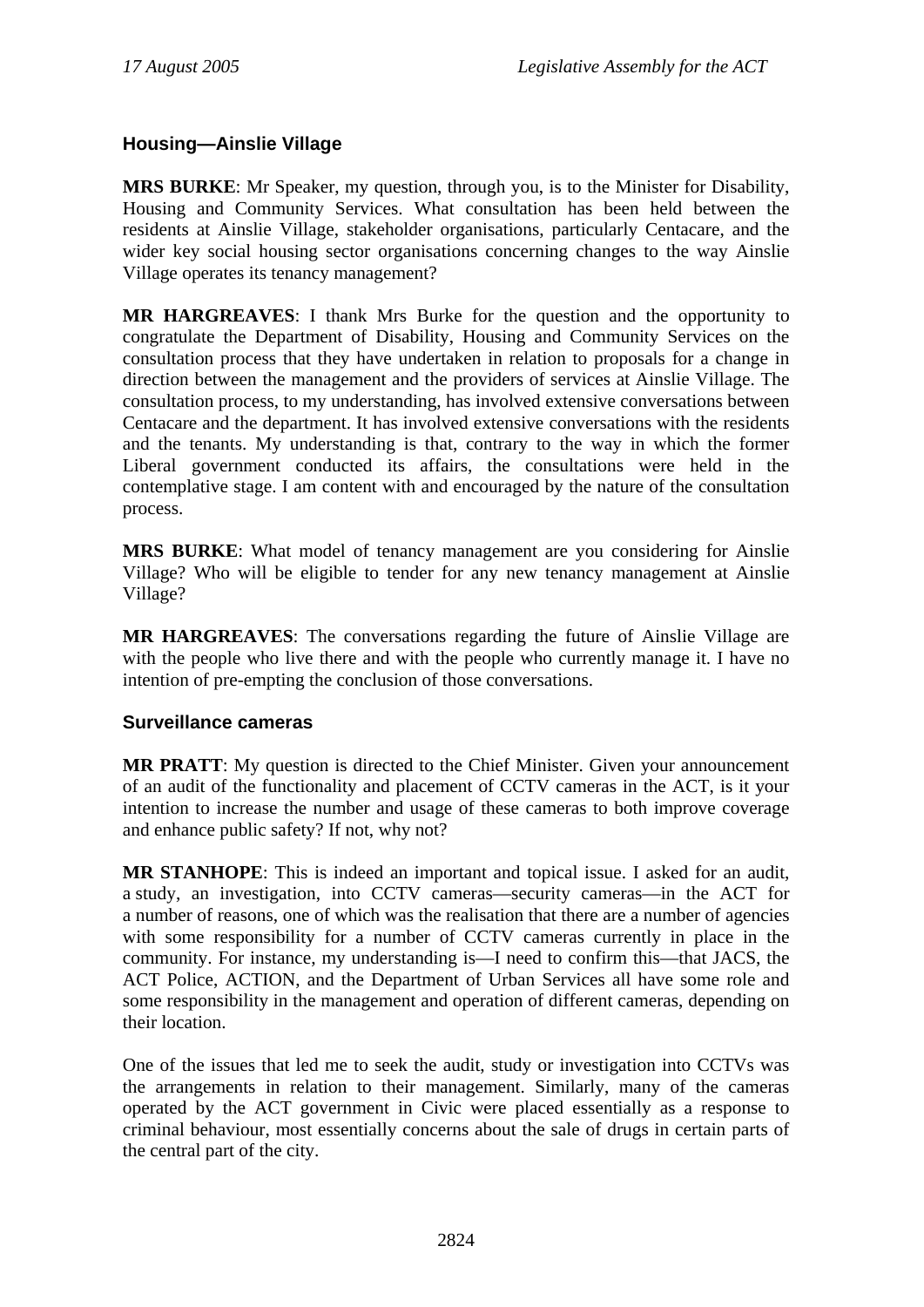Our concern now continues to be with antisocial and criminal behaviour, including criminal behaviour associated potentially with terrorism. This is a different order of issue than trading drugs on the street. That of course was a motivation, a reason, for looking again at the placement, the use, the management and the operation of CCTV cameras.

Similarly, as the member would be aware, 20 per cent or thereabouts of ACTION buses currently contain CCTV cameras. They are our newer buses. All of our new buses on purchase are fitted with a CCTV camera. That raises questions or issues about those buses that do not have CCTV cameras. I wish to have that issue investigated and pursued.

That is some of the background in the context of the audit, the review, the study I have sought. It involves four ACT government agencies. The investigation is being led by the head of the cabinet and policy group in the Chief Minister's Department. At this stage I cannot pre-empt what it might find or recommend to me. But yes, I am expecting, as a result of the investigation, that there will be an increase in the numbers of CCTV cameras. There will be a rationalisation of their placement. We are consulting with the commonwealth on this. We want to cooperate with them in relation to some of their views on how CCTV cameras might be better utilised throughout the city.

In addition, I hope that we get a far better feel, because the vast majority of CCTV cameras in the ACT—indeed anywhere in Australia, perhaps in the world—are owned and operated by the private sector. That is very much the case here in the city. There is a network of CCTV cameras throughout the city within the private sector. Yet, we, as a community or a government, have no way of tracking or knowing where they are, how they are utilised, what the network is and how government owned and operated CCTV cameras might better link with the network of CCTV cameras in private operation.

We will be looking at that range of issues. I expect an outcome to be an increase in the number of CCTV cameras, and a far more rigorous and strategic networking of cameras currently in existence as well as future cameras.

## **Sustainable transport plan**

**MS PORTER**: Mr Speaker, my question is to the Minister for Planning. The government has announced it will soon be calling tenders for the real-time information system for the ACT's bus network. Would you please tell the Assembly how real-time information is another demonstration of the government's commitment to the sustainable transport plan?

**MR CORBELL**: I thank Ms Porter for the question. It is an important question because the government is putting its money where its mouth is when it comes to the improvement of public transport in the ACT. Of course, we always hear criticism from those opposite. How much money did they spend on public transport when they were in office? I think they actually reduced funding to public transport, not increased it. They put fares up and reduced funding.

This initiative is designed to significantly improve public transport in the ACT. The budget has allocated just over \$6 million for the introduction of a real-time passenger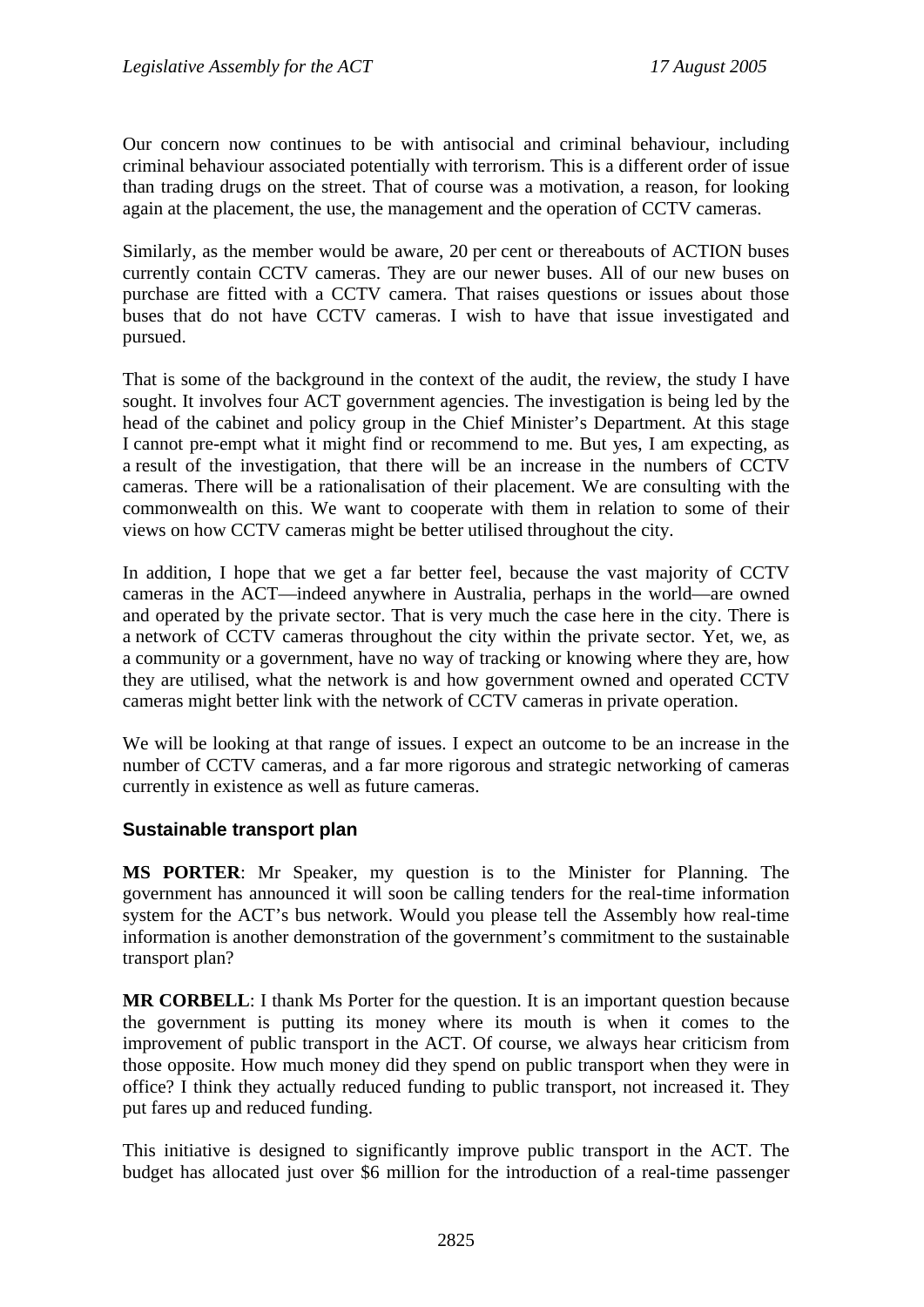information system for Canberra's bus network. It is a major initiative of the sustainable transport plan and is designed to assist in encouraging Canberrans to choose public transport, while walking or cycling for at least some of their journeys.

Real-time information systems have a number of benefits. I would like to provide members with some information on this. First of all, obviously they minimise the uncertainty of catching a bus, by providing passengers with up-to-date information on display screens at interchanges and at key bus stops. The arrival time will be displayed as close to real time as possible. One of the specifications that the government is focusing on is that the accuracy of the system will, on average, at each stage and at each location, predict bus arrival or departure time to within one minute.

The system will also need to integrate with ACTION's Hastus system, which is our existing scheduling system for timetables and for drivers, and its existing ticketing system and be capable of being integrated into future ticketing systems without any need for hardware changes. The system will also provide ACTION with information about the progress of each bus service, to allow ACTION to provide real-time information for ACTION customers through its SMS technology, another initiative implemented by the government, or through a website timetable. It will also—and this is a very important element of real-time information—allow buses to have priority at traffic intersections. The same technology that is used for real time is the technology that is used to allow buses priority at traffic lights.

There is a range of benefits. On completion, we anticipate that this system will have the capacity to provide real-time information and traffic priority to support a minimum of 500 buses, 300 traffic signal intersections and 3½ thousand passenger information displays.

Stage 1 of the roll-out of real-time information will be the delivery of an operational corridor, which is proposed in the Gungahlin area. Services will need to operate in that corridor without any hiccups for a one-month trial period. Stage 2 of the implementation will involve the fitting out of the entire ACTION fleet with the relevant technology, installation of the remaining passenger information display systems and configuration of the system to give priority at relevant traffic signal intersections.

The Liberal Party has been quite critical of this initiative but has overlooked one really important fact: it is that those routes that have real-time information will see increases in patronage. That is the experience around the world. Indeed, world-wide experience—

#### *Mrs Dunne interjecting—*

**MR CORBELL:** It is just opposition for opposition's sake; they just cannot help themselves. They cannot acknowledge it as a positive; they cannot acknowledge any implementation that makes a difference and improves public transport in Canberra. All they can do is criticise. Worldwide experience shows that patronage on routes serviced by real time increase by up to 20 per cent.

**Mrs Dunne**: If you have decent transport.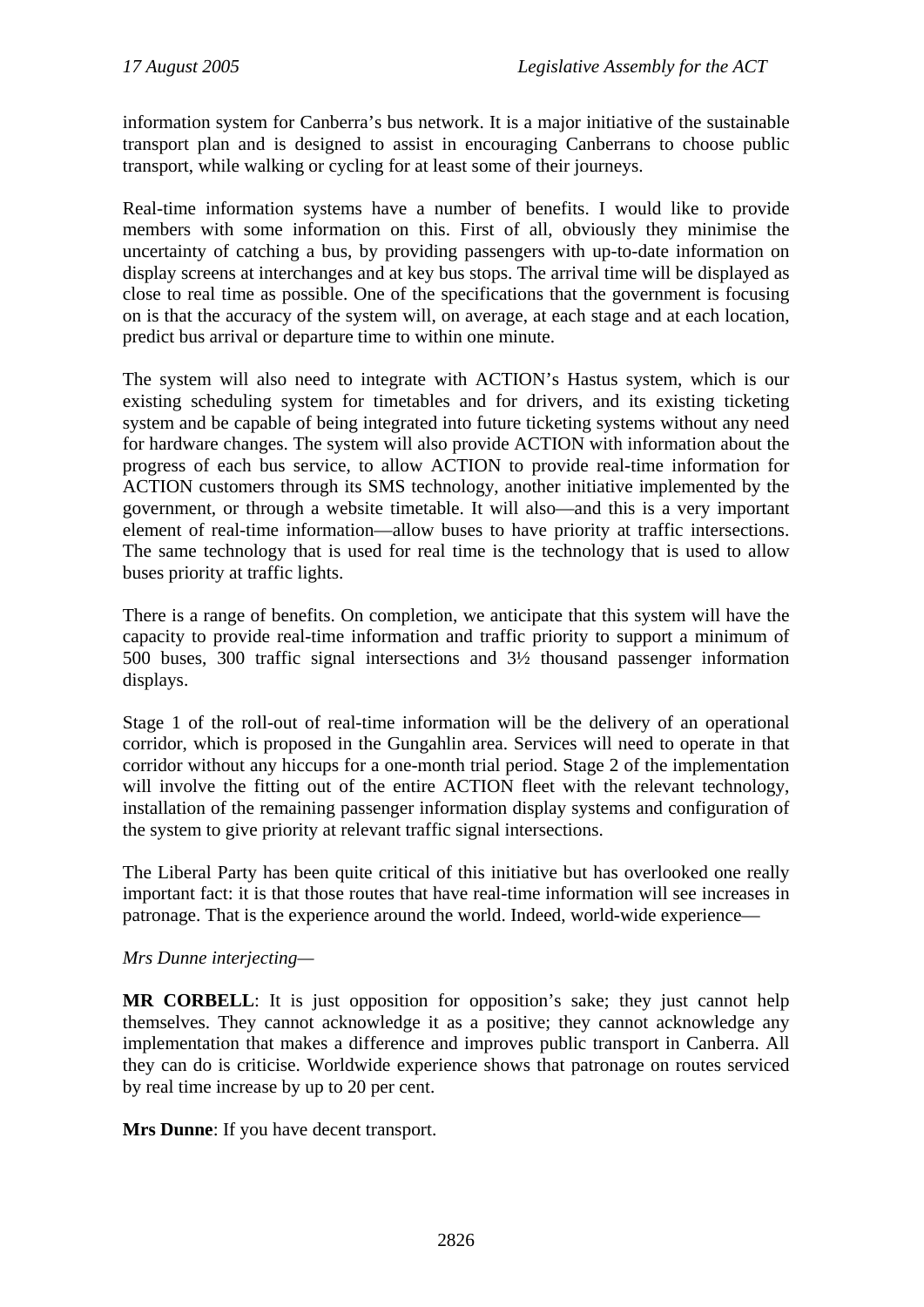**MR SPEAKER**: Mrs Dunne, I warn you. You have been a constant interjector. Please desist. You are on a warning.

**MR CORBELL**: That helps to build confidence in the passengers about the reliability of the service and boosts patronage. I would have thought that everyone in this Assembly was interested in boosting patronage on public transport. Unfortunately, that does not seem to be the case from the opposition.

This is a good initiative, one that will make a real and practical difference for Canberrans using our public transport service and certainly encourage more people to see it as a reliable, timely service and one that can grow patronage to help us become a more sustainable city.

**MS PORTER**: Minister, could you please inform the Assembly of other public transport initiatives that the government has undertaken to create sustainable transport?

**MR CORBELL**: Again, I thank Ms Porter for the question. Of course, real-time information is just one of the initiatives. The government has a strong record on public transport investment and public transport infrastructure. By the end of this financial year, it is worth noting, this government will have purchased an additional 53 ACTION buses to replace older buses in the ACTION fleet—53 compressed natural gas buses. These buses have been really well received by the Canberra community; people like them; they are using them; and they like the signal it sends that public transport is a priority for the government and is a priority for people who use it and that we want to encourage more people to use it.

There is an additional \$3 million available this financial year for the detailed assessment of the environmental, heritage, economic, social and operational impacts of the proposed Belconnen to Civic busway. This will allow the government to make an informed decision about any future investment in this piece of infrastructure. It is really worth highlighting the benefits that this busway could deliver. For example, it will improve travel times from, say, a suburb like Higgins into the city by 15 minutes. The use of a public transport system, the use of the busway, makes the journey comparative and competitive with a private motor vehicle. That is a really strong signal to send. If you are using public transport, you get the same journey times as using your car.

Of course the government's commitment doesn't stop there. There are a range of other initiatives. The bustext process, which is an SMS trial for ACTION bus passengers, has been strongly welcomed by bus users, in particular those who are hearing impaired. The ability to access information in that way has been strongly welcomed by that community.

In addition, there has been the introduction of the new flexibus arrangements—the first in the country, a flexibus on demand, public transport on the phone, delivering you pretty much to your door. That flexibus service is working well. It has been well received by the Canberra community. Again, it is an example of good innovation that this government is bringing to public transport services.

I heard the cries from the opposition about frequency. The government has increased frequency. I don't know whether they know this, but the Xpresso bus services are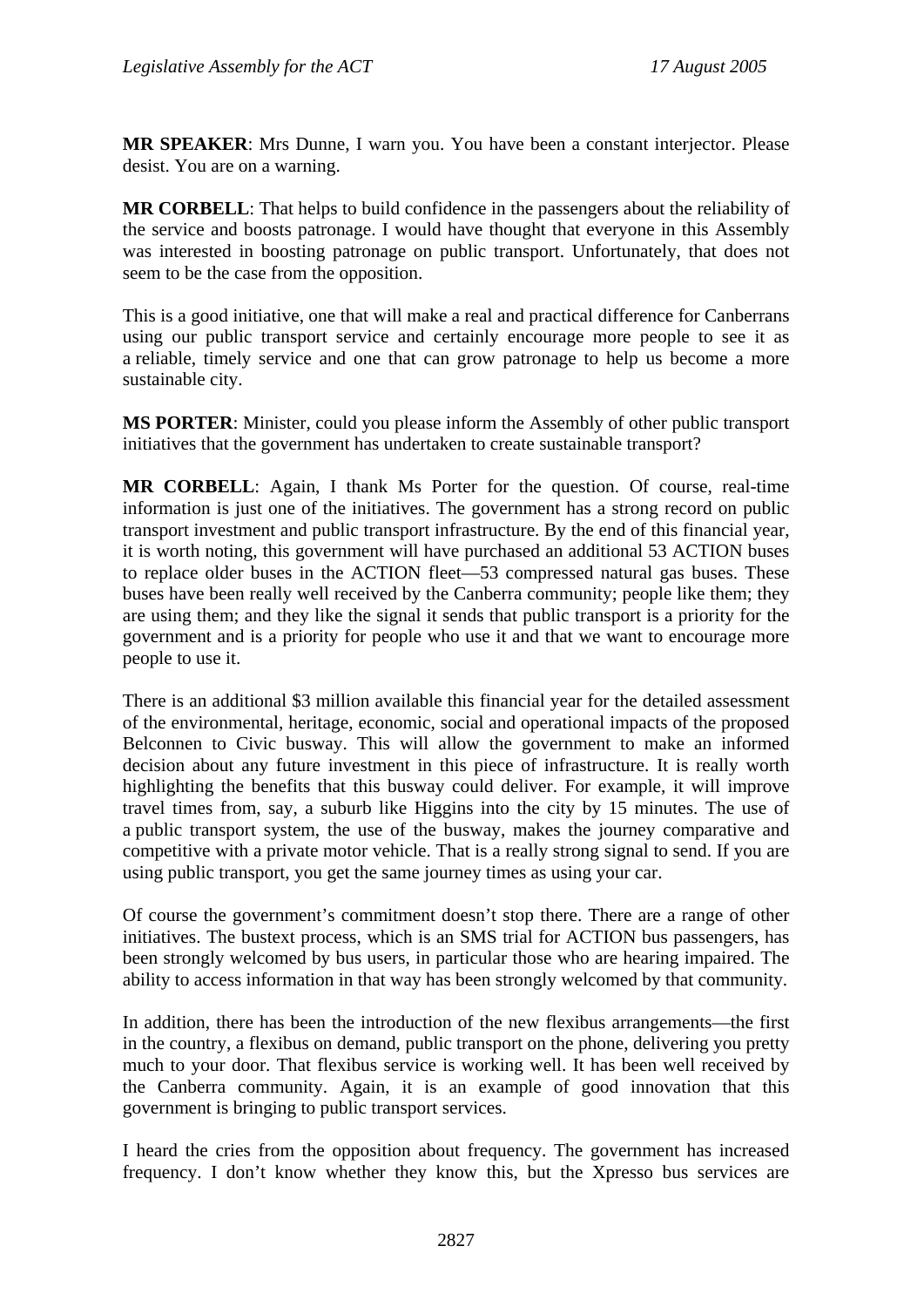designed to do that—more buses during the peak times, direct to the places where people work. They are the main reason why ACTION is now regularly getting over 20,000 boardings a day. We have increased frequency and the directness of service and have got rid of the stupid, crazy three-zone system that Brendan Smyth introduced that meant if you lived in Tuggeranong, Belconnen or Gungahlin you had to pay twice to get to the city. That was a great mechanism to encourage people to use public transport. It was cheaper to pay for parking than it was to catch the bus. That was the initiative the Liberals brought us. In contrast, we have a comprehensive program in place. It is delivering results. We will continue to focus on this very important area.

## **Bushfires—coronial inquest**

**MR SESELJA**: My question is to the Attorney-General. Mr Stanhope, in your capacity as the first law officer of the ACT, does Coroner Maria Doogan still have your full confidence?

**MR STANHOPE**: I have full confidence in the courts of the ACT. As Attorney-General and first law officer, I take my responsibility for the administration of justice very seriously. It was as a result of my commitment to my duties as first law officer and Attorney-General that I have at all times in relation to every aspect of the coronial inquest taken the decisions that I have taken in furtherance of my duty as I see it consistent with the principles by which I operate as a politician and as a minister. At every stage of my period as Attorney-General I have always sought to support the courts and the administration of justice to maintain public confidence in the administration of justice. Yes, I support all of our courts and all of our judicial officers.

**MR SESELJA**: I ask a supplementary question. Given that you supported an action alleging bias against the coroner, at what point did you regain confidence in Coroner Doogan?

**MR STANHOPE**: I at no stage lost confidence in the coroner. Indeed, I have at no stage lost confidence in any of the courts or any court official. That is unlike, of course, the loss of confidence that three members of the opposition have in their leader. When we get to the question of confidence—

#### *Opposition members interjecting—*

**MR STANHOPE**: Reflecting on the extent to which Mrs Dunne has marooned herself on the dam, I was moved to think that Mrs Dunne honestly believes that when Richard Mulcahy finds the bottle to launch the challenge, Mrs Dunne wants to take on Bill Stefaniak and be the deputy. Talk about loyalty!

#### *Members interjecting—*

**MR SPEAKER**: Order, Chief Minister! Order, members! Come to the subject matter of the question.

**MR STANHOPE**: I have full confidence in all the courts and tribunals of the ACT. I have full confidence in each of the judicial officers in each of the courts and tribunals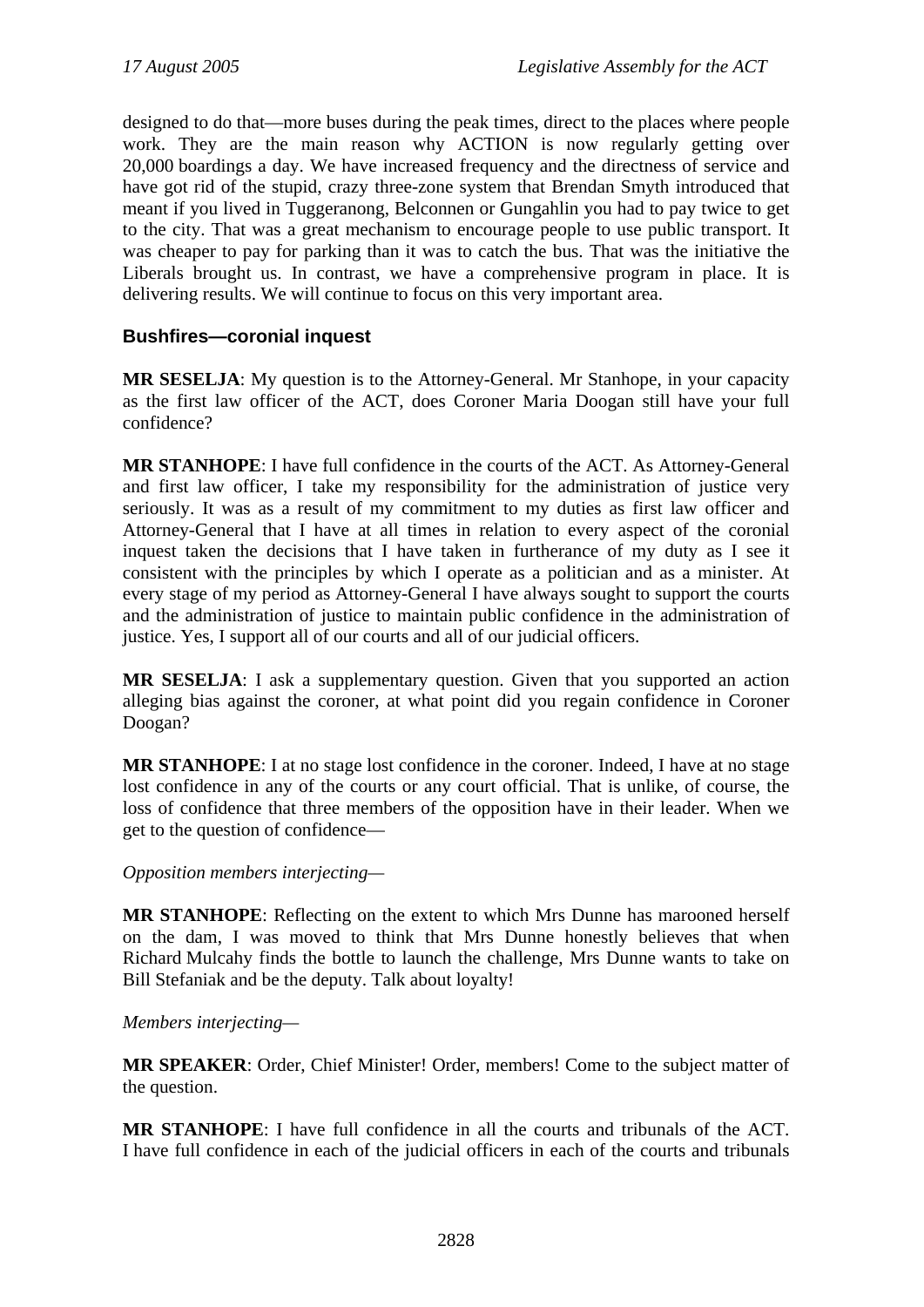within the ACT. At no stage has my confidence been challenged. At no stage have I lost confidence that needs to be regained.

It is worth dwelling on the question of confidence in leadership and in leaders in the context of the absolute mess that the Liberal Party finds itself in. Three members of the opposition, when asked directly by the media, "Do you support your leader"—

**MR SPEAKER**: Order! Come to the subject, Chief Minister.

**MR STANHOPE**: It is relevant that Mr Mulcahy, Mrs Dunne and Mr Seselja refuse to answer, point blank refuse to answer. I answered. They point blank refuse to answer the question.

*Opposition members interjecting—* 

**MR SPEAKER**: Chief Minister, resume your seat!

#### **Bushfires—recovery**

**MS MacDONALD**: My question is to the Chief Minister. Will the minister provide a report on the progress of bushfire recovery works at Stromlo Forest Park?

**MR STANHOPE**: Ms MacDonald's question is an important one. As members are aware, prior to the 2001 and 2003 bushfires the Stromlo area, particularly the Stromlo pine forest, was a very important—perhaps the most important—recreation area for urban Canberra. I know that at that time the Department of Urban Services had estimated that up to one million visitations a year occurred to that area that we refer to broadly as the Stromlo Forest area. That is a very significant recreational asset that has been lost, albeit we hope temporarily. Bearing in mind that enormous usage and the extent to which the people of Canberra so enjoy the Stromlo pine forest area, the government has, as a central part of its bushfire recovery process that we have instituted, supported and worked very hard to re-establish a recreational forest park with a whole range of enhanced facilities within the Mount Stromlo area.

We have consulted very broadly on this with a whole range of stakeholder groups through displays at major shopping centres, and specific consultation with, for instance, orienteering groups, Canberra athletics, the cross-country club, off-road cyclists, equestrian groups and tourism as well as the community broadly. We have determined on a range of facilities to be reintroduced and enhanced at Mount Stromlo. The Mount Stromlo master plan now contains a comprehensive overview of recreational needs and possibilities within that area, taking account of the need for environmental site consideration and appropriate fire abatement measures.

The current program of plantings—and significant major plantings are proposed for Mount Stromlo to replace the pine forest destroyed—is occurring in two major areas. The first is an urban buffer area alongside Eucumbene Drive, Warragamba Avenue and Dixon Drive. Plantings commenced in June this year and have been substantially completed. They will be completed within the next few weeks. Eleven species of tree have been planted in that area, including a mix of eucalypts, conifers and deciduous trees. To date, 24,000 trees have been planted and there are still in the order of 5,000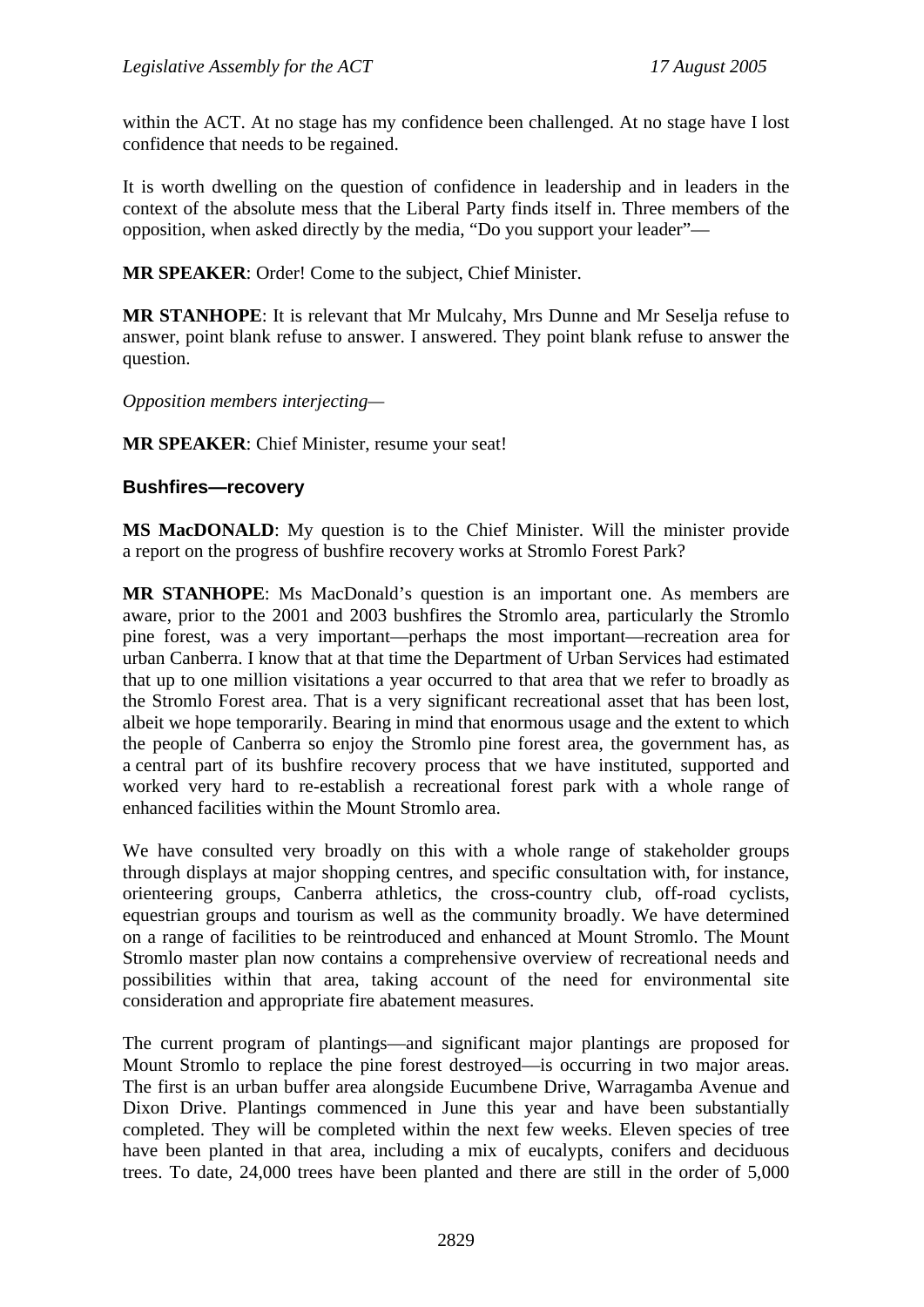trees to be planted. As I just indicated, it is expected that those additional 5,000 will be planted in the next few weeks.

The second area, and a major area, is the eastern side of Mount Stromlo. Those plantings commenced in the past two weeks. They will be completed towards the end of September or October. Approximately 180 hectares of Mount Stromlo will be planted, the entire eastern face, the side facing towards Canberra. In the order of 150,000 trees will be planted in that area. Over the past week or so, 3,000 have been planted. Pines are being planted along forest trail verges and along routes being developed within that area.

The plantings of pines are in strips, recognition of the need for fire abatement. The strips will be 12 metres wide and constitute about four rows of pines. In the order of about 40,000 pines trees will be planted in that way, essentially as shade trees for those who walk, run, jog or use the trails throughout the area. The remainder of that area will be planted to smooth-bark eucalypts. They were selected in consultation with the CSIRO. Because of bushfire considerations two species have been chosen, recommended by the CSIRO, and they will constitute more than 120,000 trees that will be planted on the east face.

The goal of the work being done is to provide a major recreational area for ACT residents. It will contain significant new facilities for the ACT in the form of a criterion track that has been designed by Stephen Hodge and a running track designed by Robert de Castella. There are plans for a significant upgrade of Holden's Creek, which is a small stream that runs through that part of Mount Stromlo. To date, heritage surveys have been completed and a land survey has been completed.

**MR SPEAKER:** Order! The minister's time has expired.

**MS MacDONALD**: I have a supplementary question. Will the minister further provide information on what progress has been made on the bushfire memorial being established within Stromlo Forest Park?

**MR STANHOPE**: Just to complete the answer I was previously giving, before I move on to that important issue of the bushfire memorial, development applications for many of the projects proposed for Mount Stromlo are currently being worked through with ACTPLA. As I was saying, those projects include a criterion track, a running track and other walking, riding and equestrian trails as well as the bushfire memorial itself and a design for the upgrade of Holden's Creek. So, work is well advanced in relation to a number of the projects.

Most specifically, going to the supplementary question, the development of the ACT bushfire memorial has commenced. As members will be aware, Mr Quinlan announced the winning design for a bushfire memorial. The design provides for significant contributions from the community, for instance in the supply of bricks for a commemorative wall, including inscribed bricks to record matters of importance to individuals, photos for inclusion in the glass sculptures to record people's memories of living in the areas before the fires and community involvement in the landscape plantings that will surround the key elements of the memorial's design.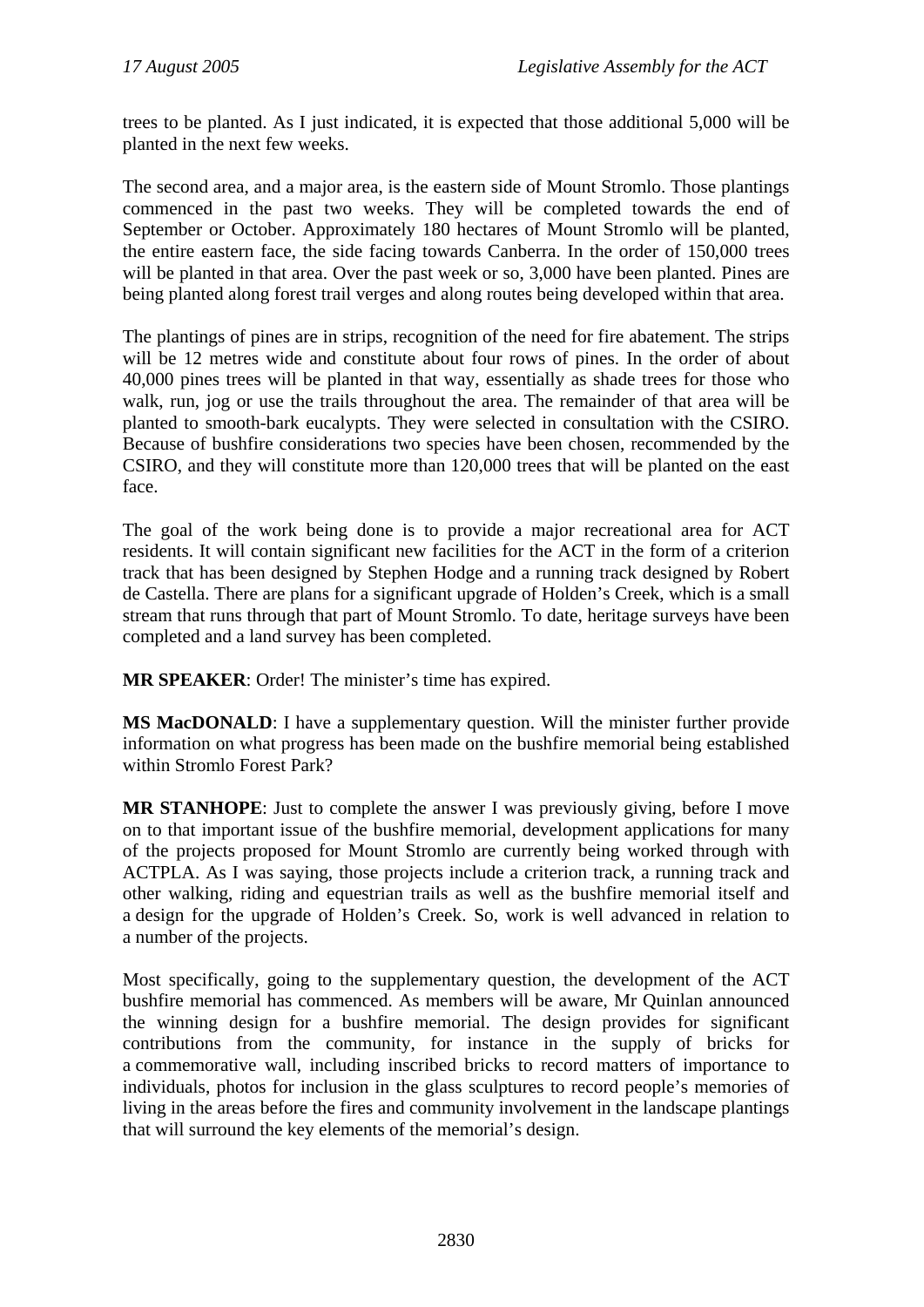Following their selection, the artists collected community contributions over two weekends in April, and there was a quite fantastic response in the provision of bricks and inscriptions and the contribution of photographs. Planning approval has been granted by ACTPLA. Work commenced on 1 August, and the earthworks will be completed this week. Work has commenced with the artists on site to ensure that their design work requirements are met. Of course, the artists will maintain an on-site presence for the next four months to put in place the detailed design elements. I think members are aware that the work is planned for completion so the memorial can be dedicated on 18 January 2006, the third anniversary of the fires.

The memorial will be an important site for the community and a contemplative place for the future. It has been specially located next to Cotter Road to be close to the community and to be somewhat separate from the main recreation areas of Mount Stromlo. Advanced casuarinas will be planted around the first part of the memorial. Around the contemplative area will be a mix of exotic and native plants, with some advanced trees closer to the memorial. I am particularly pleased with the progress that is being made. The project is very important for residents directly affected by the fires, but also, I think, a very important project and memorial for all the people of Canberra.

Mr Speaker, I ask that further questions be placed on the notice paper.

## **Supplementary answers to questions without notice Bushfires—recovery**

**MR STANHOPE**: Yesterday, the shadow Attorney-General asked me to give consideration to the tabling of an evacuation plan. I undertook to discuss the issue with the relevant minister, the Minister for Police and Emergency Services. The minister has advised me that his advice from the Commissioner for Emergency Services is that aspects of the planning work that the territory has done should not be made public for reasons of safety. However, I had previously arranged with the Leader of the Opposition for him and the shadow Minister for Police and Emergency Services to be fully briefed on all aspects of the disaster planning that has been undertaken by the territory.

I have arranged for all plans to be made available to the Leader of the Opposition and the shadow Minister for Police and Emergency Services for their perusal. The advice I have is that those plans should not be tabled, but that offer stands. It is a standing invitation to the Leader of the Opposition and the shadow Minister for Police and Emergency Services at any time at their request or any time that I think it appropriate for them to be fully apprised of the work that the territory is doing.

## **Bushfires—coronial inquest**

**MR STANHOPE**: Today, the shadow Attorney-General asked me a question about draft adverse findings or recommendations that may have been conveyed by counsel assisting the coroner to me or indeed to officials representing the territory. I am advised by the ACT Government Solicitor through the acting head of the department of justice that no draft adverse findings have ever been provided to any ACT government official at any time and they are not aware of the existence of any such draft adverse findings. On the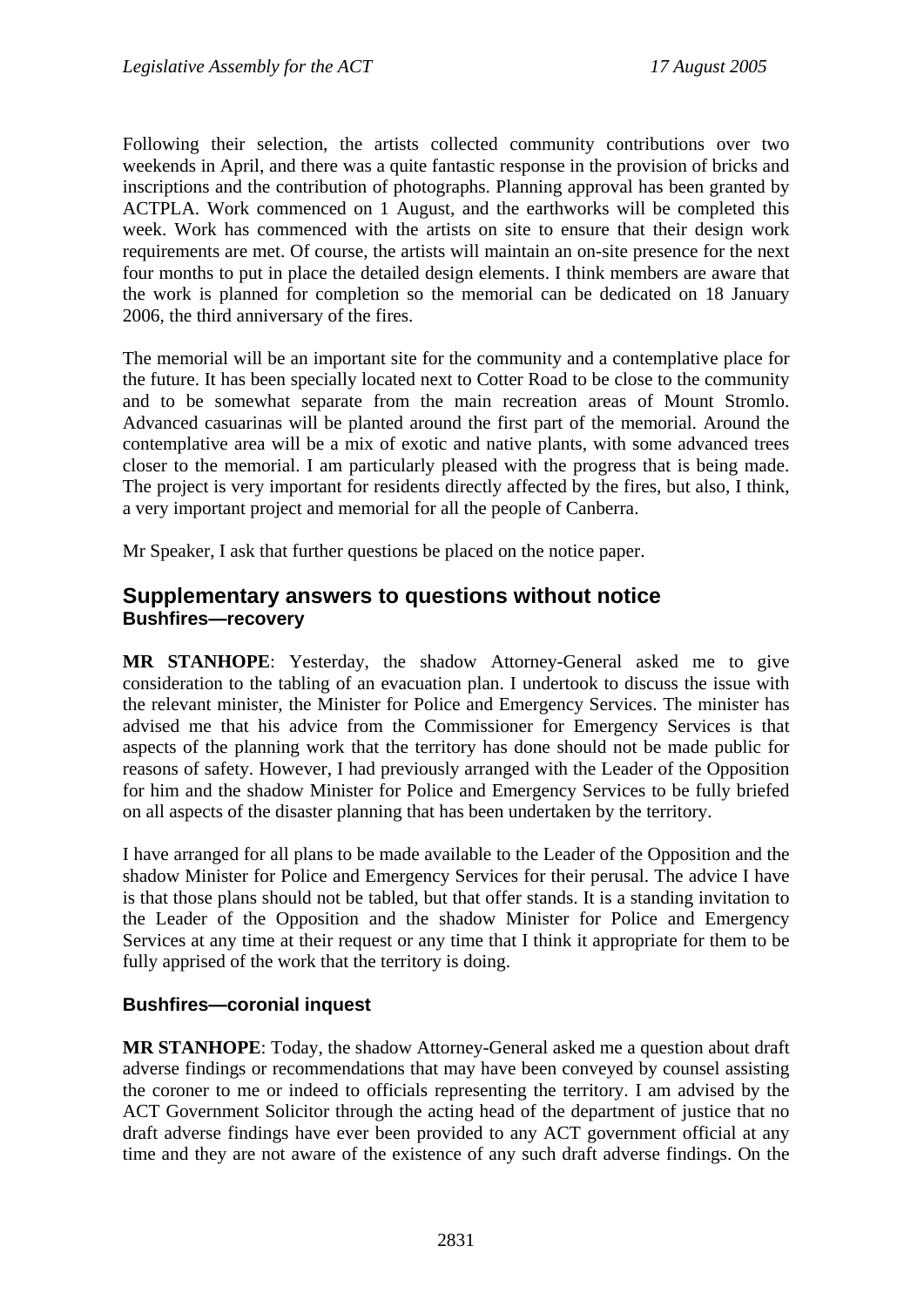basis of advice from the department, the answers to both the question and the supplementary question are no and no.

#### **Budget—operating result**

**MR QUINLAN**: Today, I took on notice a question from Mr Mulcahy in relation to the disparity between numbers in the consolidated financial management report. He referred to page 6 of that report and a figure of \$2 million and asked why it was not \$8 million. If Mr Mulcahy refers to page 9 he will see the answer to his question contained in the same report. The fact is that a year or so ago, when he was not in the Assembly, amendments were made during the budget debate in relation to child protection. An assessment was made that urgent work was needed, and these amendments were approved by the Assembly as a whole. He will see those numbers on page 9. So the report is entirely accurate and conveys that situation.

## **Forbes global CEO conference**

**MR QUINLAN**: Yesterday, I took on notice a question about the Forbes global CEO conference. I am advised that the conference has been sponsored by the Australian government and the New South Wales government. Other state governments have specifically not been invited. The only invitations sent out were to what are described as directors-general of industry portfolios in state and territory governments. Those invitations were not transferable. Participants are to be what is described as "paying guests", at \$US5,000 each. The conference goes for a day and a half. One would have the privilege of hearing the Prime Minister; the Premier of New South Wales; the federal Minister for Industry, Tourism and Resources; Rudolph Giuliani, a well-known US Republican; Nicole Kidman and a few others—all of this in a conference that effectively runs for a day and a half. It has an opening social function that has a degree of structure to it which would inhibit circulating and networking time. I am sure that Mr Mulcahy would fit right in networking with some of those luminaries. That is it. It starts and it goes for a day and a half.

As I said, I was specifically not invited and it is nothing personal. One can probably understand that the New South Wales government, having invested in obtaining this conference, does not want to share this bounty of networking with other states and territories if it thinks there is some great value in it. So I could not be represented. Maybe one of our administrators might have been, but I have major doubts whether it would be the best investment we could make—something in the order of \$8,000 or \$9,000 by the time we paid airfares and accommodation—for a day and a half of a fleeting opportunity for coat tugging or whatever one likes to call the networking.

A year or so ago I was invited by the Forbes organisation to a dinner with quite a number of leaders of American industry. I thought that was a worthwhile function to attend, but there is some limitation on exactly what one can communicate in the space of two hours and on whether one can excite interest in the generality of investment in the ACT. I rather prefer the approach that we are taking: going out of our way to take specifics and to meet with people.

**Mr Mulcahy**: You go to conferences in Philadelphia but you do not go to Sydney.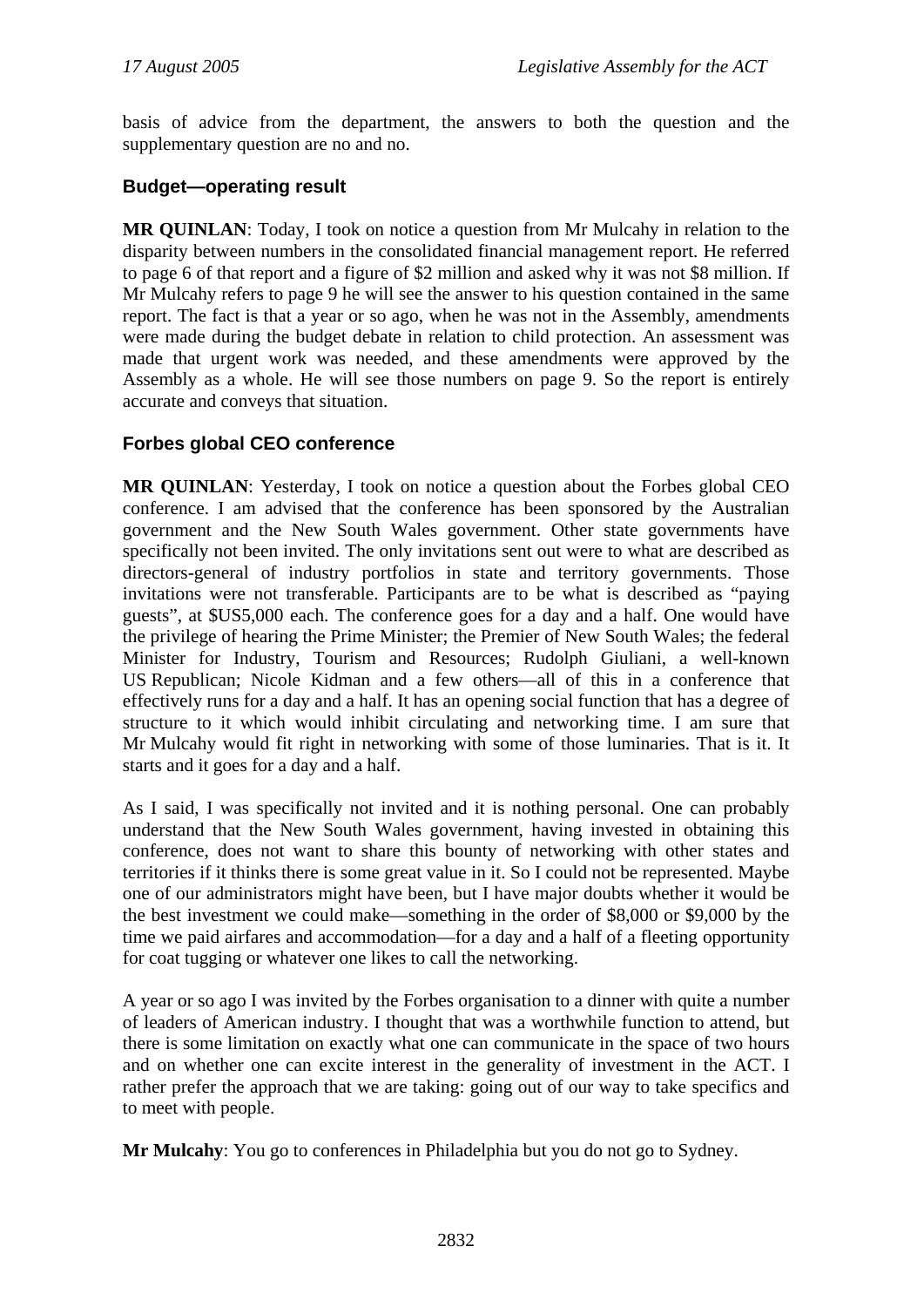**MR QUINLAN**: I thought the second part of your question yesterday, Mr Mulcahy, would be: can I go too, please? The answer would have been no; so I am sorry.

#### **Families—violence**

**MS GALLAGHER**: Earlier today, Dr Foskey asked me a question about the family violence partnership program. I have had advice that the Office for Children, Youth and Family Support is aware of the funding under the family violence partnership program and the office has been in negotiations about accessing that funding.

#### **Education—preschools**

**MS GALLAGHER**: Yesterday, I took on notice a question from Mrs Dunne in relation to whether a directive had or had not been issued from the Department of Education and Training in relation to information being put on notice boards in preschools—specifically a preschool—and whether staff had been reprimanded for displaying information. The written advice I had from the Department of Education and Training last Thursday, 11 August, was that there has been no directive from the department asking preschools to remove any material.

Following up on some extra information Mrs Dunne gave me yesterday, I sought further advice from the department. The department has no knowledge of any staff member being reprimanded for displaying non-government school information. However, it has been drawn to my attention that, in informal newsletters to preschools in southern and northern districts—newsletters which, I am advised, are emailed through to preschool staff—there is advice about advertising independent schools and visits non-government schools to speak at parent meetings in preschools. The advice was not a formal directive and not cleared by senior executives of the department. This information has just come to my attention and I am following up the matter. It needs further investigation and advice to me.

## **Planning—Gungahlin**

**MR CORBELL**: In question time yesterday, Mr Seselja asked me a question in relation to the possible relocation of the site proposed for a sport and recreation facility in Gungahlin, including a 50-metre swimming pool. He asked if the site had been deemed not suitable. I inform Mr Seselja and the Assembly that the advice I have from the Land Development Agency this morning is that the relevant studies have been undertaken as to the suitability of the site and have confirmed that the proposed site is suitable. There is no intention to change the site.

# **Personal explanations**

**MR PRATT** (Brindabella): Mr Speaker, I wish to make a personal explanation under standing order 46.

**MR SPEAKER**: Please proceed.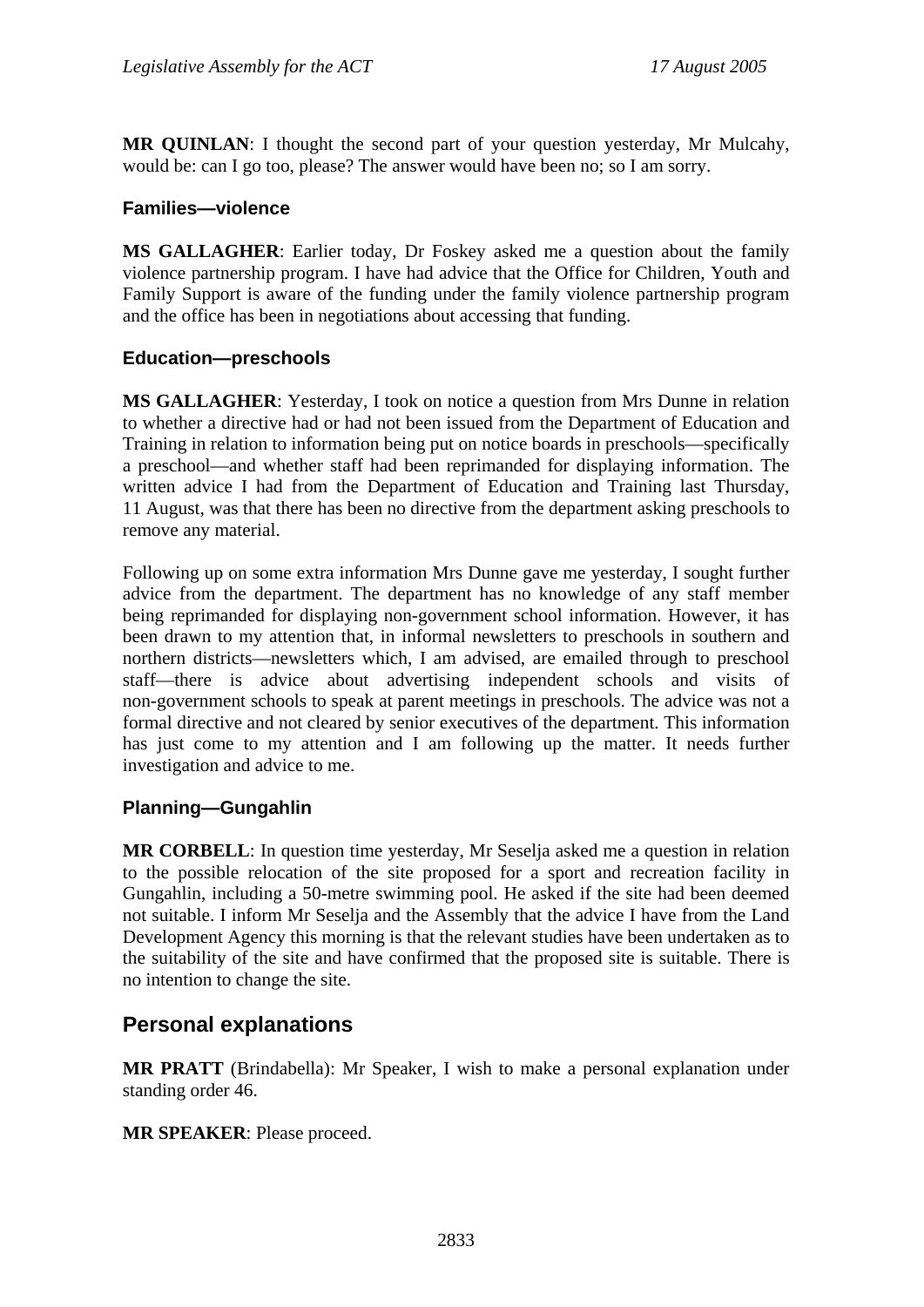**MR PRATT**: I rise to make a personal explanation clarifying a number of media reports, including one in the *Canberra Times* run over 2 and 3 August, based on claims made by Mr Peter Wallace against Care Australia and naming me as a—

**MR SPEAKER**: Order! Mr Pratt, these matters are now before the courts. I have seen the documents as to where the matters have been placed before the courts. I am very cautious about anything being said in relation to these matters that might impinge on the deliberations of the court. So I caution you that, if I sense that you are touching on a matter that might come before the courts, I am going to ask you to sit down.

**MR PRATT:** I am sure that will not be the case, because this statement does not go to the detail of what may be before the courts at all. It simply goes to the detail of what was reported in the media, in itself not necessarily a reflection of what is before the courts.

**MR SPEAKER**: The difficulty is that, if something is entered into proceedings in this place, it might then become inadmissible in the courts. I am not going to permit that to happen. That would be a gross interference in the operation of the judiciary. For you to proceed on this matter and to make comments in relation to matters that have appeared in the papers runs the risk of having the matter incorporated in proceedings in this place. Therefore, it runs the risk of interfering with the ability of the courts to deal with the matter. You can proceed. Who am I to judge what might come before the courts? That is the difficulty for me. I have seen several newspaper reports about this matter. You have also raised the issue with the Clerk, which has made me very sensitive to it. You were sounding a warning, I think, to let me know that you would be asking me to rule things as sub judice if they were to touch on matters that might go to the courts. I am saying that the same rule applies to you in relation to a personal explanation.

**MR PRATT**: I will take further advice then from the Clerk. At this stage, I will leave the matter on the table. I will review this matter and consider revisiting it tomorrow.

**MR SPEAKER**: I would prefer that you do that, thank you.

**MR PRATT:** Although I do not think that this matter would have rebounded on anything before the courts.

# **Bushfires—coronial inquest**

Debate resumed.

**MR SESELJA**: (Molonglo) (3.45): I will be supporting Mr Stefaniak's motion and opposing Mr Stanhope's amendment. I flag that I will be moving an amendment to Mr Stanhope's amendment that calls on the Attorney-General to table all the relevant legal advice. I will get to that later. This motion is about closure. It is about closure for those who have lost loved ones, for those who have lost their homes, for those who have been injured and for all those affected by the 2003 bushfires and who want answers. Mr Stanhope keeps saying how he empathises with those who have suffered, but everything he has done since the fires suggests that this is merely lip service. Who can forget "Blame me"? Ever since Mr Stanhope said "Blame me" he has been looking to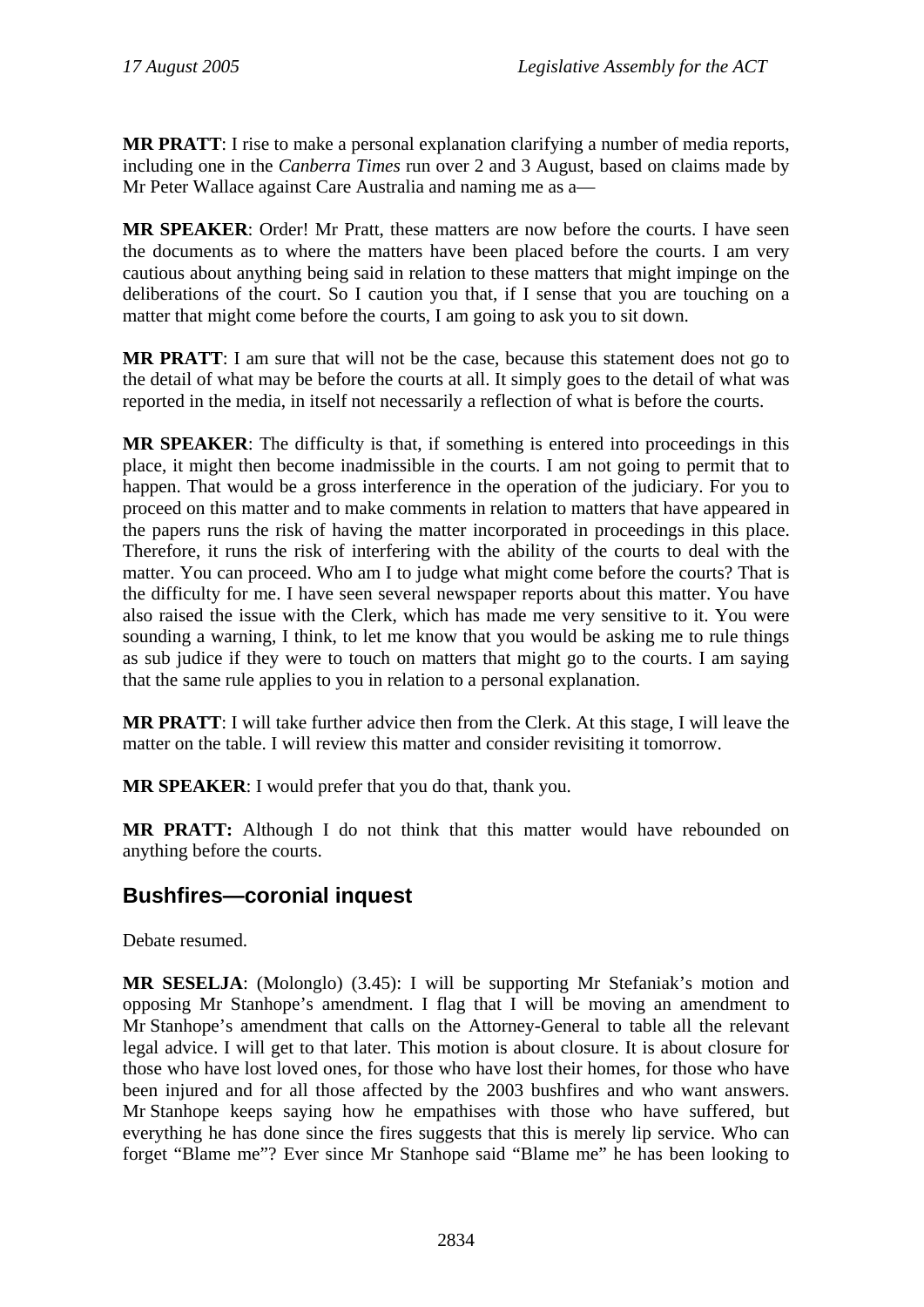blame everyone else. If Mr Stanhope really cared, he would not have tried to cause such significant delay in the finalisation of the process.

Mr Stanhope spoke at length in his speech today about the need to give support to public servants, although yesterday on the radio I think he was referring to them as nine firefighters. So I am not sure exactly what their status is. I certainly do not have any quarrel with supporting public servants, protecting them in legal action and giving them reasonable support. The question becomes: how far does that extend? Is every public servant who is involved with legal proceedings entitled to appeal all the way to the High Court? I would say no.

It seems that that is what Mr Quinlan was suggesting yesterday. So the new principle according to Mr Quinlan is that whenever public servants are involved in legal proceedings they should always be able to go to the High Court and that we should give the fullest support always. We have to draw the line somewhere, and I would suggest that, after a full bench hearing of the Supreme Court comprehensively rejected the arguments put forward, that would be a good place for the public purse to draw the line, to allow closure and for the public interest of bushfire victims getting closure to be put ahead of other considerations.

Another point made by the Attorney-General in his speech is the issue of releasing legal advice. As I flagged, my amendment relates to this. On radio yesterday the Attorney-General was asked by Ross Solly whether he would be tabling his legal advice. He said that he would not because legal advice is privileged, and he repeated this in the chamber today. I will come back to that later. One needs to be very wary of this government when it attempts to hide behind legal and parliamentary conventions, or when it attempts to put its spin on legal principles.

In the recent past we have seen a few examples. The government hid behind the sub judice rule to avoid scrutiny in its attempts to shut down the coronial inquest. The opposition argued that this presented a conflict of interest, and it was comprehensively rejected by the Supreme Court. Without getting into detail on that debate on sub judice, it is still our contention that the use of the sub judice rule in recent times in this place has been unwarranted. It has been used by the government in quite an inappropriate way to avoid scrutiny.

**MR SPEAKER**: Order! You are reflecting on my ruling. That is just not permitted. You are entitled at any time once I have made a ruling to move dissent, but it is disorderly to reflect continually on it. So discontinue, please.

**MR SESELJA**: The issue that stood out was not in relation to your ruling but in relation to the apparent misunderstanding. This goes to my point about being very careful when the government talks about legal principles. We should not necessarily accept it at face value. When we were having that debate Mr Stanhope said that Mr Smyth had breached the sub judice rule on radio. He said, "He breached the sub judice rule on radio." As everyone knows and as has subsequently been pointed out, one cannot breach the sub judice rule on radio. Sub judice is a principle that exists within the chamber, within houses of parliament, and it cannot be breached on radio. That is one area where I think the Attorney-General has displayed a misunderstanding of the law. So, when he spouts a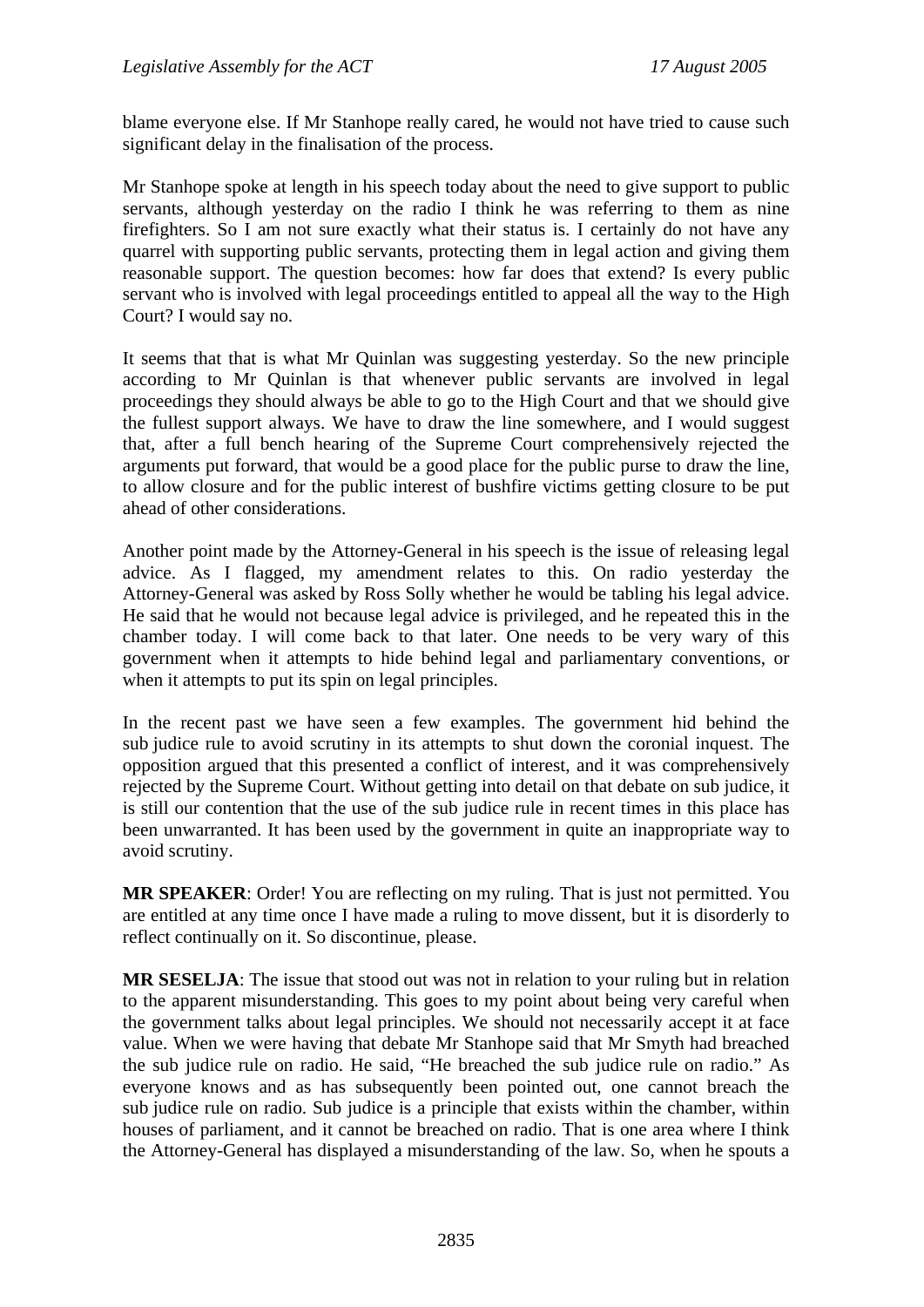legal principle, we should remember to be careful not to accept it on face value. I will come to the issue of privilege in just a second.

During estimates as well, in relation to the rule of law, the Chief Minister tried to claim the breach of the Human Rights Act was defending the law. That was an interesting take. He said that the previous government had breached the law because there were some international conventions, but it was pointed out to the Attorney-General at that time that an international convention has no effect in Australia until it is incorporated into domestic law. That is another example of where the Attorney-General has claimed to be hiding behind a legal principle or claimed to be following the rule of law and has got it wrong.

That brings me to client legal privilege, which is what Mr Stanhope is claiming now in relation to the release of documents. As I said on radio yesterday and again today, the Attorney-General said that he would not be releasing the advice because of privilege. Legal professional privilege, or client legal privilege as it is now known, applies to documents created for the dominant purpose of anticipated legislation. But the privilege, as the name would suggest, attaches to the client. I was speaking to my wife about that this morning and, just from watching *Boston Legal* and other programs, she realised that privilege attaches to the client. So the client in this case, being the ACT government, can release that advice at any time. No principle of legal privilege is preventing Mr Stanhope from tabling that advice today or from presenting it publicly so that we can all see what the advice says. He claims that he cannot as it is privileged. That is just wrong. The privilege attaches to the client. The Attorney-General on behalf of the government is the client and could release that at any time.

The attorney also said that no government tables its legal advice. I believe that is wrong as well. I am informed that Mr Humphries, as Attorney-General, released legal advice while in government. So that is another case of the Chief Minister saying something that is just not true. It is not true that he cannot release it because of privilege. He is the client and the privilege attaches to the client. The only convention here is that governments do not like to release documentation that might embarrass them. That is what is going on here. There is no legal principle. Mr Stanhope keeps saying he cannot do it because of privilege.

As we saw before with sub judice, as we have seen before with other areas of the law, he seeks to hide behind so-called conventions but the fact is—and I will be happy for Mr Stanhope to argue this point—the privilege attaches to the client. The client is the ACT government. The only reason for not releasing it is that it may be embarrassing to this government. Any attempts to spin it any other way, any other attempts to say we cannot do it because of privilege, are completely disingenuous and dishonest.

I seek to move my amendment now calling on the Attorney-General to table all of the legal advice in relation to this matter so that the people of Canberra and the ACT Assembly can see whether Mr Stanhope's legal advice really backs him up. I call upon the Attorney-General to do that.

**Mr Stanhope**: I raise a point of order. This amendment is in the same terms as a motion that was moved and defeated yesterday.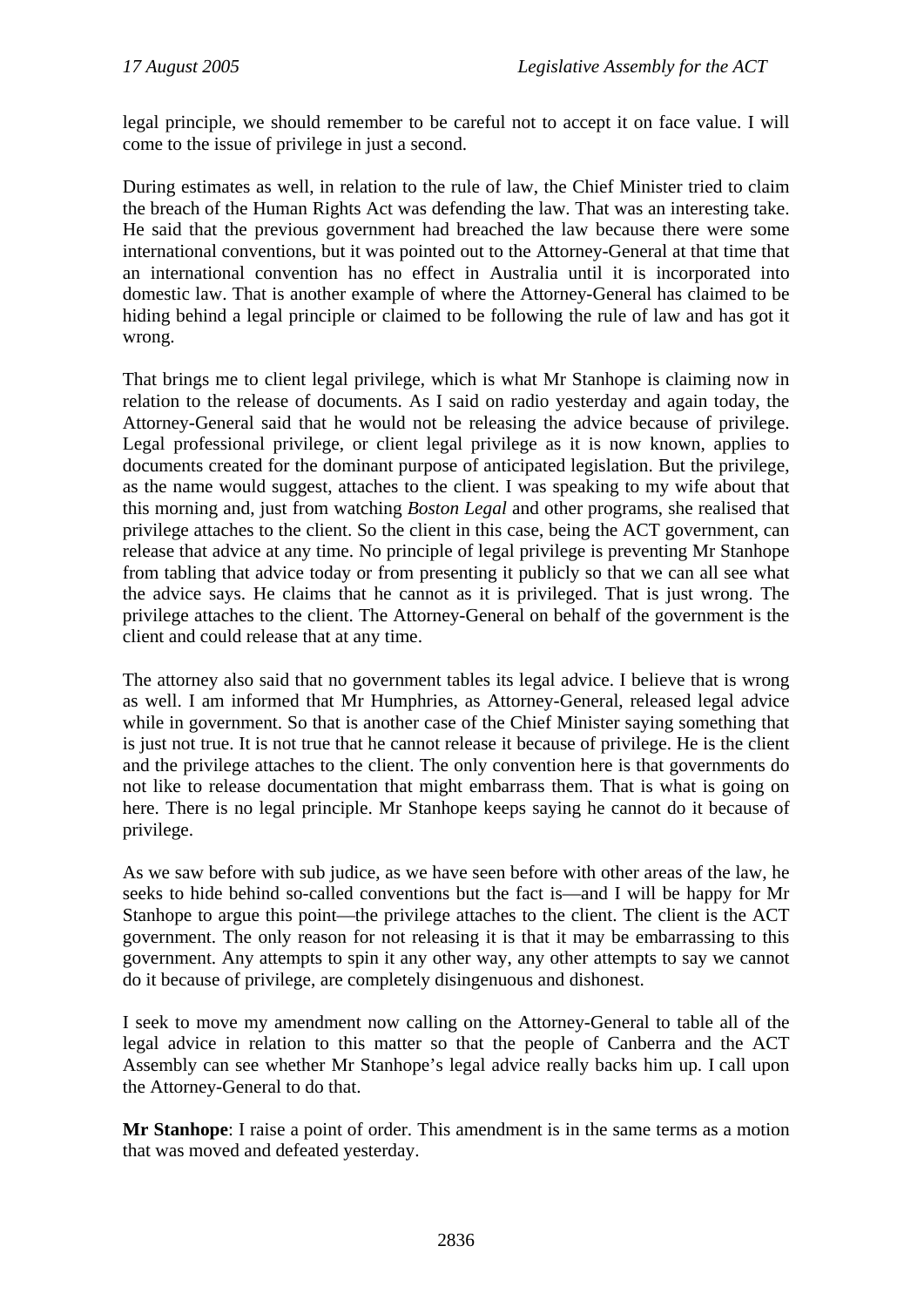**MR SESELJA**: It is not, Mr Speaker. I have checked with the Clerk.

**Mr Stanhope**: I wonder whether it is consistent with standing orders for a motion that was moved, debated in the censure motion yesterday and defeated to be moved again today.

**MR SPEAKER**: Order! The matter certainly does go to an issue that was contained in part of the motion that was defeated yesterday, but it also has broader application in that it talks about any legal advice relevant to his decision to join an action to disqualify the coroner from her inquiry. So I think it is open to a member to move the amendment.

**MR SESELJA**: I move the following amendment to Mr Stanhope's proposed amendment:

Add "and calls on the Attorney-General to table, by the close of business on Thursday, 18 August 2005, any legal advice relevant to his decision to join action to disqualify the Coroner from her inquiry, taken in the Supreme Court, and any subsequent advice following the outcome of that action.".

I can see why the Attorney-General would not want to discuss it again. It is embarrassing when he hides behind legal principles that do not exist in the way that he claims they do. I say again to the Attorney-General that there is nothing stopping him from releasing this legal advice. We will believe what he says when he shows us the advice. If he does not, the public has a right to think that he has something to hide.

**MR STANHOPE** (Ginninderra—Chief Minister, Attorney-General, Minister for Environment and Minister Arts, Heritage and Indigenous Affairs) (3.55): I wish to speak to the amendment. As I indicated in my point of order, this amendment is essentially the same as a motion that was put and defeated yesterday. One of the reasons I made the point was to highlight the extent—

**Mrs Dunne**: I take a point of order, Mr Speaker. Is the Chief Minister reflecting upon the ruling that you have just made?

**MR SPEAKER**: He ought not to, but I did not detect that. I will listen more closely, Mrs Dunne.

**MR STANHOPE**: I was not reflecting on your ruling, Mr Speaker. I was about to go on to indicate that I think that essentially the same motion has been moved in two days. A censure motion was moved yesterday calling on the government to table by close of business yesterday the legal advice relevant to its decision to join action to disqualify the coroner from her inquiry. That was the motion, essentially, yesterday that was defeated. The motion today is the same to that point and adds the words "or any subsequent advice". The motion that was moved yesterday was defeated. Today there is an additional motion with five or six words added to the end of it to give it that patina of some legitimacy.

I do take issue with Mr Seselja's legal advice and interpretation. He takes his legal advice from *Big Brother* or a variation of *Big Brother* and relies on *Boston Legal*, an American form of *Big Brother*. Mr Seselja, this bright young thing of a lawyer, is now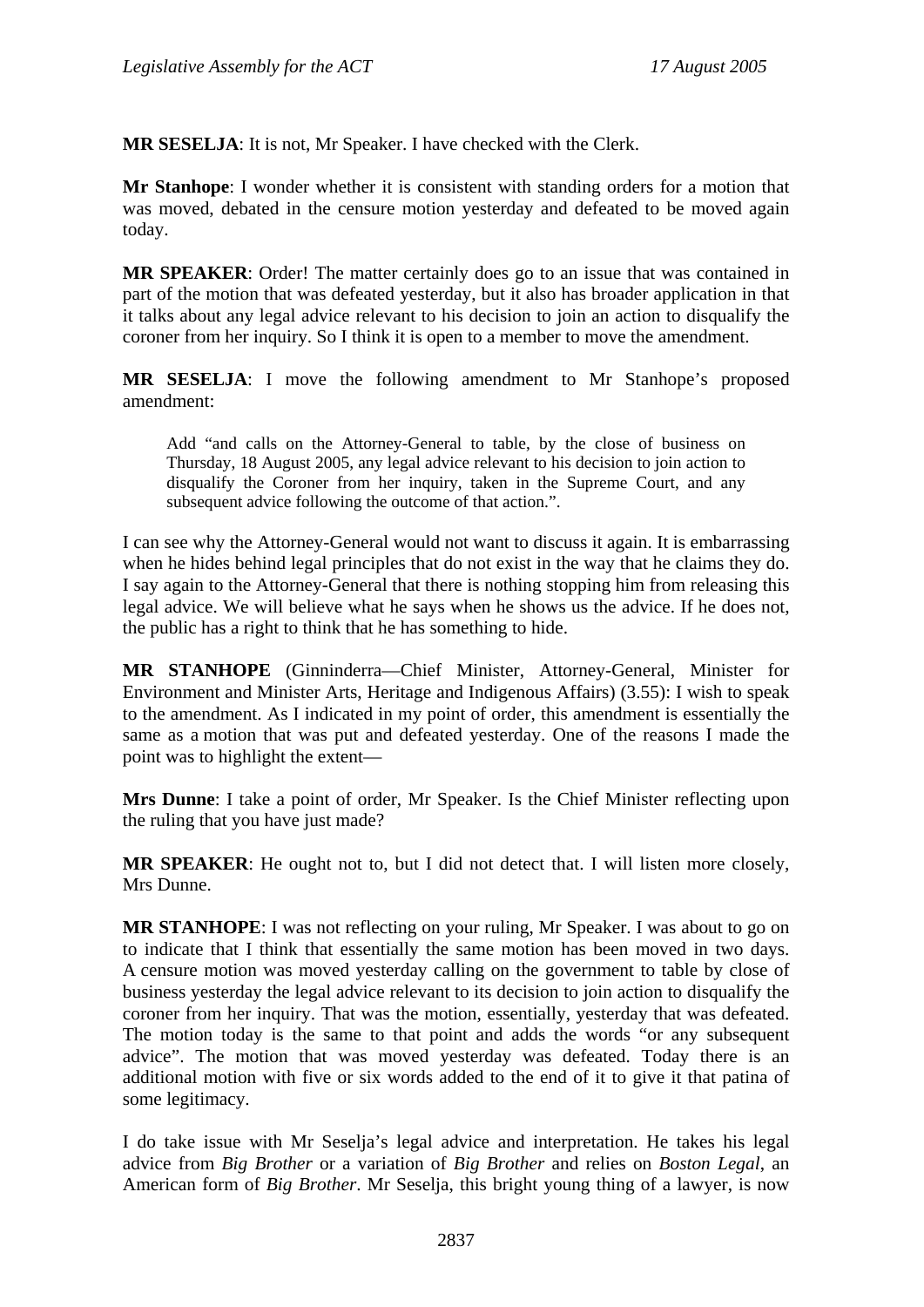exposing us to the basis of his legal expertise, and the basis on which he has moved this amendment is that he saw on *Boston Legal—Big Brother* in the United States—how they do it there. So he thought he would come into the chamber and do the same here on the basis of this refined legal expertise, or the knowledge from these TV shows that we watch at home that this is how it is done over in America. That really does show the seriousness with which the opposition regards the issue. It shows the depth of its understanding of the issues of principle around decisions taken in relation to the coronial inquest and, indeed, the decision that I have taken in relation to legal advice.

One might say that there is some political advantage to be gained in this case. They can keep the debate going. They can seek to score the occasional political point or two on this issue by continuing to run essentially the same motions and see if they can get a little bit of traction in the public or in the media, because they are a divided mob. Mr Seselja himself will not declare loyalty to his leader. We know they are just waiting, so they desperately need to mend the fences and their credibility as an opposition.

**Mr Seselja**: He is in trouble, isn't he? He still will not argue the merits. Does it attach to the lawyer or the client?

**Mrs Dunne**: Who owns the privilege?

**Mr Seselja**: Who owns the privilege, you or the lawyer?

**MR SPEAKER**: Order, Mr Seselja!

**MR STANHOPE**: Mr Seselja and Mrs Dunne are two of the group that are leading the charge to unseat the leader. But there is a principle. It applies to cabinet documents as well. Someone here could say they want us to table a whole range of cabinet documents that they think might be of interest. They would mount exactly the same argument as has just been mounted in relation to legal documents and legal privilege. The privilege that applies to cabinet is essentially the same as the privilege that applies to legal advice. The issues are similar.

**Mr Seselja**: Exactly. You could table but—

**MR SPEAKER**: Order, Mr Seselja!

**MR STANHOPE**: We could. We could come in here every day and table every cabinet document in our possession. But we are not going to, and for very good reason. It would impinge on the quality of the administration of the territory. We could come in here every day and table every legal advice we get on every subject, but we are not going to because it would impinge on the quality of the administration of justice and the law in the territory. We are not going to do that. I indicated yesterday it is to my political benefit.

**Mr Seselja**: So you say.

**MR SPEAKER**: Mr Seselja, you are on a warning. You have been given notice now.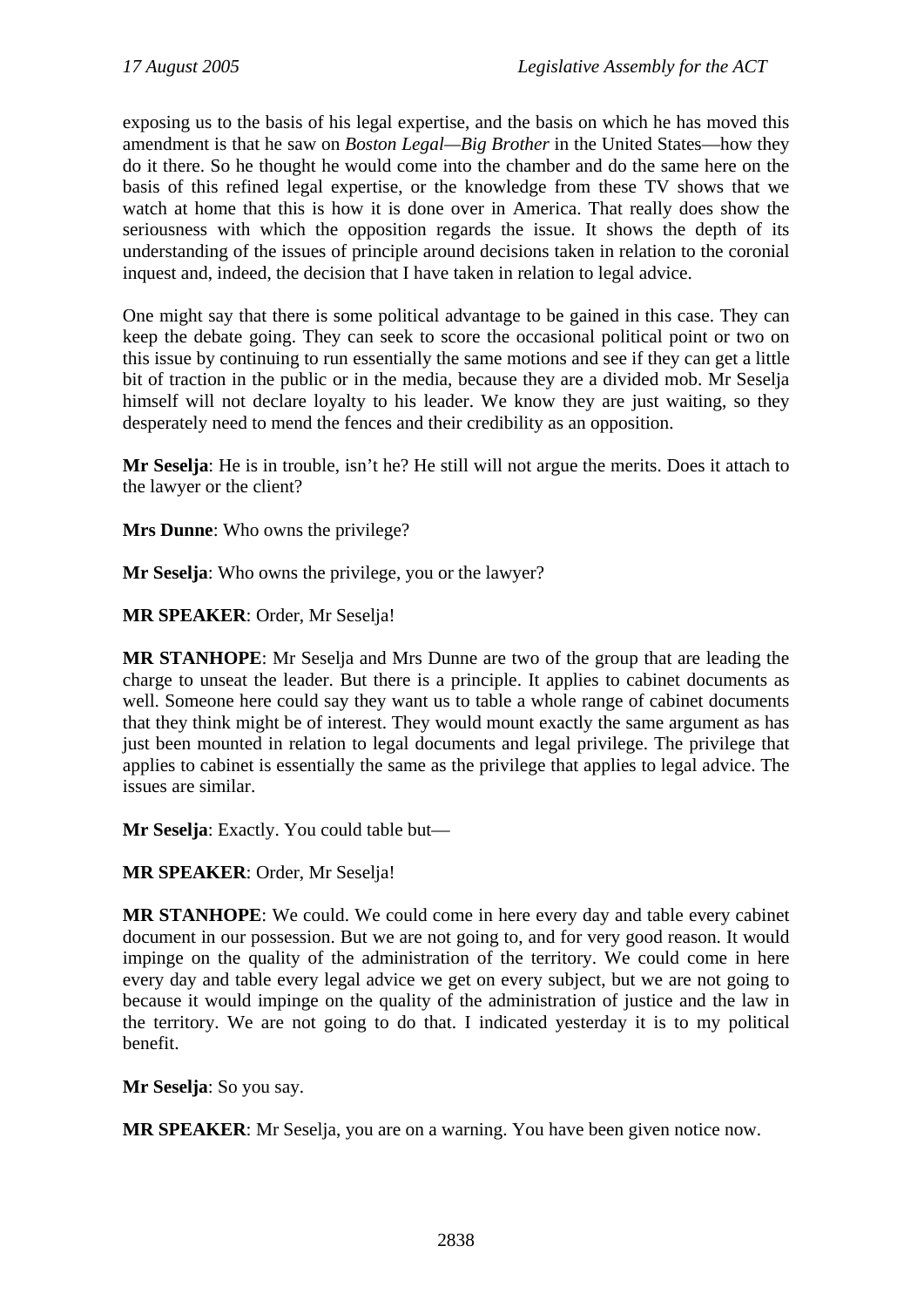**MR STANHOPE:** It would be to my political advantage to release the document, because it says precisely what I have said it says. I would avoid the sorts of suggestions that are being made about me and my honesty if I simply released it, exposed it to the air, and said, "Look, I told you all along I was telling the truth." I could do that for my own short-term political advantage but it would not be consistent with my duty. It would not be consistent with the good administration of the territory or administration of the law in the territory, and I will not do it. I will put my duty ahead of my personal, political need in relation to the attacks that are now being made on me about the legal advice.

That is my position and I will bear the brunt and pay the price for that. That is how I have essentially conducted myself since I have been in this business, and I will continue to do it. So we will not support the amendment to my amendment. The government will not release its legal advice on this issue or, as a matter of course, on other issues, just as it will not release cabinet documents just because you think they might be interesting. A privilege attaches to cabinet documents and it attaches for very good reason. Not to have it would substantially damage the capacity to govern, just as the unilateral release of legal documents and legal advice would similarly harm our capacity to manage the administration of justice and the law of the territory.

We will not do that, not for personal or crass political advantage, the sort of political advantage that the opposition is seeking to eke through this motion in the first place and through this amendment. Its actions are not in the interests of the territory, not in the interests of the good administration of the law or the justice system within the territory. The government will not release these documents just to ease it or me out of a prickly little political corner. I will not do it. I will pay the price.

**MR QUINLAN** (Molonglo—Treasurer, Minister for Economic Development and Business, Minister for Tourism, Minister for Sport and Recreation, and Minister for Racing and Gaming) (4.02): This is a day when we recognise that the gold standard within the place is *Boston Legal*, an American television show. That is something of a commentary on where we are now. It is a commentary on the boxed logic that is pervasive, not only what is coming from the other side of the house, but also what has been promulgated within our press. Bill Stefaniak mentioned the editorial in the *Canberra Times.* I think he used the term "balanced" in describing it. I am sure he had his tongue in his cheek. That is one of the most appalling, one-sided editorials that I have seen and it is a reflection on the standard of the *Canberra Times* that, fortunately, exhibits itself only from time to time.

Claims have been made here that the high moral position of the Liberal Party is to bring closure to the victims, but at the same time it recognises that nine people may be seriously affected by this inquiry. Somehow the stream of logic falls apart. First of all, within the argument that has been put forward by the opposition and supported by at least the *Canberra Times*, there is no recognition that this delay would have occurred whether or not the government enjoined the action, and that the government only enjoined the action after it knew that it was inevitable and therefore the government was not going to cause delay but could make the decision on the balance of the legal opinion that it had received in relation to the validity of the claim to be made.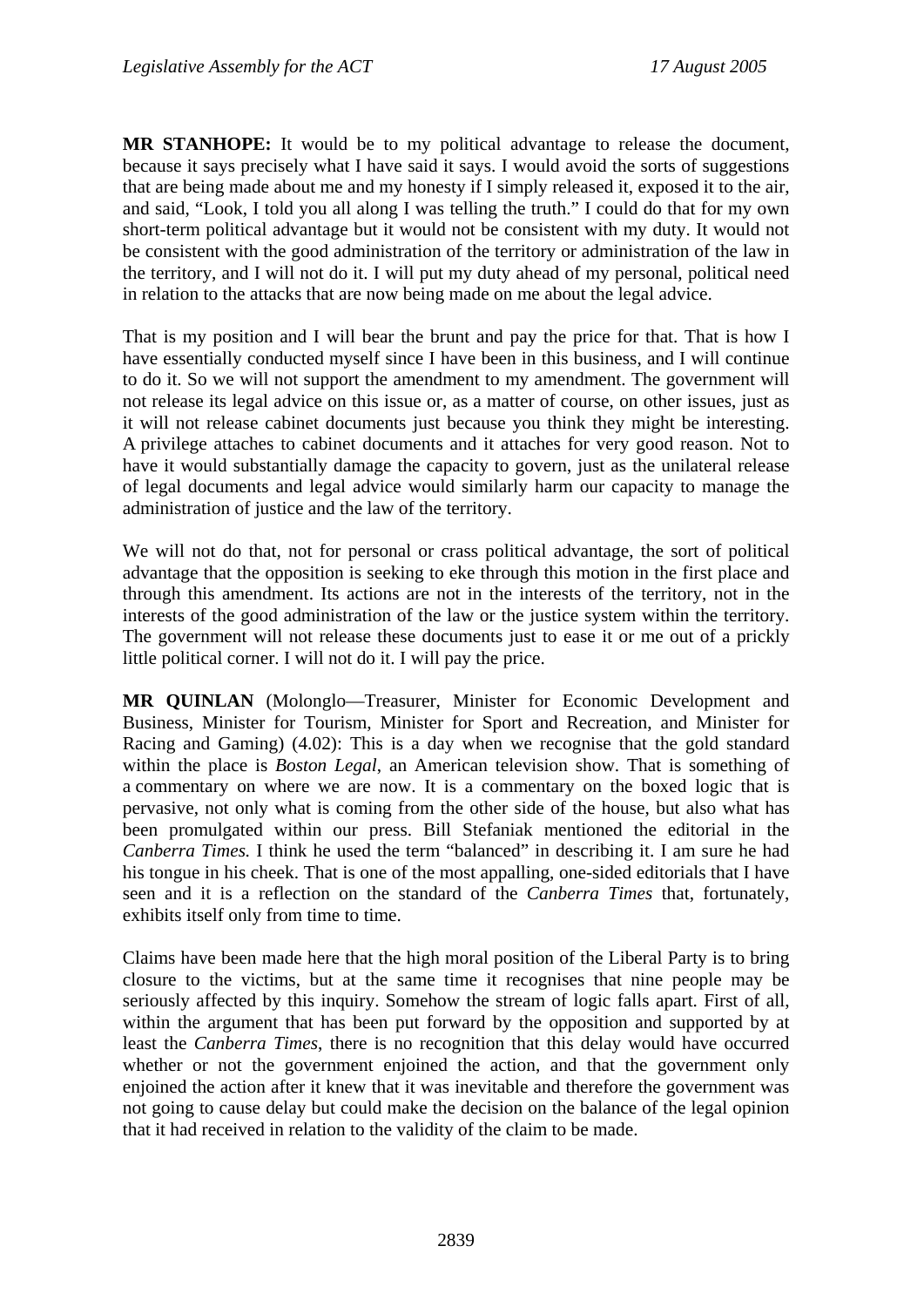That has not been recognised by that lot over there and it has not been recognised in editorials. The newspapers have editorialised to the point of saying, "Jon Stanhope held up the coroner's inquiry." That is untrue. It is a fundamental plank of what the opposition has put forward but it is untrue. Seeing the actions that flow from those on the other side, I have my doubts now on whether that reflects them or not. We have seen them as a group trying to have two bob each way on whether the public servants involved get financial support.

I counsel members to reflect, to try a little empathy, to try to put themselves in the place of those nine people and consider the tremendous pressure that is imposed upon them. One of the greatest causes of pressure, anxiety and depression amongst people is uncertainty. Here we have people that are uncertain as to what the outcome is going to be. They are genuinely uncertain about the process that is going on and is going to affect them, some of them severely, for the rest of their lives. The claim being made from the other side of the house is that they are doing this for the victims. That does not reconcile in my mind. Members opposite argue that they care about the public servants affected. If they accept, though they might not want to, that the delay would have occurred anyhow, their role and their duty to the victims would have been not to play on their concern but to assuage it to help them understand that there is a multilayered legal process and everybody has rights under that process.

Had there not been this focus and this deliberate process to use and play upon some very unfortunate people who are victims we might have got a recognition that the rights of those people in the long term and the rights of the nine people whose lives might be impacted forever by this inquiry are not mutually exclusive. Yes, there has been a delay. Mr Stanhope has assured the house that the delay was not anticipated. The delay would have occurred anyway before the government and the attorney enjoined the action.

So one cannot but draw the conclusion that the opposition is involved in tawdry politics and nothing more. Its logic does not hang together. Had the government not enjoined the action, the process would have taken place anyway. It might not have taken place if the government had not accepted that it would assist the nine officials who are under a cloud and who feel, and have been advised by experts, that they are not getting a fair go. In 2005, is it not fundamental to the Australian ethos that everybody gets a fair go?

We now see coming through this process a double standard of convenience. It is only political expediency. If members deny any of the fundamental facts I have enumerated, they have gone about it exactly the wrong way. They have used people. They have inflamed their concern for their benefit, when as public representatives they had a responsibility to involve themselves in exactly the opposite kind of action. In that regard, this is not the Assembly's finest hour and for some of the people across the house it is not their finest hour either.

**MR STEFANIAK** (Ginninderra) (4.13): I am not going to comment about Mr Quinlan's comments on the editorial. I would expect something like that when it does not go favourably for the government. I was talking to bushfire victims Ric Hingee and Laurie Buchanan at lunchtime about this debate. They want this issue raised. They want closure. Indeed, Mr Hingee said, if the government raised something like what Mr Quinlan said, for me to mention that they feel that arrogance is the mark of the responses they have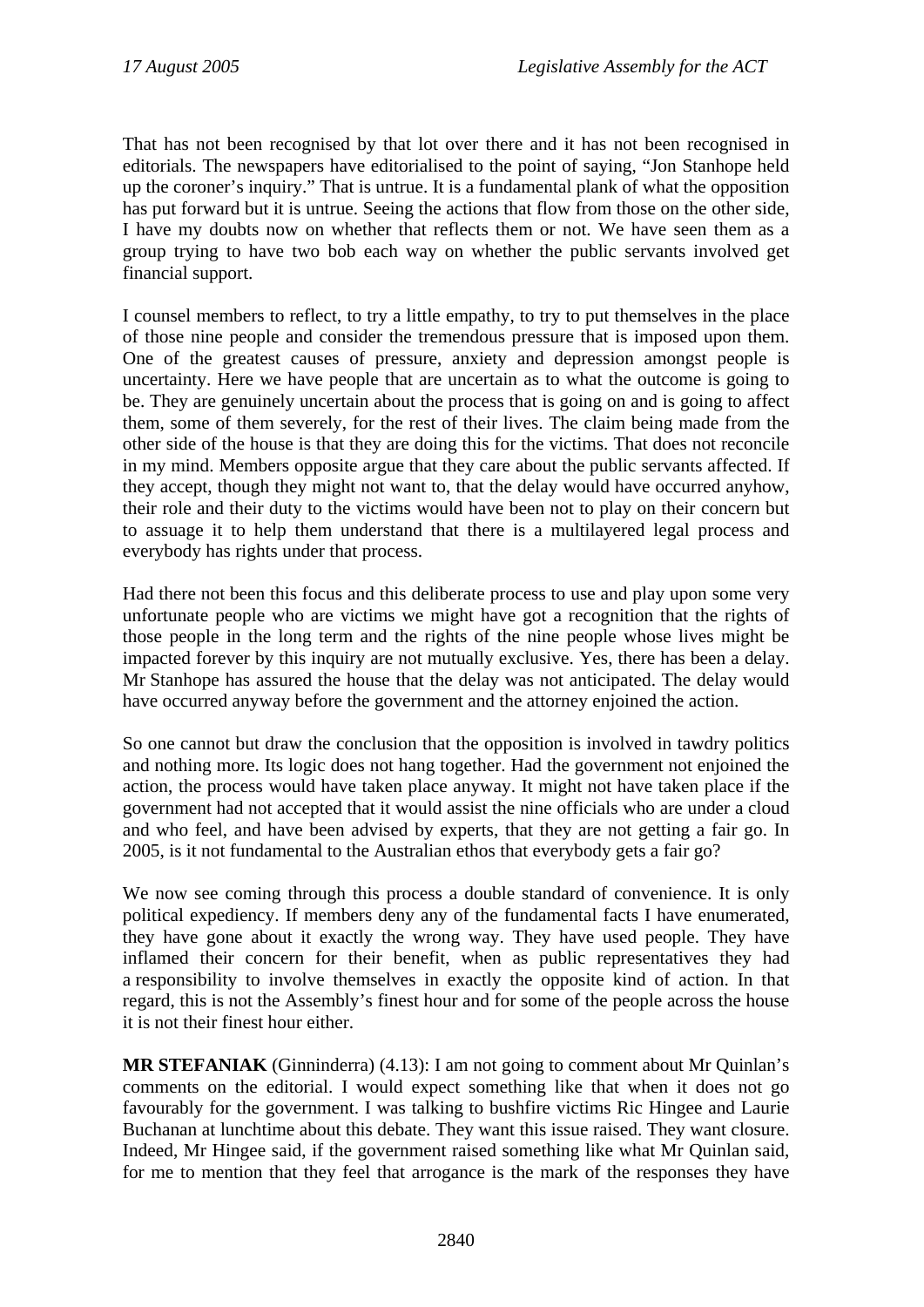seen from the government to date. They do not appreciate some of the comments that have been made by the government. They want closure.

Mr Quinlan went to great lengths to say that this action would have occurred regardless and that what we were saying is incompatible with the rights of the nine individuals. No, it is not. The government has duties and an attorney has duties in how to deal with situations like this. These are not easy situations but fundamentally the government and the attorney have a duty to the whole community. They have a duty to ensure that there are answers to questions. The attorney has a duty as the first law officer to back his coroner, not to be involved in or initiate appeals against the coroner.

He has conceded that this is a first in any Australian jurisdiction. That should have guided him in what he did. The nine taking the first appeal would have delayed the action, but the proper, traditional response from the government, following the precedent set in the ACT in R v Michael Somes ex parte Francis Woods, was to back the coroner, even if the government did not like what might come out of a coronial inquest. The Chief Minister himself said that he had three choices: to back the coroner, to do nothing, or to go into the action. Even doing nothing probably would have been a preferable choice to what he has done considering what precedence dictates the role of a government and the role of an attorney should be.

Mr Quinlan talks about how much we are trying to make capital out of this issue. We are doing our job. It is sad that we have to be having this argument, but we are having it. The government has a fundamental, overriding duty to the community to ensure that answers are given. If someone has done the wrong thing, or if the government has done the wrong thing, you cop it on the chin and move on with it. That happens in life all the time. But the government has a duty to the people who own the 500 homes that were lost and to all the people who have suffered through the fires. It has a duty to the dead and the relatives of the dead and, of course, it has a duty to its own employees as well. But it has to balance its duties and its fundamental duty is to the community. It is not to try to hide and get away from a result that might be unfavourable to it. So what Mr Quinlan is talking about is absolute nonsense.

Mr Seselja indicated how far this government will go to support its public servants. All we are saying is that enough is enough. We are talking now about a High Court appeal. Surely the Chief Minister should have no problems with drawing the line here, especially as even he seems to be conceding that he wants this inquest to finish. He even seems to be accepting, perhaps reluctantly, that people want answers even though he seems to say that this magic legal advice indicates he has a very good case to go to the High Court.

That brings me to Mr Seselja's amendment. I do not watch those TV shows, but I think Mr Seselja is absolutely right when he says legal advice is privileged and he is right in saying it is client legal privilege. The client is the government. I recall—I think Mrs Dunne might have been working with him then—Mr Humphries releasing some legal advice when in government. I have not seen it very often but I do recall that. Normally there is very good reason not to. It just strikes me that when Mr Humphries released it there seemed to be quite a good reason for it, and the sky did not fall in.

**Mrs Dunne**: And the community wanted it.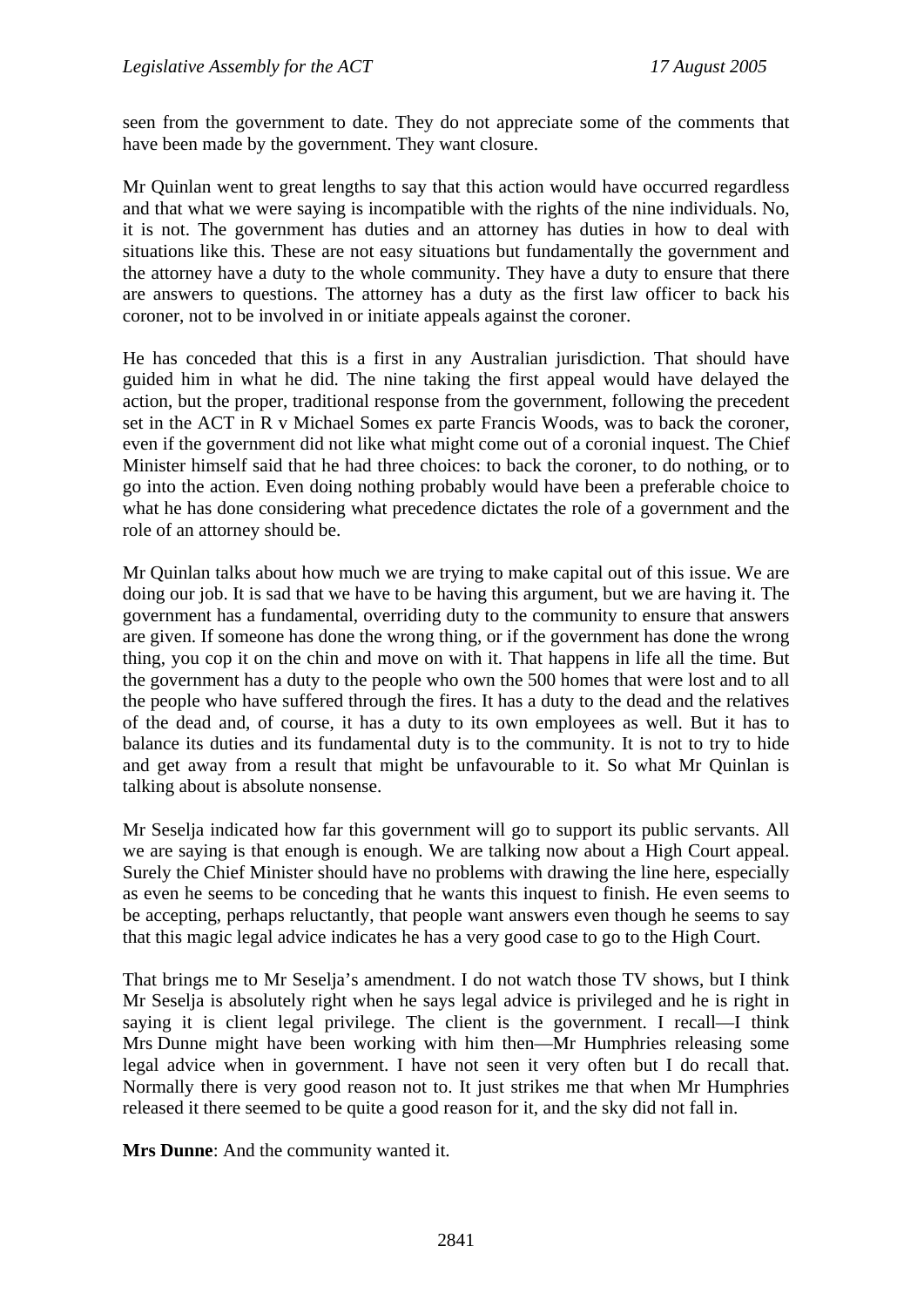**MR STEFANIAK**: And the community wanted it, as Mrs Dunne says. I cannot even recall what it was but it seemed sensible at the time. The sky did not fall in. There were no great problems, and I suspect that might well be the same here. So I cannot see what problem Mr Seselja's amendment cause. The amendment is different from the one we dealt with yesterday.

I thank Dr Foskey for her contribution to the debate. She made an interesting point. Coronial inquests in the territory are invariably wide ranging. Even when the court started going off on its own little tangent, the Attorney-General said he intended this coronial inquiry to be wide ranging. He said it in 2003, and I am very pleased to see he said it in February. I backed him on that because that is what we want to see, too. But Dr Foskey raises an interesting point. Probably that is something the legal affairs committee could take on and talk to her further about.

Our motion today is broader than what the government has and does effect closure. That is what people want. I do not think accepting it will cause any dangerous precedent. It is somewhat hypocritical of the government to suggest that, because I recall many motions it used when in opposition either calling on or directing the then government to do something. All our motion does is call on the government to ensure that we can move on and have closure; that there is no risk that this long-running coronial inquest is going to be further derailed and cause further angst to all the victims. I suspect even the nine individuals Mr Stanhope champions would want to see this matter over and done with as well.

The fundamental duty the government has is to the whole community, which wants answers, especially to the people who have suffered. There are certainly more than 500 of them and many of them are still suffering. They wanted a motion such as this so the government could rule out definitely any further action and any further funding of a High Court appeal by any individual who might want to go further. The community is saying that enough is enough. Let us get on with the job and hope the coronial inquest can finish soon. It is a pity the government's amendment will succeed. Of course, the government is rejecting the opposition's motion. That is something a number of victims would still be concerned about. But I hope that we will now see the coronial inquest come to a speedy end, that answers will be given to the people's questions and that closure will be effected.

Question put:

That **Mr Seselja's** amendment to **Mr Stanhope's** proposed amendment be agreed to.

The Assembly voted—

Ayes 8 Noes 9

Mrs Burke Mr Seselja Mr Berry Ms MacDonald Mrs Dunne Mr Smyth Mr Corbell Ms Porter Dr Foskey Mr Stefaniak Ms Gallagher Mr Quinlan Mr Mulcahy Mr Gentleman Mr Stanhope Mr Pratt Mr Hargreaves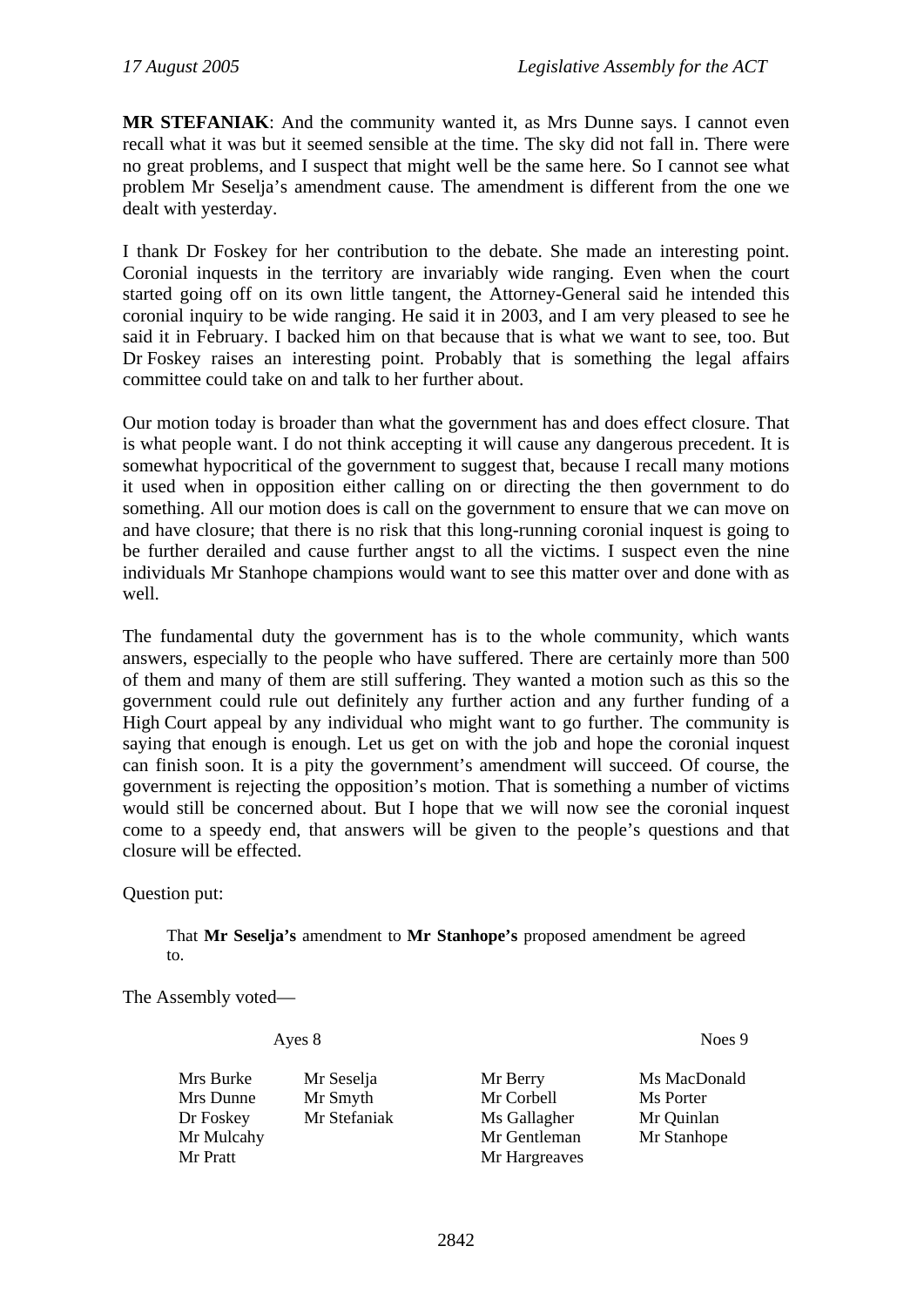Question so resolved in the negative.

#### **Mr Seselja's** amendment to **Mr Stanhope's** proposed amendment negatived.

Question put:

That **Mr Stanhope's** amendment be agreed to.

Ayes 10 Noes 7

| Mr Berry     | Mr Hargreaves | Mrs Burke  | Mr Smyth     |
|--------------|---------------|------------|--------------|
| Mr Corbell   | Ms MacDonald  | Mrs Dunne  | Mr Stefaniak |
| Dr Foskey    | Ms Porter     | Mr Mulcahy |              |
| Ms Gallagher | Mr Quinlan    | Mr Pratt   |              |
| Mr Gentleman | Mr Stanhope   | Mr Seselja |              |
|              |               |            |              |

Question so resolved in the affirmative.

**Mr Stanhope's** amendment agreed to.

Motion, as amended, agreed to.

## **Civic centre development**

**DR FOSKEY** (Molonglo) (4.26): I move:

That, in regard to the future development of Civic Centre, including City Hill, this Assembly:

- (1) welcomes the enthusiasm and vision of the various frameworks for development that are now in the public arena;
- (2) calls for the public debate on the issue to encompass the broader plans of the National Capital Authority and existing agreements such as the City West Masterplan;
- (3) recognises the need to build in broad community and industry acceptance to any plans of this magnitude; and
- (4) calls on the ACT Government to ensure:
	- (a) the major planning decisions are informed by a community values exercise that incorporates the perspectives of the full range of stakeholders, consistent with the Chief Minister's Department consultation protocol; and
	- (b) any task force or development body set up to manage the process includes community, business, Territory and Federal Government representatives, and provides advice to the Government which is open and transparent.

There is no doubt that the opportunity to look again at Canberra's central business area is a great opportunity to remake Civic for the 21st century. That it is timely is evidenced by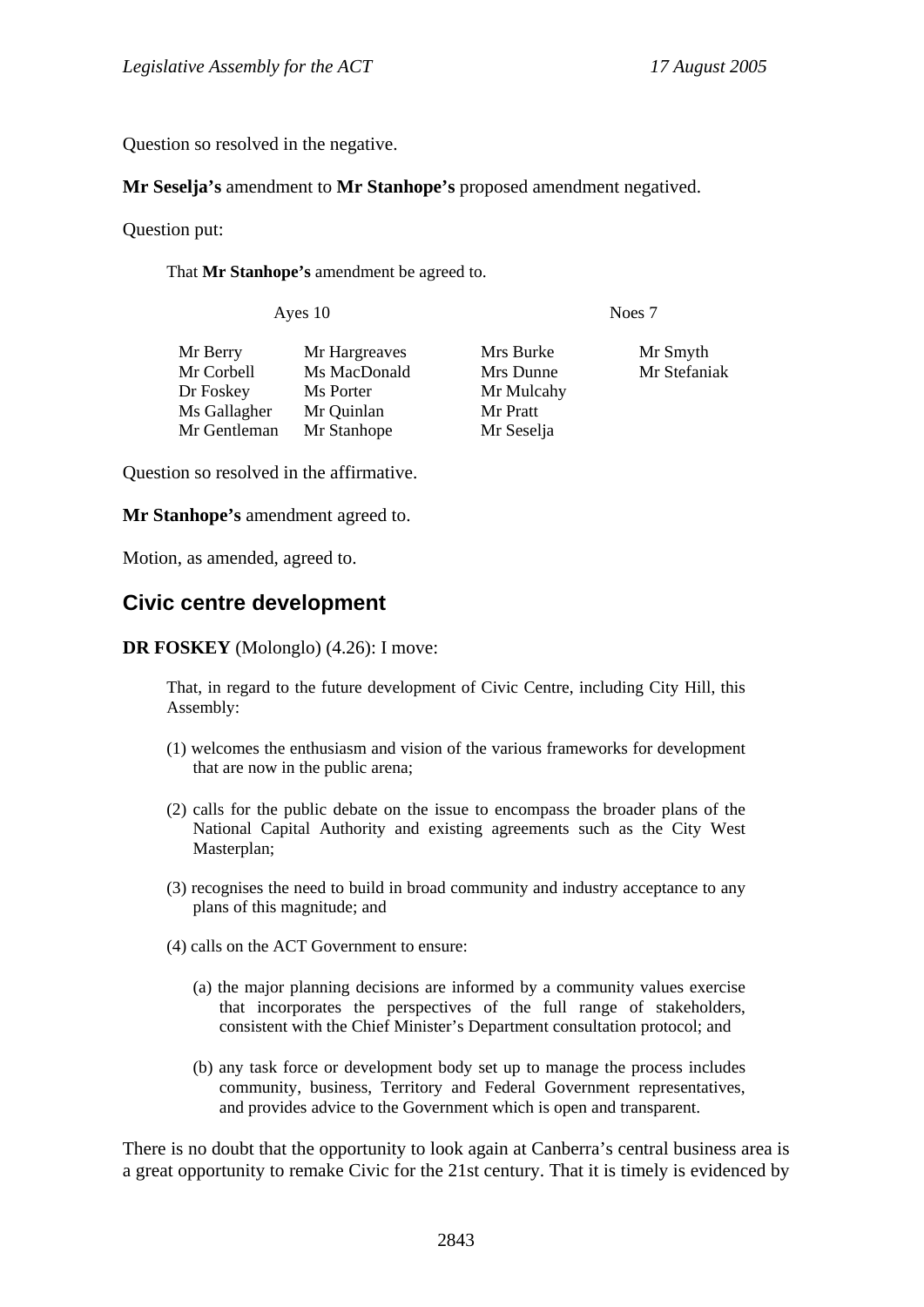the fact there are already a number of proposals in the public arena.

The present process began in 2002 when ACTPLA initiated the City Hill task force, made up of heads of ACT government agencies and the National Capital Authority. It was replaced by the Canberra central task force in late 2004, in response to several inquires that identified the need to focus on this part of the city as a central element in the Canberra plan. The task force is to advise the ACT government on the most appropriate redevelopment options for the area, with a broad target of reporting by the centenary of the naming of Canberra on 12 March 1913.

So far as we know, three major proposals have been considered by the task force. ACTPLA's offering, entitled *City Hill: a concept for the future*, outlined conceptual goals for the planning of City Hill. This document, I believe, was intended to stimulate public discussion and lacked the detail of other proposals, and hence should not be considered as one.

Two proposals for the large-scale redevelopment of Civic have emerged in the process. The first is backed by Terry Snow, a prominent local businessman and owner and proponent of the airport where the ACT government has expressed concern about the increasing supply of commercial and office space, fearing that it may rival Civic and other town and retail centres. The second is characterised by the inclusion of a high-speed monorail, with international financial backing.

The *Griffin legacy*, produced by the National Capital Authority, is in the public domain, at \$75. It incorporates fairly concrete planning principles. It also appears that the NCA has made a detailed planning submission to the task force based on the Griffin legacy.

I understand that the NCA indicates in its more detailed planning submission that it opposes any development on City Hill. I have been advised that the chair of the Canberra central task force was asked not to publicise such information, which would appear to rule out much in the other proposals. It may be that the other proponents are aware of this conflict of ideas, but it does muddy the water for others in the community looking to engage with the ideas, and this is disappointing.

There is a high degree of difference, or of variability, between the amount of detail of each of the proposals. Terry Snow produced a CD-ROM with lovely pictures. The NCA produced the expensive and informative coffee-table book the *Griffin legacy*. *Moving our future* was two to three pages, with some maps. It is, therefore, impossible to realistically compare the proposals. However, perhaps there are pluses to this. It provides an opportunity to focus on establishing workable and sustainable planning consultation processes. It is a great pity that the planning objectives were not developed prior to the call for public submissions. As such, much of the information in the submissions may not meet the criteria.

We understand that the task force will present planning objectives to the ACT government at the end of August. We look forward to seeing them, but the horse is following the cart here, I fear. Nonetheless, it provides an opportunity for public consultation that may partly compensate for the neglect to do so earlier. The three planning proposals share a number of common elements: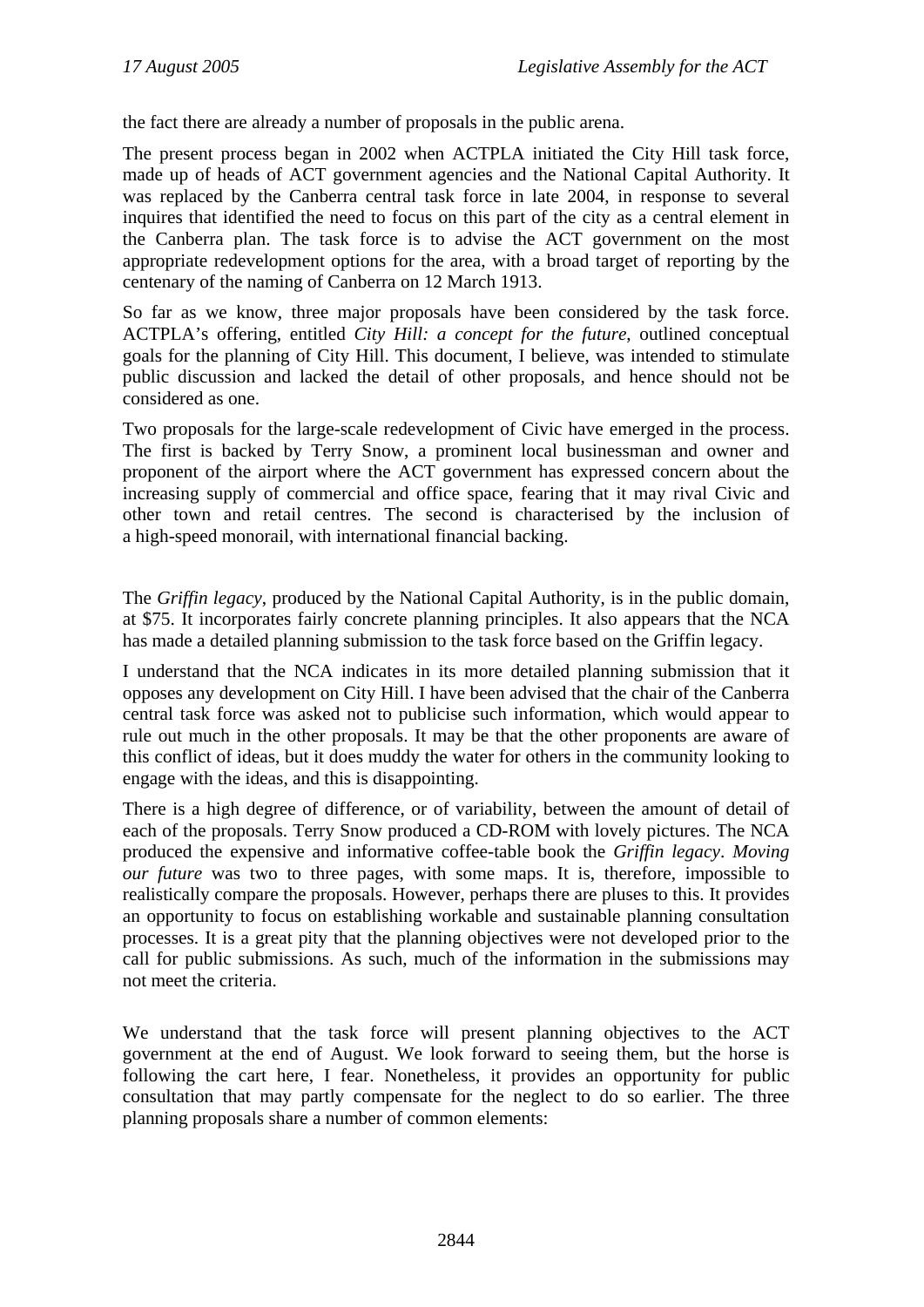- the importance of the Griffin plan as the blueprint, acknowledging that the city hasn't reached its full potential;
- the view that the city is currently unattractive and becoming run down;
- major tourist destinations are widely distributed and poorly accessible from the city area;
- concern that City Hill and the city centre is divided by a road system and that traffic dominates the central streets;
- the desire to open access to the lake from the city;
- concern that large areas of developable land are adversely affected by car parks and expressway ramps;
- the importance of establishing the main road access prior to undertaking other work; and
- the need for inner, middle and outer city road bypasses.

The main differences between the proposals relate to which roads are kept, widened or pedestrianised, whether development occurs on and under City Hill, where future commercial and residential development should occur, and public transport options.

Our concern is that the agenda to redevelop City Hill is being driven very fast—too fast—by a relatively small group of people with a relatively narrow focus. The Greens have already pointed out that the central Canberra task force lacks the voices of many groups with an interest in Civic. It is dominated by business and government, which perhaps may not matter in this early stage. However, we recommend that it must become broader if it wants to deliver a Civic plan that answers the needs of Canberra residents and visitors.

Some of the stakeholders whom we believe should be specifically invited to comment on the Civic project are: the Ngunnawal and visiting Aboriginal and Torres Straight Islander people; people living in the region who use Canberra as their centre; young people and children; parents; residents of Civic, which is a growing constituency; public transport users; car drivers; tourists; older people; small business owners who might like to be located in Civic and thus make it more diverse; people with a disability and their carers; people with a mental illness; police and security experts; community organisations currently providing services in Civic and those who may in the future; ANU and CIT students; the homeless; office workers, including government employees as office workers and not as government employees; artists and performers; sports people; people travelling through on their way to other places—why don't they stop at Civic; people for whom English is not the first language; and, of course, shoppers.

While this list is long, it is not exhaustive and indicates a diversity of people with an interest in Civic. Without their involvement we cannot be said to have broad community support for the expenditure of millions of dollars, making it very difficult for any successive government to progress the plans of the business people, the government and the bureaucrats—those who are currently inside the process. Furthermore, we need broad support in this Assembly, which has been elected to represent the views of the community. A tripartisan approach will facilitate a good outcome for Civic. But that is only the beginning.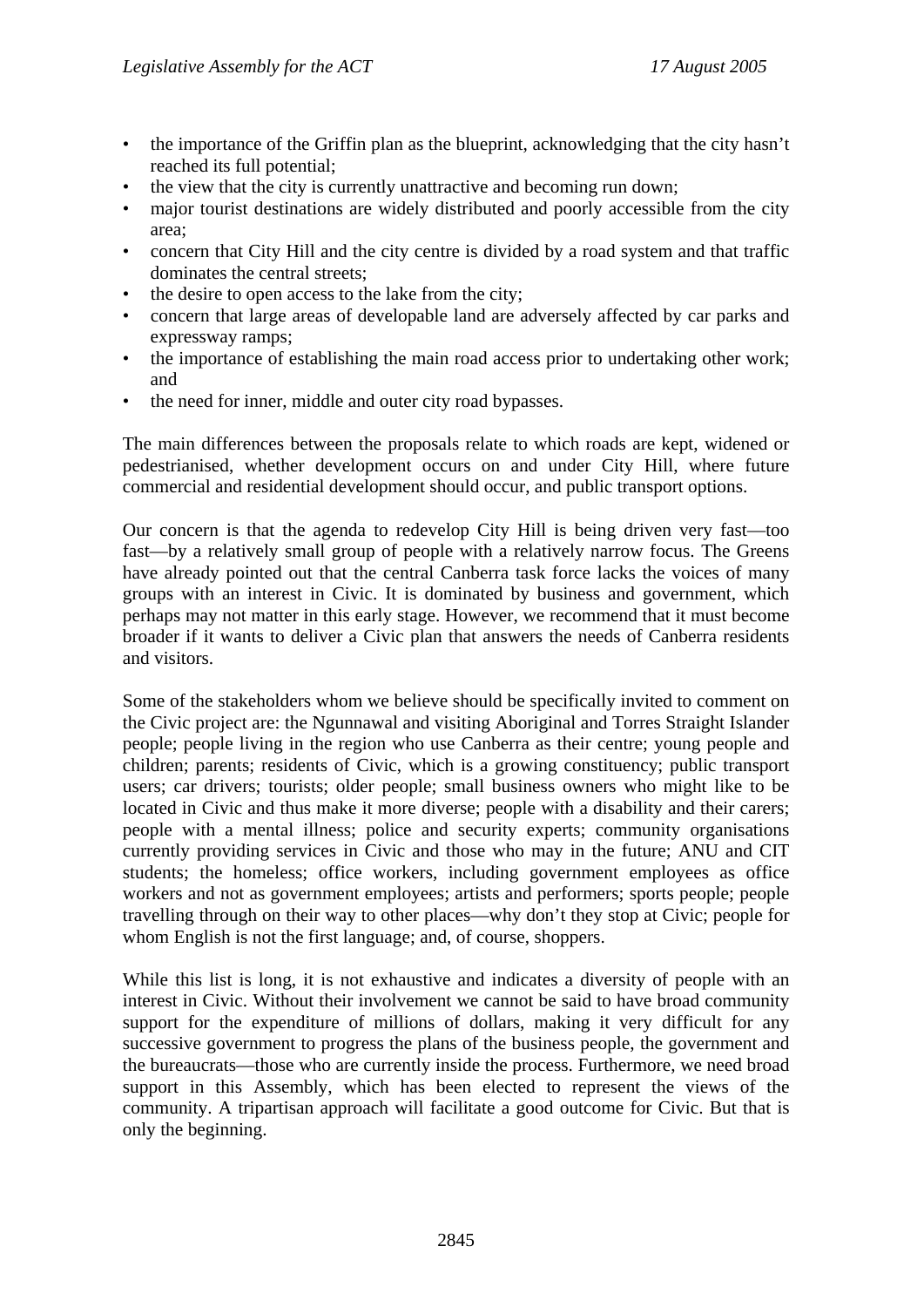How can the committee engage the community at this point? First off, once a task force has presented its report to government, it should call a meeting with representatives of peak bodies such as the conservation council, ACTCOSS and representatives from the disability, community and arts organisations, to explain those principles and devise strategies for involving the broader community in future planning.

Second, we suggest that a community-values exercise be set in progress, to engage the so-called mums and dads, the clubbers and the other ordinary people who do not usually bother to attend consultations but who do have an opinion on their city. Deliberations of the task force and its recommendations to government should be transparent and easily available. An interactive website would be an excellent start. So much work has been done on successful community engagement by this government and its predecessors that it would be a great shame not to use it in this process.

Third, it is important that we address the fragmentation of municipal administration. That must be addressed in the institutional arrangements that we arrive at for rebuilding and maintaining our city. Currently, management systems for land use planning, urban design, municipal repairs and maintenance, lease administration, road design and public transport services are poorly coordinated. This requires work on behalf of the two governments involved, federal and territory. For a successful outcome on Civic we need good cooperation between these bodies.

Finally, our motion calls on the government to ensure that key funding questions are dealt with transparently. Both the Snow and the Young-Wright plans suggest that the proposed developments could be self-funding. The Greens believe that, one way or another, the government will be paying for Civic development, if not directly with money then through putting up the land. Either way, the cost to the community in the medium to long term will be the same.

The Greens do not at this stage have a fully worked-through plan to offer, but we suggest that the following principles should underlie any changes to Civic:

- the approach to redesigning Civic should be holistic, taking into account social, ecological and economic aspects at all stages and look at all parts in relation to the whole of Civic;
- we should not look at Civic in isolation from the rest of the ACT:
- Civic should be connected to other parts of the city by excellent public transport;
- we should consider the entire city centre, including City West, the lake shores, City Hill and major roads;
- redevelopment should be based on a master plan, produced with community consultation;
- it should be built at the human scale;
- it should incorporate public open space;
- it should have a fair proportion of open space and buildings dedicated to community use;
- it should have a level of affordable housing amongst the residential development;
- it should consider the birds and other native fauna and ensure that there are areas of native vegetation to make them feel at home, because this is one thing that makes Canberra unique;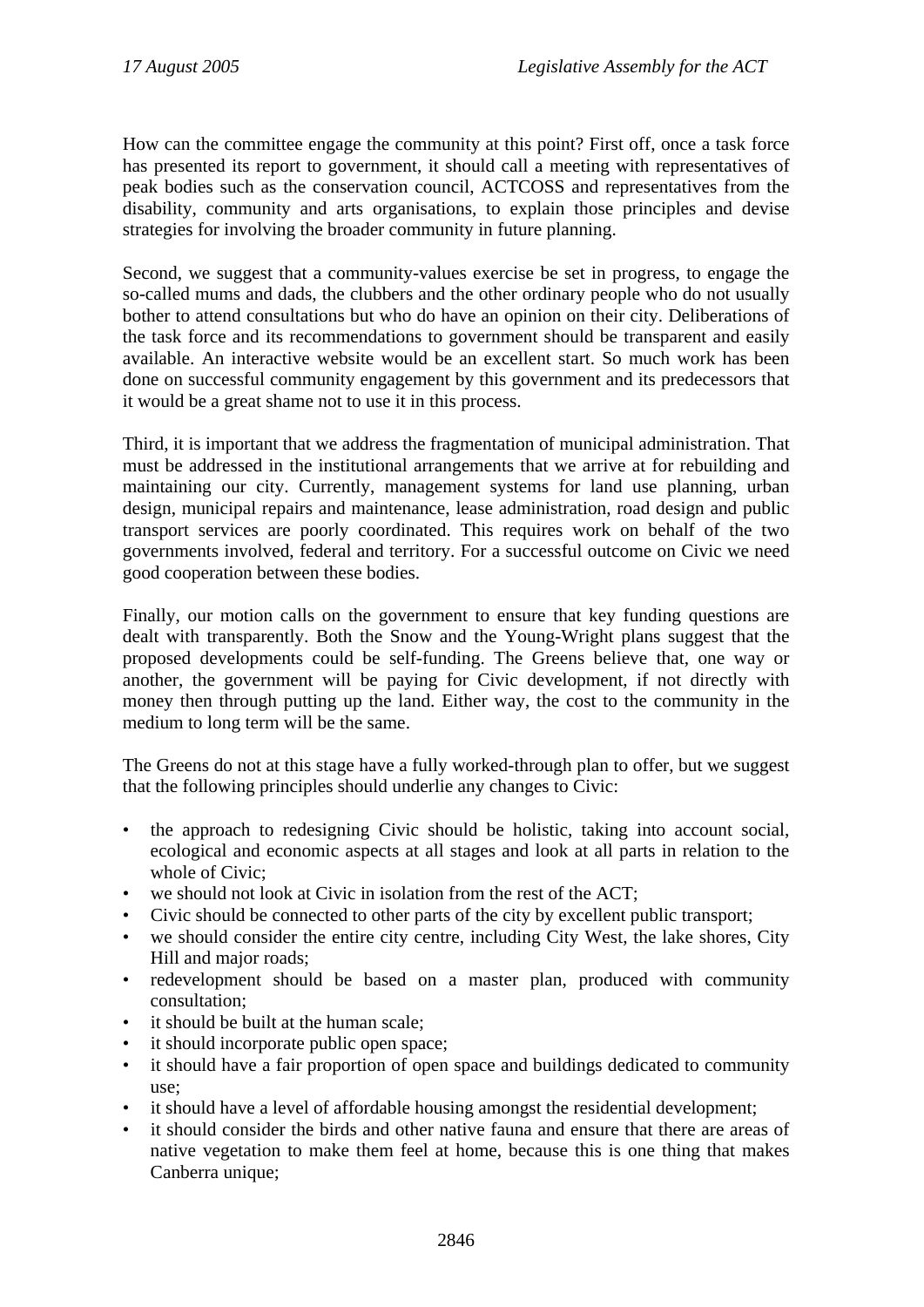- it should require high-quality design where energy and water use are minimised in adaptable, pleasant buildings;
- it should provide incentives for existing buildings to be retrofitted for social and ecological sustainability; and
- while seeking a mixed-use approach, we should consider noise levels and good neighbours.

For instance, live, noisy venues should be sited at some distance from residential developments, otherwise we are going to have a problem and they will be banned altogether and young people will be excluded.

We will be submitting these and other ideas to the Terry Snow/*Canberra Times* living city competition, in the hope that there will be many more and more substantive opportunities to contribute to the design process for a Civic that we can all enjoy, one that is not a dinosaur to 20th century illusions about abundant energy and water and one which puts people first.

**MR CORBELL** (Molonglo—Minister for Health and Minister for Planning) (4.38): The government will support this motion today because we have already taken significant action to encourage community discussion on the future development of the centre of the Canberra city area. The enthusiasm and the range of use for future development that Dr Foskey has referred to are now being raised in the public arena because of the government's commitment to make the city the primary cultural and meeting place for all Canberrans.

I have previously informed the Assembly of the scope of the Canberra centre program but I think it is timely to remind the Assembly of what has already been put in place to address the issues confronting the city and indeed to foster broader community awareness and debate.

Before I do that, it is worth reiterating one point: this Canberra central program is not just about City Hill and the precincts around City Hill. Those are very important components, but Canberra central focuses on the city as a whole, including City West, city east, the potential extension of the urban area down Constitution Avenue and the potential extension of the city to the lake. All of these issues are taken account of in the Canberra central task force's work.

This government has already taken action to address the appalling lack of a coordinated development approach that we inherited from our predecessors. When we came to government we immediately acted to release much-needed land for office development in the city, and over the past four years four significant major blocks in the city have been sold to facilitate office development and a range of other activities. Construction is already under way on two of these sites, and this land release has enabled much-needed development in the supply of office space in the city, something which there was a failure to plan for by our predecessors and which resulted in high rents and lack of competitiveness for our city centre.

Under the Canberra central project, which was announced by the government over 12 months ago, a number of key actions have been implemented. These include: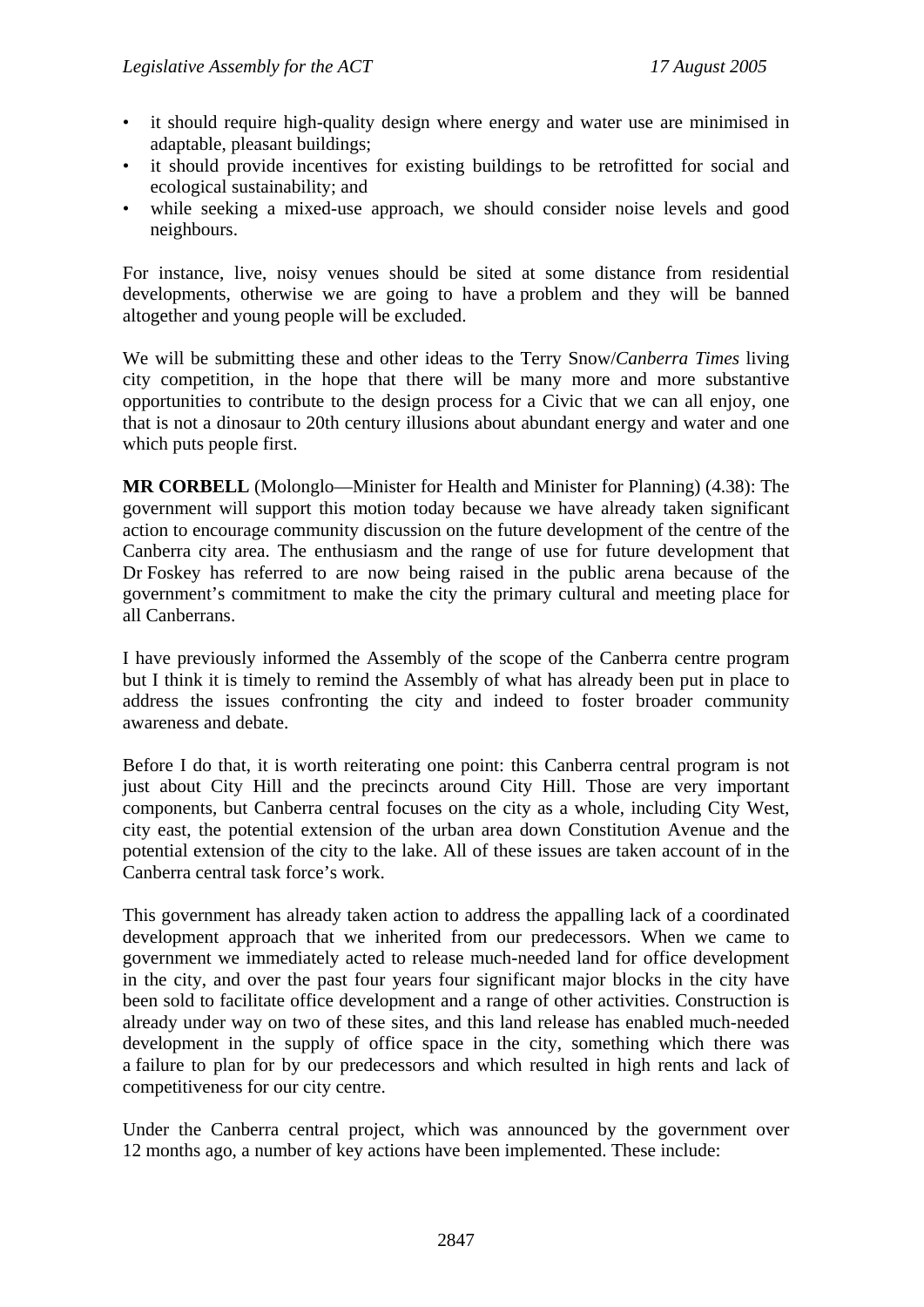- a review of the parking policies and the development of a car parking strategy for the city which, for the first time, will identify strategic placement of car parking in the city;
- the preparation of a single planning document that will include and integrate all the planning policies for the city; so, rather than having to rely on six or seven different documents to understand what you need to do to proceed with development in our city centre, they will be grouped together into a single, ready-referenced document;
- an audit of public safety in this city, which will inform the location of public facilities and public information such as bus signage;
- the very successful Canberra central events program, which includes the very successful Christmas in the city and New Year's Eve activities and fireworks;
- the development of a design manual for Canberra central;
- the development of a street furniture design standard for the city;
- the adoption and the implementation of the City West master plan, with the preparation of designs to develop Childers Street—over \$6 million available in the budget to proceed with that work this financial year—as a key destination point to the arts within the city; and
- a commitment in the budget to a comprehensive signage program for Canberra central, which will be rolled out in coming months.

A pivotal action focused on raising public debate and commensurate with the important work of the National Capital Authority's Griffin legacy project was released in March this year—a planning document called *City Hill: a concept for the future*. This document was designed to engender debate and it achieved that purpose. Since the release of this document, there have been other schemes put forward, including the living city proposal put forward by Mr Snow. There has been considerable public debate in the *Canberra Times* and in other media. A number of other proposals have also come forward. Irrespective of the schemes and the merits or otherwise of them, I think all of these projects have sought to engage the public in the debate and engender ownership of the issues. This has meant we have achieved a very positive atmosphere for future consideration.

Dr Foskey raises the need for greater public debate on a range of issues. In particular, she raises issues around the City West master plan and the implementation of that plan. It is probably worth pointing out that this plan was the subject of an extremely extensive and intuitive public consultation process. Variation 236 to the territory plan, which was tabled in the Assembly in the last sitting, is the implementation of that master plan work in terms of the statutory planning framework. It received only three submissions. For me, this demonstrates a high degree of participation in the development of the plan and a high degree of acceptance of the outcomes that plan seeks to achieve.

Since then, of course, there has been further work and further consultation in preparing the concept plan for the design of Childers Street. As I have already mentioned, the government committed \$6 million in the last budget to the refurbishment of Childers Street, including artwork, civil engineering, street furniture and a range of other measures to create this street as a vibrant centre for community activity in the city.

The government has always acknowledged that any plans for the city and City Hill will only be successful if they are relevant and valued by the broader community. Of course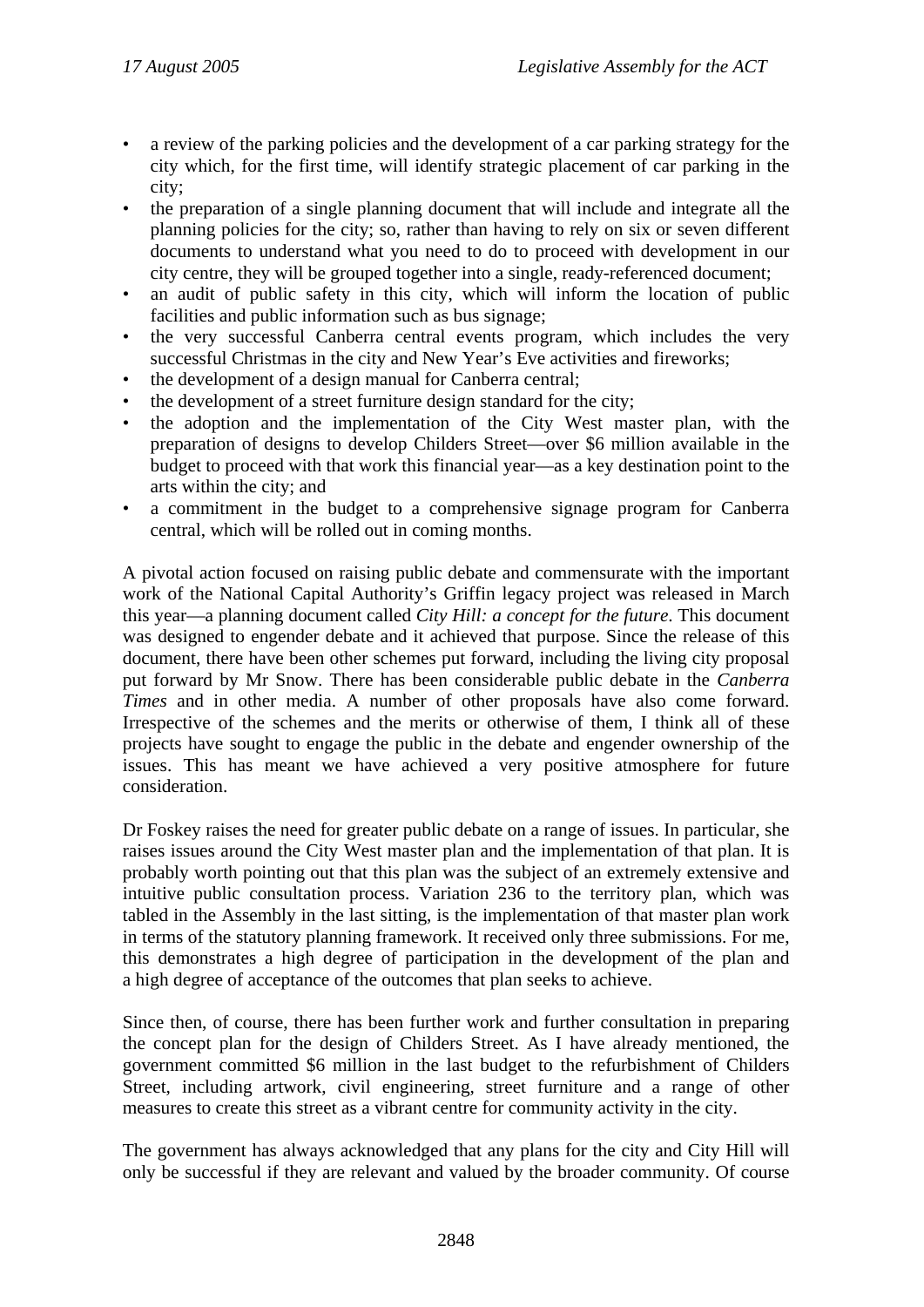we also need to recognise that any proposals are not going to be realised in a short space of time. Nor should they be confined solely to the planning and design concepts. It is also critical to understand the benefits and opportunity costs to the community, the capacity of the office, retail and other commercial property markets to absorb the scale of development and its potential effects on other centres in Canberra—our town centres, our group centres and so on.

To adequately understand and address these issues needs real community and industry input. So the government reviewed the composition of the Canberra central task force earlier this year and put together a team of people with a strong level of recognised industry and community expertise as well as planning expertise to work on the issue. The task force was formed a few months ago and includes representation from the National Capital Authority, which is extremely important given their statutory role in the city centre. It is worth outlining the range of responsibilities the task force has. It has some specific terms of reference that must be addressed by the end of this month. These include:

- providing advice to me, as the minister, so that I can advise cabinet on the most appropriate planning and design outcomes for the future development of City Hill and its surrounds, including the clarification of key principles and issues and an outline of the context for development;
- the delivery vehicle that is best suited to the planning and design outcome, taking account of those issues;
- the financing options available to the government, taking account of the previous issues;
- an assessment of all concepts and any other relevant issues that may arise from the public consultation process; and
- the monitoring and receiving of progress reports on the current program being undertaken by the Canberra central project team to rejuvenate the city centre.

It is worth highlighting that one of my first requests to the chair of the task force, Mr Service, and to his colleagues on the task force was to engage as broadly as possible in seeking community and individual views on issues to do with the development of the city centre. The task force has gone out of its way to reach out and seek comments from ACTCOSS; from other community organisations located in the city; from other business organisations; from people with disabilities; from a range of sectors, a range of interest groups, a range of individuals who are all potentially affected by any decisions that are made on the city centre. So this task force is doing that work. It is meeting weekly and has a high level of engagement and participation by those who have been appointed to it and, indeed, by others who have made submissions to it.

It is worth outlining some of the expertise and experience we have on the task force. Of course, it is chaired by Mr Jim Service, who is a well-known and respected Canberran, with extensive experience in the commercial property and banking sectors. It has on it people such as: Mr John Hanna, a well-known city retailer; Mr Colin Stewart, who was the developer of the Snow proposal; Ms Tania Parkes, a very well-known, local Canberran, with excellent interest in and understanding of the community sector, as well as having strong skills as a social planner; Trevor Reddacliffe, an internationally respected architect and planner; Susan Holiday, again a very well-respected national planner and a former head of the Department of Planning in New South Wales; Mr Ross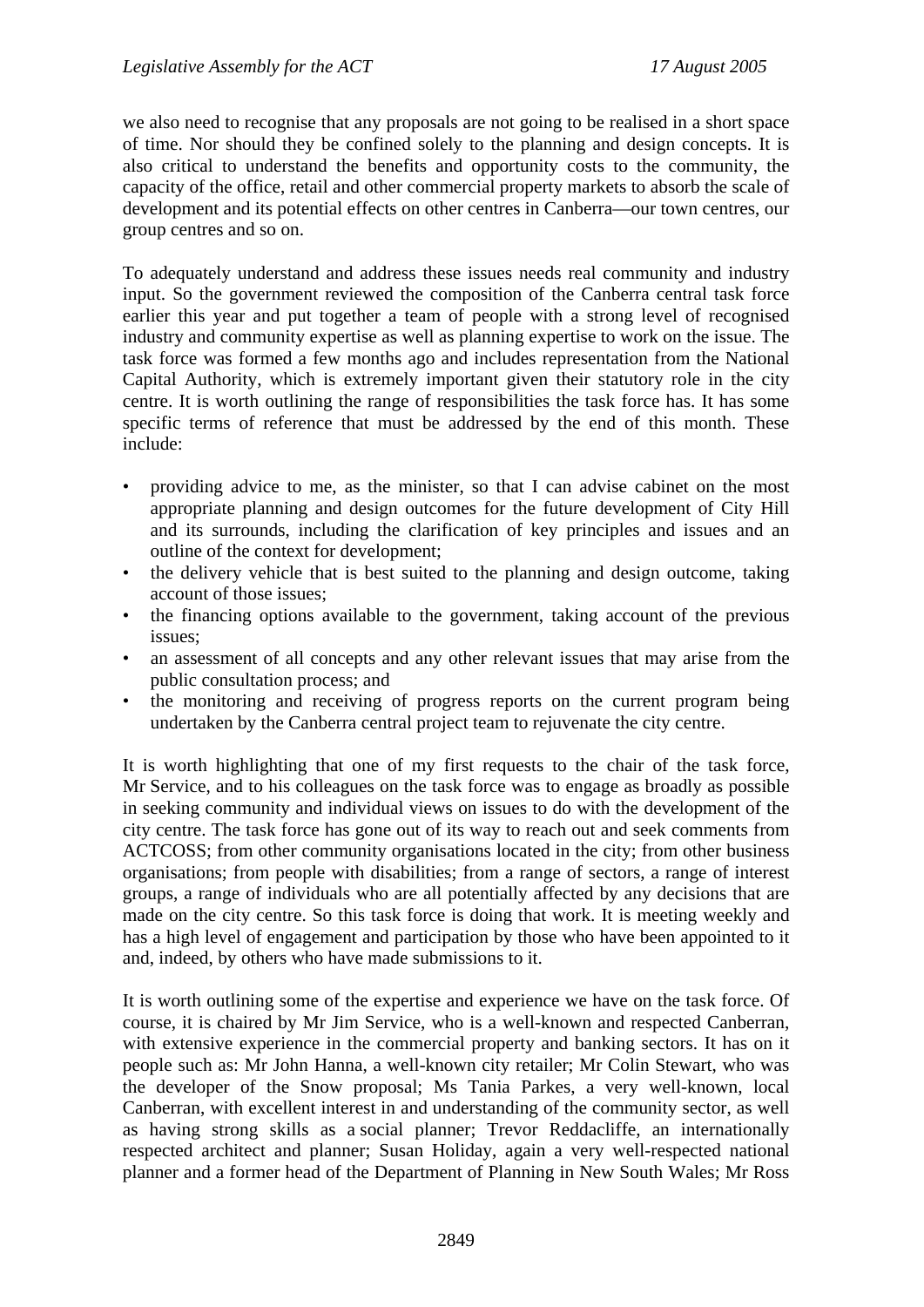Barret, a respected land developer and local businessman; Mr Tim Efkapedis, another well-known property investor and developer; and representatives from the key ACT and federal government agencies

The Chief Minister's Department, the economic development department, the Department of Urban Services, the Treasury, the Planning and Land Authority, the Land Development Agency and the National Capital Authority are represented. All of these organisations are represented at a senior level on the task force. I am particularly pleased that the NCA is fully participating in this important project, as the National Capital Authority has a particular statutory role in the planning of the city and it is essential, if recommendations are to come to fruition, that both the NCA and the government work together to achieve a positive, balanced, productive outcome. The task force has been charged, as I have said, with a number of short-term responsibilities that will provide the government with advice on how best to advance the comprehensive development of the City Hill precinct.

But Canberra central is not just about City Hill. Canberra central is about all the central Canberra area: City West, city east, the City Hill precinct, extension down Constitution Avenue, extension across to the lake. Once the task force has done its immediate work on the issues around City Hill, there will need to be an ongoing role for the business sector, the community sector and government agencies—the public sector—to be engaged in monitoring, advising and guiding the future growth and development of the Canberra central area.

The Griffin legacy outlines a very comprehensive view from a national capital perspective of how the central area should be developed. Equally, the government's planning work, particularly through City West, outlines how we want to see more urban city living outcomes achieved in the city centre. Then there is a range of private sector proposals. All of these must be brought into the mix. So the ongoing work of the Canberra central task force will include issues such as addressing the municipal government issues in the city centre.

We do have, and have had historically, a fragmented approach to municipal administration and municipal services in the city centre—waste, garbage, transport, parking, signage, landscaping; all these things. All of these things must be delivered in a coherent and coordinated way. They sound simple; they sound basic; but they are the fundamental building blocks upon which you build a vibrant city centre and demonstrate pride in the city centre. At the same time, the large-scale land use planning issues must also be well addressed, and that is one important role that the Canberra central task force will have and will continue to have post its work on the specific City Hill precinct issues.

The government has a comprehensive framework in place for addressing these issues. These are complex and often contentious issues, but they are important for the future growth and development of our city. The government's commitment is: the city must be a tangible and effective city centre that drives economic activity and social and cultural life in Canberra and the region. The Canberra central task force gives us that opportunity.

The motion proposed by Dr Foskey outlines in many respects the philosophy and the approach the government has already adopted. It outlines the range of issues the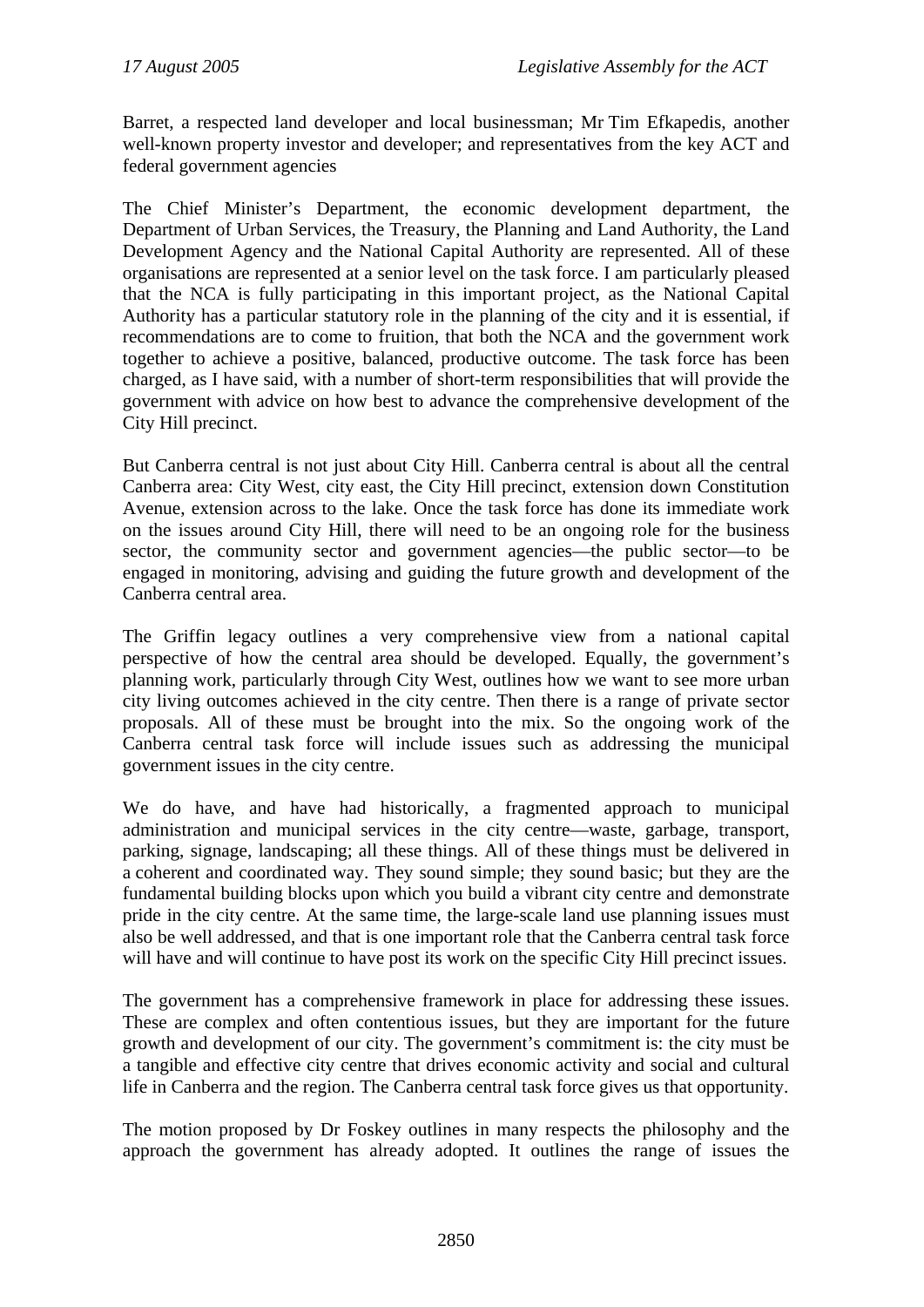government is already engaging on. For that reason, the government is very happy to support the motion today.

**MR SESELJA** (Molonglo) (4.52): Firstly, I would like to respond to something that Mr Corbell said. He said that the government's plan for City Hill was really the start of the debate. I understand that certainly the living city plan was presented to government before Mr Corbell went out with his own plans. As to who started the debate, I am not sure. I think that claim is slightly dubious.

I would like to say in relation to the motion that this is not all that dissimilar to a motion we put forward in the last sitting week, I believe—or not very long ago—which was amended significantly by the government to give themselves a pat on the back. To that extent, we do not have any major problems with the motion. We think it restates a lot of the discussion we had not very long ago. To that end, it is a bit redundant, but we certainly do not have any significant issues with the content of it.

I think it is important to recognise that the ACTPLA concept and the minister's appropriation of \$6 million for a scheme to extend Constitution and Edinburgh avenues through to Vernon Circle show the minister's and the government's commitment to the ACTPLA proposal. I know that the Greens are of the opinion that the ACTPLA proposals are only to stimulate debate and are not a full proposal, but the evidence would appear to contradict these assertions.

I have to make the point that this is a debate that the minister never wanted to have. When Terry Snow came out with his plan, the first thing that the minister did was attack him and say that it was inappropriate for wealthy individuals to be influencing this debate unduly. I do not exactly know what he meant by "unduly influencing the debate", but certainly Mr Corbell's colleagues, such as Mr Quinlan and Mr Stanhope, seemed to welcome Mr Snow's contribution. Mr Corbell has been dragged kicking and screaming to the position that he has come to concerning the task force and a wider debate on this issue, as we called for at the start. We are certainly happy to see the change, but we are watching closely to see whether that change in the minister's approach is genuine or whether or not he is just paying it lip service.

As I said before, there was some difference of opinion within the government over this issue that was clear when Mr Corbell attacked it and then attacked Mr Snow for bringing forward his proposal. Then we had the Chief Minister launching the living city proposal. Clearly the Chief Minister and his planning minister have gone in different directions on this. As I mentioned before, I think Mr Corbell's announcement was rushed out.

Dr Foskey made a good point in her discussion about the Canberra plan motion this morning that I think is relevant. Whilst the government has set up a consultative committee, it has given them a short lead time and a role that provides the minister with the ability to say, "We considered the advice of the committee, but we did our own thing anyway." We are seeing that attitude from the government quite a bit. I am sure that Mr Gentleman would agree with me that, in relation to the Embassy Motel, we have seen that. In fact, the minister is ignoring not only the community but also his own Labor Party colleagues and the recommendations that they have made after some consideration.

**Mr Mulcahy**: He ignores everybody.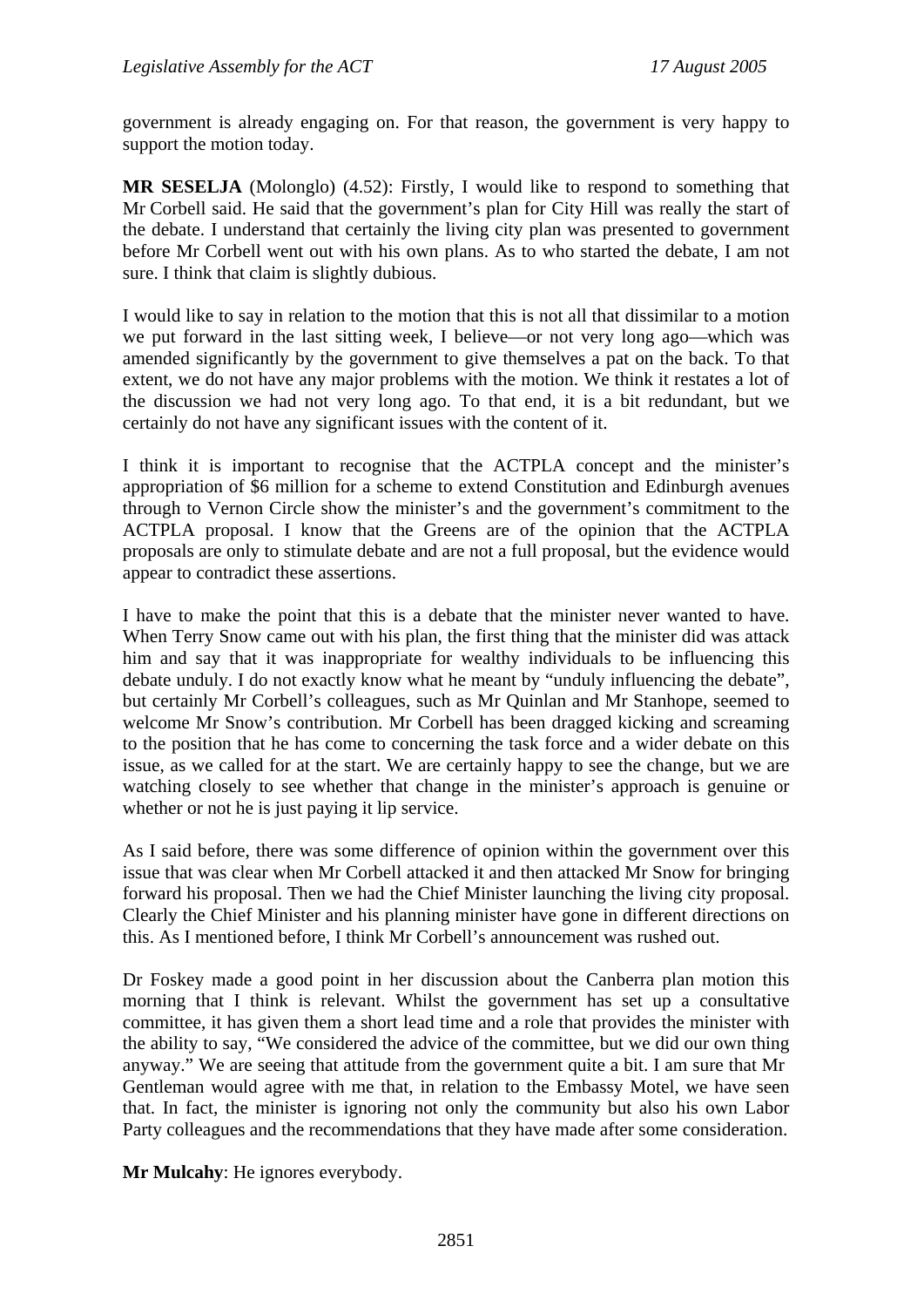**MR SESELJA**: Yes, he does. He has a fine track record of ignoring many people in the community.

As I said about the substance of it, the motion from Dr Foskey is a good one, and we do not have any significant problems. We have been saying for some time that consultation on City Hill is important, and it should be about more than just one proposal. I think it is good to see, however we have arrived at this point.

As I said, I think the claim that Mr Corbell makes that it was he who started this debate is dubious. But, however we have got there, I think it is good that we are now seeing different proposals coming forward. I am sure the majority of members of the government would agree with me that it is good to see different organisations coming out with proposals. I am sure that the task force, as part of its deliberations on the future of Canberra central, will look at those proposals for City Hill. Hopefully, we will get the best out of those three options that have come forward and any future options that may come forward.

I think Dr Foskey is right when she says that community, business, territory and federal governments all have a part to play in the future of City Hill. All these groups do have a part. Current legislation certainly requires that all the different arms of government play a part.

Recently I announced that the opposition has been preparing legislation for the future of City Hill, and this has been in the pipeline for some time and is being progressed. Hopefully, we will be in a position to introduce that soon. I look forward to the support of the minister on that one.

In summary, I am pleased to see that Dr Foskey is supporting the sentiment that we expressed a few weeks ago, and it is encouraging to see Dr Foskey in agreement with us, which does not happen all that often, I guess.

As I stated at the beginning, when we put forward a motion considering lots of different options, the government ripped the guts out of it and gave themselves a pat on the back. I am surprised they have not done the same thing here, but I guess maybe they treat Greens' motions somewhat differently to how they treat motions that come from the Liberal Party in this place, which is fine. We always like to see the government giving themselves a pat on the back, because certainly someone has to.

In summary, I am happy to support and the opposition is happy to support the motion by Dr Foskey. We look forward to the ongoing debate over the future of not only City Hill but also the centre of Canberra.

**MR QUINLAN** (Molonglo—Treasurer, Minister for Economic Development and Business, Minister for Tourism, Minister for Sport and Recreation, and Minister for Racing and Gaming) (4.59): I do not recall the detail of the opposition motion, but I will just take with a grain of salt what I have heard today until I refer back to it, if I get the time or the inclination. I rather suspect that there would have been a few marginal differences between what the Liberal Party put forward and what the Greens put forward. If that is not the case, I am sure Dr Foskey would have great reason for concern. This is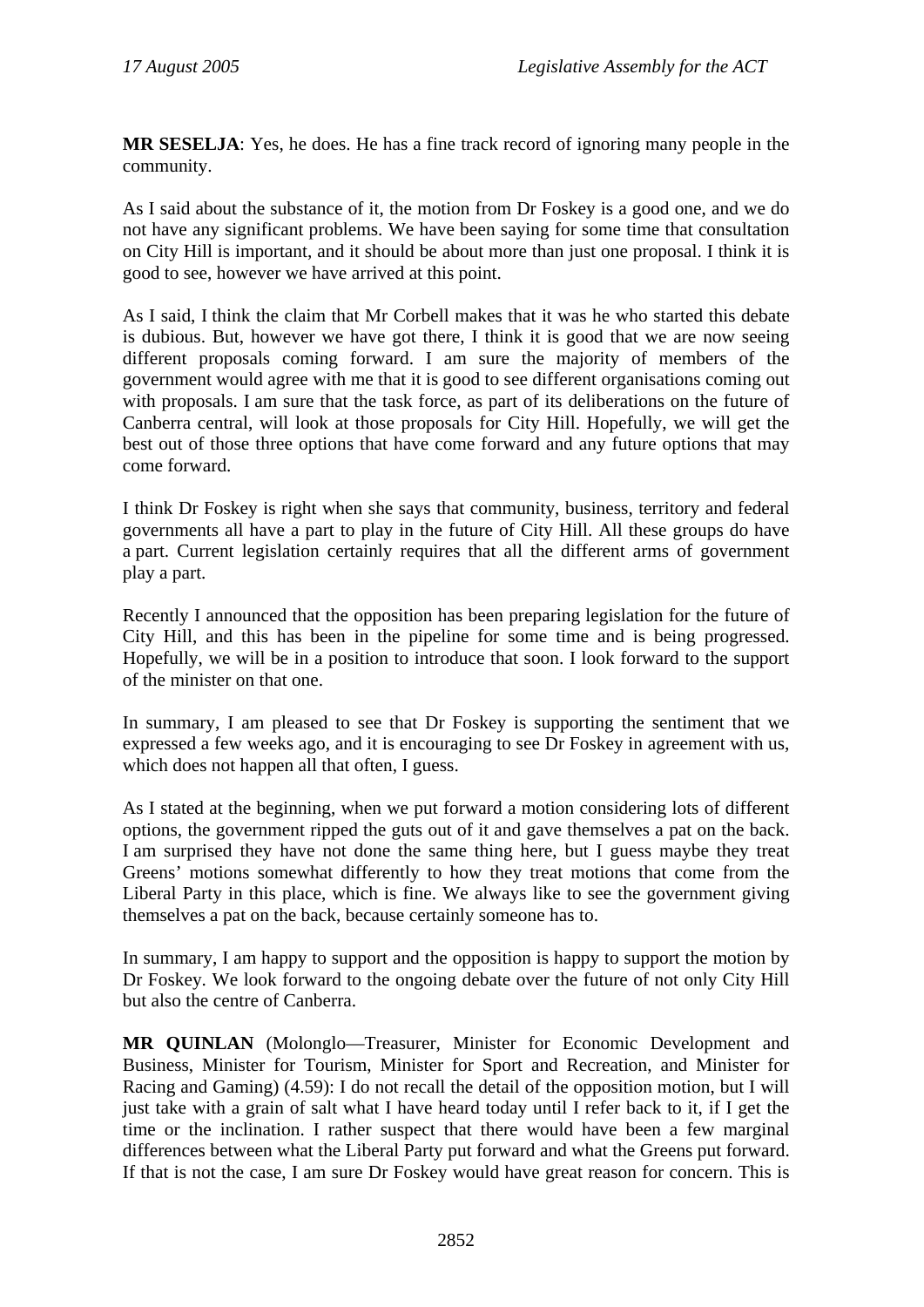a motion on which we are all very happily agreeing with each other, which is a pleasant shift from the previous debate.

I do not want to take up too much of the Assembly's time, but I want to address one issue that seems to be arsing in the context of development debates, and that is some argument for no growth in Canberra. I think the Assembly ought to be concerned, and I think that any task force that works on it from here ought to be concerned, that we at least assess and measure and then communicate the degree of dependence that this territory has on the process of growth itself at this stage. We have not reached the break-even point; we have not reached the point where this city and this economy can sustain themselves without the process of growth.

**Mr Seselja**: You have changed your tune from estimates.

**MR QUINLAN**: No, I haven't.

**Mr Seselja**: You said before that you didn't care where the growth came from. If it came from the region or if it came from Canberra, it's all the same to you.

**MR QUINLAN:** I am saying that the economy of this place does need growth. I am sure that, in the context of estimates, my answer will reconcile with this.

**Mr Seselja**: You had better check that one as well, Ted.

**MR QUINLAN**: You go right ahead. But there has been some debate and there has been a thesis put forward from some quarters that we ought to be looking at no growth, and that is simply not sustainable within the ACT economy. For those who might put that proposition forward, it is incumbent upon them to also put forward an assessment of how we would manage our affairs under those quite distinctly changed circumstances. It is, I think, important in the process of consultation that the decisions are not only informed by, as the motion indicates, various sectors; it is also important that those various sectors are also equally informed by the reality of the position of the city at this stage.

From my own perspective, I do believe that there is strong argument for some bold measures to be taken in the development of the ACT, and in the development of Civic in particular, but we still have to take the measures and we cannot just rush out, dig a big hole and expect that the demand somehow will materialise in relation to residential, commercial and retail property. That is envisaged in some of the plans that we see. Although they have a long development period, they still represent a quantum shift in the size of Civic and a quantum shift in the amount of space that is available within the territory. We need to evaluate what is the likely demand growth and what is the potential demand growth.

I believe that bold moves taken will, in some part, engender growth themselves and that if we are a city on the move we will attract investment and we will attract growth. Nevertheless, we have to make some assessment of that and do some sensitivity analysis to be sure that what we are aiming at is not the impossible dream. We need to examine the model.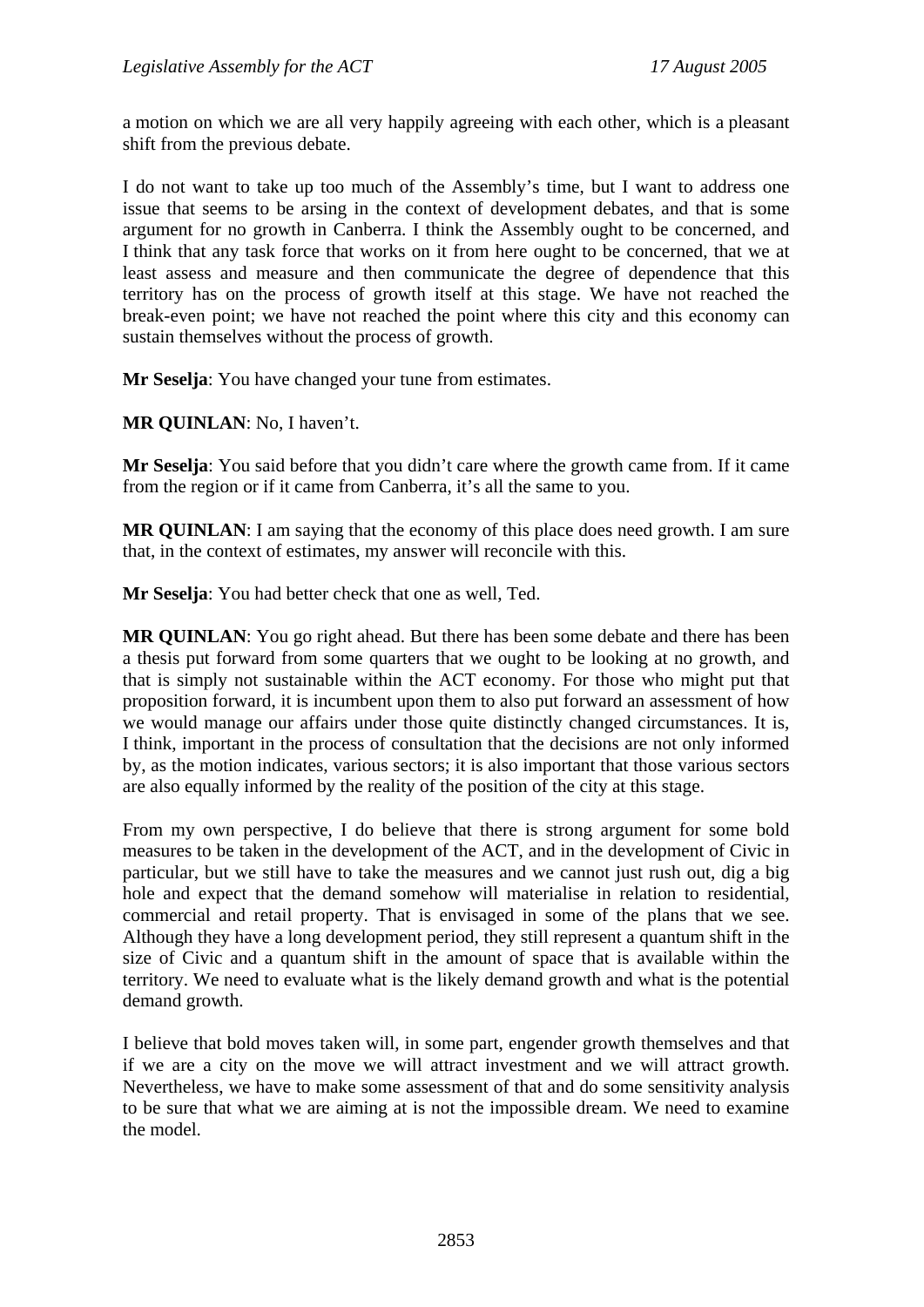We have looked at the Snow model and seen some of the very enticing numbers there, but I do not think the model is complete. The finances depend on huge parking revenue. I am not sure whether they take account of parking revenue from the existing spaces, which would be forgone, for example. So there is a fair bit of work to do and a fair bit of understanding to be reached between the various stakeholders. But, overall, I think this is an opportunity for us to make some bold decisions and, at the same time, it is an opportunity to assess the potential of this city and the potential for growth of the economy so that it can continue to work and move towards self-sustainability.

**DR FOSKEY** (Molonglo) (5.05), in reply: I want to be very brief in my closing remarks because I note that there is tripartisan support for this motion, and that was one of the things that I felt were really essential for us to get a good outcome on City Hill.

In summing up, I would like to remind members of the Assembly—and hope that they do not change their minds—of what they will be voting for, and that is, of course, very good community engagement on the future of the city; that we also are extremely transparent about the processes and the advice that is given to government; that the financial issues are discussed and made public; and that any task force development body set up to manage the process include community, business, territory and federal government representatives. In saying that, I thank the Assembly for its support. I look forward to keeping in touch with the process. I am sure that all of us will maintain this level of engagement.

I should note that I did go looking for the motion put up by the Liberal Party, which Mr Seselja referred to. In that brief time, I did not have time to find it. I do not think it was in the last week of sitting, because I could not find it there. Sadly, not being able to see the words, I could not reiterate why I did not support it. But I trust that I was the same person then as I am now. I am quite sure I had good reasons.

Motion agreed to.

# **Canberra Theatre Centre**

**MS PORTER** (Ginninderra) (5.08): I move:

That this Assembly:

- (1) recognises the outstanding contribution of the Canberra Theatre centre to the vitality of Canberra's cultural community; and
- (2) congratulates the Canberra Theatre on 40 years of servicing Canberrans as the principal arts venue of the Territory.

Whilst the constraints of time prevented me from recognising the Canberra Theatre during the weeks of festivities that surrounded its 40th anniversary, the reason for celebration still exists. I sought then, and I am happy now, to be able to celebrate this birthday by recognising the events that the Canberra Centre has held since 1965. It was in that year that the majestic centre was opened, heralding the introduction of the first performing arts centre in Australia. This was labelled as a significant development in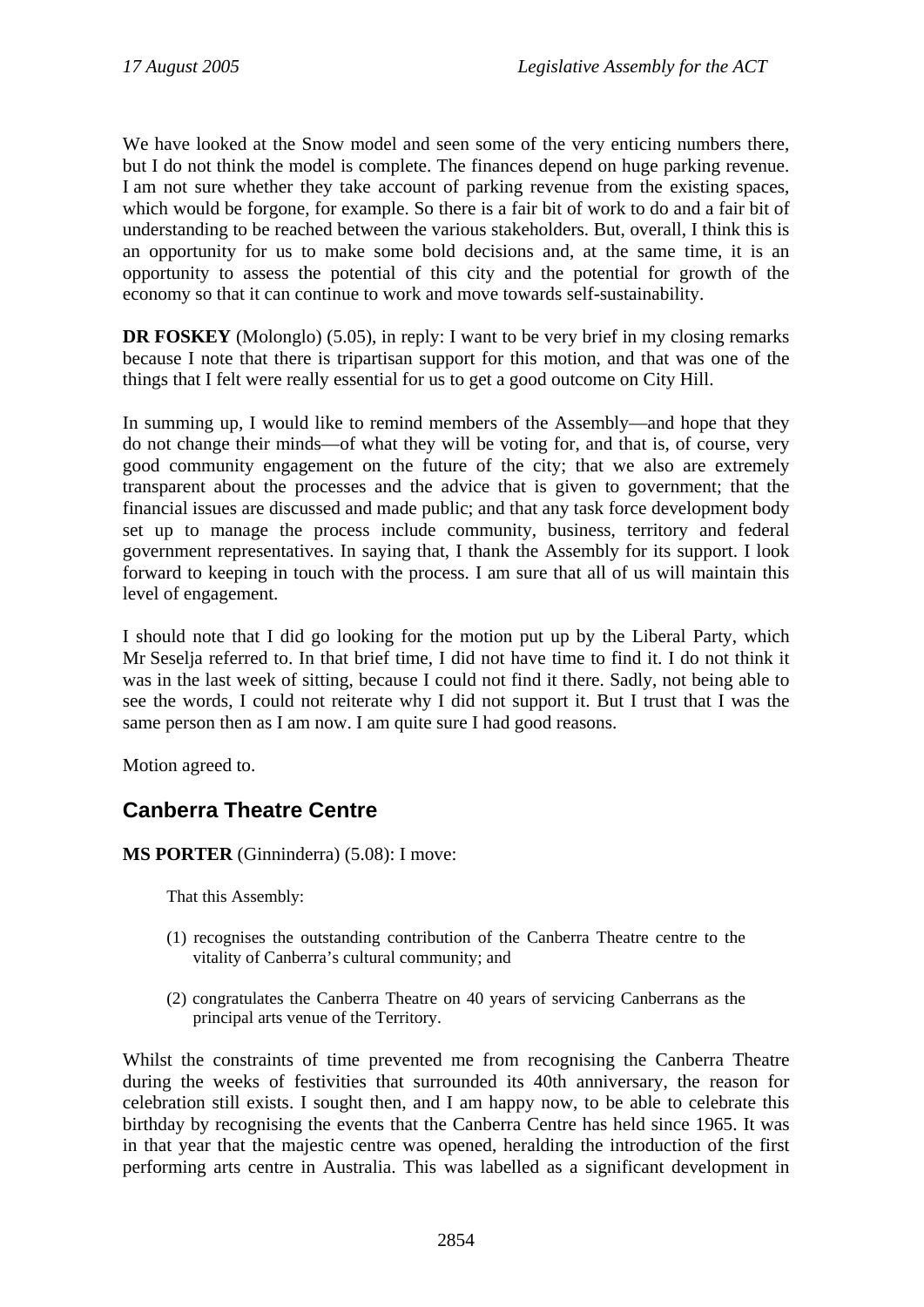post-war Australia and recognition of the important role that government appropriation can play in nurturing cultural life.

The Canberra Theatre was, in fact, the market leader in Australian performing arts, opening before the Sydney Opera House, the Adelaide Festival Centre and the Victorian Arts Centre, making it the first government-funded performing arts centre in the country. Whilst Canberra's population at the time may have been only 90,000, the new Canberra Theatre Centre provided a very strong cultural focus for a growing and maturing city rich with citizens demanding cultural and intellectual outlets.

Building on the extensive multicultural history of the city, the centre provided an initial opportunity for a growing number of embassies to showcase the culture and the talents of their home countries. Combined with the facilities of the centre itself, the Playhouse, with its galleries, meeting rooms and restaurants, provided an additional cultural centre for such an international showcase. The diversity of the Playhouse was evident from the early stages, with the first ever exhibition by the National Gallery of Australia being held in its foyer. Add to that the hosting of orchestras, plays, musicals, dance and concerts and one can understand why the Playhouse has such a positive international reputation.

A key feature of the centre has been the variety of performers and diversity of product, ranging from international and Australian drama to popular music, dance and classical music. The theatre itself has hosted some of the world's most reputable acts over its life, starting with a gala performance of the Australian Ballet Company on the opening night of 1965. The creation of the centre meant that Canberra audiences would no longer feel the isolation and distance from Melbourne and Sydney.

During the first decade of its life, the Canberra Theatre Centre hosted many touring orchestras, until the building of Llewellwyn Hall provided a purpose-built concert venue in Canberra. Dame Margot Fonteyn performed with the Australian Ballet at the centre in October 1970. The era from the mid-1970s to the mid-1980s saw the presentation of many international artists, including Dame Joan Sutherland, while Canberra Opera presented a full-scale production of *La Traviata* and the Canberra Theatre Trust presented a performance of *HMS Pinafore*. In 1983 the controversial all-female comedy-drama *Steaming* ended its very successful 12-month national tour in Canberra. Other performers during this time included the Bell Shakespeare Company, the Black Theatre of Prague and the Dave Brubeck Quartet.

The period from the mid-1980s to the mid-1990s saw seasons of the English Shakespeare Company, Dizzy Gillespie, Canberra's own Doug Anthony All Stars and the first tour of the Bangarra Dance Company. During this time, the production of *Les Miserables* by the Canberra Philharmonic Society was a major triumph. Thirteen shows of this 1994 production sold out in advance of the season opening, creating a new box office record. The late-1990s saw the demolition of the old Playhouse and the new Playhouse opened in April 1998 with a wonderful season of the production *Fish* by the Bangarra Dance Company. The Playhouse is now acclaimed as the best venue in Australia for spoken word.

In 1997 the Canberra Theatre Trust Act was repealed and the Cultural Facilities Corporation was created. The corporation now has management responsibility for the Canberra Theatre Centre, together with the Canberra Museum and Gallery, the Nolan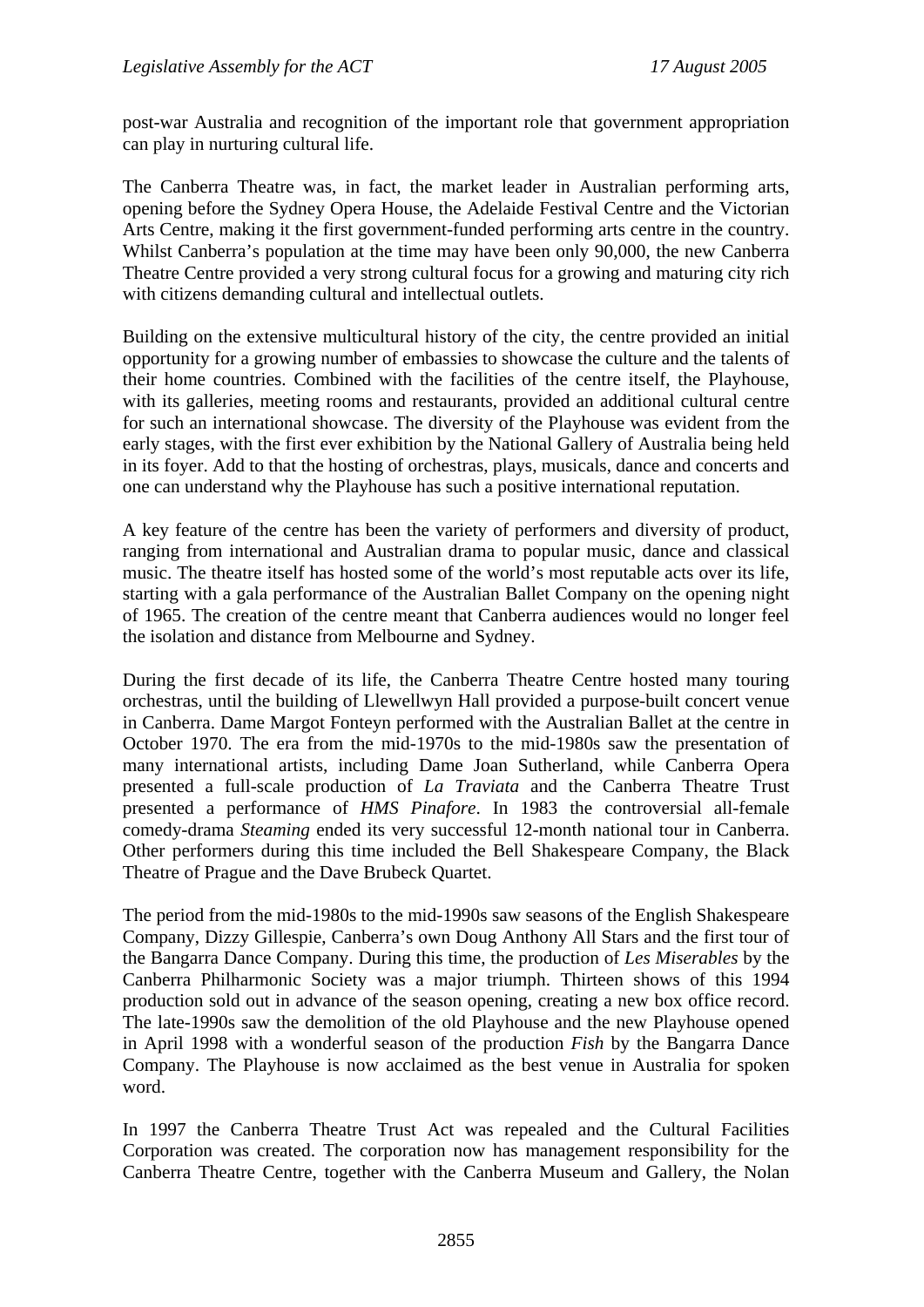Gallery and historic places Lanyon, Calthorpes' House and Mugga Mugga. Under the corporation's management, the Canberra Theatre Centre has continued its proud tradition of presenting high quality performing arts and of serving the Canberra community.

In February 2003, the Canberra Theatre Centre worked with Circus Oz in presenting a big top production on the lakeside arena. The opening night of Circus Oz paid tribute to the victims and heroes of the Canberra bushfires, with over 1,000 tickets being donated to locally nominated heroes, emergency services personnel and people who were severely impacted upon by the effect of the bushfires.

Throughout its history, the stages of the Canberra Theatre Centre have not only played host to many international and national touring companies but also provided a strong focal point for local performing arts organisations. AusDance ACT has been a long-term presenter of the annual dance festival, as well as eisteddfod competitions, and many local theatre companies have trodden the boards of the Canberra Theatre Centre. These include companies and organisations such as Free Rain, Canberra Rep and the Australian Choreographic Centre with their *Quantum Leap at the Playhouse* production.

Those of us who have attended the Canberra and area theatre awards, known affectionately as the CAT awards, know that the Canberra Theatre Centre plays an important local and regional role as well, a role that demonstrates that Canberra is more than the seat of federal government and the home of national institutions.

Today, the Canberra Theatre Centre continues to provide a full and balanced program of performing arts activity. To ensure that it is accessible to all members of the Canberra community, in recent years the centre has focused on improving access for its audiences. This has included the introduction of audio description for vision-impaired patrons and the introduction of live theatre captioning, as well as the use of Auslan for subscription season productions, an Australian first. These new programs have built on and extended the centre's strong connection to its local community.

In 2005, a new era is starting with the construction of the Civic library and link. This project will bring greatly improved facilities and services to theatre patrons, including much improved access for people with disabilities. It will also provide many opportunities for the centre to work with the ACT Library Service, for example, by linking children's theatre productions to book reading activities. This is the tip of the iceberg in terms of the ACT government's commitment to lifelong learning and cultural facilities.

The government has committed over \$1 million to an extensive public art program. Perhaps most relevant to those whom I directly represent in this place, the Stanhope government has made a strong financial commitment to the arts community in Ginninderra by allocating over \$500,000 to the planning stage of the Belconnen arts centre. This centre will build on the strength of the facilities provided in other areas of Canberra and will provide the residents of Ginninderra with a quality facility for their artistic and cultural expression.

The ACT government is committed to providing Canberrans with cultural outlets for their skills and interests. The Canberra Theatre has provided such an outlet for 40 years, and it is envisaged by the ACT government that the Belconnen arts centre will emulate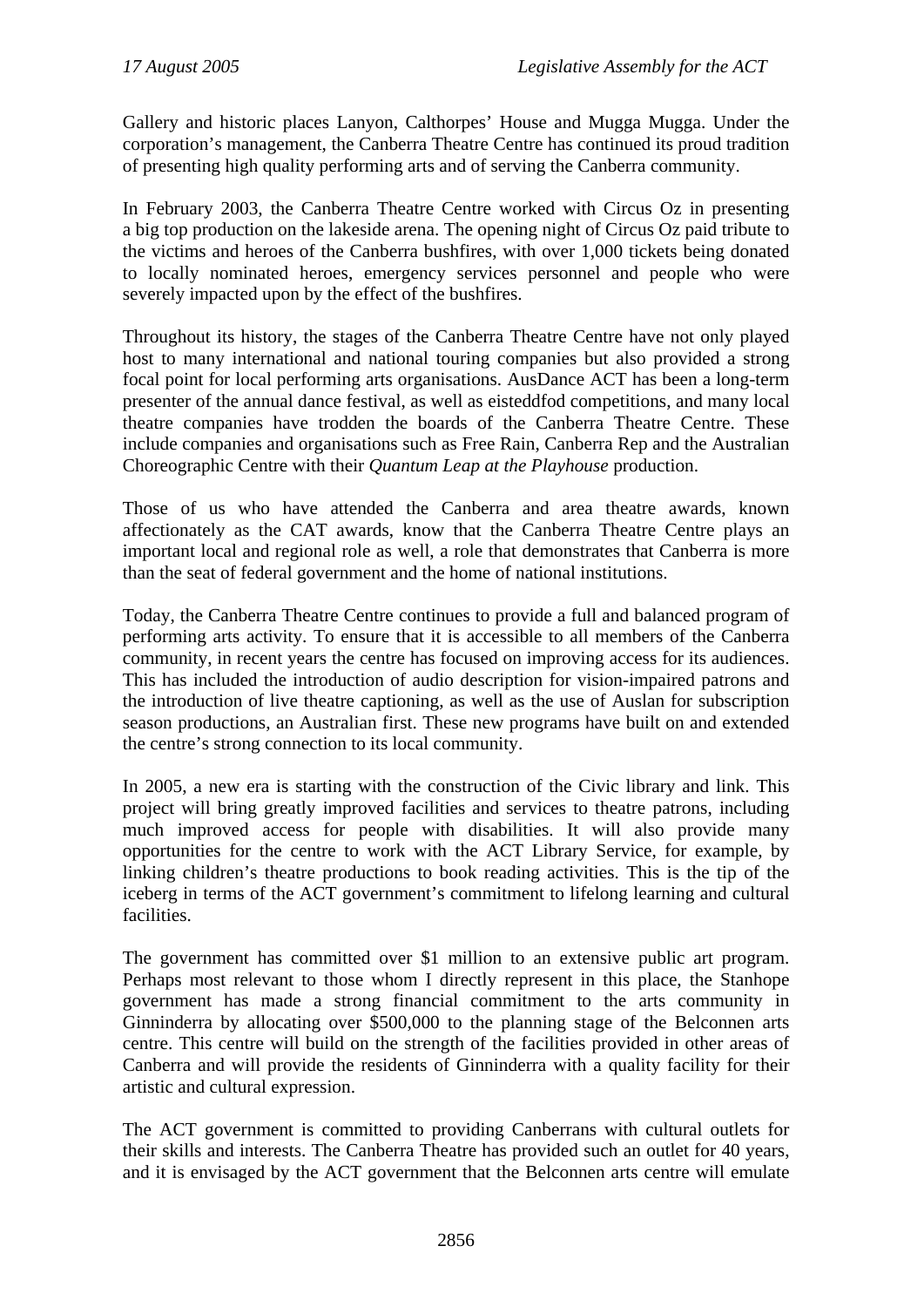this role for the residents of Ginninderra, be it on a smaller scale. With more than 170,000 people attending the Canberra Theatre Centre this year, the centre marked its 40th anniversary as a venue in which all Canberrans can take great pride. The Stanhope government has built on its long-term commitment to Canberra's cultural community and the 2005-06 budget is an example of this commitment.

In closing, I shall quote from a publication by Charles Landry, *Imagination and Regeneration: Cultural Policy and the Future of Cities*. He said:

Finally, the figure of the artist and the arts can be paramount in thinking through how our cities can develop as they lie at the core of how our cultures unfold. The arts can help us imagine, help us think, help us beautify and help us to be constructively critical. Their imagination combined with the creativity of others in non-artistic fields is what makes a city vibrant.

**MR MULCAHY** (Molonglo) (5.17): Mr Deputy Speaker, I spoke on this matter in an adjournment debate in June on the occasion of the 40th anniversary. I do not intend to go over all of the points that I raised on that occasion as I am anxious to provide us with some time shortly to discuss very important issues relating to education in Mrs Dunne's area. Let me just indicate the opposition's support for the sentiments contained in Ms Porter's motion.

The Canberra Theatre Centre performs a very important role. It is a great contributor to the flourishing arts community. It has provided world-class performing arts and entertainment to the people of Canberra and surrounding regions. It provides the city with the finest art and entertainment from round the country and I think that it plays a vital role in presenting a broad range of first-class theatre to the local community. I have enjoyed many of its productions and, notwithstanding Ms Musa's criticism in the *Canberra Times*, I stand by my assessment that we have had some first-class productions lately. I believe that if members can provide encouragement to the arts, which I try to do and I know Ms Porter does attend a number of events as well, I think we should do so.

I took some comfort in the fact that some of the people whose productions I have praised said to me subsequently how well-received it was to get support from elected representatives for their different productions. I think it is good to see the Assembly recognising the theatre itself. If we see a particular production that is of a very high standard, and there have been a number I have had the privilege of attending, I think we should make sure, through our access to the media, that the broader community is made aware of these events and that we vigorously support them. In a city of this size it is always challenging to make a living within the arts and for some of the productions that come to Canberra it is often a line ball financially as to whether they are going to be able to stage these productions. If we can get behind them and we do have a very active community supporting the arts, I think that is a good thing.

In conclusion, in supporting this motion, I will just quote an assessment of the Canberra Theatre's contribution to the ACT community by John Bell, director and founder of the Bell Shakespeare Company. He said:

It's been proved beyond doubt that a flourishing arts community contributes to the mental and physical health of the nation. It stimulates creative thinking on issues spiritual and ethical, it rouses the imagination and fosters a national spirit that is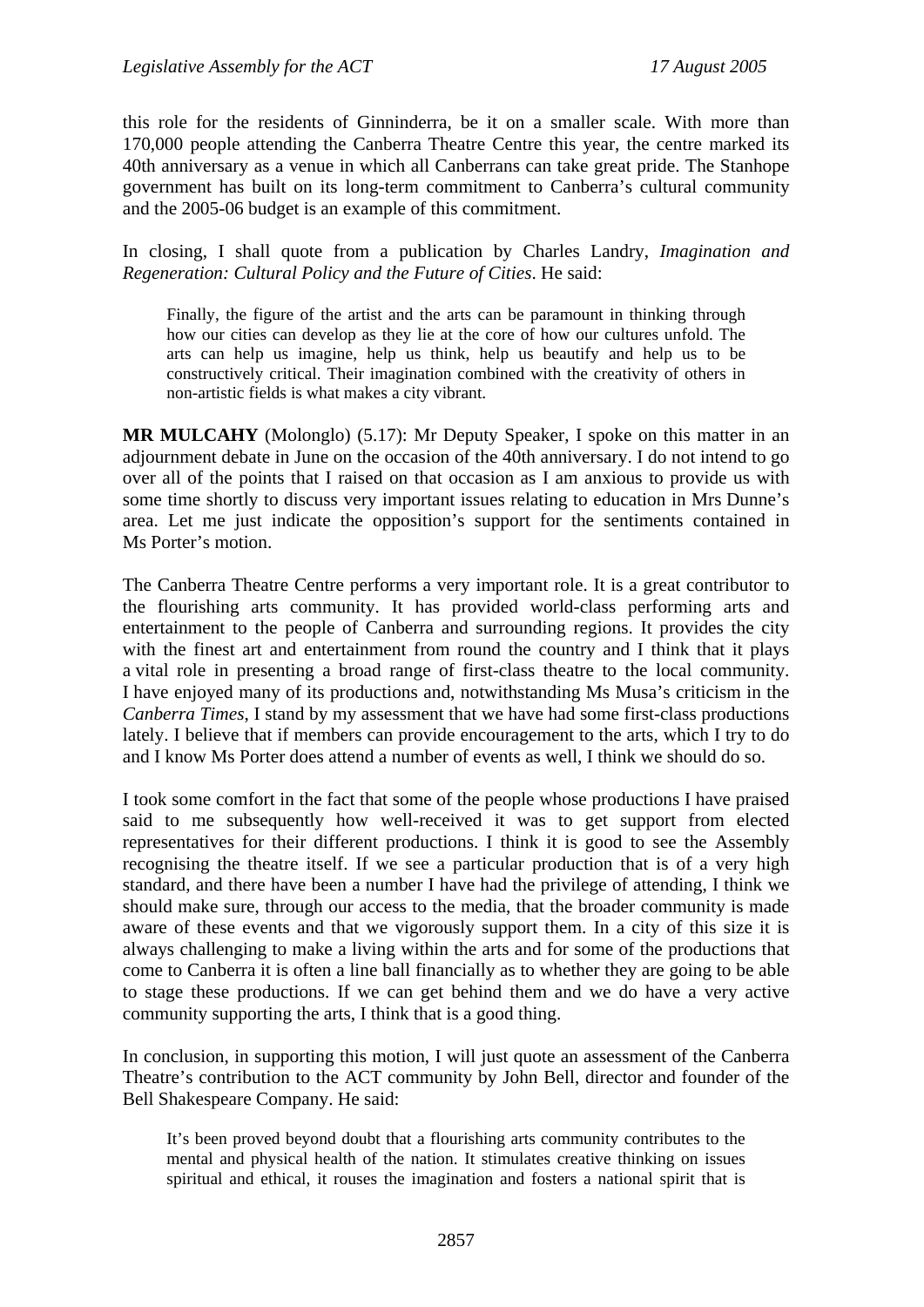fearless, resourceful, clever, witty, adventurous, lively, innovative, self-reliant, self critical, self-respecting, dignified, compassionate and independent, confident of our place in the world and if that's not good for business I don't know what is.

It is great to have the opportunity to support this proposal and it has been my pleasure to speak in support of the matter before the Assembly.

**DR FOSKEY** (Molonglo) (5.20): This motion looks like being another with bipartisan support, which is a very good thing because the Canberra Theatre Centre has been an important home for theatre and entertainment in the territory for 40 years. It started off as a home to Canberra's largest amateur theatre, as well as hosting orchestral concerts, and moved on to hosting and managing the National Festival of Australian Theatre and being the home for mass events such as the Rock Eisteddfod and the schools dance festival. Now, most pre-eminently, it is the key venue for numerous touring productions from across Australia. In a sense, especially since the Albert Hall has been sold, it is our town hall, our town centre.

The world of theatre in Canberra and across Australia has changed a lot during that period. Whilst there remains a strong amateur theatre scene in Canberra, very few of these productions can afford or would need now to be staged in the Canberra Theatre Centre. By the same token, local professional theatre has not grown into the more substantial and viable business that it looked as though it would in the early 1980s and most of Canberra's professional theatre these days is well accommodated in the Street Theatre.

I acknowledge the role played by the theatres at Tuggeranong and Erindale and the Repertory Theatre in Acton in staging local and visiting performing groups. Anything that we say about the Canberra Theatre Centre should not belittle the role that those more local theatres perform. In fact, last night I saw an excellent visiting performance at the Tuggeranong Theatre, a theatre that I have always enjoyed going to.

At the moment there is a weakness across Australia with small to mid-range professional theatre groups. It is very difficult for them to get adequate work. There is a significant gap between the semi-paid fringe theatre groups, which are very strong across Australia, including in Canberra, and the well-supported fully professional companies such as Deck Chair, Belvoir Street, Bell Shakespeare and the Melbourne Theatre Company. The same stratification exists in the world of dance, which sees the ACT with very little home-grown professional dance, despite a fantastic history and a buoyant youth involvement in dance. Of course, big bouquets should go to AusDance for the work they do in this regard.

Part of this shift probably reflects changing entertainment interests. Many more people are staying at home and watching stuff on TV. Also, I do not think that the globally competitive environment is particularly good for local theatre. Canberra now has a good diet of high quality, high profile theatre and dance products from across Australia and that competes often with local productions.

I think that it is worth making a few comments on the loss of the National Festival of Australian Theatre. Back in the 1990s, after a few years of high visibility and high cost, the Canberra Theatre Centre made a decision to pull out of the festival, which had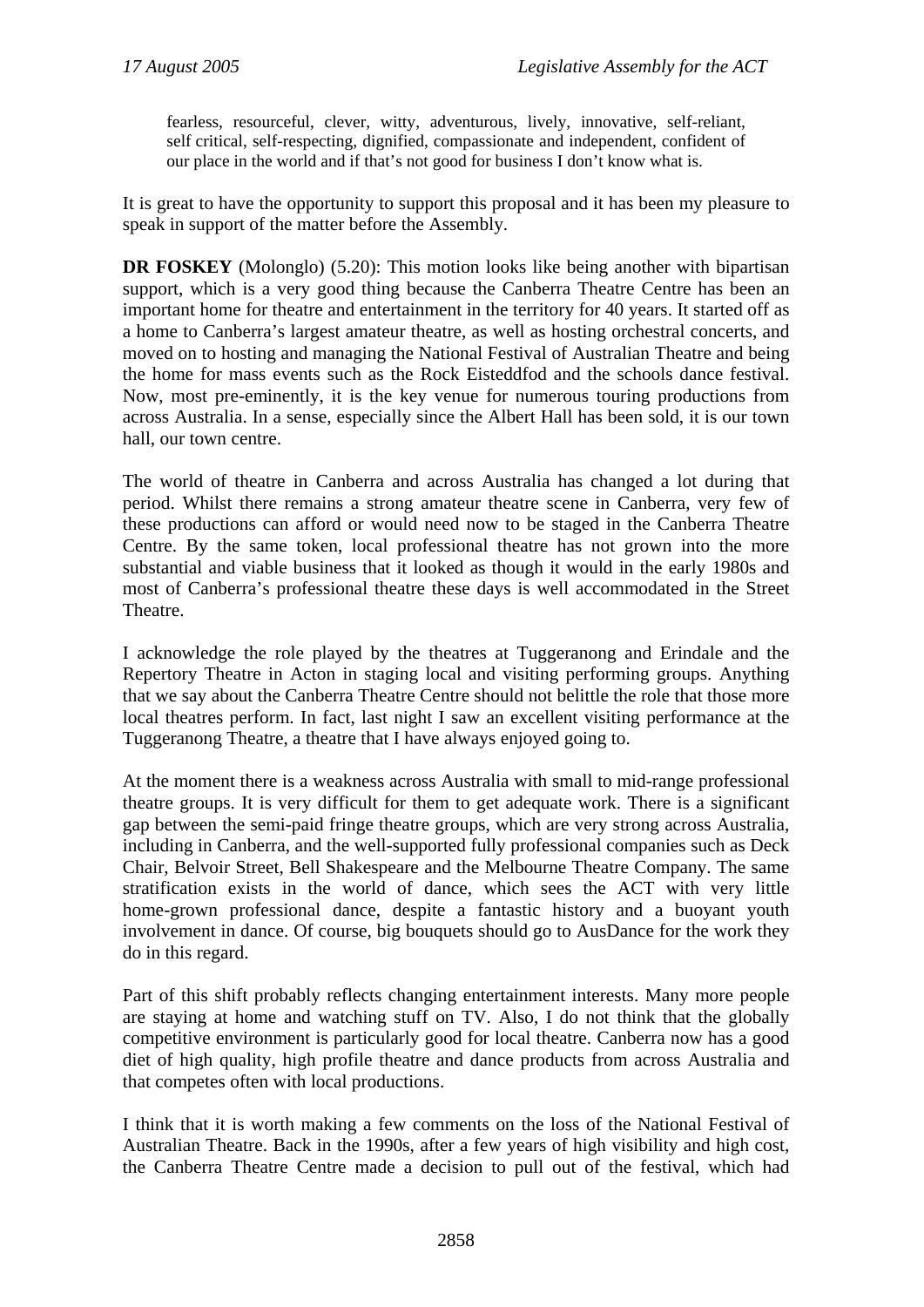brought a fascinating and stimulating array of Australia's best new theatre to Canberra. It was an event that put Australian theatre firmly on the Canberra map and put Canberra on the Australian theatre map as well. I think that anyone who was interested in theatre and the arts would have found those couple of weeks of the national festival a really exciting time. Also growing up around that event was the engaging and broad-ranging Festival of Contemporary Arts which, despite a valiant attempt to go it alone, also has since folded.

I believe that these decisions have meant the loss of an opportunity to develop an arts practice and visibility of great significance for this city. When the Cultural Facilities Corporation, under which the Canberra Theatre Centre now operates, was set up there was some talk about how tying in the goals of the ACT'S arts strategy, ArtsCapital as it is now, would strengthen the theatre centre's program. Given that the ACT government's key arts advisory body is the ACT Cultural Council and given that the council's advice is confidential, we cannot know of any dialogue that might exist on that matter.

I do not seek to be critical of the Canberra Theatre Center, nor of the ACT Cultural Council, but I would like to see a more open and robust approach to using the resources and programs of the Canberra Theatre Centre to assist in the cultural development of the city. The Canberra Theatre Centre is going to enjoy new facilities as the library and the new link are built on in the next year. Now might be a good moment to look at its role in providing a focus for Canberra's cultural development, perhaps by adding a kind of cultural strategic plan—how about that?—which is not just about the Canberra Theatre Centre but about Canberra and performing arts more broadly.

The Canberra Theatre Centre has been an important focal point for the performing arts in Canberra and I am sure that it will continue to be. I would like to imagine, however, that it could be used a little more strategically for the whole of Canberra and that we will develop a Canberra strategic cultural plan.

**MR STANHOPE** (Ginninderra—Chief Minister, Attorney-General, Minister for the Environment and Minister for Arts, Heritage and Indigenous Affairs) (5.26): I welcome the opportunity to speak to this motion in celebration of one of the city's best-loved institutions, a place that has helped shape the cultural personality of the national capital for four decades.

As members have noted, the Canberra Theatre Centre has the distinction of being the country's first government-initiated performing arts centre, proof that government support for the arts can have an enduring legacy. Forty years on, the special relationship between government and the arts continues through the Canberra Theatre Centre, through the government's support for our many outstanding cultural and performing arts organisations, through expanded prizes such as the one for poetry through our public art programs, and through major new projects such as the Belconnen arts and cultural centre and the Canberra glassworks.

When the Canberra Theatre raised its curtain for the first time in 1965, Canberra had a population of just 90,000. Last financial year, the centre welcomed three times that many patrons through its doors, a reminder of the growth of our community but also a reminder that a life, to be lived fully and richly, must have a cultural dimension. You have only to cross the square outside the Assembly to know that nothing has remained static in the life of Canberra or the Canberra Theatre Centre.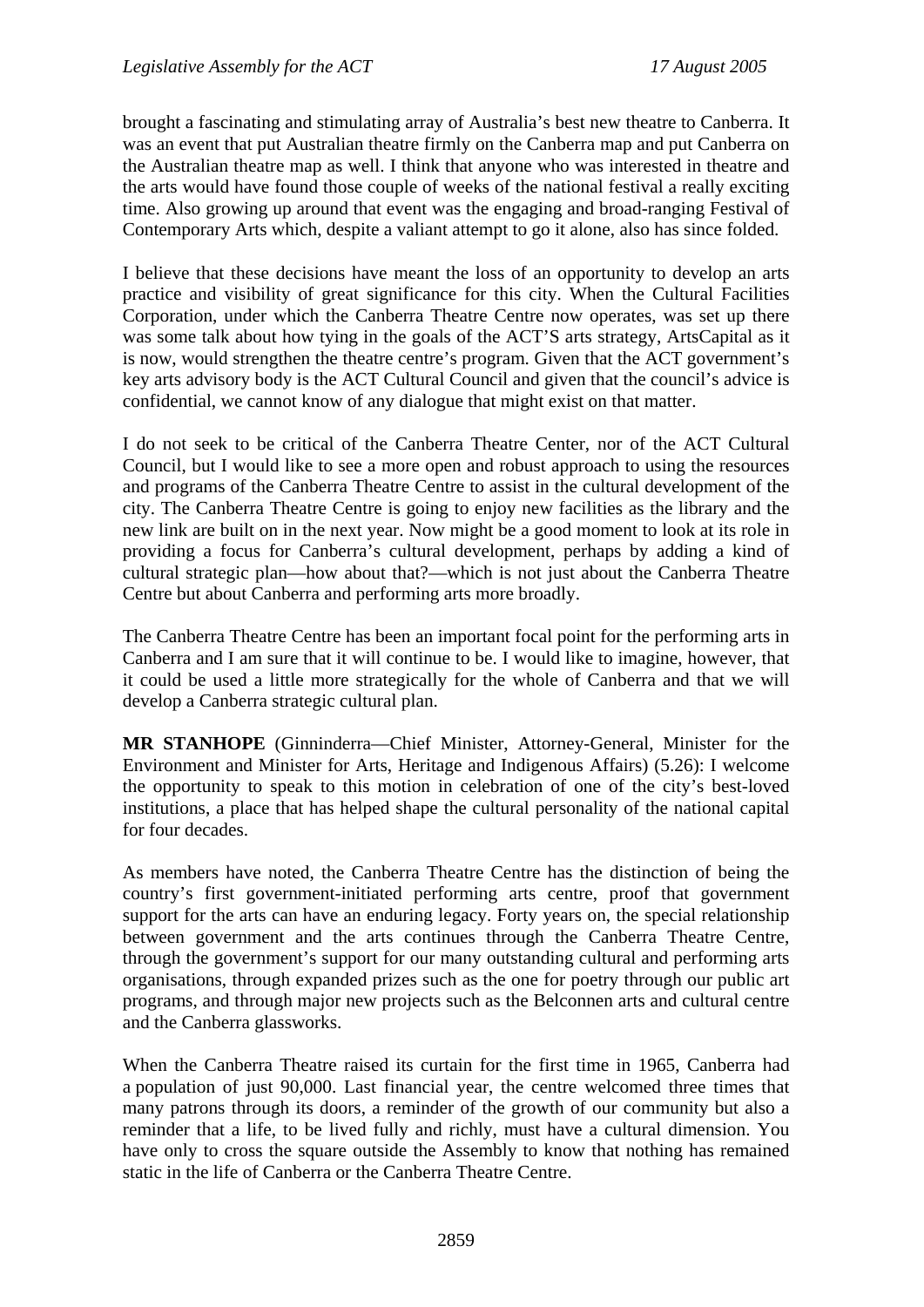Many of us can recall a time before the Playhouse and many more can remember when the walkway between the theatre and the Playhouse was enclosed. Even relatively recent arrivals can remember the reopening of the new Playhouse in 1998, one of the nation's great theatres of the spoken word, and outside now the boardings and construction work signal yet another evolution, with the rebirth on this site of the Civic library and rebuilding of the link.

Over the years the boards of the Canberra Theatre Centre have vibrated to the tread of some of the finest performers of this city and country, the Australian Ballet, the Sydney and Melbourne theatre companies, Bell Shakespeare—in Canberra most significantly with its magnificent *Wars of the Roses* adaptation—and the Sydney Dance Company. The anniversary exhibition that was held transported us back to some of the great moments in the life of the centre.

That exhibition, which I was very pleased to open, also celebrated those who have worked in the theatre, the men and women who have shown us to our seats, sweated over play lists season after season, served drinks and ensured from the moment that we walked through the door that we had been transported out of our everyday existence. I think it is fair to comment today that one whose contribution to the suspension of reality that we have experienced at the Canberra Theatre is celebrated in the exhibition at the centre, that is, the centre's first director, Terry Vaughan, who composed a work entitled *Fanfare for an Occasion* specifically for that opening. Many aspects of the centre's history now live only in the memories of those who were there. I think that it is very fitting and relevant that much of the work that has been performed, though lost, has had a chance to be rediscovered.

An institution does not attain the cherished status of the Canberra Theatre without giving significantly back to the community. Over the years, the centre has worked assiduously to bring live theatre to as wide an audience as possible. Under its social capital initiative, it provides tickets to groups such as youth centres and refuges, which might otherwise never have the opportunity to witness live theatre. Last year the value of those tickets was nearly \$25,000. Through Club Theatrics, the centre makes performances more affordable for school and college students, while the Playtime Theatre initiative proves that you are never too young to get a taste for performance.

The centre also supports the Canberra community through events such as the popular music at midday by the Royal Military College Duntroon, which raised over \$9,000 for charity last year. I am very happy today to speak very shortly to this motion to acknowledge the wonderful contribution of the Canberra Theatre Centre to the cultural life of the city of Canberra over 40 years and I join with members of the Assembly and the Canberra community in looking forward to many more years of success.

**MR GENTLEMAN** (Brindabella) (5.30): I am pleased to be able to stand today and talk about the Canberra Theatre. I am pleased to announce that this year the Canberra Theatre introduced the Canberra Theatre access initiative that was launched by Mr Hargreaves, an initiative that gives people who are visually or aurally impaired the chance to attend all of the productions that the theatre presents.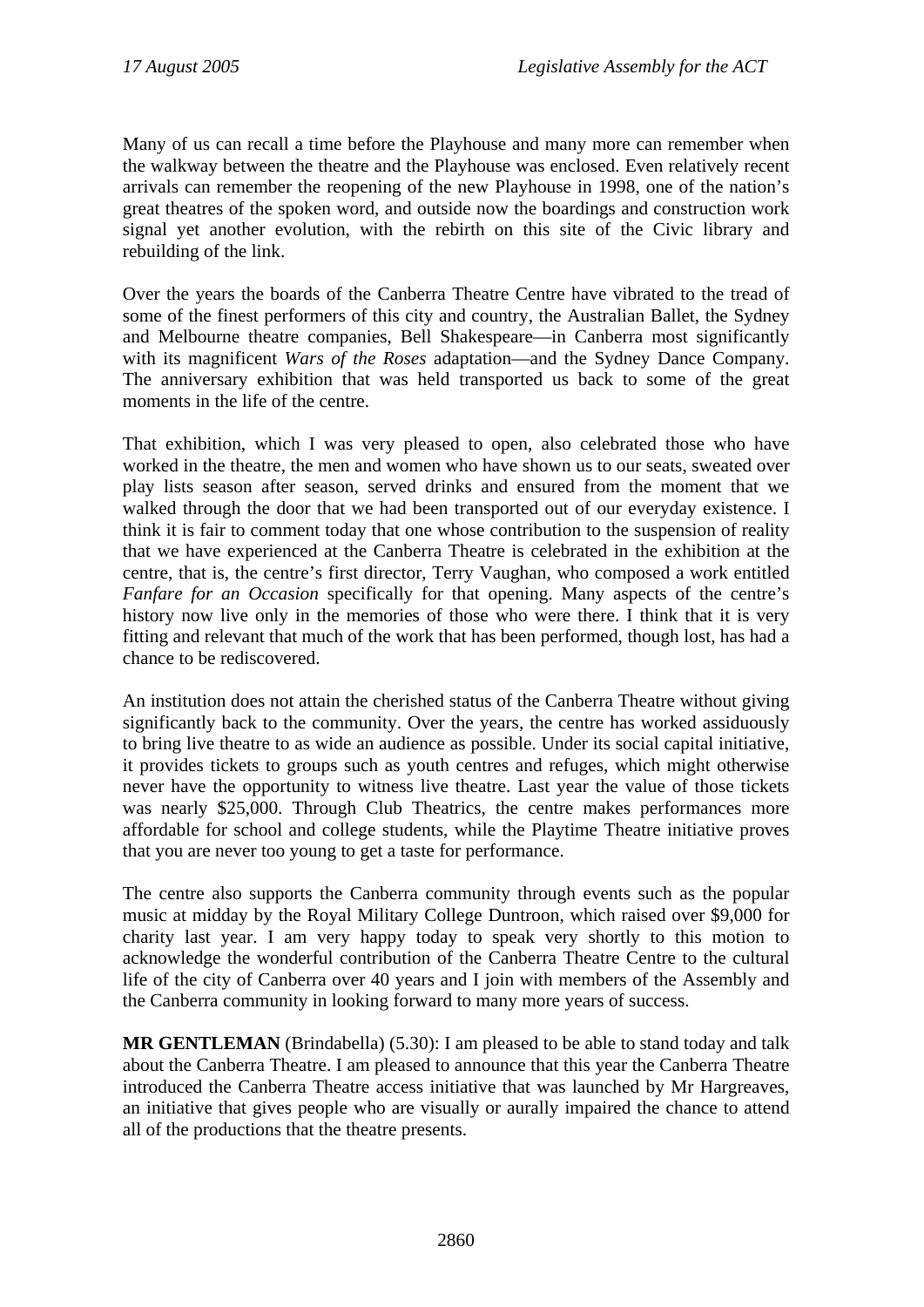In 2004, the Canberra Theatre introduced audio-described performances in collaboration with the Royal Blind Society of the ACT for those who are blind or vision impaired, a great start and a challenge to the rest of us. It also introduced Auslan interpreted performances in collaboration with professional interpreters from Precision Hands and the ACT Deafness Resource Centre. The Canberra Theatre Centre is now also working with The Captioning Studio to provide live captioning to audience members for selected performances within both the subscription season and the Playtime Theatre season for children and families. The Captioning Studio is a locally based organisation but has national recognition. This is yet another leadership activity from the so-called city with no soul.

The Canberra Theatre Centre is committed to creating a welcoming environment, prioritising and promoting access for everyone, which includes access to the best performing arts available as well as access for people who may not otherwise be able to attend the theatre. The Canberra Theatre Centre is highly recognised by theatre venues, peak disability service bodies and theatre companies nationally for its access initiatives. This is another goal of the Canberra social plan to promote the inclusion of people with a disability in all areas of the ACT community and not condemn them to a second-class lifestyle because of a disability. I thank the Canberra Theatre for its vision, its commitment to its patrons over many decades, and the courage it has displayed in providing this leadership.

I would now like to share with the Assembly some of my personal experiences at the theatre. If I can recall back to the 1970s, one on my first experiences there was to see the band Split Enz from New Zealand. They were a fantastic band and had wonderful costumes to promote their music. Among the great hits they had were *I Got You*, *I Hope I Neve*r and *Poor Boy,* which went on to be in the top 10. The backup band at the time was Men at Work. We did not know anything of Men at Work, but the songs that they played in supporting Split Enz went into the top 10 as well. In fact, at number one was *Who Can It Be Now,* and *Down Under* came shortly afterwards.

Not long after that I went to see the *Rocky Horror Show* at the Canberra Theatre. The compere for the night was Stuart Wagstaff and it was a fantastic show. It was great entertainment. The staff and the audience all wore *Rocky Horror Show* costumes. I remember how impressed I was to be served champagne by a very attractive lady called Leoni who was wearing a *Rocky Horror Show* short skirt and a torn top. She was so impressive that my best friend ended up marrying her.

Chuck Berry played shortly after at the Canberra Theatre. I remember his famous song *Maybelline*. He played 12-bar blues and he brought his daughter across from America to sing with him at the Canberra Theatre. I remember how he organised the whole audience in a risque singsong that made even me blush a little. Later, after the 1970s, I attended the theatre to see another Australian band called Sherbert. You have probably all heard of them. They had *Howzat*, which was a hit on the top 10. I also saw the Ted Mulry Gang, our own Aussie glam rock band, and Hush*.* The band went on to perform at Ginninderra high, which was then in its heyday. *Jump In My Car* still reverberates on the home stereo every now and again.